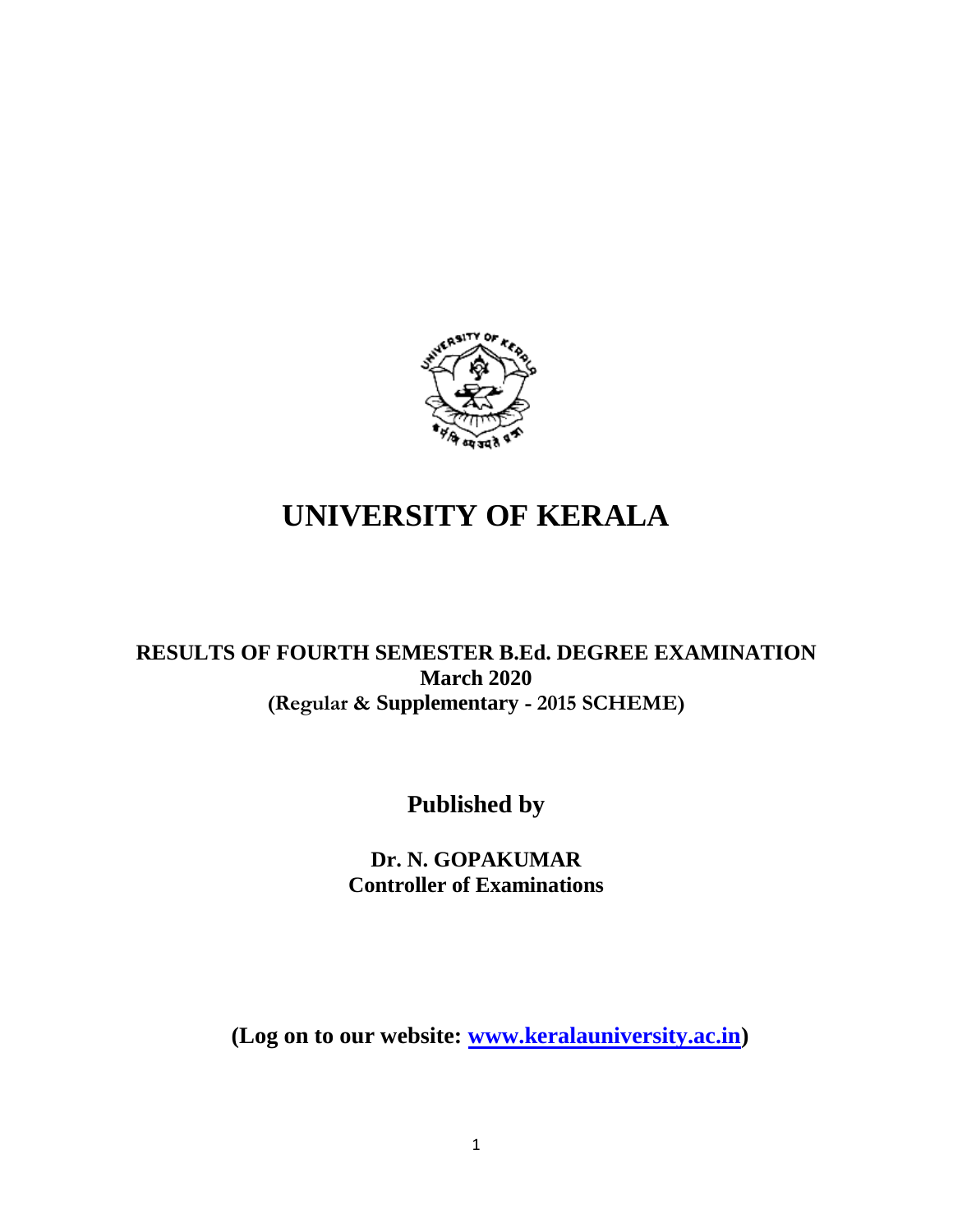## **UNIVERSITY OF KERALA**

#### **NOTIFICATION**

#### **Results of the Fourth Semester B.Ed. Degree Examination, March 2020 (Regular & Supplementary -2015 Scheme)**

- 1. The following is the Provisional list of Register Numbers of the successful candidates of Fourth Semester B.Ed. Degree Examination, March 2020 (Regular & Supplementary - 2015 Scheme)
- 2. The Total CGPA secured by each successful candidate is shown against the Register Number.
- 3. There is no provision for revaluation or scrutiny of the answerscripts.
- 4. The consolidated mark list and provisional certificates will be available from the respective colleges.
- 5. The Results and Draft Marklists are available in the official website of the University, [www.keralauniversity.ac.in](http://www.keralauniversity.ac.in/)

**Sd/-**

#### **CONTROLLER OF EXAMINATIONS**

University Buildings, Thiruvananthapuram, Dated : 01.07.2020

To

1. The PRO for urgent press release 2. Enquiry 3. P.S. to V.C./ P.V.C. 4. P.A. to C.E. 5. DR IV/AR (B.Ed.)/AR (Revaluation)/KUCC 6. EJ III Section 7. Stock File/File Copy/Office Copy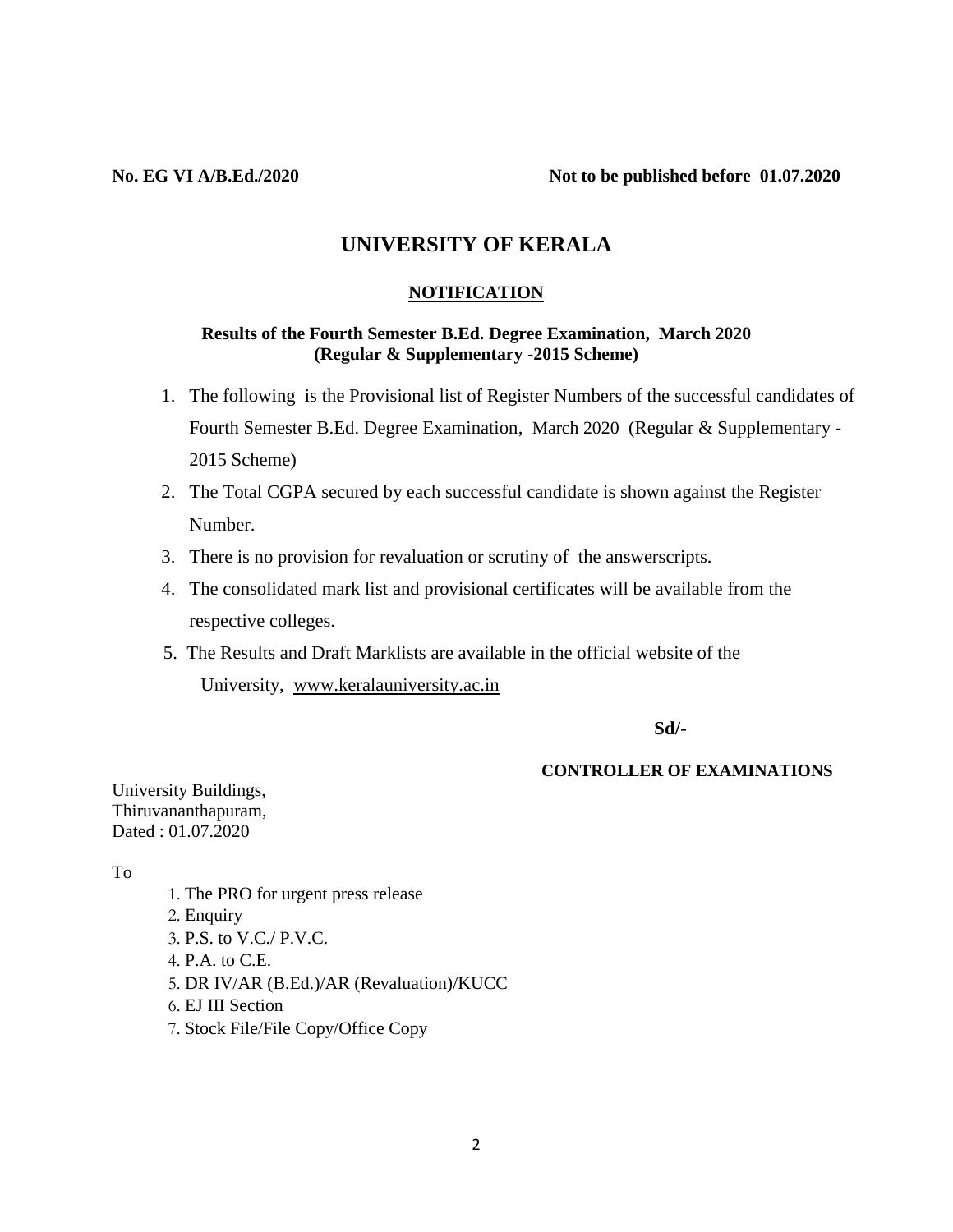### Form No : 137

## **UNIVERSITY OF KERALA**

**Result Abstract (For Syndicate Members)**

## **B.Ed. Courses in Affiliated Colleges**

Semester : 4 (Final) Month & Year : March 2020

| Exam.    | Name of the Programme | No. of Students          |          |        | Pass $%$ |
|----------|-----------------------|--------------------------|----------|--------|----------|
| Code     |                       | Registered               | Appeared | Passed |          |
| 16515405 | English               | 566                      | 546      | 529    | 96.89    |
| 16815405 | Malayalam             | 212                      | 209      | 203    | 97.13    |
| 16915405 | Social Science        | 416                      | 412      | 388    | 94.17    |
| 17015405 | Hindi                 | 86                       | 86       | 77     | 89.53    |
| 17115405 | Arabic                | 6                        | 6        | 6      | 100      |
| 18015405 | Mathematics           | 303                      | 302      | 300    | 99.34    |
| 18115405 | Natural Science       | 393                      | 389      | 384    | 98.71    |
| 18215405 | Physical Science      | 493                      | 486      | 477    | 98.15    |
| 19015405 | Commerce              | 135                      | 132      | 126    | 95.45    |
| 19115405 | Geography             | 30                       | 29       | 29     | 100      |
| 19215405 | Tamil                 | $\overline{\mathcal{E}}$ | 3        | 1      | 33.33    |
| 19315405 | Sanskrit              | 16                       | 16       | 15     | 93.75    |

**Sd/-**

**Dr N GOPAKUMAR**

Controller of Examinations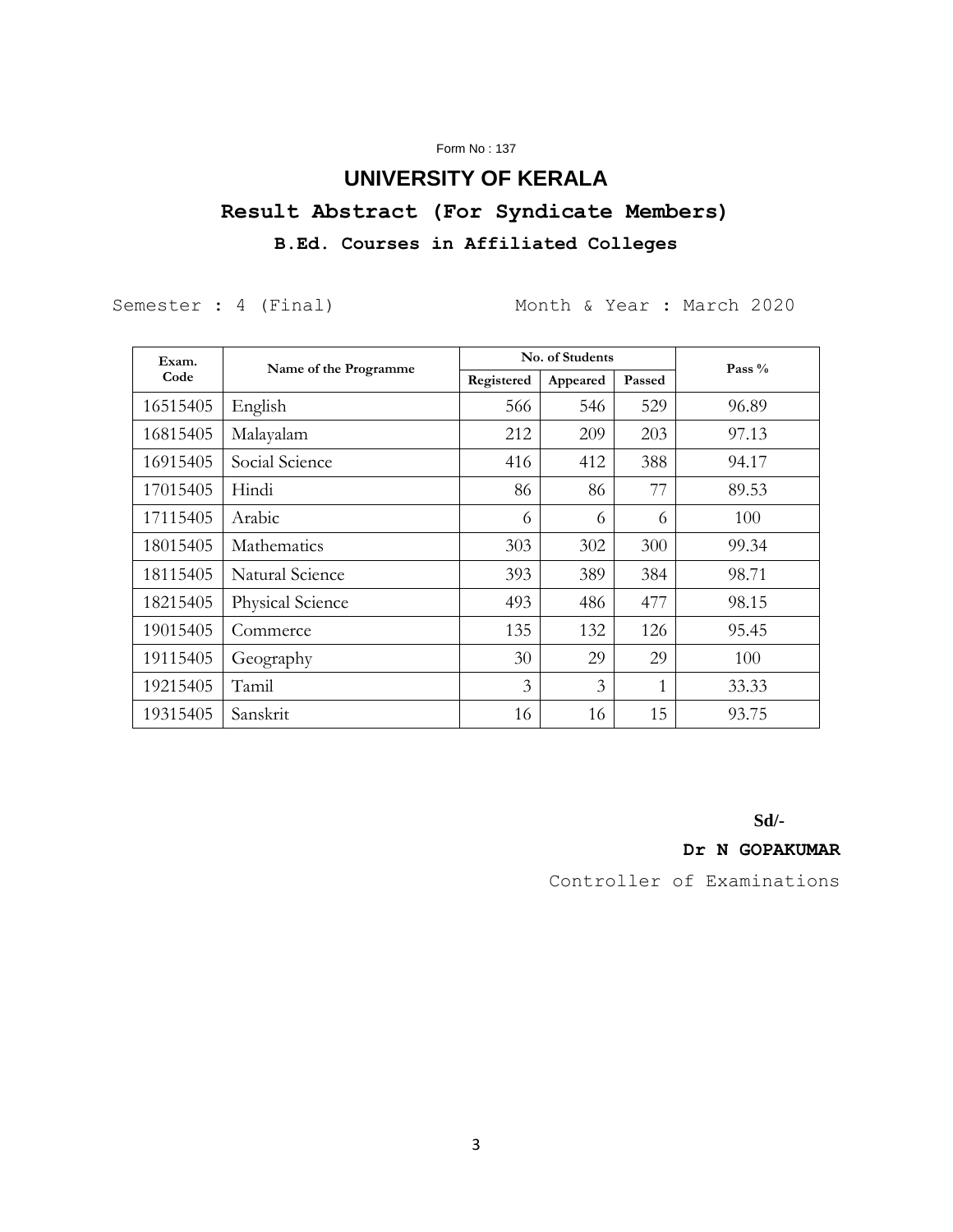### **College Code : 300**

## **Govt. College of Teacher Education, Thycaud**

| B.Ed.English(165)                                                             |                        |           |           |           |
|-------------------------------------------------------------------------------|------------------------|-----------|-----------|-----------|
| All Pass (CGPA given in brackets)<br>17300001(8.64)                           | 18300001(8.23)         | 002(8.67) | 003(8.65) |           |
| Final Semester - All Pass (GPA given in brackets)<br>--Nil--                  |                        |           |           |           |
| Final Semester - Passed in Parts (Subject codes given in brackets)<br>--Nil-- |                        |           |           |           |
| Withheld Candidates (Withheld Reasons given in brackets)<br>$-Nil-$           |                        |           |           |           |
| B.Ed.Malayalam(168)                                                           |                        |           |           |           |
| All Pass (CGPA given in brackets)<br>18300001(7.86)<br>006(8.43)              | 002(8.08)<br>007(8.43) | 003(8.58) | 004(8.15) | 005(7.82) |
| Final Semester - All Pass (GPA given in brackets)<br>$-Nil-$                  |                        |           |           |           |
| Final Semester - Passed in Parts (Subject codes given in brackets)<br>--Nil-- |                        |           |           |           |
| Withheld Candidates (Withheld Reasons given in brackets)<br>--Nil--           |                        |           |           |           |
| <b>B.Ed.Social Science(169)</b>                                               |                        |           |           |           |
| All Pass (CGPA given in brackets)<br>18300001(8.4)                            | 002(8.91)              | 003(8.39) | 004(8.47) | 005(8.1)  |
| Final Semester - All Pass (GPA given in brackets)<br>$-Nil-$                  |                        |           |           |           |
| Final Semester - Passed in Parts (Subject codes given in brackets)<br>--Nil-- |                        |           |           |           |
| Withheld Candidates (Withheld Reasons given in brackets)<br>--Nil--           |                        |           |           |           |
| B.Ed.Hindi(170)                                                               |                        |           |           |           |
| All Pass (CGPA given in brackets)<br>18300001(7.26)                           | 002(8.26)              | 003(8.2)  | 004(8.2)  | 005(8.55) |
| Final Semester - All Pass (GPA given in brackets)<br>--Nil--                  |                        |           |           |           |
| Final Semester - Passed in Parts (Subject codes given in brackets)<br>--Nil-- |                        |           |           |           |
| Withheld Candidates (Withheld Reasons given in brackets)<br>--Nil--           |                        |           |           |           |
| <b>B.Ed.Mathematics(180)</b>                                                  |                        |           |           |           |
| All Pass (CGPA given in brackets)<br>18300001(8.67)                           | 002(8.85)              | 003(8.76) | 004(8.63) |           |
| Final Semester - All Pass (GPA given in brackets)                             |                        |           |           |           |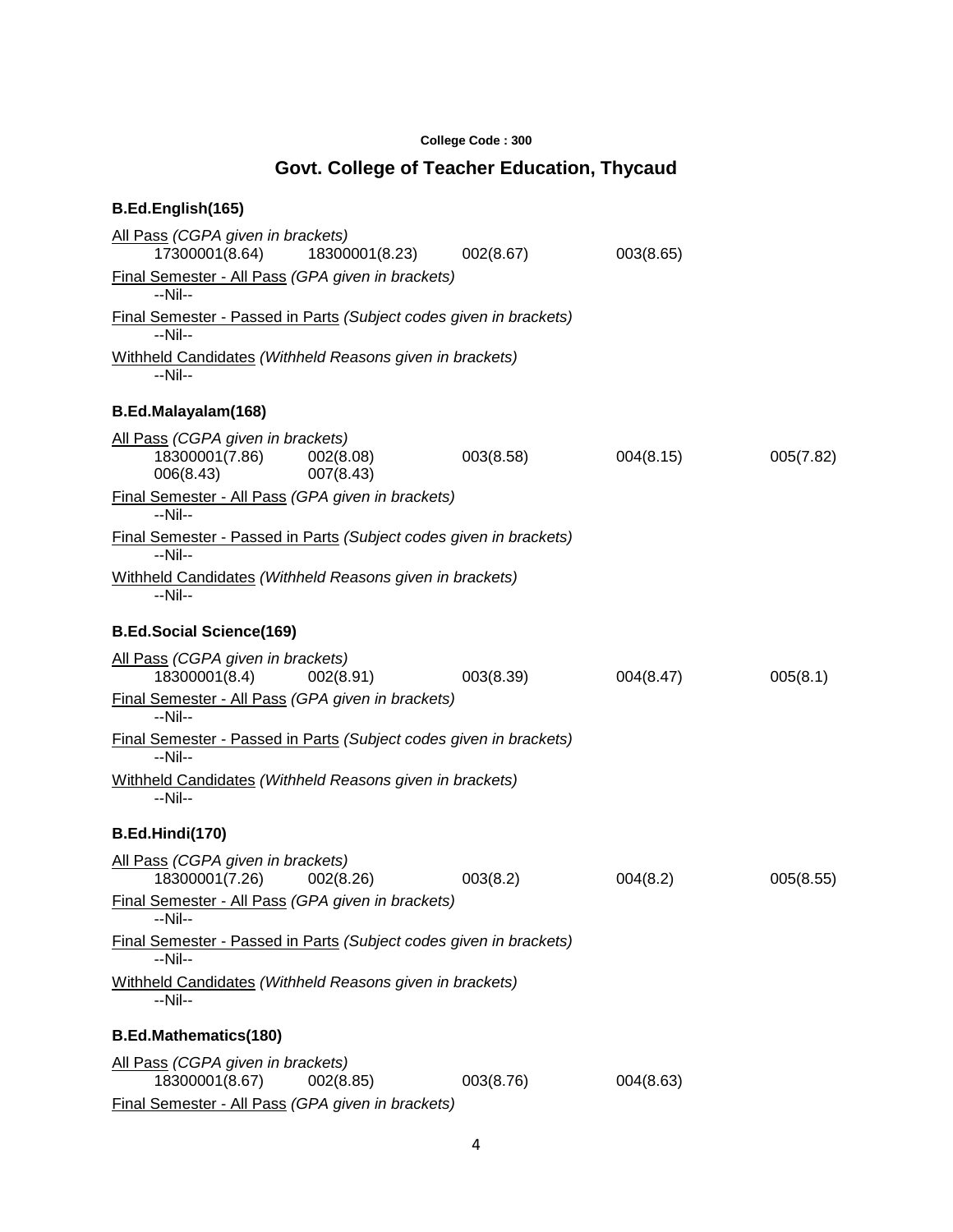--Nil-- Final Semester - Passed in Parts *(Subject codes given in brackets)* --Nil-- Withheld Candidates *(Withheld Reasons given in brackets)* --Nil-- **B.Ed.Natural Science(181)** All Pass *(CGPA given in brackets)* 18300002(8.92) 003(9.04) 004(8.1) 005(8.81) Final Semester - All Pass *(GPA given in brackets)* --Nil-- Final Semester - Passed in Parts *(Subject codes given in brackets)* --Nil-- Withheld Candidates *(Withheld Reasons given in brackets)* --Nil-- **B.Ed.Physical Science(182)** All Pass *(CGPA given in brackets)* 18300001(8.46) 002(9.02) 003(7.05) 004(8.16) 005(8.44) 006(8.61) Final Semester - All Pass *(GPA given in brackets)* --Nil-- Final Semester - Passed in Parts *(Subject codes given in brackets)* --Nil-- Withheld Candidates *(Withheld Reasons given in brackets)* --Nil-- **B.Ed.Commerce(190)** All Pass *(CGPA given in brackets)* 18300001(8.52) 002(8.58) 003(8.8) 004(8.94) Final Semester - All Pass *(GPA given in brackets)* --Nil-- Final Semester - Passed in Parts *(Subject codes given in brackets)* --Nil-- Withheld Candidates *(Withheld Reasons given in brackets)* --Nil-- **B.Ed.Geography(191)** All Pass *(CGPA given in brackets)* 18300001(8.72) 002(8.29) 004(8.97) Final Semester - All Pass *(GPA given in brackets)* --Nil-- Final Semester - Passed in Parts *(Subject codes given in brackets)* --Nil-- Withheld Candidates *(Withheld Reasons given in brackets)* 18300003(23) **B.Ed.Tamil(192)** All Pass *(CGPA given in brackets)*

18300003(8.07)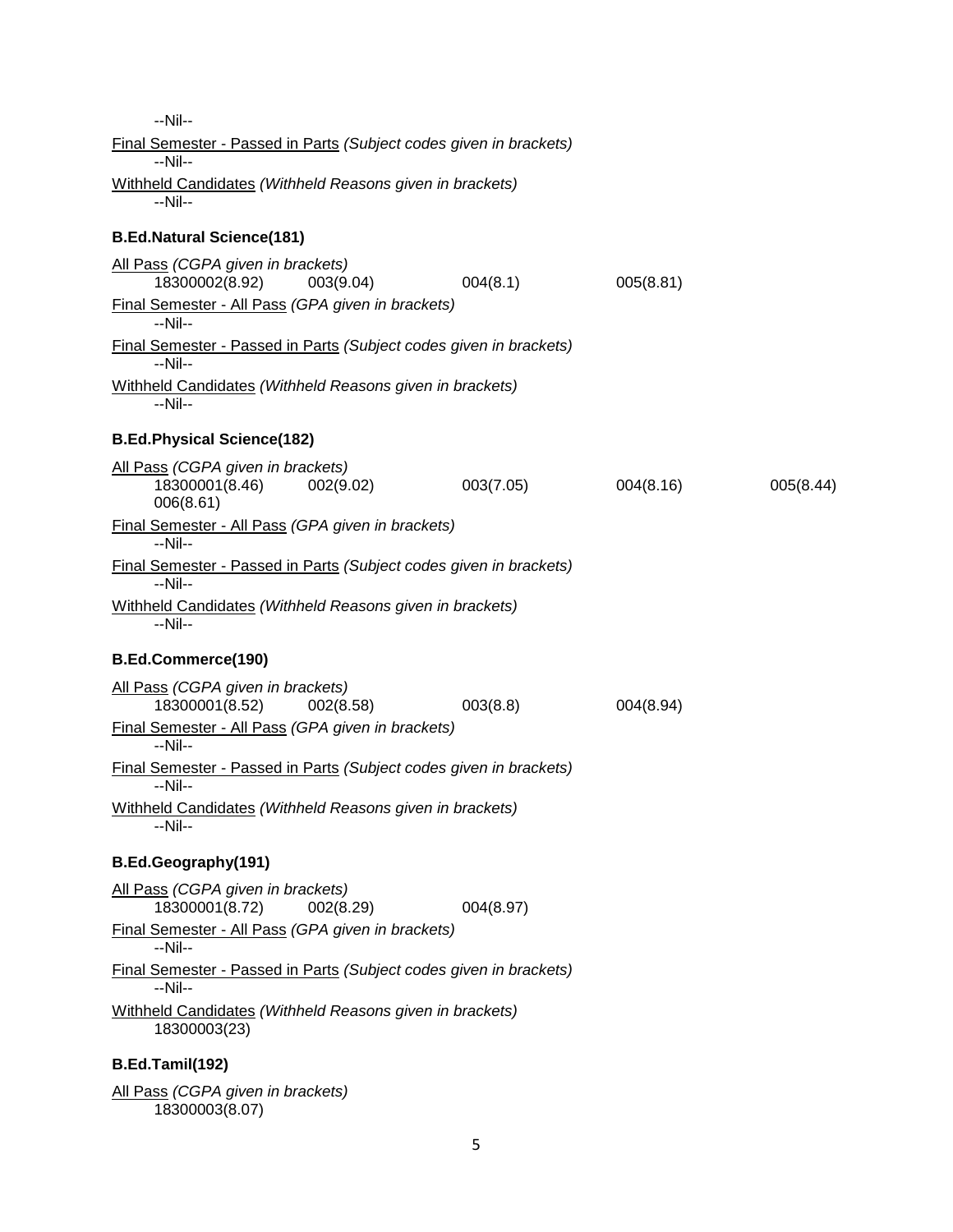| Final Semester - All Pass (GPA given in brackets)<br>--Nil--                                   |           |
|------------------------------------------------------------------------------------------------|-----------|
| Final Semester - Passed in Parts (Subject codes given in brackets)<br>18300001(2345) 002(1345) |           |
| Withheld Candidates (Withheld Reasons given in brackets)<br>$-Nil-$                            |           |
| <b>B.Ed.Sanskrit(193)</b>                                                                      |           |
| All Pass (CGPA given in brackets)<br>18300002(8.39) 003(8.45)                                  | 004(8.69) |
| Final Semester - All Pass (GPA given in brackets)<br>$-Nil-$                                   |           |
| Final Semester - Passed in Parts (Subject codes given in brackets)<br>--Nil--                  |           |
|                                                                                                |           |

Withheld Candidates *(Withheld Reasons given in brackets)* --Nil--

#### **College Code : 301**

## **Karmala Rani Training College, Kollam**

## **B.Ed.English(165)**

| All Pass (CGPA given in brackets)<br>18301001(7.79)                           | 002(8.54)             | 004(8.28)              | 005(8.15) | 006(8.61) |
|-------------------------------------------------------------------------------|-----------------------|------------------------|-----------|-----------|
| Final Semester - All Pass (GPA given in brackets)<br>--Nil--                  |                       |                        |           |           |
| Final Semester - Passed in Parts (Subject codes given in brackets)<br>$-Nil-$ |                       |                        |           |           |
| Withheld Candidates (Withheld Reasons given in brackets)<br>--Nil--           |                       |                        |           |           |
| B.Ed.Malayalam(168)                                                           |                       |                        |           |           |
| All Pass (CGPA given in brackets)<br>18301001(8.56)<br>006(8.08)              | 002(8.8)<br>007(8.26) | 003(8.75)<br>008(8.21) | 004(8.28) | 005(7.99) |
| Final Semester - All Pass (GPA given in brackets)<br>$-Nil-$                  |                       |                        |           |           |
| Final Semester - Passed in Parts (Subject codes given in brackets)<br>$-Nil-$ |                       |                        |           |           |
| Withheld Candidates (Withheld Reasons given in brackets)<br>$-Nil-$           |                       |                        |           |           |
| <b>B.Ed.Social Science(169)</b>                                               |                       |                        |           |           |
| All Pass (CGPA given in brackets)                                             |                       |                        |           |           |
| 18301001(7.89)<br>006(8.89)                                                   | 002(8.8)<br>007(8.2)  | 003(8.08)<br>008(8.11) | 004(8.29) | 005(8.65) |
| Final Semester - All Pass (GPA given in brackets)<br>$-Nil-$                  |                       |                        |           |           |
| Final Semester - Passed in Parts (Subject codes given in brackets)            |                       |                        |           |           |

--Nil--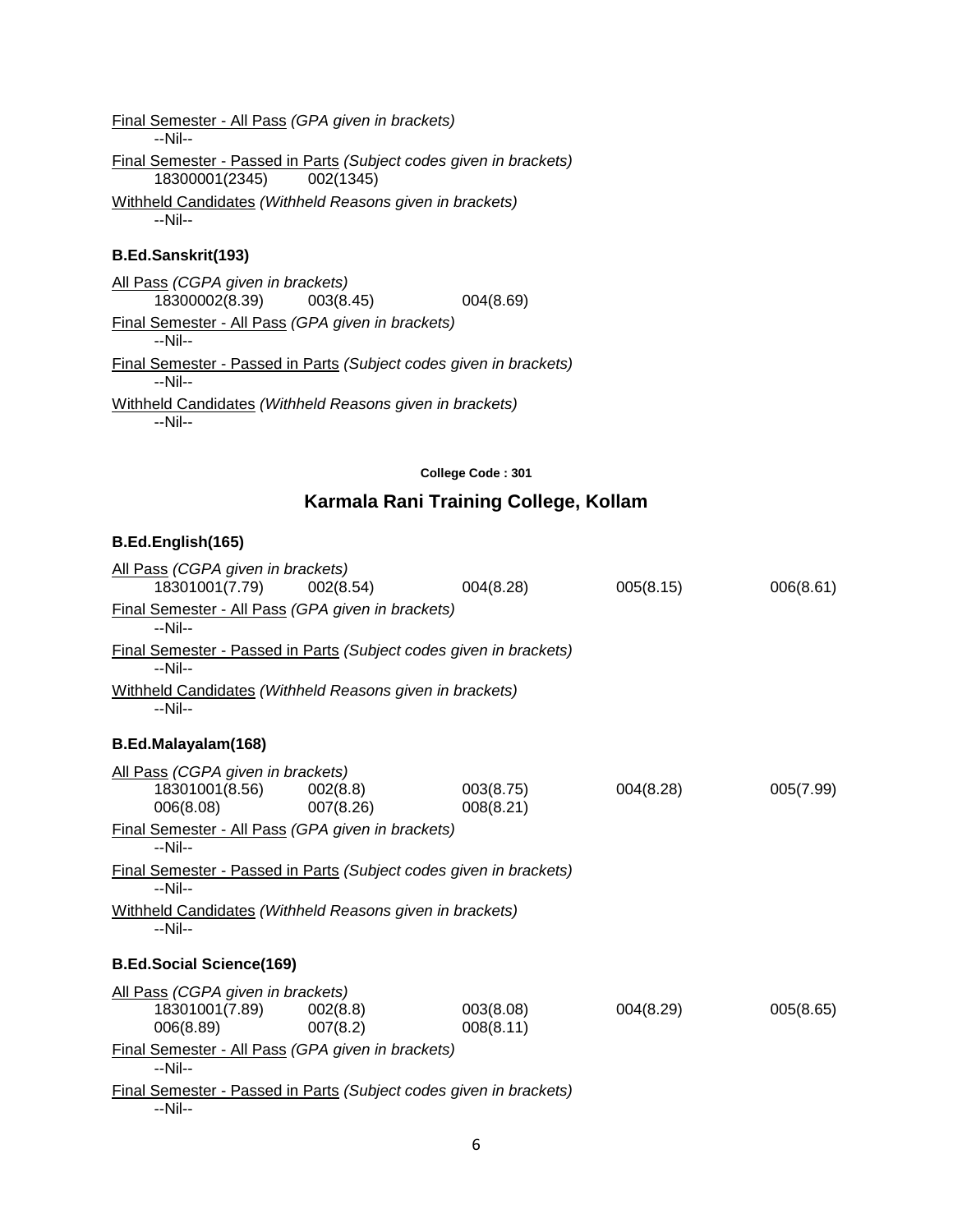| Withheld Candidates (Withheld Reasons given in brackets)<br>$-Nil-$                                                   |                        |           |           |           |
|-----------------------------------------------------------------------------------------------------------------------|------------------------|-----------|-----------|-----------|
| <b>B.Ed.Mathematics(180)</b>                                                                                          |                        |           |           |           |
| All Pass (CGPA given in brackets)<br>18301001(8.94)<br>006(8.62)<br>Final Semester - All Pass (GPA given in brackets) | 002(8.48)<br>007(8.52) | 003(9.14) | 004(8.42) | 005(8.35) |
| $-Nil-$                                                                                                               |                        |           |           |           |
| Final Semester - Passed in Parts (Subject codes given in brackets)<br>--Nil--                                         |                        |           |           |           |
| Withheld Candidates (Withheld Reasons given in brackets)<br>--Nil--                                                   |                        |           |           |           |
| <b>B.Ed.Natural Science(181)</b>                                                                                      |                        |           |           |           |
| All Pass (CGPA given in brackets)<br>18301001(7.84)<br>006(8.72)                                                      | 002(8.65)              | 003(8.2)  | 004(8.66) | 005(9.03) |
| Final Semester - All Pass (GPA given in brackets)<br>$-Nil-$                                                          |                        |           |           |           |
| Final Semester - Passed in Parts (Subject codes given in brackets)<br>$-Nil-$                                         |                        |           |           |           |
| Withheld Candidates (Withheld Reasons given in brackets)<br>--Nil--                                                   |                        |           |           |           |
| <b>B.Ed.Physical Science(182)</b>                                                                                     |                        |           |           |           |
| All Pass (CGPA given in brackets)<br>18301001(8.48)<br>006(8.83)                                                      | 002(8.59)<br>007(8.67) | 003(8.08) | 004(8.44) | 005(8.76) |
| Final Semester - All Pass (GPA given in brackets)<br>$-Nil-$                                                          |                        |           |           |           |
| Final Semester - Passed in Parts (Subject codes given in brackets)<br>$-Nil-$                                         |                        |           |           |           |
| Withheld Candidates (Withheld Reasons given in brackets)<br>--Nil--                                                   |                        |           |           |           |
| B.Ed.Commerce(190)                                                                                                    |                        |           |           |           |
| All Pass (CGPA given in brackets)<br>18301001(8.83)<br>006(8.71)                                                      | 002(8.93)              | 003(8.73) | 004(8.49) | 005(8.58) |
| Final Semester - All Pass (GPA given in brackets)<br>$-Nil-$                                                          |                        |           |           |           |
| Final Semester - Passed in Parts (Subject codes given in brackets)<br>--Nil--                                         |                        |           |           |           |
| Withheld Candidates (Withheld Reasons given in brackets)<br>$-Nil-$                                                   |                        |           |           |           |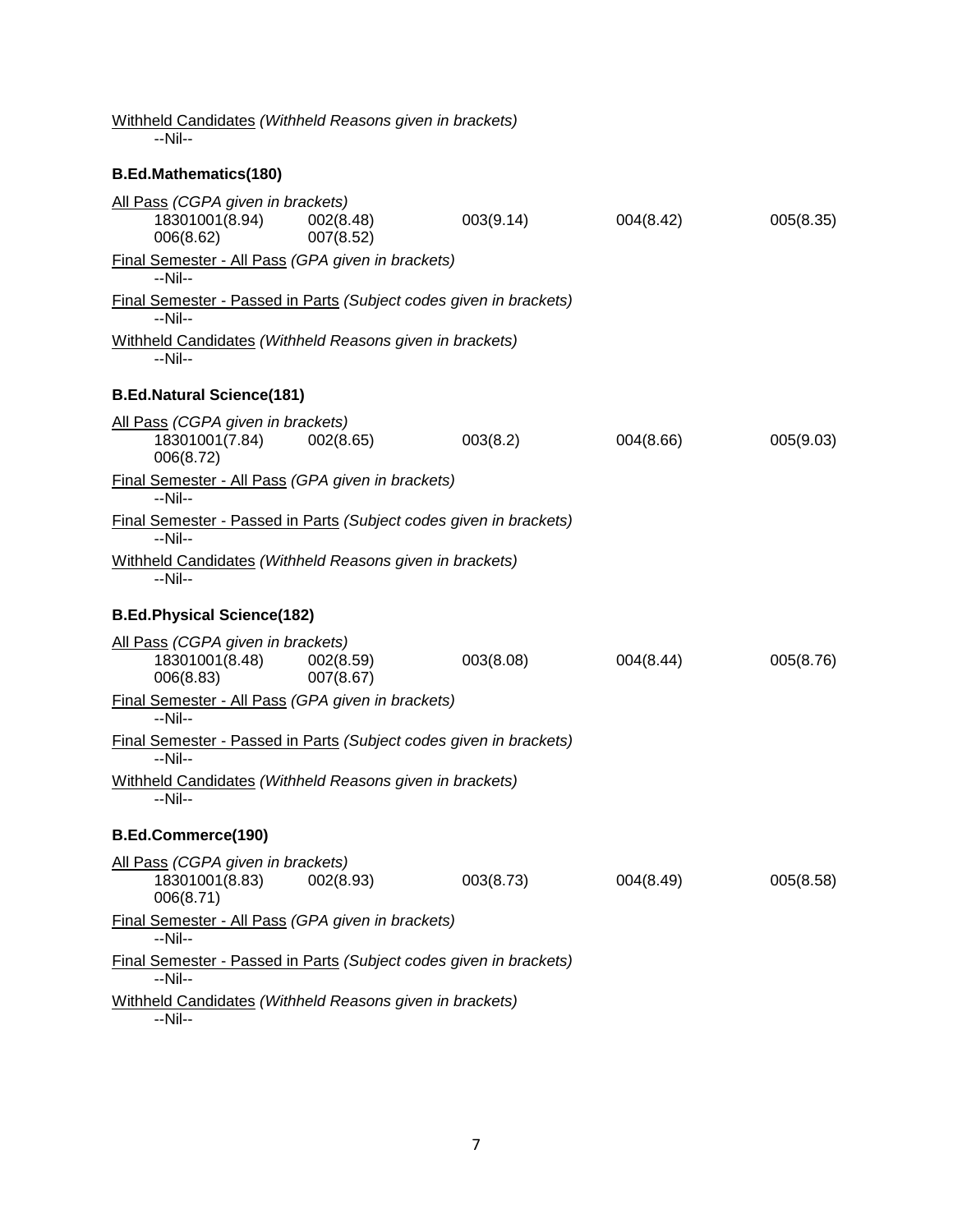## **College Code : 302**

## **Mar Theophilus Training College, Nalanchira**

| B.Ed.English(165)                                                                    |                            |                        |                        |                        |
|--------------------------------------------------------------------------------------|----------------------------|------------------------|------------------------|------------------------|
| All Pass (CGPA given in brackets)<br>18302001(8.83)<br>007(8.76)                     | 002(7.18)<br>008(8.64)     | 003(7.8)<br>009(8.19)  | 004(8.13)<br>010(8.36) | 006(8.47)              |
| Final Semester - All Pass (GPA given in brackets)<br>$-Nil-$                         |                            |                        |                        |                        |
| <b>Final Semester - Passed in Parts (Subject codes given in brackets)</b><br>$-Nil-$ |                            |                        |                        |                        |
| Withheld Candidates (Withheld Reasons given in brackets)<br>--Nil--                  |                            |                        |                        |                        |
| B.Ed.Malayalam(168)                                                                  |                            |                        |                        |                        |
| All Pass (CGPA given in brackets)<br>18302001(7.95) 002(8.37)<br>006(8.04)           | 007(8.17)                  | 003(8.04)              | 004(8.11)              | 005(8.03)              |
| Final Semester - All Pass (GPA given in brackets)<br>--Nil--                         |                            |                        |                        |                        |
| Final Semester - Passed in Parts (Subject codes given in brackets)<br>$-Nil-$        |                            |                        |                        |                        |
| Withheld Candidates (Withheld Reasons given in brackets)<br>$-Nil-$                  |                            |                        |                        |                        |
| <b>B.Ed.Social Science(169)</b>                                                      |                            |                        |                        |                        |
| All Pass (CGPA given in brackets)<br>18302001(8.11)<br>006(8.46)                     | 002(8.48)                  | 003(8.51)              | 004(8.39)              | 005(8.2)               |
| Final Semester - All Pass (GPA given in brackets)<br>--Nil--                         |                            |                        |                        |                        |
| Final Semester - Passed in Parts (Subject codes given in brackets)<br>--Nil--        |                            |                        |                        |                        |
| Withheld Candidates (Withheld Reasons given in brackets)<br>$-Nil-$                  |                            |                        |                        |                        |
| <b>B.Ed.Mathematics(180)</b>                                                         |                            |                        |                        |                        |
| All Pass (CGPA given in brackets)<br>17302004(8.42)<br>005(8.4)                      | 18302001(8.8)<br>006(8.98) | 002(9.19)<br>007(8.46) | 003(8.87)<br>008(8.46) | 004(8.55)<br>009(8.35) |
| Final Semester - All Pass (GPA given in brackets)<br>$-Nil-$                         |                            |                        |                        |                        |
| Final Semester - Passed in Parts (Subject codes given in brackets)<br>--Nil--        |                            |                        |                        |                        |
| Withheld Candidates (Withheld Reasons given in brackets)<br>--Nil--                  |                            |                        |                        |                        |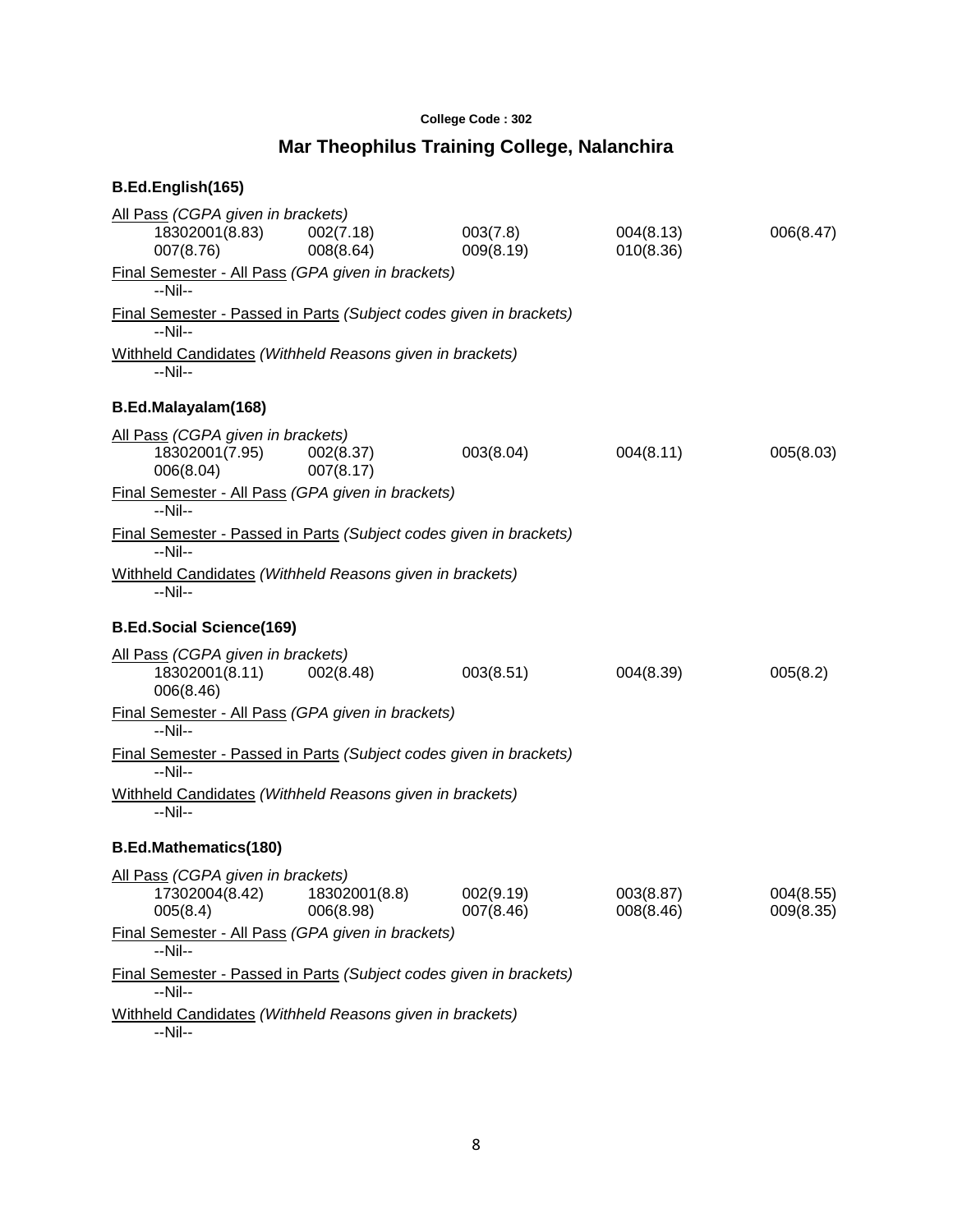## **B.Ed.Natural Science(181)**

| All Pass (CGPA given in brackets)<br>18302001(8.65) 002(8.36)<br>007(8.38)      |          | 003(8.75) | 004(8.13) | 006(9.04) |
|---------------------------------------------------------------------------------|----------|-----------|-----------|-----------|
| Final Semester - All Pass (GPA given in brackets)<br>$-Nil-$                    |          |           |           |           |
| Final Semester - Passed in Parts (Subject codes given in brackets)<br>$-N$ il-- |          |           |           |           |
| Withheld Candidates (Withheld Reasons given in brackets)<br>18302005(23)        |          |           |           |           |
| <b>B.Ed.Physical Science(182)</b>                                               |          |           |           |           |
| All Pass (CGPA given in brackets)<br>18302001(8.46) 002(8.54)                   |          | 003(8.56) | 004(8.48) | 005(9.01) |
| 006(8.51)<br>Final Semester - All Pass (GPA given in brackets)<br>$-Nil-$       | 007(8.8) | 008(6.72) | 009(8.45) | 010(8.22) |
| Final Semester - Passed in Parts (Subject codes given in brackets)<br>$-Nil-$   |          |           |           |           |
| Withheld Candidates (Withheld Reasons given in brackets)<br>$-Nil-$             |          |           |           |           |
|                                                                                 |          |           |           |           |

### **College Code : 303**

## **Mount Tabor Training College, Pathanapuram**

| All Pass (CGPA given in brackets)                                             |           |           |           |           |
|-------------------------------------------------------------------------------|-----------|-----------|-----------|-----------|
| 18303001(8.4) 002(8.39)                                                       |           | 003(8.06) | 004(8.7)  | 005(8.54) |
| $006(8.35)$ 007(8.31)                                                         |           | 008(8.55) | 009(8.51) | 010(8.25) |
| $011(7.98)$ $012(8.35)$                                                       |           | 013(8.24) | 014(8.79) | 015(8.67) |
| 016(8.58)                                                                     | 017(8.76) | 018(7.93) |           |           |
| Final Semester - All Pass (GPA given in brackets)<br>$-Nil-$                  |           |           |           |           |
| Final Semester - Passed in Parts (Subject codes given in brackets)<br>$-Nil-$ |           |           |           |           |
| Withheld Candidates (Withheld Reasons given in brackets)<br>--Nil--           |           |           |           |           |
| <b>B.Ed.Social Science(169)</b>                                               |           |           |           |           |
|                                                                               |           |           |           |           |
| All Pass (CGPA given in brackets)                                             |           |           |           |           |
|                                                                               |           | 002(8.42) | 003(8.16) | 004(8.47) |
| 005(8.5)                                                                      | 006(8.24) | 007(8.62) | 008(8.56) | 009(8.55) |
| 010(8.62)                                                                     | 011(8.06) | 013(8.17) |           |           |
| Final Semester - All Pass (GPA given in brackets)<br>18303012(7.5)            |           |           |           |           |
| Final Semester - Passed in Parts (Subject codes given in brackets)<br>$-Nil-$ |           |           |           |           |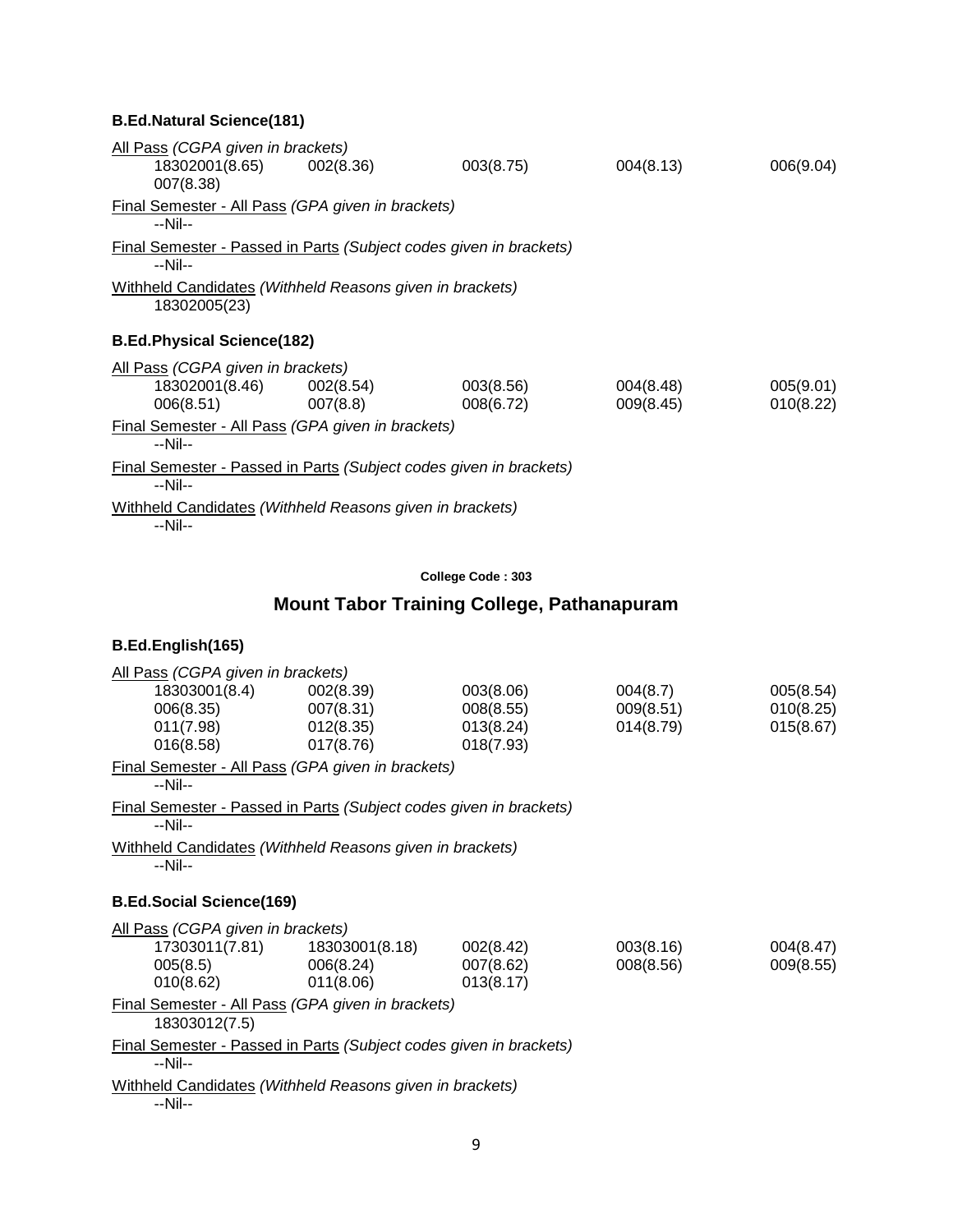## **B.Ed.Mathematics(180)**

| All Pass (CGPA given in brackets)                                             |                        |                        |                        |                        |
|-------------------------------------------------------------------------------|------------------------|------------------------|------------------------|------------------------|
| 18303001(8.32)<br>006(8.48)                                                   | 002(8.4)<br>007(9)     | 003(8.47)<br>009(8.71) | 004(7.96)<br>010(8.54) | 005(8.3)<br>011(8.69)  |
| 012(8.97)                                                                     | 013(8.72)              | 014(8.91)              | 015(8.82)              | 016(8.66)              |
| 017(8.81)<br>022(8.45)                                                        | 018(8.8)               | 019(8.72)              | 020(8.46)              | 021(8.19)              |
| Final Semester - All Pass (GPA given in brackets)<br>--Nil--                  |                        |                        |                        |                        |
| Final Semester - Passed in Parts (Subject codes given in brackets)            |                        |                        |                        |                        |
| $-Nil-$                                                                       |                        |                        |                        |                        |
| Withheld Candidates (Withheld Reasons given in brackets)<br>--Nil--           |                        |                        |                        |                        |
| <b>B.Ed.Natural Science(181)</b>                                              |                        |                        |                        |                        |
| All Pass (CGPA given in brackets)                                             |                        |                        |                        |                        |
| 17303002(8.38)                                                                | 18303001(8.5)          | 002(8.45)              | 003(8.95)              | 004(8.42)              |
| 005(8.72)<br>010(8.7)                                                         | 006(8.49)<br>011(8.78) | 007(8.76)<br>012(8.6)  | 008(7.94)<br>013(8.69) | 009(8.81)<br>014(8.11) |
| Final Semester - All Pass (GPA given in brackets)<br>18303015(7.77)           |                        |                        |                        |                        |
| Final Semester - Passed in Parts (Subject codes given in brackets)<br>$-Nil-$ |                        |                        |                        |                        |
| Withheld Candidates (Withheld Reasons given in brackets)<br>--Nil--           |                        |                        |                        |                        |
| <b>B.Ed.Physical Science(182)</b>                                             |                        |                        |                        |                        |
| All Pass (CGPA given in brackets)                                             |                        |                        |                        |                        |
| 17303003(7.81)                                                                | 18303001(8.83)         | 002(8.63)              | 004(8.51)              | 005(8.23)              |
| 006(8.78)<br>011(8.7)                                                         | 007(8.05)<br>012(8.58) | 008(8.81)<br>013(8.1)  | 009(8.55)<br>014(8.59) | 010(8.44)<br>015(7.77) |
| 016(8.78)                                                                     | 017(8.49)              | 018(8.51)              | 019(8.28)              | 020(8.5)               |
| 021(8.41)                                                                     |                        |                        |                        |                        |
| Final Semester - All Pass (GPA given in brackets)<br>$-Nil-$                  |                        |                        |                        |                        |
| Final Semester - Passed in Parts (Subject codes given in brackets)<br>--Nil-- |                        |                        |                        |                        |
| Withheld Candidates (Withheld Reasons given in brackets)                      |                        |                        |                        |                        |
| --Nil--                                                                       |                        |                        |                        |                        |
| <b>B.Ed.Commerce(190)</b>                                                     |                        |                        |                        |                        |
| All Pass (CGPA given in brackets)                                             |                        |                        |                        |                        |
| 18303001(8.51)<br>006(8.64)                                                   | 002(8.66)<br>007(8.91) | 003(8.26)<br>008(8.8)  | 004(9.05)<br>009(8.81) | 005(8.39)<br>010(8.47) |
| Final Semester - All Pass (GPA given in brackets)                             |                        |                        |                        |                        |
| --Nil--                                                                       |                        |                        |                        |                        |
| Final Semester - Passed in Parts (Subject codes given in brackets)<br>--Nil-- |                        |                        |                        |                        |
| Withheld Candidates (Withheld Reasons given in brackets)<br>--Nil--           |                        |                        |                        |                        |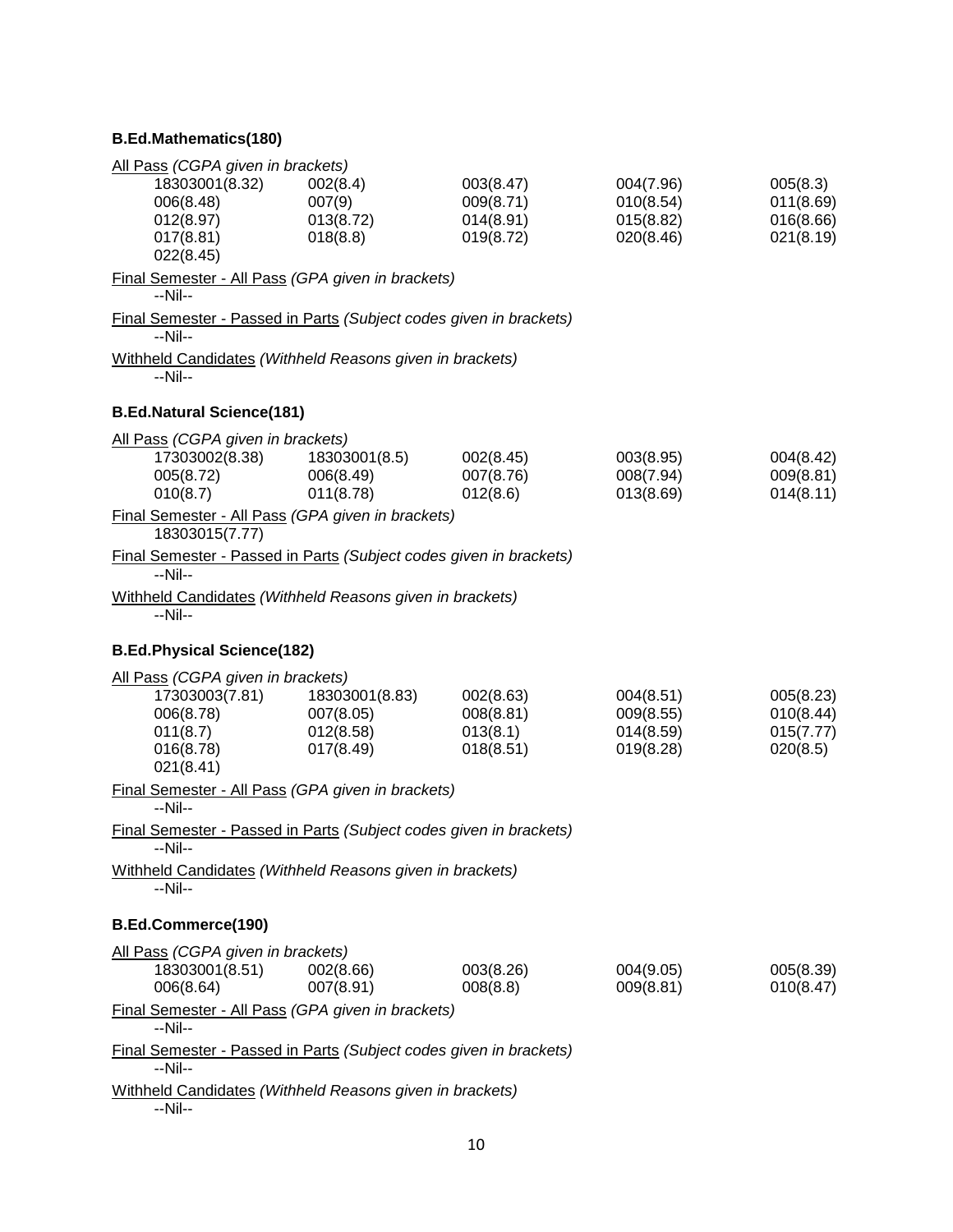#### **College Code : 304**

## **N.S.S.Training College, Pandalam**

| All Pass (CGPA given in brackets)                                             |                        |           |           |           |
|-------------------------------------------------------------------------------|------------------------|-----------|-----------|-----------|
| 18304001(8.68)<br>006(8.64)                                                   | 002(8.85)<br>007(7.59) | 003(8.95) | 004(8.54) | 005(8.16) |
| Final Semester - All Pass (GPA given in brackets)<br>--Nil--                  |                        |           |           |           |
| Final Semester - Passed in Parts (Subject codes given in brackets)<br>--Nil-- |                        |           |           |           |
| Withheld Candidates (Withheld Reasons given in brackets)<br>--Nil--           |                        |           |           |           |
| B.Ed.Malayalam(168)                                                           |                        |           |           |           |
| All Pass (CGPA given in brackets)<br>18304001(8.47)                           | 002(8.26)              | 003(7.96) |           |           |
| Final Semester - All Pass (GPA given in brackets)<br>$-Nil-$                  |                        |           |           |           |
| Final Semester - Passed in Parts (Subject codes given in brackets)<br>--Nil-- |                        |           |           |           |
| Withheld Candidates (Withheld Reasons given in brackets)<br>$-Nil-$           |                        |           |           |           |
| <b>B.Ed.Social Science(169)</b>                                               |                        |           |           |           |
| All Pass (CGPA given in brackets)<br>18304001(8.48)                           | 002(8.63)              | 003(8.82) | 004(8.75) |           |
| Final Semester - All Pass (GPA given in brackets)<br>$-Nil-$                  |                        |           |           |           |
| Final Semester - Passed in Parts (Subject codes given in brackets)<br>$-Nil-$ |                        |           |           |           |
| Withheld Candidates (Withheld Reasons given in brackets)<br>--Nil--           |                        |           |           |           |
| <b>B.Ed.Mathematics(180)</b>                                                  |                        |           |           |           |
| All Pass (CGPA given in brackets)<br>18304001(8.87)<br>006(8.34)              | 002(8.64)<br>007(8.63) | 003(8.33) | 004(8.36) | 005(8.35) |
| Final Semester - All Pass (GPA given in brackets)<br>--Nil--                  |                        |           |           |           |
| Final Semester - Passed in Parts (Subject codes given in brackets)<br>$-Nil-$ |                        |           |           |           |
| Withheld Candidates (Withheld Reasons given in brackets)<br>--Nil--           |                        |           |           |           |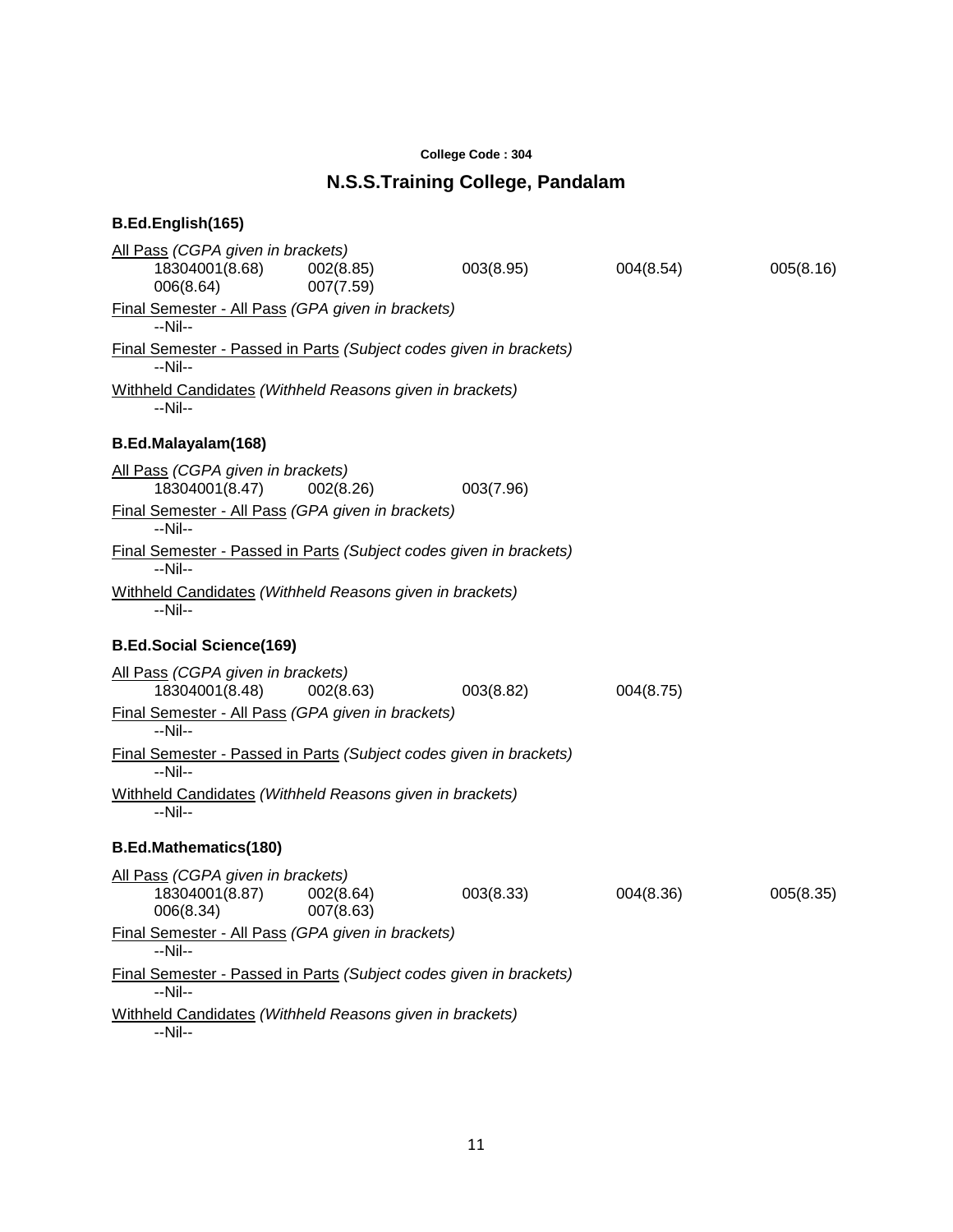## **B.Ed.Natural Science(181)**

| All Pass (CGPA given in brackets)<br>18304001(8.11)                           | 002(8.2)               | 003(8.42)                                   | 004(8.16)             | 005(8.66)              |
|-------------------------------------------------------------------------------|------------------------|---------------------------------------------|-----------------------|------------------------|
| Final Semester - All Pass (GPA given in brackets)                             |                        |                                             |                       |                        |
| --Nil--                                                                       |                        |                                             |                       |                        |
| Final Semester - Passed in Parts (Subject codes given in brackets)<br>--Nil-- |                        |                                             |                       |                        |
| Withheld Candidates (Withheld Reasons given in brackets)<br>--Nil--           |                        |                                             |                       |                        |
| <b>B.Ed.Physical Science(182)</b>                                             |                        |                                             |                       |                        |
| All Pass (CGPA given in brackets)                                             |                        |                                             |                       |                        |
| 18304001(7.81)<br>006(8.43)                                                   | 002(8.09)<br>007(8.67) | 003(8.71)<br>008(8.32)                      | 004(8.11)<br>009(8.8) | 005(8.86)<br>010(8.5)  |
| Final Semester - All Pass (GPA given in brackets)<br>$-Nil-$                  |                        |                                             |                       |                        |
| Final Semester - Passed in Parts (Subject codes given in brackets)<br>$-Nil-$ |                        |                                             |                       |                        |
| Withheld Candidates (Withheld Reasons given in brackets)<br>--Nil--           |                        |                                             |                       |                        |
| B.Ed.Commerce(190)                                                            |                        |                                             |                       |                        |
| All Pass (CGPA given in brackets)<br>18304001(8.8)                            | 002(8.39)              | 003(8.83)                                   | 004(8.19)             |                        |
| Final Semester - All Pass (GPA given in brackets)<br>--Nil--                  |                        |                                             |                       |                        |
| Final Semester - Passed in Parts (Subject codes given in brackets)<br>$-Nil-$ |                        |                                             |                       |                        |
| Withheld Candidates (Withheld Reasons given in brackets)<br>--Nil--           |                        |                                             |                       |                        |
| B.Ed.Geography(191)                                                           |                        |                                             |                       |                        |
| All Pass (CGPA given in brackets)                                             |                        |                                             |                       |                        |
| 18304001(8.38)<br>006(7.87)                                                   | 002(8.2)<br>007(8.28)  | 003(8.81)<br>008(7.77)                      | 004(8.6)<br>009(8.83) | 005(8.36)<br>010(8.48) |
| Final Semester - All Pass (GPA given in brackets)<br>--Nil--                  |                        |                                             |                       |                        |
| Final Semester - Passed in Parts (Subject codes given in brackets)<br>--Nil-- |                        |                                             |                       |                        |
| Withheld Candidates (Withheld Reasons given in brackets)<br>--Nil--           |                        |                                             |                       |                        |
|                                                                               |                        | College Code: 305                           |                       |                        |
|                                                                               |                        | Peet Memorial Training College, Mavelikkara |                       |                        |

| B.Ed.English(165)                 |           |          |           |          |
|-----------------------------------|-----------|----------|-----------|----------|
| All Pass (CGPA given in brackets) |           |          |           |          |
| 18305001(8.49)                    | 002(8.43) | 003(8.3) | 004(8.89) | 005(8.1) |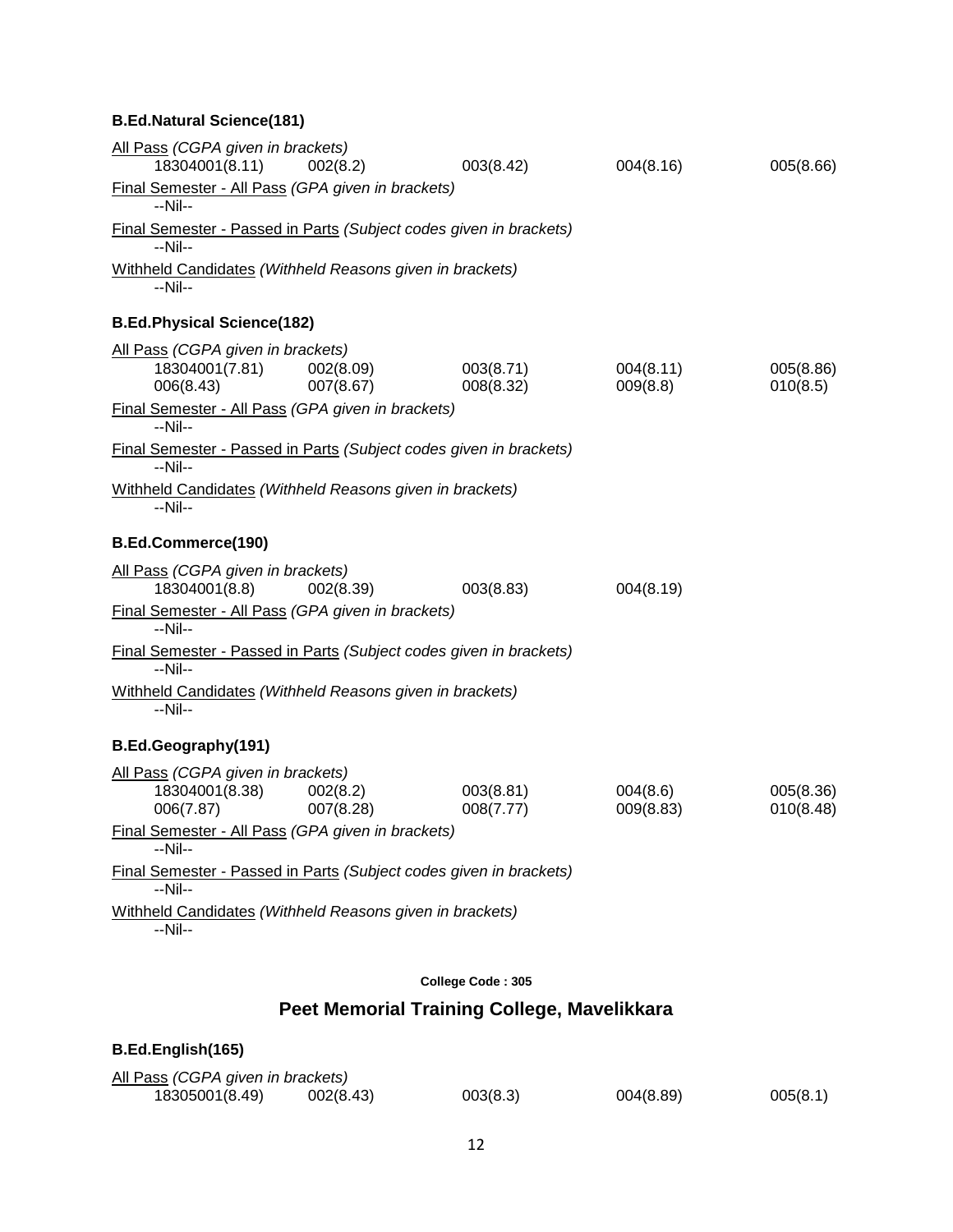| 006(8.24)<br>011(8.99)                                                               | 007(8.42)<br>014(8.44) | 008(8)<br>015(8.64)    | 009(8.84)<br>016(8.67) | 010(8.54) |
|--------------------------------------------------------------------------------------|------------------------|------------------------|------------------------|-----------|
| <b>Final Semester - All Pass (GPA given in brackets)</b><br>18305013(7.98)           |                        |                        |                        |           |
| Final Semester - Passed in Parts (Subject codes given in brackets)<br>$-Nil-$        |                        |                        |                        |           |
| Withheld Candidates (Withheld Reasons given in brackets)<br>--Nil--                  |                        |                        |                        |           |
| <b>B.Ed.Social Science(169)</b>                                                      |                        |                        |                        |           |
| All Pass (CGPA given in brackets)<br>18305001(7.53)<br>006(8.24)                     | 002(7.79)              | 003(7.97)              | 004(8.05)              | 005(8.42) |
| Final Semester - All Pass (GPA given in brackets)<br>$-Nil-$                         |                        |                        |                        |           |
| Final Semester - Passed in Parts (Subject codes given in brackets)<br>--Nil--        |                        |                        |                        |           |
| Withheld Candidates (Withheld Reasons given in brackets)<br>--Nil--                  |                        |                        |                        |           |
| <b>B.Ed.Mathematics(180)</b>                                                         |                        |                        |                        |           |
| All Pass (CGPA given in brackets)<br>18305001(8.58)<br>006(8.25)                     | 002(8.43)              | 003(8.32)              | 004(8.94)              | 005(8.86) |
| <b>Final Semester - All Pass (GPA given in brackets)</b><br>$-Nil-$                  |                        |                        |                        |           |
| <b>Final Semester - Passed in Parts (Subject codes given in brackets)</b><br>$-Nil-$ |                        |                        |                        |           |
| Withheld Candidates (Withheld Reasons given in brackets)<br>--Nil--                  |                        |                        |                        |           |
| <b>B.Ed.Natural Science(181)</b>                                                     |                        |                        |                        |           |
| All Pass (CGPA given in brackets)<br>18305001(9.04)<br>006(8.8)                      | 002(8.35)<br>008(8.8)  | 003(8.11)<br>009(8.28) | 004(7.06)              | 005(8.44) |
| Final Semester - All Pass (GPA given in brackets)<br>$-Nil-$                         |                        |                        |                        |           |
| Final Semester - Passed in Parts (Subject codes given in brackets)<br>--Nil--        |                        |                        |                        |           |
| Withheld Candidates (Withheld Reasons given in brackets)<br>--Nil--                  |                        |                        |                        |           |
| <b>B.Ed.Physical Science(182)</b>                                                    |                        |                        |                        |           |
| All Pass (CGPA given in brackets)<br>18305002(8.66)                                  | 003(8.56)              | 005(8.84)              | 006(8.25)              |           |
| Final Semester - All Pass (GPA given in brackets)<br>$-Nil-$                         |                        |                        |                        |           |
| Final Semester - Passed in Parts (Subject codes given in brackets)<br>$-Nil-$        |                        |                        |                        |           |
| Withheld Candidates (Withheld Reasons given in brackets)                             |                        |                        |                        |           |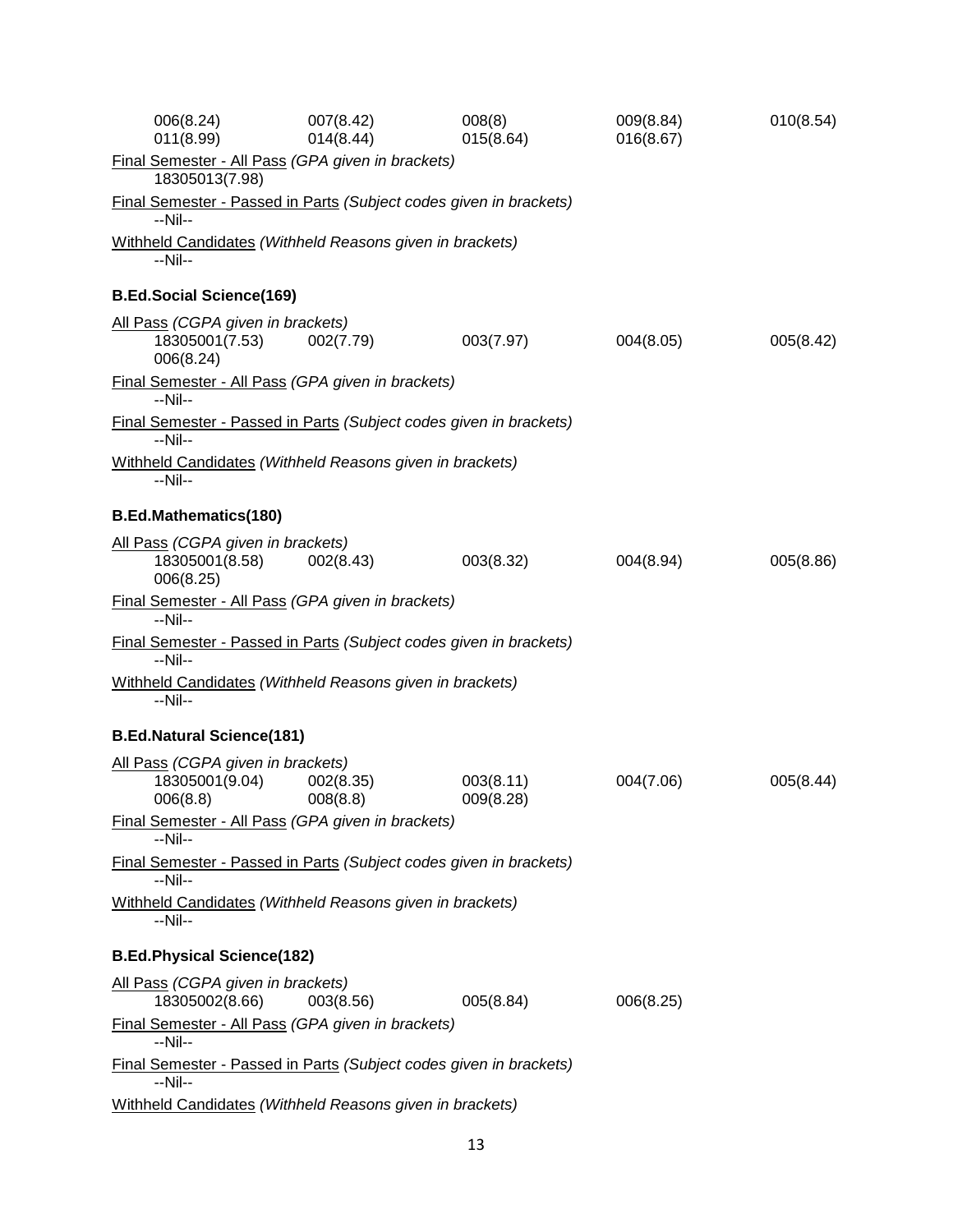--Nil--

### **B.Ed.Commerce(190)**

| All Pass (CGPA given in brackets)                                  |           |           |           |           |
|--------------------------------------------------------------------|-----------|-----------|-----------|-----------|
| 18305001(8.57)                                                     | 002(8.77) | 003(8.71) | 004(8.62) | 005(8.78) |
| 006(8.76)                                                          | 007(7.5)  |           |           |           |
| Final Semester - All Pass (GPA given in brackets)                  |           |           |           |           |
| --Nil--                                                            |           |           |           |           |
| Final Semester - Passed in Parts (Subject codes given in brackets) |           |           |           |           |
| --Nil--                                                            |           |           |           |           |
| Withheld Candidates (Withheld Reasons given in brackets)           |           |           |           |           |
| $-Nil-$                                                            |           |           |           |           |
|                                                                    |           |           |           |           |

#### **College Code : 306**

## **Sree Narayana Training College, Nedunganda**

### **B.Ed.English(165)**

021(7.71) 022(7.9)

| All Pass (CGPA given in brackets)                                             |                |           |           |           |
|-------------------------------------------------------------------------------|----------------|-----------|-----------|-----------|
| 17306004(8.18)                                                                | 18306001(8.53) | 002(8.4)  | 003(8.72) | 004(7.91) |
| 005(8.02)                                                                     | 006(8.3)       | 007(7.34) | 008(8.11) | 009(7.97) |
| 010(8.36)<br>015(8.02)                                                        | 011(8.5)       | 012(8.34) | 013(8.37) | 014(8.37) |
|                                                                               | 016(7.68)      |           |           |           |
| Final Semester - All Pass (GPA given in brackets)<br>$-Nil-$                  |                |           |           |           |
| Final Semester - Passed in Parts (Subject codes given in brackets)<br>--Nil-- |                |           |           |           |
| Withheld Candidates (Withheld Reasons given in brackets)<br>--Nil--           |                |           |           |           |
| B.Ed.Malayalam(168)                                                           |                |           |           |           |
| All Pass (CGPA given in brackets)                                             |                |           |           |           |
| 18306001(7.98)                                                                | 002(7.74)      | 003(8.03) | 005(7.66) | 006(7.94) |
| 007(8.21)                                                                     | 008(7.87)      | 009(8.18) | 010(8.42) | 011(7.55) |
| 012(7.93)                                                                     | 013(8.1)       | 014(7.83) | 015(7.96) |           |
| Final Semester - All Pass (GPA given in brackets)<br>--Nil--                  |                |           |           |           |
| Final Semester - Passed in Parts (Subject codes given in brackets)<br>$-Nil-$ |                |           |           |           |
| Withheld Candidates (Withheld Reasons given in brackets)<br>18306004(23)      |                |           |           |           |
|                                                                               |                |           |           |           |
| <b>B.Ed.Social Science(169)</b>                                               |                |           |           |           |
| All Pass (CGPA given in brackets)                                             |                |           |           |           |
| 17306013(7.7)                                                                 | 18306001(7.36) | 002(8.41) | 003(7.28) | 004(7.53) |
| 006(8.12)                                                                     | 007(8.04)      | 008(7.89) | 009(8.02) | 010(8.28) |
| 011(7.72)                                                                     | 012(8.14)      | 013(8.13) | 014(8.19) | 015(7.84) |

016(7.83) 017(7.97) 018(7.7) 019(8.04) 020(7.46)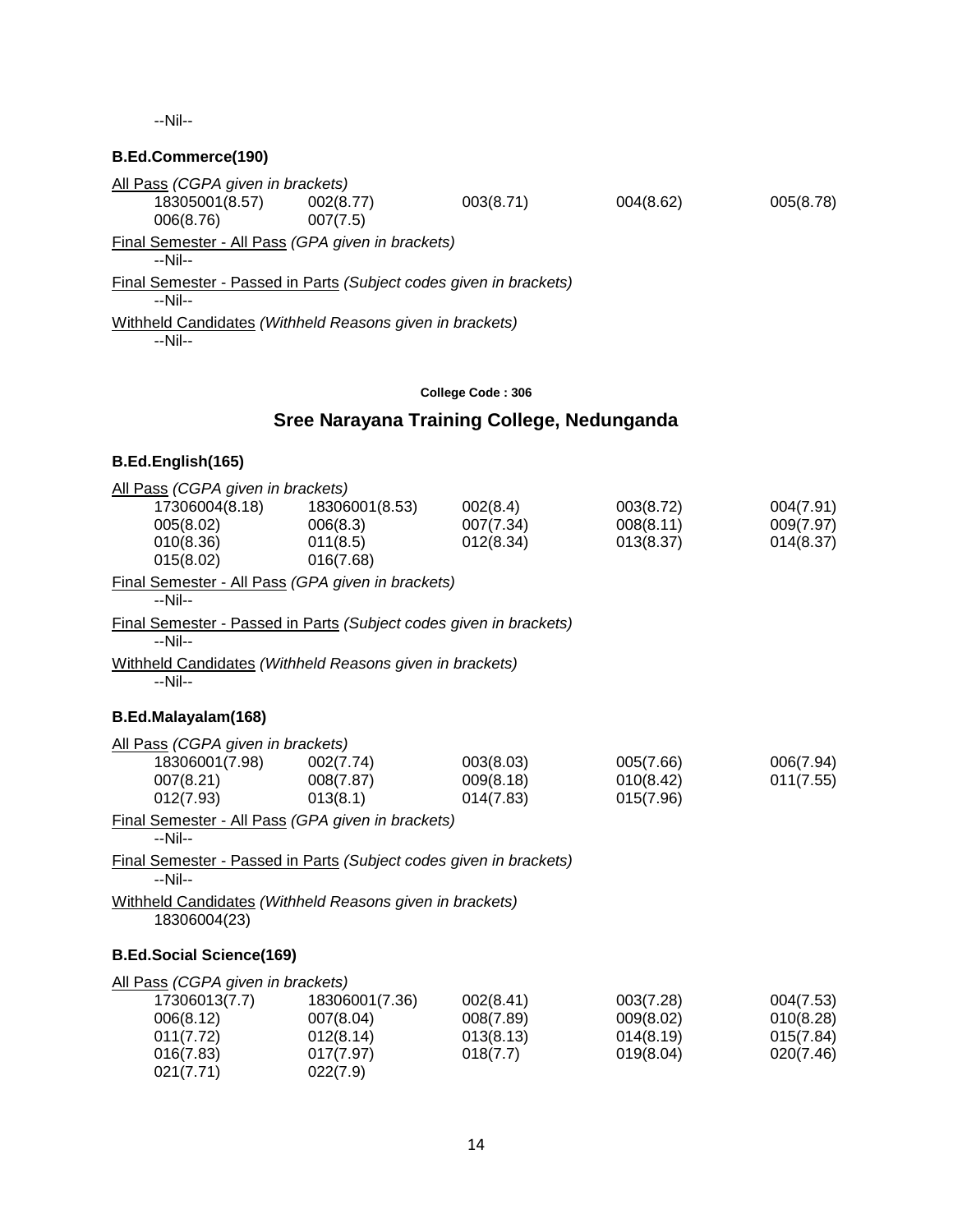| <b>Final Semester - All Pass (GPA given in brackets)</b><br>$-Nil-$                  |                        |                        |                        |                        |
|--------------------------------------------------------------------------------------|------------------------|------------------------|------------------------|------------------------|
| Final Semester - Passed in Parts (Subject codes given in brackets)<br>18306005(2345) |                        |                        |                        |                        |
| Withheld Candidates (Withheld Reasons given in brackets)<br>--Nil--                  |                        |                        |                        |                        |
| <b>B.Ed.Mathematics(180)</b>                                                         |                        |                        |                        |                        |
| All Pass (CGPA given in brackets)                                                    |                        |                        |                        |                        |
| 18306001(9)<br>006(8.5)                                                              | 002(8.34)<br>007(8.56) | 003(8.77)<br>008(8.42) | 004(8.25)<br>009(8.11) | 005(8.38)<br>010(8.35) |
| 011(8.5)                                                                             | 012(8.45)              | 013(7.84)              | 014(8.03)              |                        |
| Final Semester - All Pass (GPA given in brackets)<br>--Nil--                         |                        |                        |                        |                        |
| Final Semester - Passed in Parts (Subject codes given in brackets)<br>$-Nil-$        |                        |                        |                        |                        |
| Withheld Candidates (Withheld Reasons given in brackets)<br>--Nil--                  |                        |                        |                        |                        |
| <b>B.Ed.Natural Science(181)</b>                                                     |                        |                        |                        |                        |
| All Pass (CGPA given in brackets)                                                    |                        |                        |                        |                        |
| 18306001(7.98)<br>006(8.7)                                                           | 002(8.16)<br>007(8.21) | 003(8.85)<br>008(8.21) | 004(8.58)<br>009(8.94) | 005(8.72)<br>010(8.58) |
| 011(8.09)                                                                            | 012(7.86)              | 013(8.24)              | 014(8.46)              |                        |
| Final Semester - All Pass (GPA given in brackets)<br>$-Nil-$                         |                        |                        |                        |                        |
| Final Semester - Passed in Parts (Subject codes given in brackets)<br>$-Nil-$        |                        |                        |                        |                        |
| Withheld Candidates (Withheld Reasons given in brackets)<br>--Nil--                  |                        |                        |                        |                        |
| <b>B.Ed.Physical Science(182)</b>                                                    |                        |                        |                        |                        |
| All Pass (CGPA given in brackets)                                                    |                        |                        |                        |                        |
| 18306002(8.55)<br>007(8)                                                             | 003(8.43)<br>008(8.42) | 004(8.17)<br>009(8.07) | 005(8.09)<br>010(8.14) | 006(8.26)<br>011(8.26) |
| 012(7.82)                                                                            | 013(8.14)              | 014(7.83)              | 015(7.89)              | 016(8.17)              |
| Final Semester - All Pass (GPA given in brackets)<br>--Nil--                         |                        |                        |                        |                        |
| Final Semester - Passed in Parts (Subject codes given in brackets)                   |                        |                        |                        |                        |
| --Nil--<br>Withheld Candidates (Withheld Reasons given in brackets)                  |                        |                        |                        |                        |
| --Nil--                                                                              |                        |                        |                        |                        |
|                                                                                      |                        |                        |                        |                        |
|                                                                                      |                        | College Code: 340      |                        |                        |

## **Fathima Memorial Training College, Mylapore**

## All Pass *(CGPA given in brackets)* 18340001(8.59) 002(8.35) 003(8.44) 004(8.49) 005(8.54)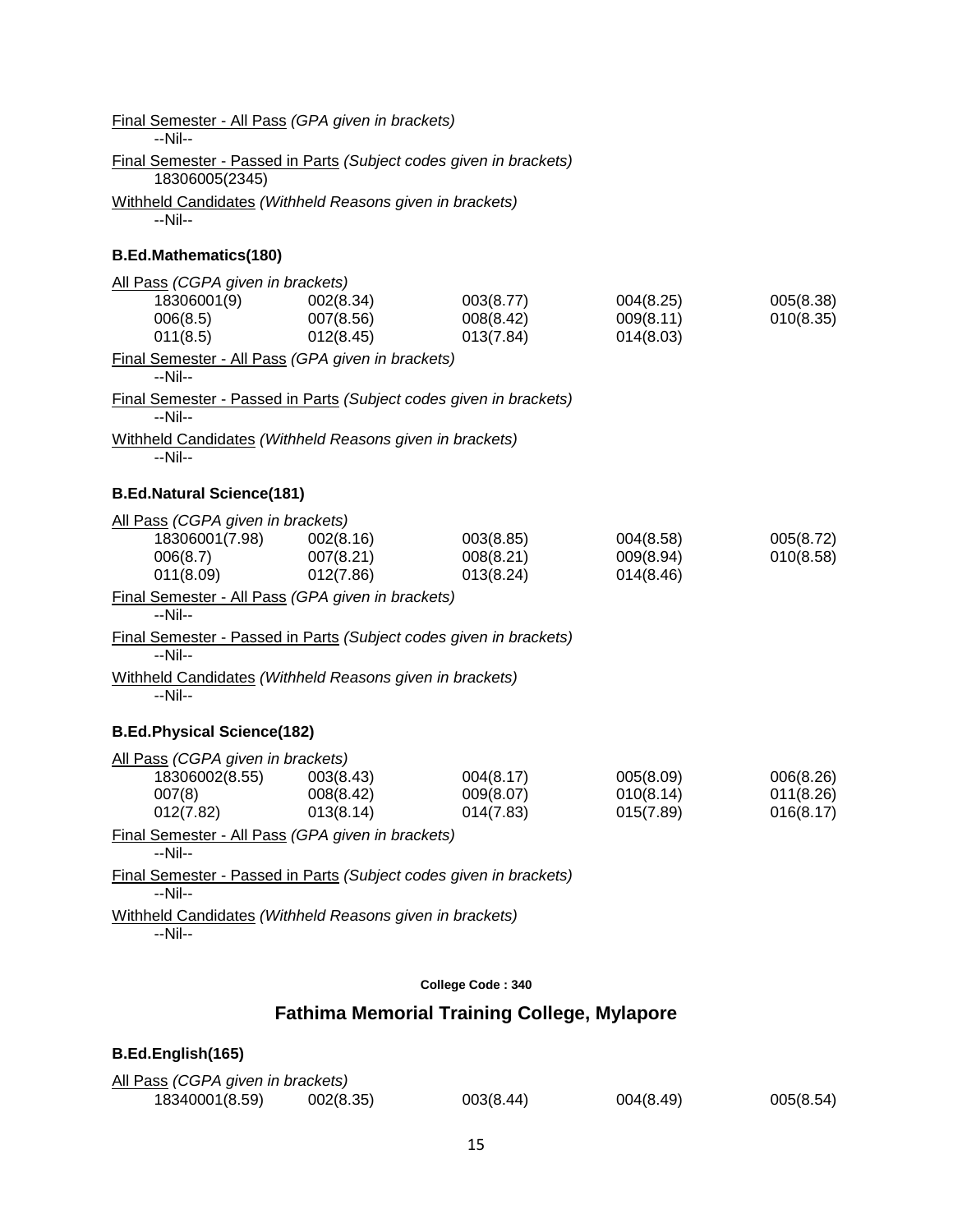| 006(8.84)<br>012(8.99)                                                        | 007(8.37)<br>013(8.98) | 008(8.43)             | 009(8.03)              | 010(8.33)              |
|-------------------------------------------------------------------------------|------------------------|-----------------------|------------------------|------------------------|
| Final Semester - All Pass (GPA given in brackets)<br>18340011(8.66)           |                        |                       |                        |                        |
| Final Semester - Passed in Parts (Subject codes given in brackets)<br>$-Nil-$ |                        |                       |                        |                        |
| Withheld Candidates (Withheld Reasons given in brackets)<br>--Nil--           |                        |                       |                        |                        |
| B.Ed.Malayalam(168)                                                           |                        |                       |                        |                        |
| All Pass (CGPA given in brackets)<br>18340001(7.92)<br>007(8.42)              | 002(8.16)              | 003(8.16)             | 005(8.36)              | 006(8.23)              |
| Final Semester - All Pass (GPA given in brackets)<br>18340004(8.76)           |                        |                       |                        |                        |
| Final Semester - Passed in Parts (Subject codes given in brackets)<br>--Nil-- |                        |                       |                        |                        |
| Withheld Candidates (Withheld Reasons given in brackets)<br>$-Nil-$           |                        |                       |                        |                        |
| <b>B.Ed.Social Science(169)</b>                                               |                        |                       |                        |                        |
| All Pass (CGPA given in brackets)<br>18340001(8.22)<br>006(8)<br>011(7.93)    | 002(8.02)<br>007(8.51) | 003(7.94)<br>008(8.3) | 004(8.52)<br>009(7.74) | 005(8.53)<br>010(8.08) |
| Final Semester - All Pass (GPA given in brackets)<br>18340012(8.6)            | 013(8.37)              |                       |                        |                        |
| Final Semester - Passed in Parts (Subject codes given in brackets)<br>$-Nil-$ |                        |                       |                        |                        |
| Withheld Candidates (Withheld Reasons given in brackets)<br>--Nil--           |                        |                       |                        |                        |
| <b>B.Ed.Mathematics(180)</b>                                                  |                        |                       |                        |                        |
| All Pass (CGPA given in brackets)<br>18340001(8.24)                           | 002(7.98)              | 003(8.43)             | 004(8.13)              |                        |
| Final Semester - All Pass (GPA given in brackets)<br>$-Nil-$                  |                        |                       |                        |                        |
| Final Semester - Passed in Parts (Subject codes given in brackets)<br>$-Nil-$ |                        |                       |                        |                        |
| Withheld Candidates (Withheld Reasons given in brackets)<br>--Nil--           |                        |                       |                        |                        |
| <b>B.Ed.Natural Science(181)</b>                                              |                        |                       |                        |                        |
| All Pass (CGPA given in brackets)<br>18340002(8.71)                           | 003(8.43)              | 004(8.14)             | 005(8.66)              |                        |
| Final Semester - All Pass (GPA given in brackets)<br>$-Nil-$                  |                        |                       |                        |                        |
| Final Semester - Passed in Parts (Subject codes given in brackets)<br>--Nil-- |                        |                       |                        |                        |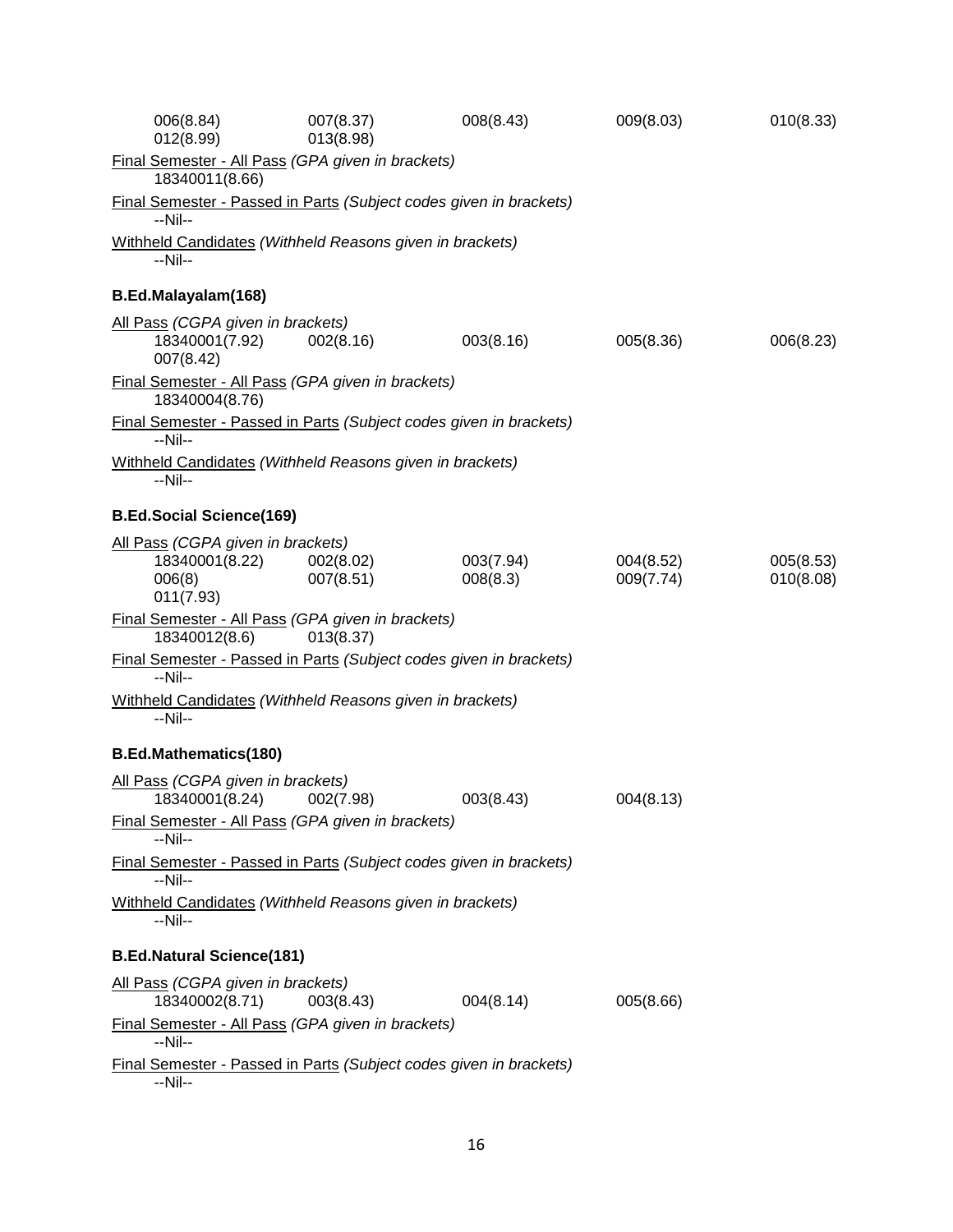Withheld Candidates *(Withheld Reasons given in brackets)*

--Nil--

## **B.Ed.Physical Science(182)**

| All Pass (CGPA given in brackets)                                             |           |           |           |           |
|-------------------------------------------------------------------------------|-----------|-----------|-----------|-----------|
| 18340001(8.51)                                                                | 002(8.55) | 003(8.2)  | 004(8.73) | 005(8.16) |
| 006(8.29)                                                                     | 007(8.13) | 008(8.37) |           |           |
| Final Semester - All Pass (GPA given in brackets)<br>--Nil--                  |           |           |           |           |
| Final Semester - Passed in Parts (Subject codes given in brackets)<br>--Nil-- |           |           |           |           |
| Withheld Candidates (Withheld Reasons given in brackets)<br>--Nil--           |           |           |           |           |

#### **College Code : 341**

## **Ramavilasom Training College, Valakom**

| All Pass (CGPA given in brackets)                                             |                |           |           |           |
|-------------------------------------------------------------------------------|----------------|-----------|-----------|-----------|
| 18341001(8.26)                                                                | 002(8.32)      | 003(8.4)  | 004(8.2)  | 005(8.46) |
| 007(8.56)                                                                     | 008(8.09)      | 009(8.45) | 010(8.37) | 011(8.18) |
| 012(8.85)                                                                     | 013(7.94)      | 014(8.08) | 015(7.96) | 016(7.99) |
| 017(8.36)                                                                     |                |           |           |           |
| Final Semester - All Pass (GPA given in brackets)<br>$-Nil-$                  |                |           |           |           |
| Final Semester - Passed in Parts (Subject codes given in brackets)<br>$-Nil-$ |                |           |           |           |
| Withheld Candidates (Withheld Reasons given in brackets)<br>--Nil--           |                |           |           |           |
| B.Ed.Malayalam(168)                                                           |                |           |           |           |
| All Pass (CGPA given in brackets)                                             |                |           |           |           |
| 16341004(7.71)                                                                | 18341001(8.14) | 002(8.4)  | 003(7.91) |           |
| Final Semester - All Pass (GPA given in brackets)<br>$-Nil-$                  |                |           |           |           |
| Final Semester - Passed in Parts (Subject codes given in brackets)<br>$-Nil-$ |                |           |           |           |
| Withheld Candidates (Withheld Reasons given in brackets)<br>--Nil--           |                |           |           |           |
| <b>B.Ed.Social Science(169)</b>                                               |                |           |           |           |
| All Pass (CGPA given in brackets)                                             |                |           |           |           |
| 18341001(8.12)                                                                | 002(8.52)      | 003(7.82) | 004(8.44) | 005(8.03) |
| 006(7.96)                                                                     | 007(7.94)      | 008(7.8)  | 009(8.3)  |           |
| Final Semester - All Pass (GPA given in brackets)<br>--Nil--                  |                |           |           |           |
| Final Semester - Passed in Parts (Subject codes given in brackets)            |                |           |           |           |
| --Nil--                                                                       |                |           |           |           |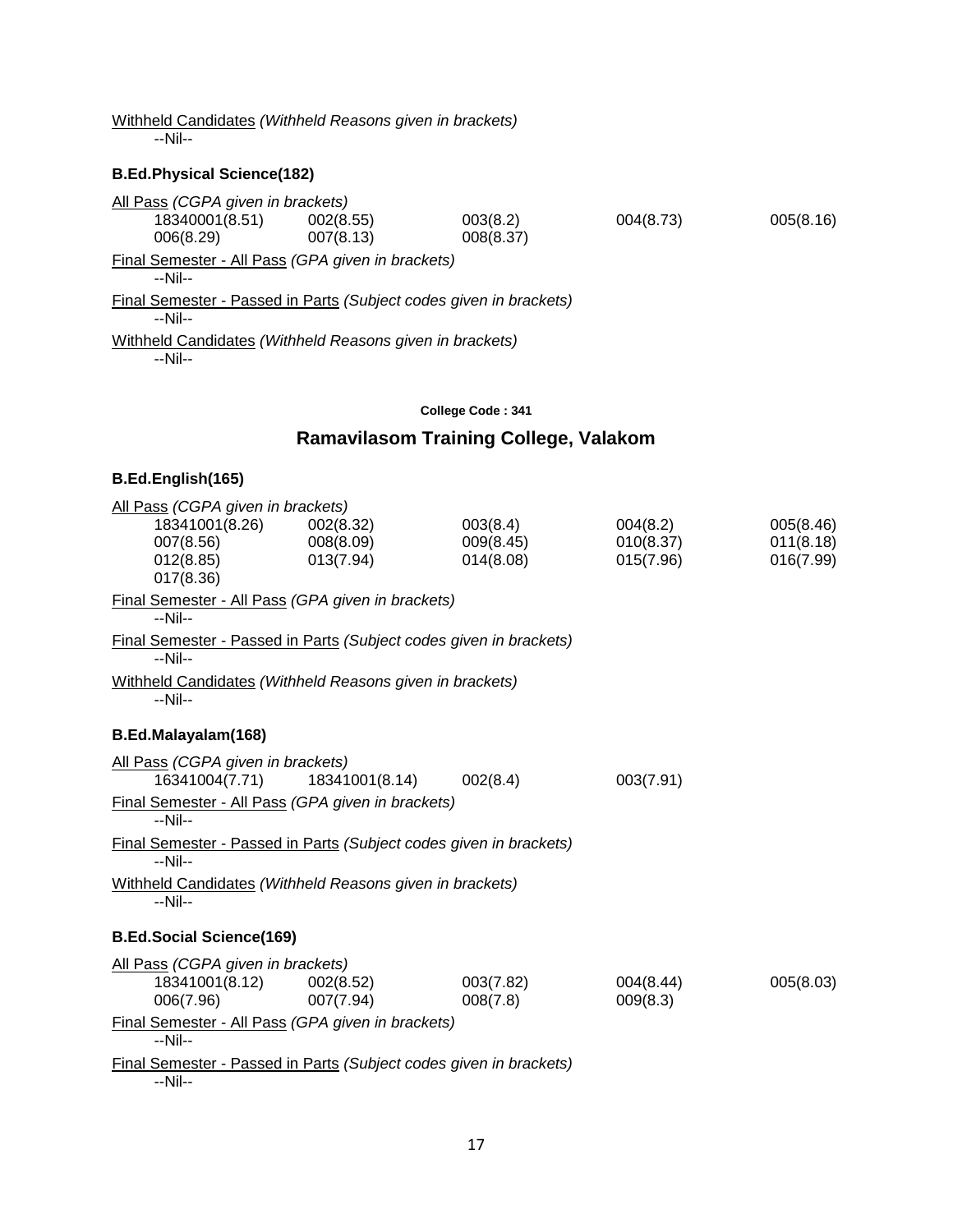| Withheld Candidates (Withheld Reasons given in brackets)<br>--Nil--           |                      |                                                                    |                        |           |
|-------------------------------------------------------------------------------|----------------------|--------------------------------------------------------------------|------------------------|-----------|
| <b>B.Ed.Natural Science(181)</b>                                              |                      |                                                                    |                        |           |
| All Pass (CGPA given in brackets)<br>18341001(8.02)                           | 002(8.22)            | 003(8.19)                                                          | 004(8.55)              | 005(8.22) |
| Final Semester - All Pass (GPA given in brackets)<br>--Nil--                  |                      |                                                                    |                        |           |
| Final Semester - Passed in Parts (Subject codes given in brackets)<br>$-Nil-$ |                      |                                                                    |                        |           |
| Withheld Candidates (Withheld Reasons given in brackets)<br>$-Nil-$           |                      |                                                                    |                        |           |
| <b>B.Ed.Physical Science(182)</b>                                             |                      |                                                                    |                        |           |
| All Pass (CGPA given in brackets)<br>18341001(8.5)<br>006(8.55)               | 002(8.44)            | 003(8.51)                                                          | 004(8.1)               | 005(7.7)  |
| Final Semester - All Pass (GPA given in brackets)<br>--Nil--                  |                      |                                                                    |                        |           |
| Final Semester - Passed in Parts (Subject codes given in brackets)<br>--Nil-- |                      |                                                                    |                        |           |
| Withheld Candidates (Withheld Reasons given in brackets)<br>$-Nil-$           |                      |                                                                    |                        |           |
| B.Ed.Commerce(190)                                                            |                      |                                                                    |                        |           |
| All Pass (CGPA given in brackets)<br>18341001(8.39)<br>007(8.25)              | 002(8.3)<br>008(8.5) | 003(8.89)<br>009(8.6)                                              | 004(8.37)<br>010(8.59) | 006(8.79) |
| Final Semester - All Pass (GPA given in brackets)<br>--Nil--                  |                      |                                                                    |                        |           |
| Final Semester - Passed in Parts (Subject codes given in brackets)<br>--Nil-- |                      |                                                                    |                        |           |
| Withheld Candidates (Withheld Reasons given in brackets)<br>--Nil--           |                      |                                                                    |                        |           |
|                                                                               |                      | College Code: 350                                                  |                        |           |
|                                                                               |                      | <b>Baselios Marthoma Mathews II Training College, Kottarakkara</b> |                        |           |
| B.Ed.Malayalam(168)                                                           |                      |                                                                    |                        |           |

| All Pass (CGPA given in brackets)                                             |           |           |           |           |
|-------------------------------------------------------------------------------|-----------|-----------|-----------|-----------|
| 18350001(8.07)                                                                | 002(7.78) | 003(7.65) | 004(7.67) | 005(8.05) |
| 006(8.12)                                                                     | 007(8.23) | 008(8.07) | 009(8)    | 010(7.86) |
| Final Semester - All Pass (GPA given in brackets)<br>$-Nil-$                  |           |           |           |           |
| Final Semester - Passed in Parts (Subject codes given in brackets)<br>--Nil-- |           |           |           |           |
| Withheld Candidates (Withheld Reasons given in brackets)<br>$-N$ il--         |           |           |           |           |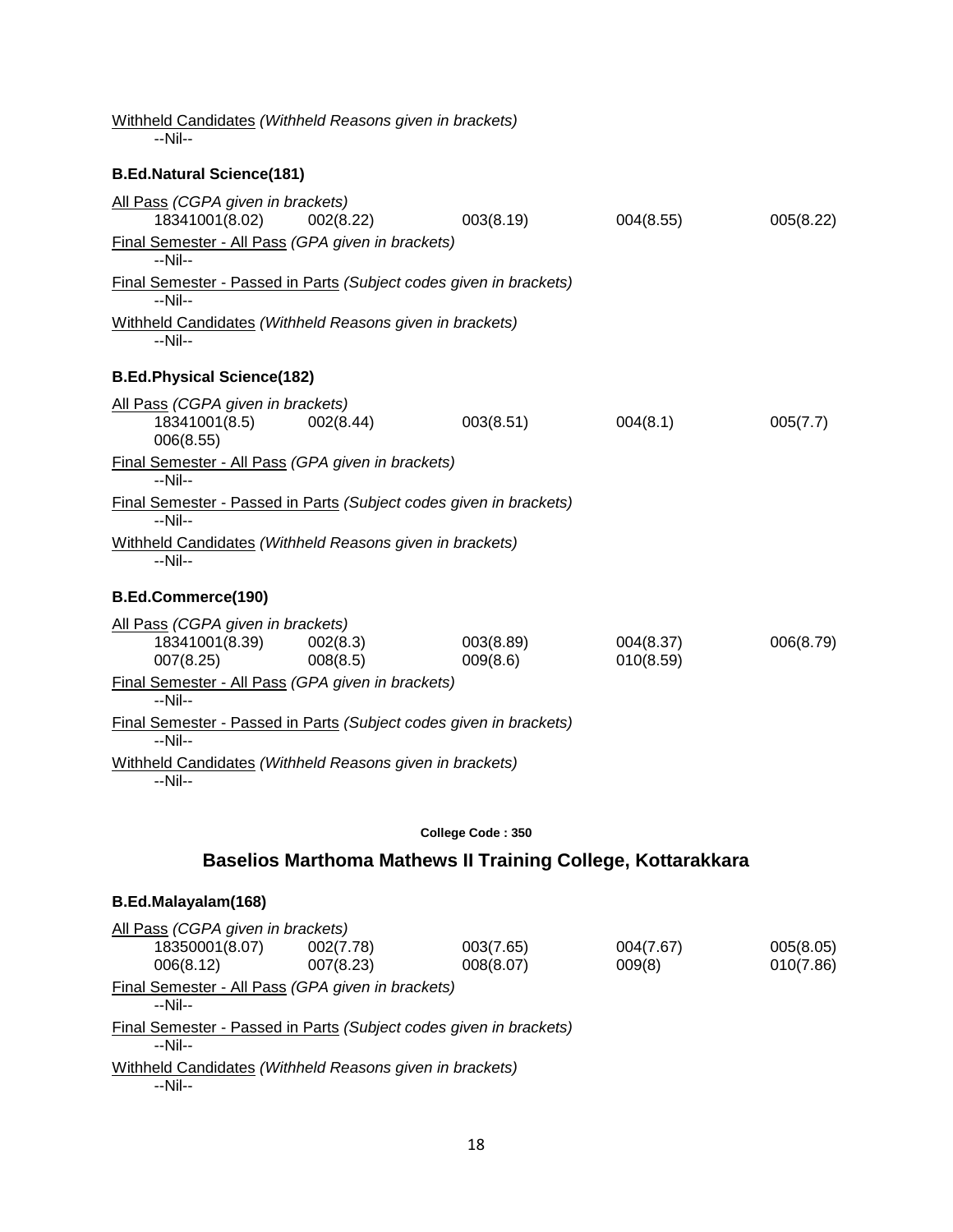## **B.Ed.Social Science(169)**

| All Pass (CGPA given in brackets)<br>18350001(8.03)                           | 002(7.72)                           | 003(8.21)                          | 004(8.14)                           | 005(8.06)              |
|-------------------------------------------------------------------------------|-------------------------------------|------------------------------------|-------------------------------------|------------------------|
| Final Semester - All Pass (GPA given in brackets)<br>--Nil--                  |                                     |                                    |                                     |                        |
| Final Semester - Passed in Parts (Subject codes given in brackets)<br>--Nil-- |                                     |                                    |                                     |                        |
| Withheld Candidates (Withheld Reasons given in brackets)<br>--Nil--           |                                     |                                    |                                     |                        |
| <b>B.Ed.Mathematics(180)</b>                                                  |                                     |                                    |                                     |                        |
| All Pass (CGPA given in brackets)                                             |                                     |                                    |                                     |                        |
| 18350001(8.17)<br>006(8.11)                                                   | 002(8.4)<br>007(8.05)               | 003(8.12)<br>008(8.79)             | 004(8.1)<br>009(8.56)               | 005(8.12)              |
| Final Semester - All Pass (GPA given in brackets)<br>--Nil--                  |                                     |                                    |                                     |                        |
| Final Semester - Passed in Parts (Subject codes given in brackets)<br>--Nil-- |                                     |                                    |                                     |                        |
| Withheld Candidates (Withheld Reasons given in brackets)<br>--Nil--           |                                     |                                    |                                     |                        |
| <b>B.Ed.Natural Science(181)</b>                                              |                                     |                                    |                                     |                        |
| All Pass (CGPA given in brackets)<br>18350001(8.66)<br>006(7.69)<br>011(8.16) | 002(8.07)<br>007(7.75)<br>012(8.68) | 003(8.5)<br>008(7.94)<br>013(7.86) | 004(7.75)<br>009(8.46)<br>014(8.35) | 005(7.81)<br>010(8.73) |
| Final Semester - All Pass (GPA given in brackets)<br>$-Nil-$                  |                                     |                                    |                                     |                        |
| Final Semester - Passed in Parts (Subject codes given in brackets)<br>--Nil-- |                                     |                                    |                                     |                        |
| Withheld Candidates (Withheld Reasons given in brackets)<br>--Nil--           |                                     |                                    |                                     |                        |
| <b>B.Ed.Physical Science(182)</b>                                             |                                     |                                    |                                     |                        |
| All Pass (CGPA given in brackets)<br>18350001(8.08)<br>006(8.25)<br>011(8.38) | 002(8.7)<br>007(8.49)<br>012(8.18)  | 003(8.17)<br>008(7.65)             | 004(8.34)<br>009(8.43)              | 005(8.43)<br>010(7.72) |
| Final Semester - All Pass (GPA given in brackets)<br>--Nil--                  |                                     |                                    |                                     |                        |
| Final Semester - Passed in Parts (Subject codes given in brackets)<br>--Nil-- |                                     |                                    |                                     |                        |
| Withheld Candidates (Withheld Reasons given in brackets)                      |                                     |                                    |                                     |                        |

--Nil--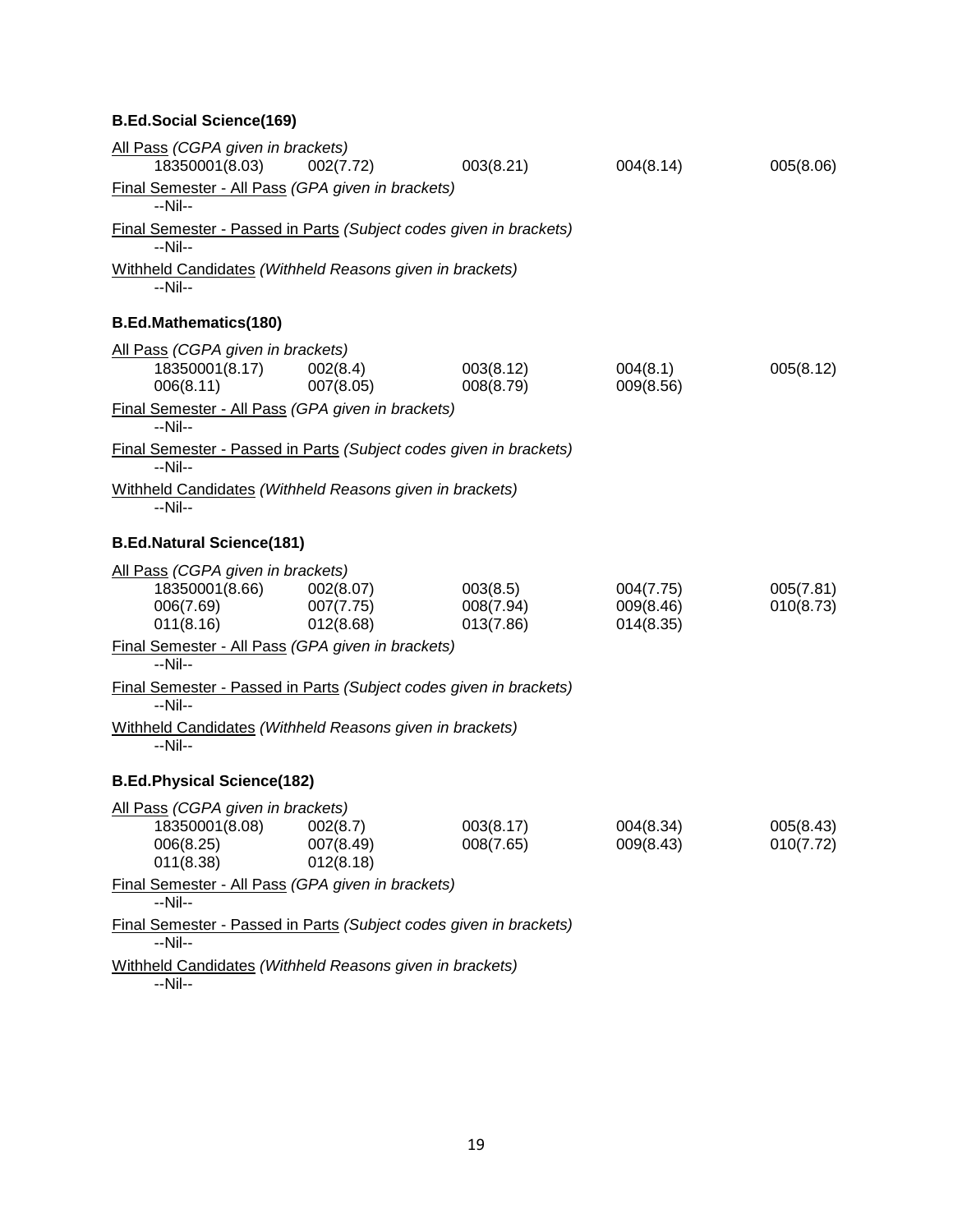#### **College Code : 351**

## **CSI College of Education, Parassala**

| All Pass (CGPA given in brackets)<br>18351001(8.77)<br>006(8.39)<br>012(8.28)           | 002(8.32)<br>007(7.85)<br>013(8.46) | 003(7.84)<br>009(7.95)<br>014(8.8)  | 004(7.9)<br>010(8.42)<br>016(8.32) | 005(8.5)<br>011(7.69)<br>017(8.27) |
|-----------------------------------------------------------------------------------------|-------------------------------------|-------------------------------------|------------------------------------|------------------------------------|
| Final Semester - All Pass (GPA given in brackets)<br>18351015(8.1)                      |                                     |                                     |                                    |                                    |
| Final Semester - Passed in Parts (Subject codes given in brackets)<br>--Nil--           |                                     |                                     |                                    |                                    |
| Withheld Candidates (Withheld Reasons given in brackets)<br>--Nil--                     |                                     |                                     |                                    |                                    |
| <b>B.Ed.Social Science(169)</b>                                                         |                                     |                                     |                                    |                                    |
| All Pass (CGPA given in brackets)<br>18351001(8.58)                                     | 003(7.89)                           | 004(8.29)                           | 006(8.24)                          |                                    |
| Final Semester - All Pass (GPA given in brackets)<br>$-Nil-$                            |                                     |                                     |                                    |                                    |
| Final Semester - Passed in Parts (Subject codes given in brackets)<br>$-Nil-$           |                                     |                                     |                                    |                                    |
| Withheld Candidates (Withheld Reasons given in brackets)<br>--Nil--                     |                                     |                                     |                                    |                                    |
| <b>B.Ed.Mathematics(180)</b>                                                            |                                     |                                     |                                    |                                    |
| All Pass (CGPA given in brackets)<br>18351001(8.32)<br>007(8.28)                        | 003(9.01)                           | 004(8.11)                           | 005(8.27)                          | 006(8.64)                          |
| Final Semester - All Pass (GPA given in brackets)<br>$-Nil-$                            |                                     |                                     |                                    |                                    |
| Final Semester - Passed in Parts (Subject codes given in brackets)<br>--Nil--           |                                     |                                     |                                    |                                    |
| Withheld Candidates (Withheld Reasons given in brackets)<br>--Nil--                     |                                     |                                     |                                    |                                    |
| <b>B.Ed.Natural Science(181)</b>                                                        |                                     |                                     |                                    |                                    |
| All Pass (CGPA given in brackets)<br>18351001(8.41) 002(7.83)<br>006(8.05)<br>011(8.86) | 007(8.45)<br>012(7.91)              | 003(7.68)<br>008(8.28)<br>013(8.48) | 004(8.33)<br>009(8.65)             | 005(7.67)<br>010(8.4)              |
| Final Semester - All Pass (GPA given in brackets)<br>--Nil--                            |                                     |                                     |                                    |                                    |
| Final Semester - Passed in Parts (Subject codes given in brackets)<br>--Nil--           |                                     |                                     |                                    |                                    |
| Withheld Candidates (Withheld Reasons given in brackets)<br>--Nil--                     |                                     |                                     |                                    |                                    |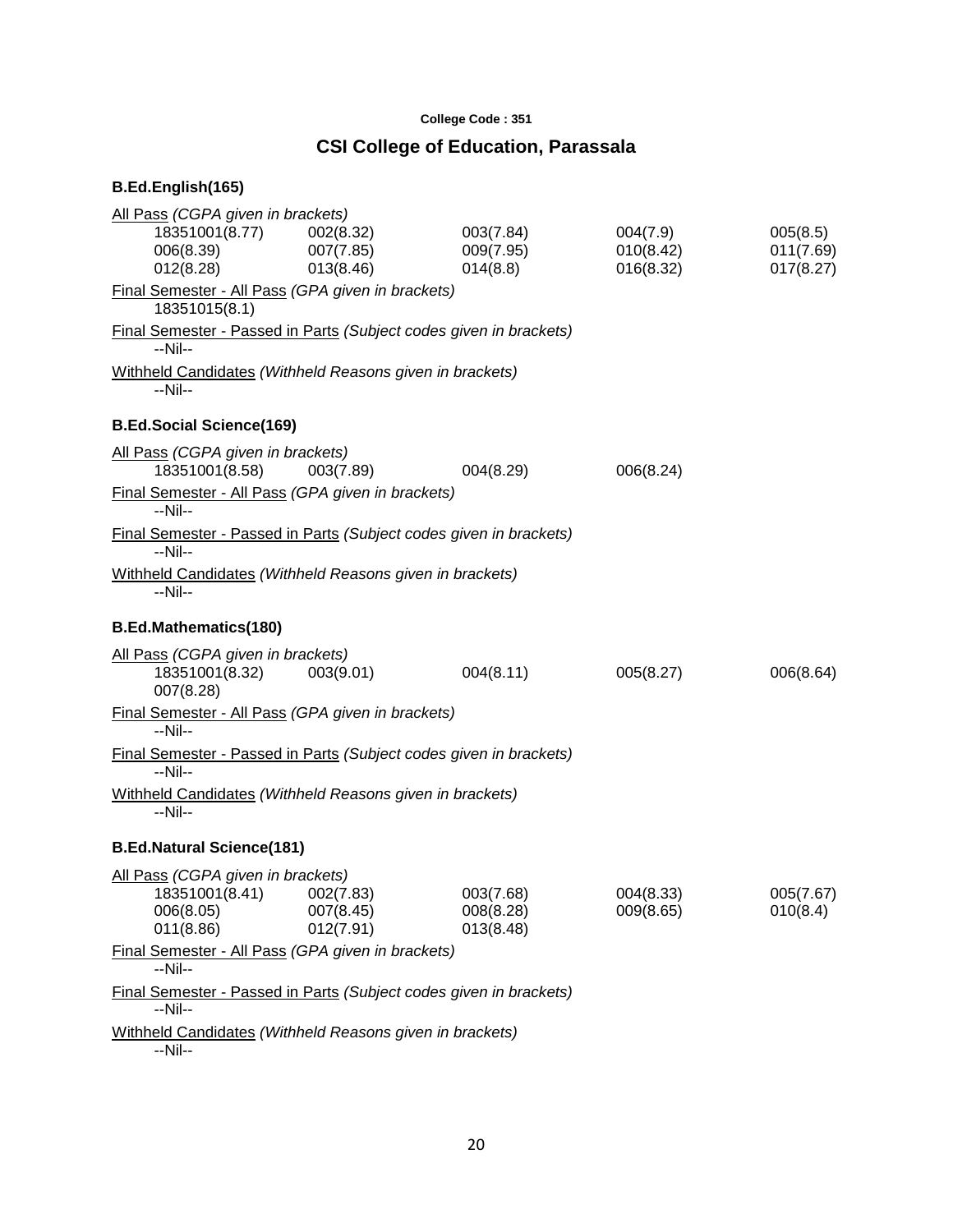#### **B.Ed.Physical Science(182)**

All Pass *(CGPA given in brackets)* 18351002(8.17) 003(8.9) 004(7.61) 005(8.22) 006(7.85) 007(7.95) Final Semester - All Pass *(GPA given in brackets)* --Nil-- Final Semester - Passed in Parts *(Subject codes given in brackets)* --Nil-- Withheld Candidates *(Withheld Reasons given in brackets)* 18351001(23)

#### **College Code : 352**

## **Fathima Memorial Training College, Pallimukku**

#### **B.Ed.English(165)**

| All Pass (CGPA given in brackets)<br>15352005(7.14)<br>005(8.38)<br>012(8.36)<br>017(8.48)<br>023(8.7)<br>028(8.48)               | 17352009(7.93)<br>007(8.08)<br>013(7.66)<br>018(7.8)<br>024(8.36) | 18352002(8.53)<br>008(7.95)<br>014(8.41)<br>019(8.03)<br>025(8.43) | 003(8.18)<br>010(7.84)<br>015(7.8)<br>021(8.42)<br>026(7.77) | 004(8.53)<br>011(8.56)<br>016(8.03)<br>022(7.92)<br>027(8.08) |
|-----------------------------------------------------------------------------------------------------------------------------------|-------------------------------------------------------------------|--------------------------------------------------------------------|--------------------------------------------------------------|---------------------------------------------------------------|
| Final Semester - All Pass (GPA given in brackets)<br>18352006(8.74)                                                               |                                                                   |                                                                    |                                                              |                                                               |
| Final Semester - Passed in Parts (Subject codes given in brackets)<br>--Nil--                                                     |                                                                   |                                                                    |                                                              |                                                               |
| Withheld Candidates (Withheld Reasons given in brackets)<br>$-Nil-$                                                               |                                                                   |                                                                    |                                                              |                                                               |
| B.Ed.Malayalam(168)                                                                                                               |                                                                   |                                                                    |                                                              |                                                               |
| All Pass (CGPA given in brackets)<br>18352001(8.27) 002(7.84)<br>008(8.32)<br>013(7.99)                                           | 009(8.16)<br>014(8.12)                                            | 004(8.42)<br>010(8.22)<br>015(8.16)                                | 005(8.45)<br>011(8.07)<br>016(8.45)                          | 007(8.22)<br>012(8.18)<br>017(7.92)                           |
| Final Semester - All Pass (GPA given in brackets)<br>18352003(8.12)                                                               | 006(8.02)                                                         |                                                                    |                                                              |                                                               |
| Final Semester - Passed in Parts (Subject codes given in brackets)<br>--Nil--                                                     |                                                                   |                                                                    |                                                              |                                                               |
| Withheld Candidates (Withheld Reasons given in brackets)<br>--Nil--                                                               |                                                                   |                                                                    |                                                              |                                                               |
| <b>B.Ed.Social Science(169)</b>                                                                                                   |                                                                   |                                                                    |                                                              |                                                               |
| All Pass (CGPA given in brackets)<br>18352001(8.25)<br>006(8.58)<br>011(8.5)<br>Final Semester - All Pass (GPA given in brackets) | 002(8.09)<br>007(7.75)<br>012(8.25)                               | 003(8.75)<br>008(8.11)<br>013(8.2)                                 | 004(8.24)<br>009(8.54)<br>014(8.06)                          | 005(8.38)<br>010(8.82)                                        |
|                                                                                                                                   |                                                                   |                                                                    |                                                              |                                                               |

15352011(8.92)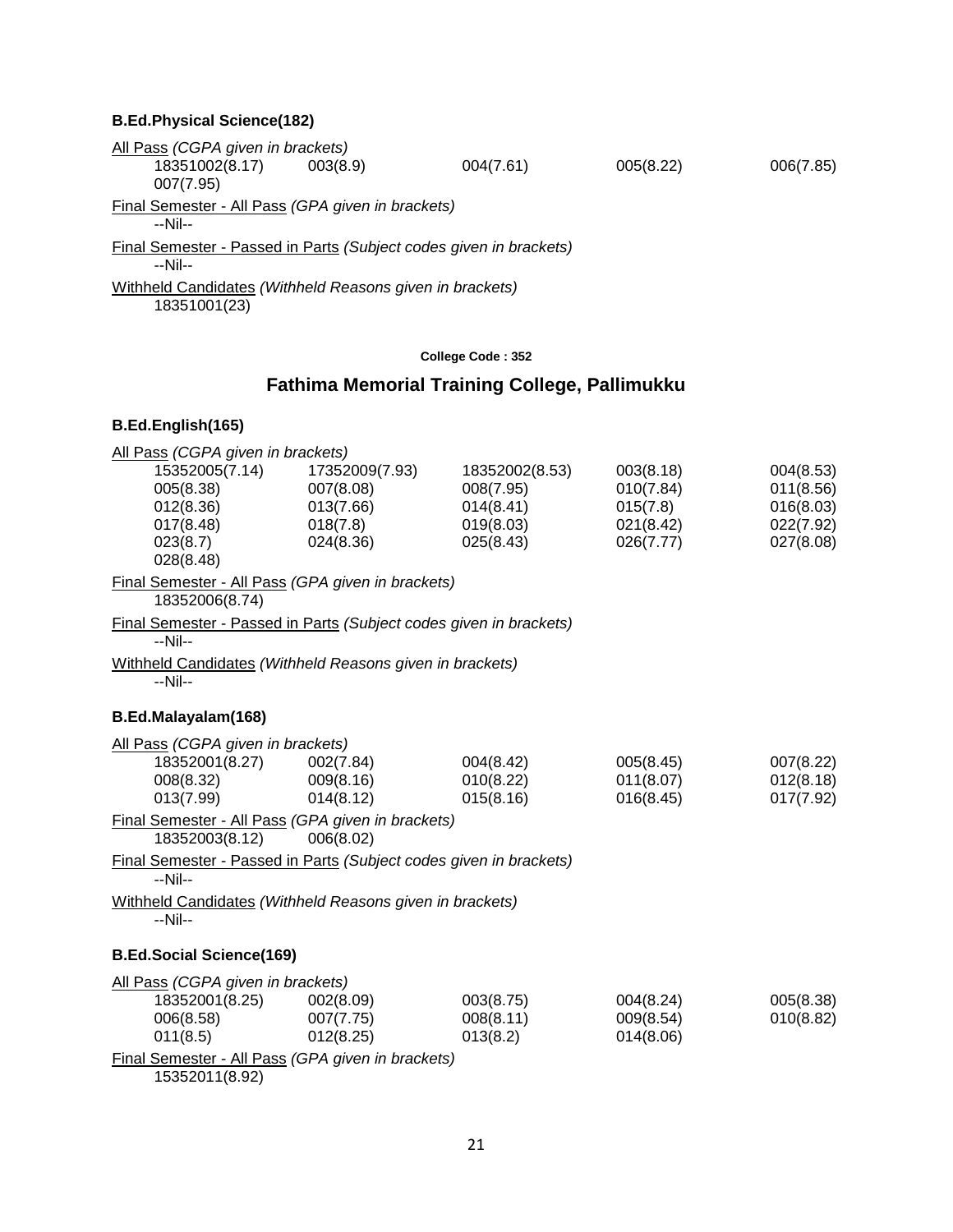| <b>Final Semester - Passed in Parts (Subject codes given in brackets)</b><br>--Nil--                   |                                                  |                                                   |                                                  |                                                  |
|--------------------------------------------------------------------------------------------------------|--------------------------------------------------|---------------------------------------------------|--------------------------------------------------|--------------------------------------------------|
| Withheld Candidates (Withheld Reasons given in brackets)<br>--Nil--                                    |                                                  |                                                   |                                                  |                                                  |
| <b>B.Ed.Mathematics(180)</b>                                                                           |                                                  |                                                   |                                                  |                                                  |
| All Pass (CGPA given in brackets)<br>18352001(8.48)<br>007(8.26)                                       | 002(8.29)<br>008(8.44)                           | 003(8.35)<br>009(8.9)                             | 005(8.38)                                        | 006(8.18)                                        |
| Final Semester - All Pass (GPA given in brackets)<br>$-Nil-$                                           |                                                  |                                                   |                                                  |                                                  |
| Final Semester - Passed in Parts (Subject codes given in brackets)<br>$-Nil-$                          |                                                  |                                                   |                                                  |                                                  |
| Withheld Candidates (Withheld Reasons given in brackets)<br>--Nil--                                    |                                                  |                                                   |                                                  |                                                  |
| <b>B.Ed.Natural Science(181)</b>                                                                       |                                                  |                                                   |                                                  |                                                  |
| All Pass (CGPA given in brackets)<br>18352001(8.1)<br>006(8.84)<br>011(8.42)                           | 002(8.69)<br>007(8.81)                           | 003(8.53)<br>008(8.69)                            | 004(8.59)<br>009(8.38)                           | 005(7.93)<br>010(8.6)                            |
| Final Semester - All Pass (GPA given in brackets)<br>--Nil--                                           |                                                  |                                                   |                                                  |                                                  |
| Final Semester - Passed in Parts (Subject codes given in brackets)<br>--Nil--                          |                                                  |                                                   |                                                  |                                                  |
| Withheld Candidates (Withheld Reasons given in brackets)<br>$-Nil-$                                    |                                                  |                                                   |                                                  |                                                  |
| <b>B.Ed.Physical Science(182)</b>                                                                      |                                                  |                                                   |                                                  |                                                  |
| All Pass (CGPA given in brackets)<br>18352001(8.33)<br>006(8.22)<br>011(8.46)<br>016(8.25)<br>021(8.1) | 002(8.23)<br>007(8.29)<br>012(8.72)<br>017(8.77) | 003(8.3)<br>008(7.97)<br>013(8.43)<br>018(8.12)   | 004(8.26)<br>009(8.43)<br>014(8.25)<br>019(8.42) | 005(7.68)<br>010(8.76)<br>015(8.57)<br>020(8.39) |
| Final Semester - All Pass (GPA given in brackets)<br>--Nil--                                           |                                                  |                                                   |                                                  |                                                  |
| Final Semester - Passed in Parts (Subject codes given in brackets)<br>--Nil--                          |                                                  |                                                   |                                                  |                                                  |
| Withheld Candidates (Withheld Reasons given in brackets)<br>--Nil--                                    |                                                  |                                                   |                                                  |                                                  |
|                                                                                                        |                                                  | College Code: 354                                 |                                                  |                                                  |
|                                                                                                        |                                                  | <b>Mannam Memorial Training College, Vilakudi</b> |                                                  |                                                  |

## **B.Ed.Malayalam(168)**

| All Pass (CGPA given in brackets) |                |           |           |           |
|-----------------------------------|----------------|-----------|-----------|-----------|
| 17354007(7.68)                    | 18354001(7.74) | 002(8.32) | 003(8.11) | 004(7.78) |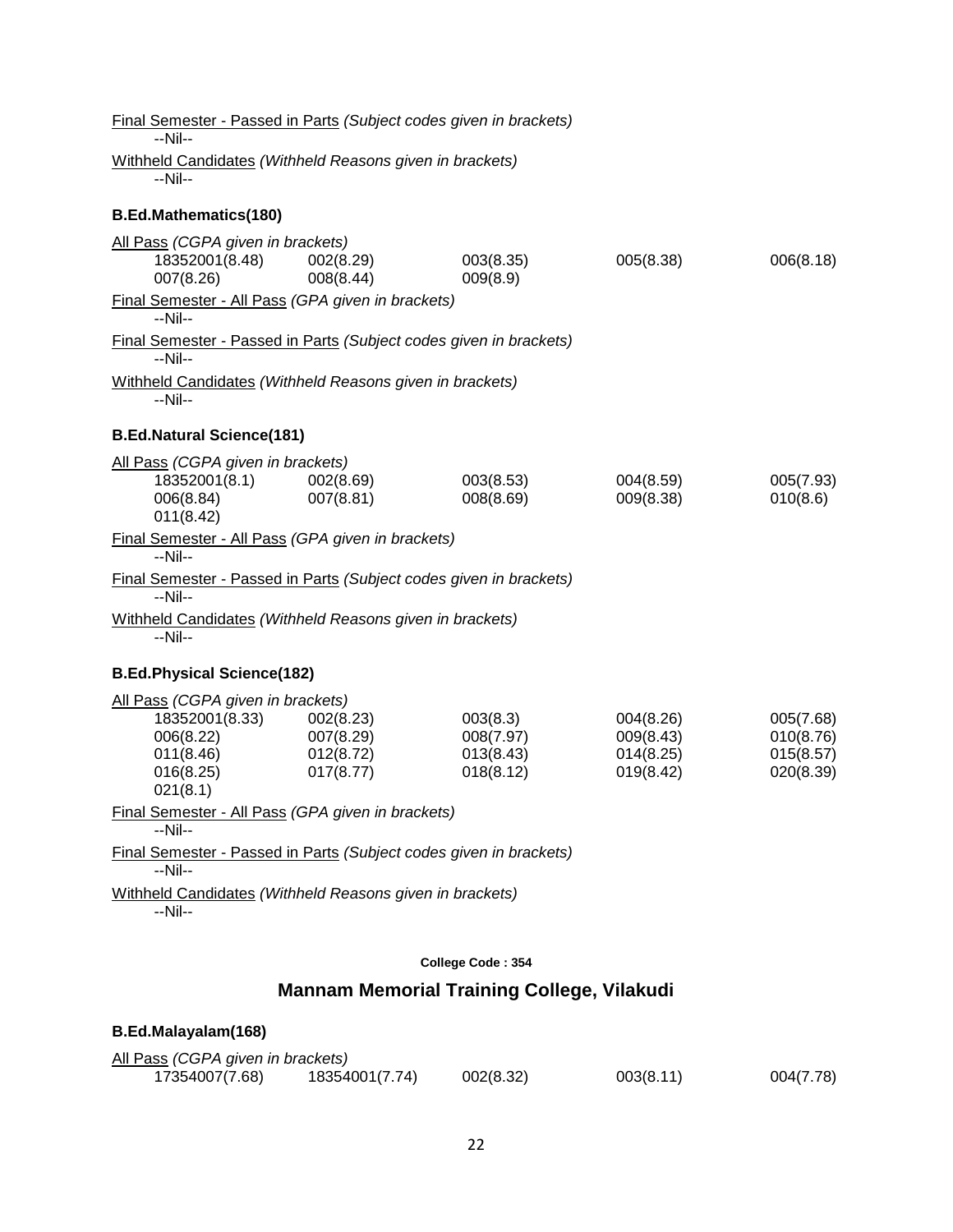| Final Semester - All Pass (GPA given in brackets)<br>--Nil--                         |                        |                |           |           |
|--------------------------------------------------------------------------------------|------------------------|----------------|-----------|-----------|
| Final Semester - Passed in Parts (Subject codes given in brackets)<br>--Nil--        |                        |                |           |           |
| Withheld Candidates (Withheld Reasons given in brackets)                             |                        |                |           |           |
| --Nil--                                                                              |                        |                |           |           |
| <b>B.Ed.Social Science(169)</b>                                                      |                        |                |           |           |
| All Pass (CGPA given in brackets)                                                    |                        |                |           |           |
| 17354005(7.14)                                                                       | 18354001(7.86)         | 002(7.84)      | 003(8.06) | 004(8.04) |
| 007(8.56)<br>012(8.07)                                                               | 008(8.1)<br>013(8.41)  | 009(8.18)      | 010(8.42) | 011(7.85) |
| Final Semester - All Pass (GPA given in brackets)                                    |                        |                |           |           |
| $-Nil-$                                                                              |                        |                |           |           |
| Final Semester - Passed in Parts (Subject codes given in brackets)<br>--Nil--        |                        |                |           |           |
| Withheld Candidates (Withheld Reasons given in brackets)<br>18354005(23)             |                        |                |           |           |
| <b>B.Ed.Mathematics(180)</b>                                                         |                        |                |           |           |
| All Pass (CGPA given in brackets)                                                    |                        |                |           |           |
| 17354005(7.17)                                                                       | 18354001(8.26)         | 002(7.64)      | 003(7.85) | 004(8.36) |
| 005(8.18)                                                                            | 006(7.95)              | 007(7.33)      |           |           |
| Final Semester - All Pass (GPA given in brackets)<br>$-Nil-$                         |                        |                |           |           |
| <b>Final Semester - Passed in Parts (Subject codes given in brackets)</b><br>$-Nil-$ |                        |                |           |           |
| Withheld Candidates (Withheld Reasons given in brackets)<br>17354010(24)             |                        |                |           |           |
| <b>B.Ed.Natural Science(181)</b>                                                     |                        |                |           |           |
| All Pass (CGPA given in brackets)                                                    |                        |                |           |           |
| 18354001(7.69)                                                                       | 002(8.52)              | 003(8.16)      | 004(8.01) | 005(7.87) |
| 006(8.09)                                                                            | 007(8.22)              | 008(7.94)      | 009(7.58) | 010(8.29) |
| Final Semester - All Pass (GPA given in brackets)<br>$-Nil-$                         |                        |                |           |           |
| Final Semester - Passed in Parts (Subject codes given in brackets)<br>--Nil--        |                        |                |           |           |
| Withheld Candidates (Withheld Reasons given in brackets)<br>--Nil--                  |                        |                |           |           |
| <b>B.Ed.Physical Science(182)</b>                                                    |                        |                |           |           |
| All Pass (CGPA given in brackets)                                                    |                        |                |           |           |
| 16354003(7.1)                                                                        | 17354002(7.64)         | 18354001(7.63) | 002(8.44) | 004(8.59) |
| 005(8.06)                                                                            | 006(7.95)              | 007(7.98)      | 008(8.44) | 009(7.95) |
| 010(7.98)<br>015(8.32)                                                               | 011(8.09)<br>016(8.16) | 012(7.45)      | 013(7.81) | 014(7.78) |
| Final Semester - All Pass (GPA given in brackets)                                    |                        |                |           |           |

--Nil--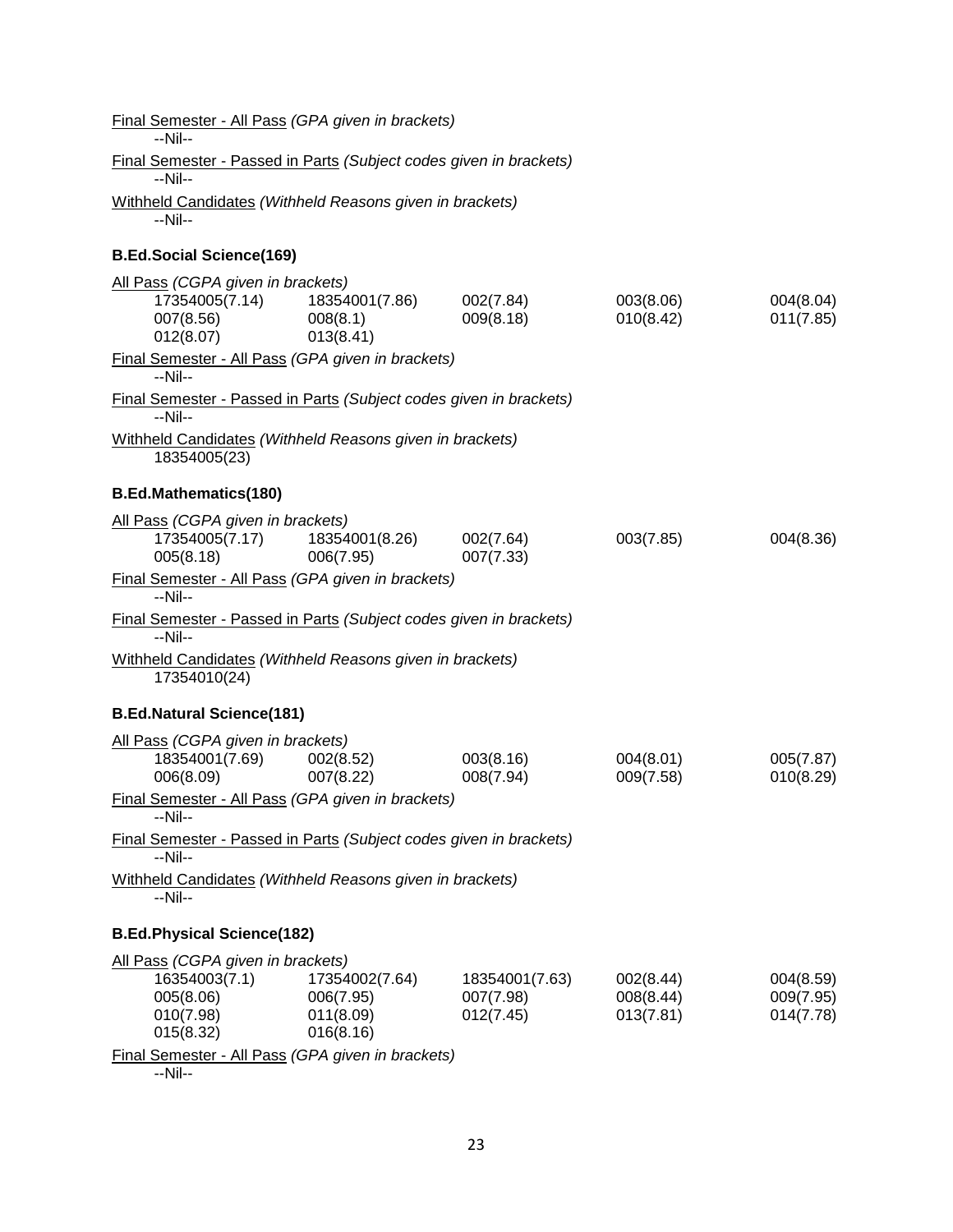Final Semester - Passed in Parts *(Subject codes given in brackets)* --Nil-- Withheld Candidates *(Withheld Reasons given in brackets)* --Nil--

#### **College Code : 357**

## **BNV College of Teacher Education, Thiruvallam**

| All Pass (CGPA given in brackets)                                             |                                         |                                   |                                     |                        |
|-------------------------------------------------------------------------------|-----------------------------------------|-----------------------------------|-------------------------------------|------------------------|
| 16357006(7.55)<br>006(8.53)                                                   | 18357001(7.55)<br>007(7.89)             | 002(8.8)<br>008(8.82)             | 003(7.42)<br>009(6.9)               | 004(8.15)<br>010(8.51) |
| Final Semester - All Pass (GPA given in brackets)<br>--Nil--                  |                                         |                                   |                                     |                        |
| Final Semester - Passed in Parts (Subject codes given in brackets)<br>--Nil-- |                                         |                                   |                                     |                        |
| Withheld Candidates (Withheld Reasons given in brackets)<br>--Nil--           |                                         |                                   |                                     |                        |
| B.Ed.Malayalam(168)                                                           |                                         |                                   |                                     |                        |
| All Pass (CGPA given in brackets)<br>17357001(7.91)<br>004(8.23)              | 005(7.98)<br>005(7.73)                  | 18357001(7.53)<br>006(7.31)       | 002(7.21)<br>007(8.25)              | 003(8.55)              |
| Final Semester - All Pass (GPA given in brackets)<br>--Nil--                  |                                         |                                   |                                     |                        |
| Final Semester - Passed in Parts (Subject codes given in brackets)<br>$-Nil-$ |                                         |                                   |                                     |                        |
| Withheld Candidates (Withheld Reasons given in brackets)<br>--Nil--           |                                         |                                   |                                     |                        |
| <b>B.Ed.Social Science(169)</b>                                               |                                         |                                   |                                     |                        |
| All Pass (CGPA given in brackets)<br>17357002(8.06)<br>005(7.55)<br>010(7.72) | 18357001(8.23)<br>006(6.9)<br>011(6.94) | 002(7.79)<br>007(7.8)<br>012(7.8) | 003(7.99)<br>008(8.03)<br>013(7.13) | 004(7.8)<br>009(8.23)  |
| Final Semester - All Pass (GPA given in brackets)<br>--Nil--                  |                                         |                                   |                                     |                        |
| Final Semester - Passed in Parts (Subject codes given in brackets)<br>--Nil-- |                                         |                                   |                                     |                        |
| Withheld Candidates (Withheld Reasons given in brackets)<br>--Nil--           |                                         |                                   |                                     |                        |
| <b>B.Ed.Mathematics(180)</b>                                                  |                                         |                                   |                                     |                        |
| All Pass (CGPA given in brackets)<br>17357001(8.35)                           | 18357001(8.45)                          | 002(7.95)                         | 003(8.5)                            |                        |
| Final Semester - All Pass (GPA given in brackets)<br>$-Nil-$                  |                                         |                                   |                                     |                        |
| Final Semester - Passed in Parts (Subject codes given in brackets)<br>--Nil-- |                                         |                                   |                                     |                        |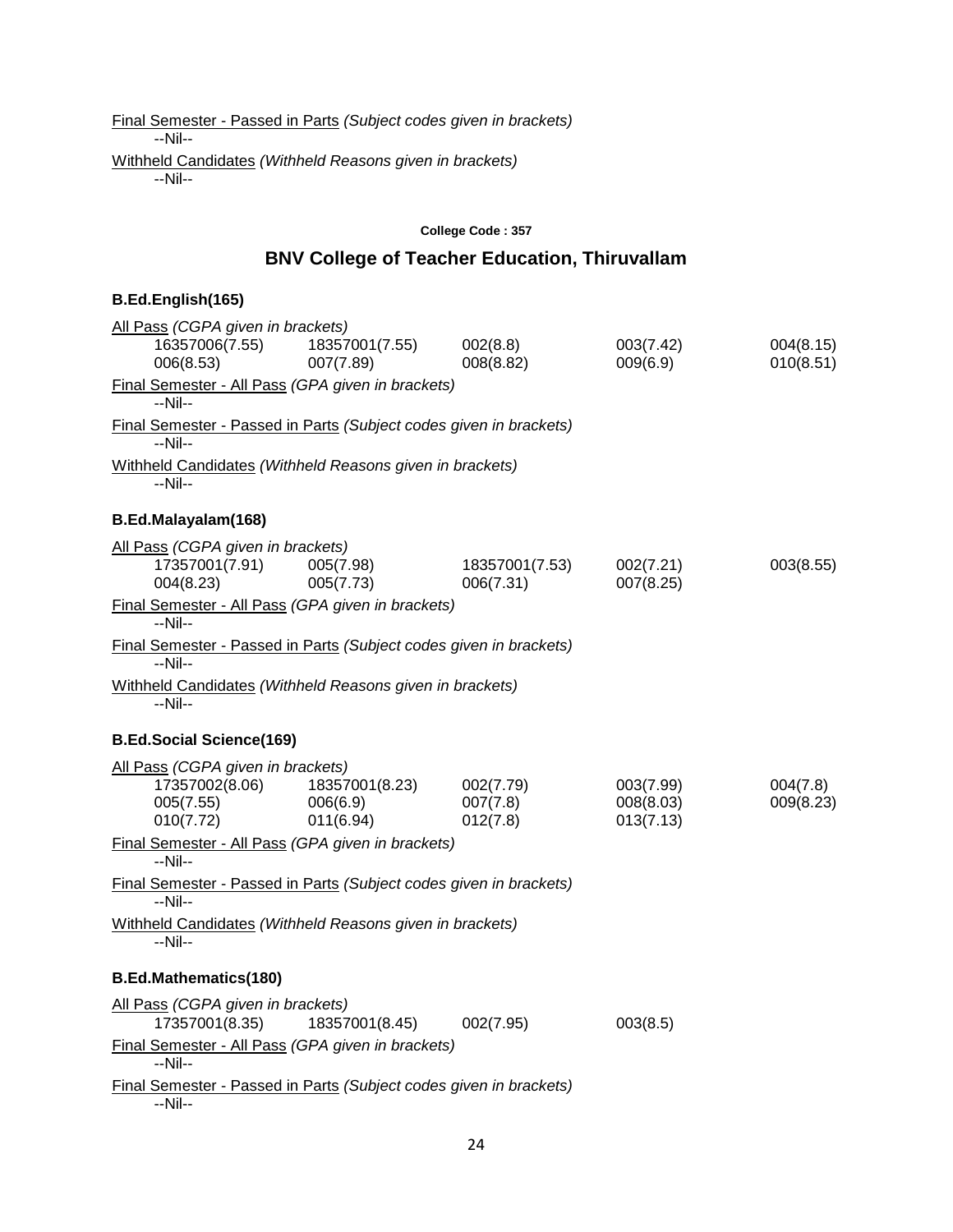Withheld Candidates *(Withheld Reasons given in brackets)* --Nil-- **B.Ed.Physical Science(182)** All Pass *(CGPA given in brackets)* 18357001(8.42) 002(7.98) 003(8.46) 004(7.9) 005(7.41) 006(8.4) 007(7.38) Final Semester - All Pass *(GPA given in brackets)* --Nil-- Final Semester - Passed in Parts *(Subject codes given in brackets)* --Nil-- Withheld Candidates *(Withheld Reasons given in brackets)* --Nil-- **B.Ed.Commerce(190)** All Pass *(CGPA given in brackets)* 17357002(7.75) 18357001(7.89) 002(8.62) 003(8.27) 004(7.49) 006(8.2) 007(7.75) 008(8.28) Final Semester - All Pass *(GPA given in brackets)* 18357005(8.07) Final Semester - Passed in Parts *(Subject codes given in brackets)* --Nil-- Withheld Candidates *(Withheld Reasons given in brackets)* --Nil-- **College Code : 358 Buddha College of Teacher Education, Cheppad**

| All Pass (CGPA given in brackets)                                   | 18358001(7.78) 002(8.54)<br>$006(8.65)$ 007(7.9)<br>$011(8.73)$ $012(8.28)$ | 003(8.36)<br>008(8.67)<br>013(8.36) | 004(8.4)<br>009(7.86)<br>014(8.49) | 005(8.58)<br>010(8.43)<br>015(8.2) |  |
|---------------------------------------------------------------------|-----------------------------------------------------------------------------|-------------------------------------|------------------------------------|------------------------------------|--|
| 18358016(8.42)                                                      | Final Semester - All Pass (GPA given in brackets)                           |                                     |                                    |                                    |  |
| $-Nil-$                                                             | <b>Final Semester - Passed in Parts (Subject codes given in brackets)</b>   |                                     |                                    |                                    |  |
| Withheld Candidates (Withheld Reasons given in brackets)<br>$-Nil-$ |                                                                             |                                     |                                    |                                    |  |
|                                                                     |                                                                             |                                     |                                    |                                    |  |
| <b>B.Ed.Social Science(169)</b>                                     |                                                                             |                                     |                                    |                                    |  |
| All Pass (CGPA given in brackets)                                   | 18358001(8.55) 002(8.47)                                                    | 003(7.71)                           | 005(7.85)                          | 006(8.39)                          |  |
| 18358004(7.53)                                                      | Final Semester - All Pass (GPA given in brackets)                           |                                     |                                    |                                    |  |
| $-Nil-$                                                             | <b>Final Semester - Passed in Parts (Subject codes given in brackets)</b>   |                                     |                                    |                                    |  |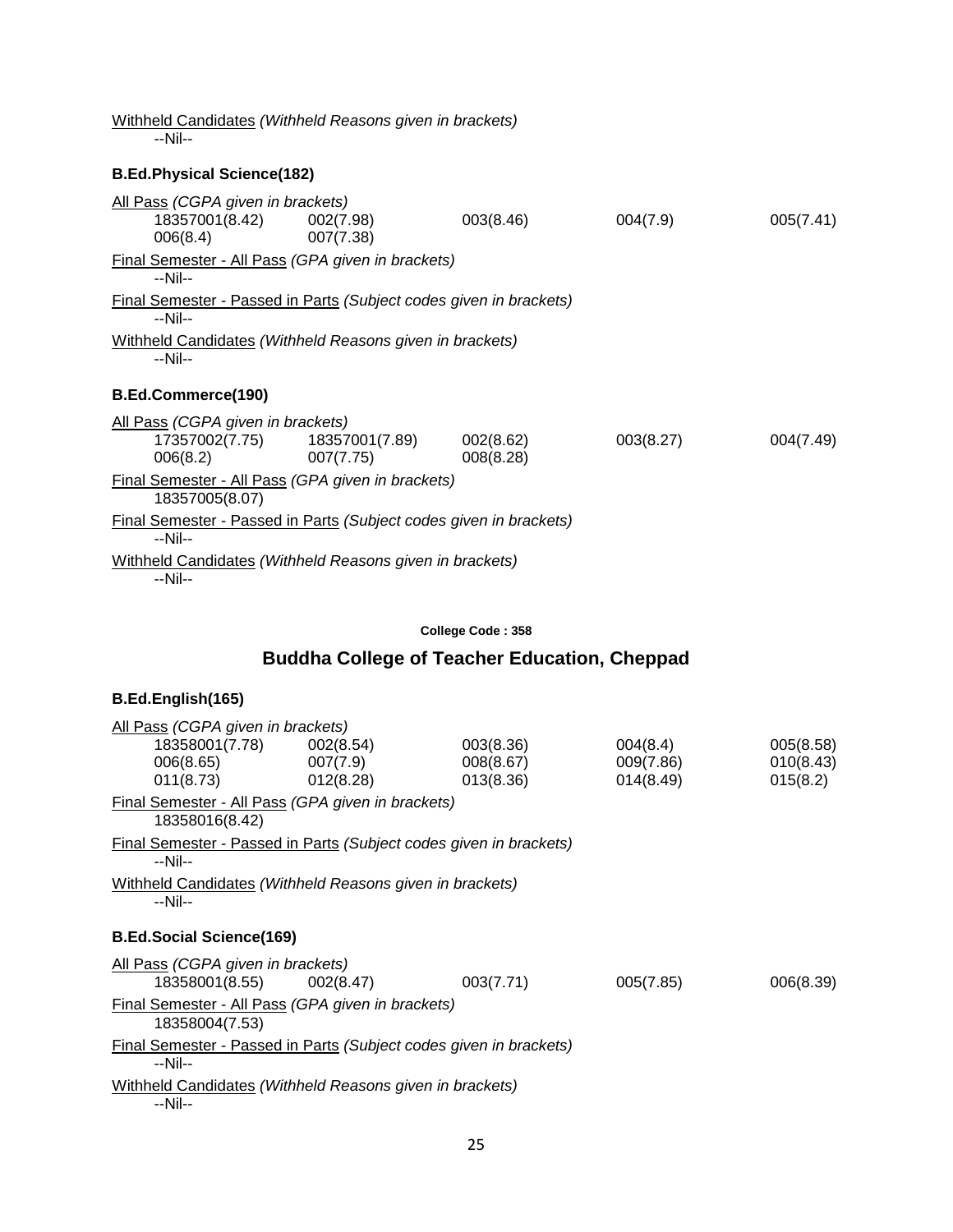### **B.Ed.Mathematics(180)**

| All Pass (CGPA given in brackets)<br>18358001(8.46)                      | 003(8.09)              |                                                                    |           |           |
|--------------------------------------------------------------------------|------------------------|--------------------------------------------------------------------|-----------|-----------|
| Final Semester - All Pass (GPA given in brackets)<br>--Nil--             |                        |                                                                    |           |           |
| --Nil--                                                                  |                        | Final Semester - Passed in Parts (Subject codes given in brackets) |           |           |
| Withheld Candidates (Withheld Reasons given in brackets)<br>18358002(23) |                        |                                                                    |           |           |
| <b>B.Ed.Natural Science(181)</b>                                         |                        |                                                                    |           |           |
| All Pass (CGPA given in brackets)<br>18358001(8.47)<br>006(8.41)         | 002(8.83)<br>007(8.26) | 003(8.34)<br>008(7.97)                                             | 004(8.43) | 005(8.27) |
| Final Semester - All Pass (GPA given in brackets)<br>$-Nil-$             |                        |                                                                    |           |           |
| --Nil--                                                                  |                        | Final Semester - Passed in Parts (Subject codes given in brackets) |           |           |
| Withheld Candidates (Withheld Reasons given in brackets)<br>--Nil--      |                        |                                                                    |           |           |
| <b>B.Ed.Physical Science(182)</b>                                        |                        |                                                                    |           |           |
| All Pass (CGPA given in brackets)<br>18358001(8.88)<br>006(8.09)         | 002(8.46)<br>008(7.75) | 003(8.39)                                                          | 004(7.87) | 005(8.12) |
| Final Semester - All Pass (GPA given in brackets)<br>$-Nil-$             |                        |                                                                    |           |           |
| $-Nil-$                                                                  |                        | Final Semester - Passed in Parts (Subject codes given in brackets) |           |           |
| Withheld Candidates (Withheld Reasons given in brackets)<br>18358007(23) |                        |                                                                    |           |           |
| <b>B.Ed.Commerce(190)</b>                                                |                        |                                                                    |           |           |
| All Pass (CGPA given in brackets)<br>18358003(8.09)                      | 004(8.49)              | 005(8.47)                                                          |           |           |
| Final Semester - All Pass (GPA given in brackets)<br>$-Nil-$             |                        |                                                                    |           |           |
| $-Nil-$                                                                  |                        | Final Semester - Passed in Parts (Subject codes given in brackets) |           |           |
| Withheld Candidates (Withheld Reasons given in brackets)<br>--Nil--      |                        |                                                                    |           |           |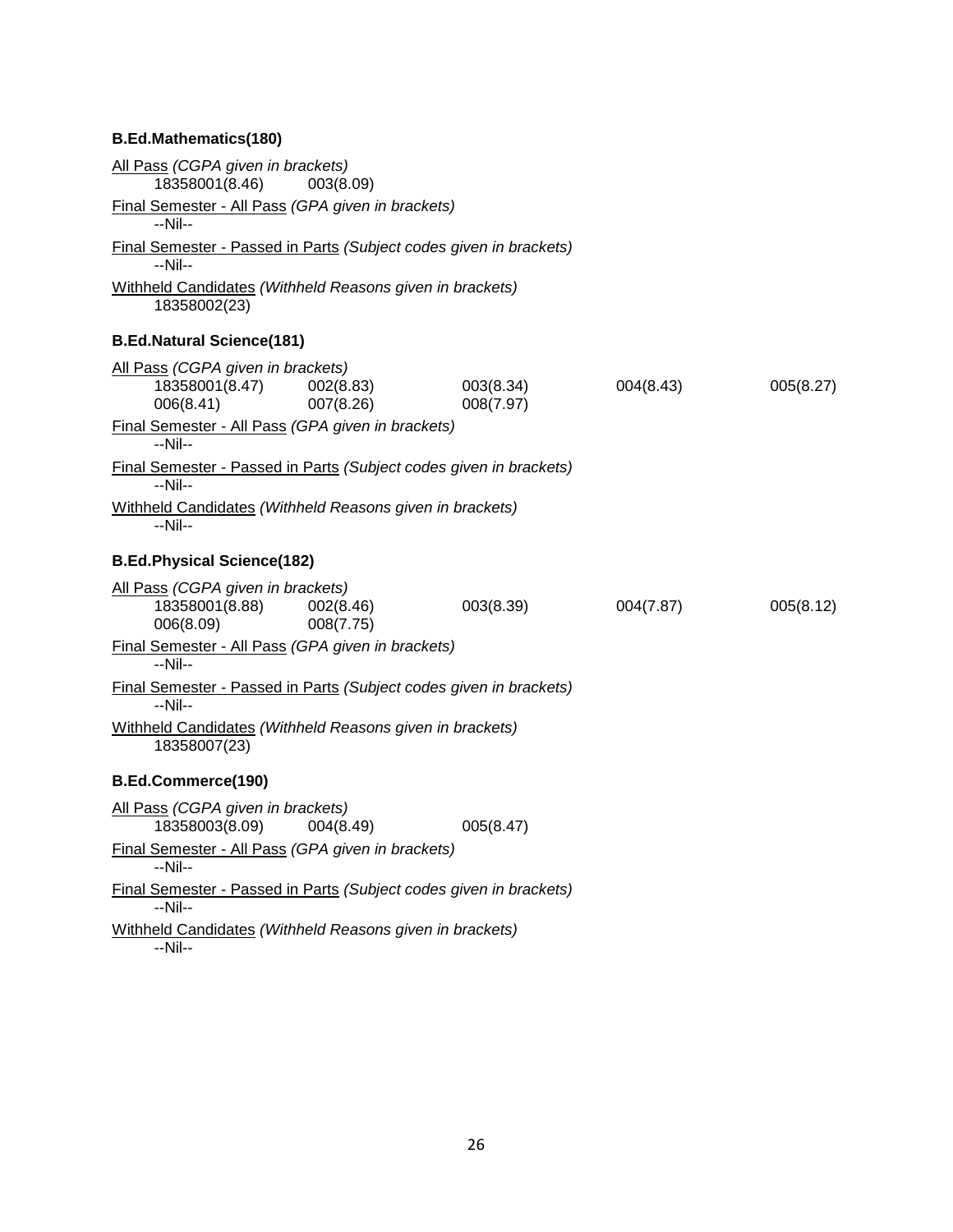### **College Code : 359**

## **Christ Nagar College of Education, Thiruvallam**

| All Pass (CGPA given in brackets)                                             |                                                  |                                                  |                                                  |                                    |
|-------------------------------------------------------------------------------|--------------------------------------------------|--------------------------------------------------|--------------------------------------------------|------------------------------------|
| 18359001(7.71)<br>007(8.03)<br>012(8.25)<br>017(7.65)                         | 003(8.02)<br>008(7.84)<br>013(7.96)<br>018(7.76) | 004(8.66)<br>009(8.35)<br>014(7.73)<br>019(8.43) | 005(8.01)<br>010(7.66)<br>015(7.42)<br>022(7.64) | 006(8.2)<br>011(7.21)<br>016(7.67) |
| Final Semester - All Pass (GPA given in brackets)<br>$-Nil-$                  |                                                  |                                                  |                                                  |                                    |
| Final Semester - Passed in Parts (Subject codes given in brackets)<br>$-Nil-$ |                                                  |                                                  |                                                  |                                    |
| Withheld Candidates (Withheld Reasons given in brackets)<br>18359020(27)      |                                                  |                                                  |                                                  |                                    |
| <b>B.Ed.Social Science(169)</b>                                               |                                                  |                                                  |                                                  |                                    |
| All Pass (CGPA given in brackets)<br>17359001(7.88)                           | 18359001(8.2)                                    | 002(7.79)                                        | 003(7.63)                                        |                                    |
| Final Semester - All Pass (GPA given in brackets)<br>--Nil--                  |                                                  |                                                  |                                                  |                                    |
| Final Semester - Passed in Parts (Subject codes given in brackets)<br>$-Nil-$ |                                                  |                                                  |                                                  |                                    |
| Withheld Candidates (Withheld Reasons given in brackets)<br>$-Nil-$           |                                                  |                                                  |                                                  |                                    |
| <b>B.Ed.Mathematics(180)</b>                                                  |                                                  |                                                  |                                                  |                                    |
| All Pass (CGPA given in brackets)<br>18359001(8.26)                           | 002(7.91)                                        | 003(8.11)                                        |                                                  |                                    |
| Final Semester - All Pass (GPA given in brackets)<br>$-Nil-$                  |                                                  |                                                  |                                                  |                                    |
| Final Semester - Passed in Parts (Subject codes given in brackets)<br>$-Nil-$ |                                                  |                                                  |                                                  |                                    |
| Withheld Candidates (Withheld Reasons given in brackets)<br>$-Nil-$           |                                                  |                                                  |                                                  |                                    |
| <b>B.Ed.Natural Science(181)</b>                                              |                                                  |                                                  |                                                  |                                    |
| All Pass (CGPA given in brackets)<br>18359001(7.59)<br>006(8.17)<br>011(8.3)  | 002(8.07)<br>007(7.91)                           | 003(8.19)<br>008(8.45)                           | 004(8.33)<br>009(7.82)                           | 005(7.88)<br>010(8.19)             |
| Final Semester - All Pass (GPA given in brackets)<br>$-Nil-$                  |                                                  |                                                  |                                                  |                                    |
| Final Semester - Passed in Parts (Subject codes given in brackets)<br>$-Nil-$ |                                                  |                                                  |                                                  |                                    |
| Withheld Candidates (Withheld Reasons given in brackets)<br>--Nil--           |                                                  |                                                  |                                                  |                                    |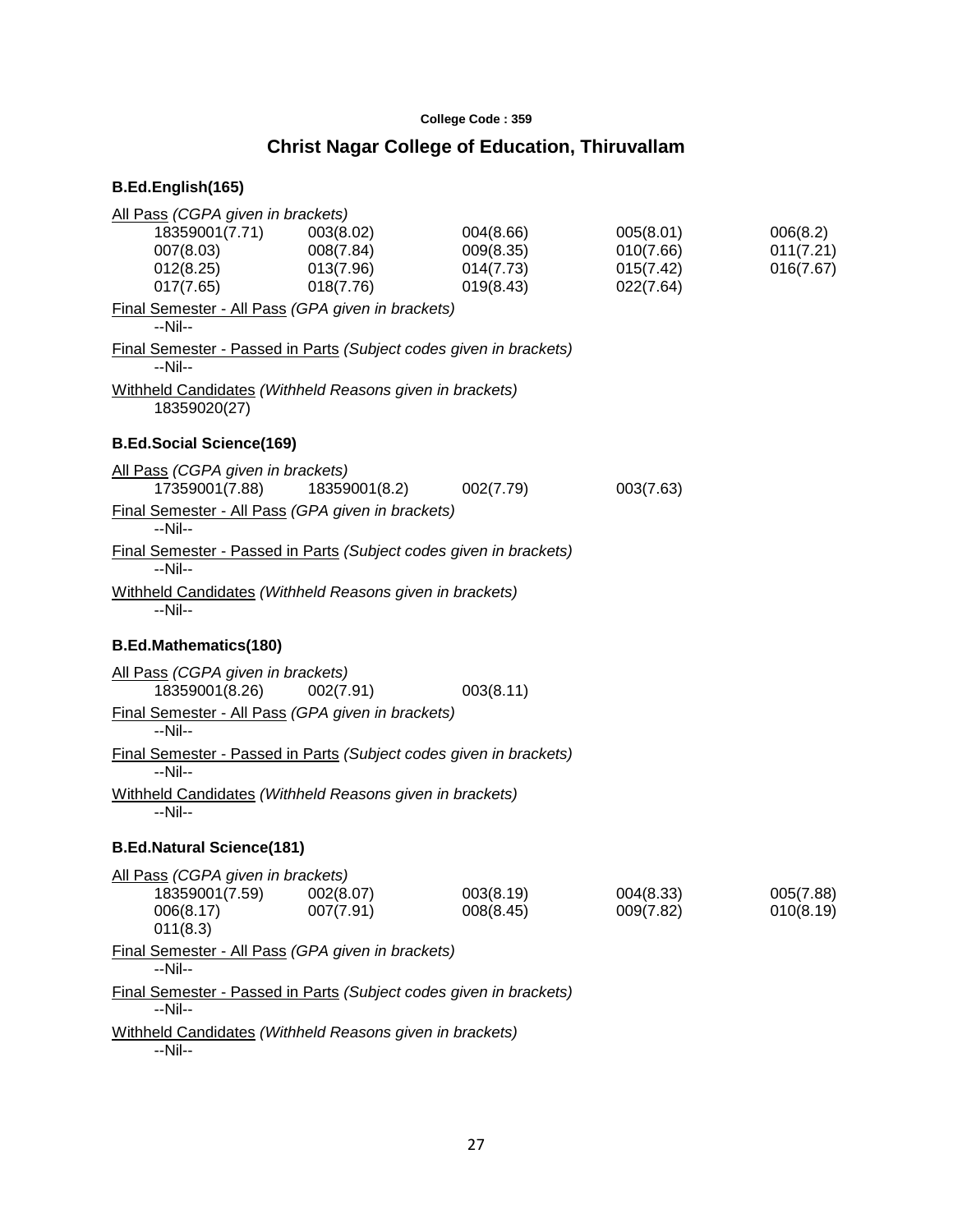#### **B.Ed.Physical Science(182)**

| All Pass (CGPA given in brackets)<br>18359001(8.23)<br>007(8.16)                     | 003(8.1)<br>008(8.45) | 004(8.34)                                            | 005(8.38) | 006(8.34) |
|--------------------------------------------------------------------------------------|-----------------------|------------------------------------------------------|-----------|-----------|
| Final Semester - All Pass (GPA given in brackets)                                    |                       |                                                      |           |           |
| $-Nil-$                                                                              |                       |                                                      |           |           |
| <b>Final Semester - Passed in Parts (Subject codes given in brackets)</b><br>$-Nil-$ |                       |                                                      |           |           |
| Withheld Candidates (Withheld Reasons given in brackets)<br>--Nil--                  |                       |                                                      |           |           |
|                                                                                      |                       | College Code: 361                                    |           |           |
|                                                                                      |                       | <b>Emmanuel College of B.Ed. Training, Vazhichal</b> |           |           |
| <b>B.Ed.Social Science(169)</b>                                                      |                       |                                                      |           |           |
| All Pass (CGPA given in brackets)<br>18361001(7.39)<br>006(7.75)                     | 002(7.9)              | 003(8.49)                                            | 004(6.73) | 005(9.05) |
| Final Semester - All Pass (GPA given in brackets)<br>$-Nil-$                         |                       |                                                      |           |           |
| Final Semester - Passed in Parts (Subject codes given in brackets)                   |                       |                                                      |           |           |
| --Nil--<br>Withheld Candidates (Withheld Reasons given in brackets)<br>--Nil--       |                       |                                                      |           |           |
| B.Ed.Hindi(170)                                                                      |                       |                                                      |           |           |
| All Pass (CGPA given in brackets)<br>18361001(8.31)<br>006(8.25)                     | 002(8)<br>007(7.88)   | 003(8.67)<br>008(8.09)                               | 004(8.24) | 005(8.25) |
| Final Semester - All Pass (GPA given in brackets)<br>$-Nil-$                         |                       |                                                      |           |           |
| Final Semester - Passed in Parts (Subject codes given in brackets)<br>$-Nil-$        |                       |                                                      |           |           |
| Withheld Candidates (Withheld Reasons given in brackets)<br>--Nil--                  |                       |                                                      |           |           |
| <b>B.Ed.Natural Science(181)</b>                                                     |                       |                                                      |           |           |
| All Pass (CGPA given in brackets)<br>18361001(7.83)                                  | 002(8.63)             | 003(8.74)                                            | 004(8.2)  | 005(8.1)  |
| Final Semester - All Pass (GPA given in brackets)<br>--Nil--                         |                       |                                                      |           |           |
| Final Semester - Passed in Parts (Subject codes given in brackets)<br>--Nil--        |                       |                                                      |           |           |
| Withheld Candidates (Withheld Reasons given in brackets)<br>$-Nil-$                  |                       |                                                      |           |           |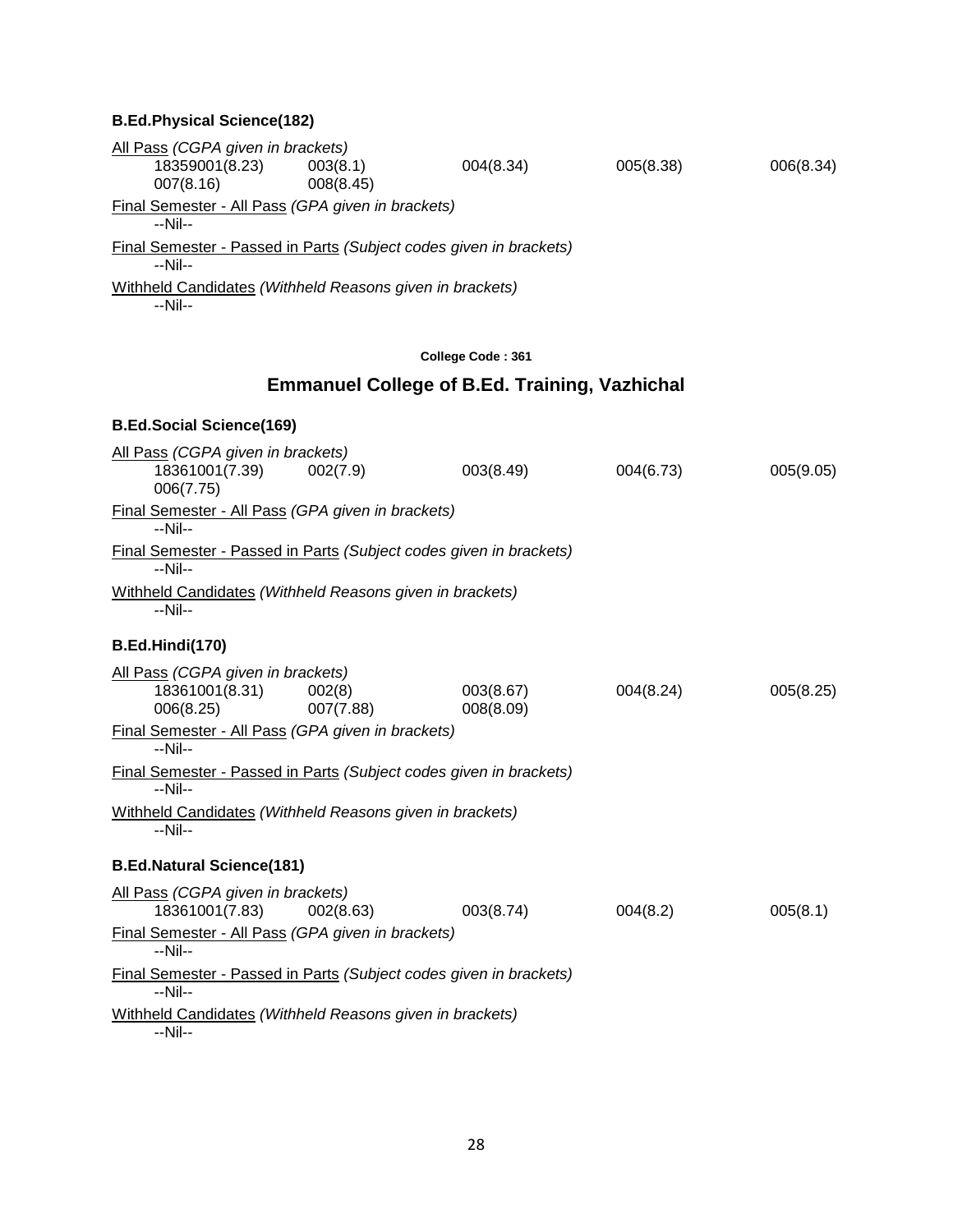## **B.Ed.Physical Science(182)**

| All Pass (CGPA given in brackets)<br>18361001(7.68)<br>007(8.66)                                                                 | 003(8.34)<br>008(8.24)              | 004(7.95)                                                 | 005(8.74)                          | 006(8.04)                           |
|----------------------------------------------------------------------------------------------------------------------------------|-------------------------------------|-----------------------------------------------------------|------------------------------------|-------------------------------------|
| Final Semester - All Pass (GPA given in brackets)<br>18361002(8.71)                                                              |                                     |                                                           |                                    |                                     |
| Final Semester - Passed in Parts (Subject codes given in brackets)<br>--Nil--                                                    |                                     |                                                           |                                    |                                     |
| Withheld Candidates (Withheld Reasons given in brackets)<br>$-Nil-$                                                              |                                     |                                                           |                                    |                                     |
| B.Ed.Commerce(190)                                                                                                               |                                     |                                                           |                                    |                                     |
| All Pass (CGPA given in brackets)<br>18361001(8.83)<br>006(8.44)<br>Final Semester - All Pass (GPA given in brackets)<br>--Nil-- | 002(7.64)<br>007(8.56)              | 003(8.43)                                                 | 004(7.74)                          | 005(8.35)                           |
| Final Semester - Passed in Parts (Subject codes given in brackets)<br>--Nil--                                                    |                                     |                                                           |                                    |                                     |
| Withheld Candidates (Withheld Reasons given in brackets)<br>--Nil--                                                              |                                     |                                                           |                                    |                                     |
| B.Ed.Geography(191)                                                                                                              |                                     |                                                           |                                    |                                     |
| All Pass (CGPA given in brackets)<br>18361001(7.95)<br>006(8.65)<br>011(8.74)<br>016(8.78)                                       | 002(8.21)<br>007(7.88)<br>012(8.29) | 003(8.18)<br>008(8.29)<br>013(8.3)                        | 004(8.57)<br>009(8.9)<br>014(7.91) | 005(8.45)<br>010(8.45)<br>015(8.08) |
| Final Semester - All Pass (GPA given in brackets)<br>$-Nil-$                                                                     |                                     |                                                           |                                    |                                     |
| Final Semester - Passed in Parts (Subject codes given in brackets)<br>$-Nil-$                                                    |                                     |                                                           |                                    |                                     |
| Withheld Candidates (Withheld Reasons given in brackets)<br>--Nil--                                                              |                                     |                                                           |                                    |                                     |
|                                                                                                                                  |                                     | College Code: 364                                         |                                    |                                     |
|                                                                                                                                  |                                     | Haneefa Kunju Memorial College of Education, Umayanalloor |                                    |                                     |
| B.Ed.English(165)                                                                                                                |                                     |                                                           |                                    |                                     |

| All Pass (CGPA given in brackets)                                   |           |                                                                    |           |           |
|---------------------------------------------------------------------|-----------|--------------------------------------------------------------------|-----------|-----------|
| 18364001(8.44)                                                      | 002(8.41) | 003(8.69)                                                          | 004(8.45) | 005(8.93) |
| Final Semester - All Pass (GPA given in brackets)<br>16364002(8.26) |           |                                                                    |           |           |
| --Nil--                                                             |           | Final Semester - Passed in Parts (Subject codes given in brackets) |           |           |
| Withheld Candidates (Withheld Reasons given in brackets)<br>--Nil-- |           |                                                                    |           |           |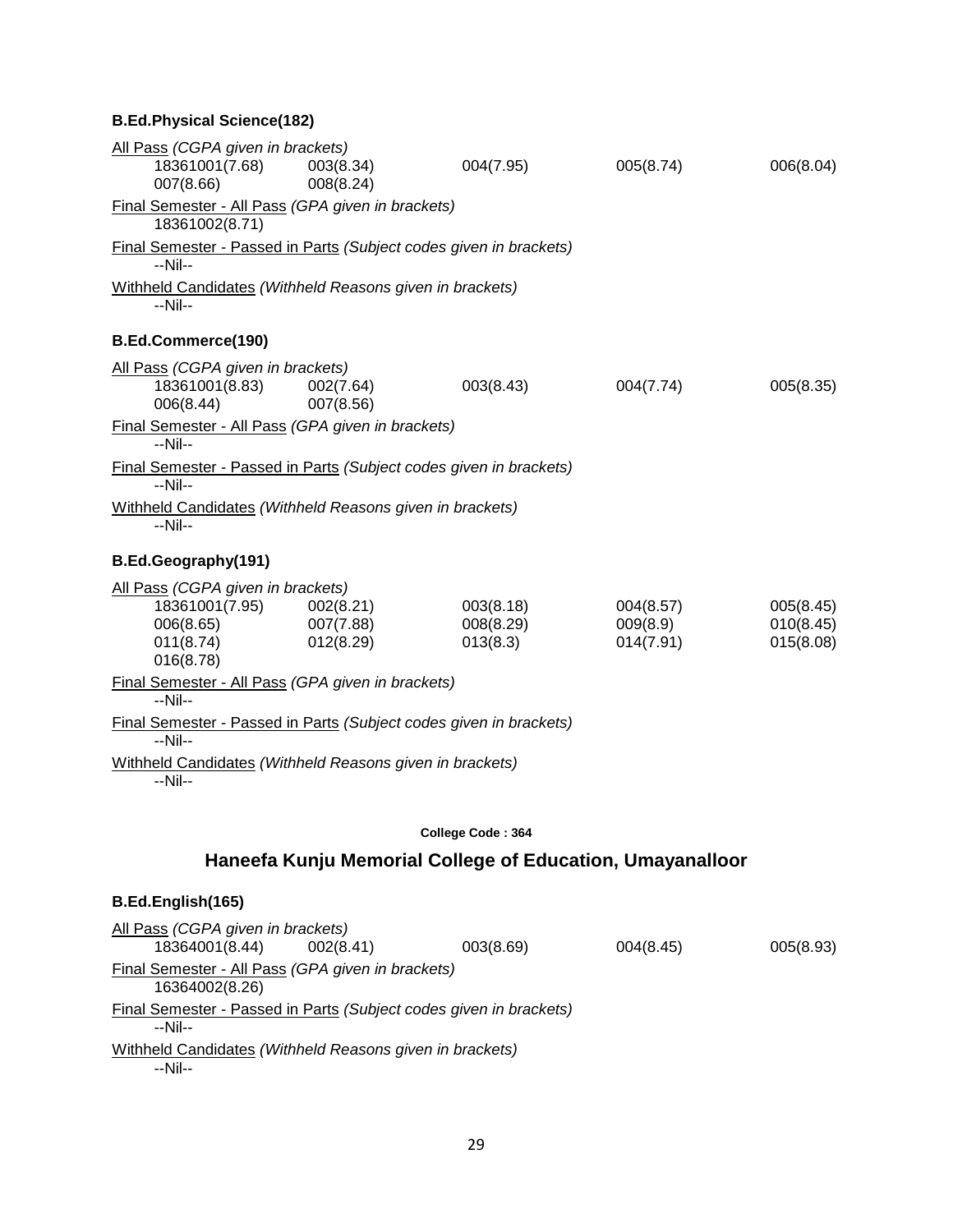#### **B.Ed.Social Science(169)**

| All Pass (CGPA given in brackets)                                                |                        |                        |                             |                        |
|----------------------------------------------------------------------------------|------------------------|------------------------|-----------------------------|------------------------|
| 18364002(8.52)<br>007(8.32)                                                      | 003(8.26)<br>009(8.42) | 004(8.41)<br>010(8.36) | 005(8.49)                   | 006(8.32)              |
| Final Semester - All Pass (GPA given in brackets)<br>17364001(8.51)              |                        |                        |                             |                        |
| Final Semester - Passed in Parts (Subject codes given in brackets)<br>--Nil--    |                        |                        |                             |                        |
| Withheld Candidates (Withheld Reasons given in brackets)<br>--Nil--              |                        |                        |                             |                        |
| B.Ed.Hindi(170)                                                                  |                        |                        |                             |                        |
| All Pass (CGPA given in brackets)                                                |                        |                        |                             |                        |
| 17364008(7.95)<br>004(8.06)                                                      | 010(7.72)<br>005(7.96) | 011(7.65)<br>007(8.4)  | 18364002(7.84)<br>009(7.95) | 003(8.3)<br>010(8.79)  |
| 011(8.7)                                                                         | 012(8.09)              | 013(8.56)              | 015(8.36)                   | 016(7.72)              |
| Final Semester - All Pass (GPA given in brackets)<br>18364001(8.6)               | 008(8.12)              |                        |                             |                        |
| Final Semester - Passed in Parts (Subject codes given in brackets)<br>16364004() | 18364006(1345)         | 014(1345)              |                             |                        |
| Withheld Candidates (Withheld Reasons given in brackets)<br>--Nil--              |                        |                        |                             |                        |
| <b>B.Ed.Natural Science(181)</b>                                                 |                        |                        |                             |                        |
| All Pass (CGPA given in brackets)                                                |                        |                        |                             |                        |
| 18364001(8.41)                                                                   | 002(8.65)              |                        |                             |                        |
| Final Semester - All Pass (GPA given in brackets)<br>$-Nil-$                     |                        |                        |                             |                        |
| Final Semester - Passed in Parts (Subject codes given in brackets)<br>$-Nil-$    |                        |                        |                             |                        |
| Withheld Candidates (Withheld Reasons given in brackets)<br>$-Nil-$              |                        |                        |                             |                        |
| <b>B.Ed.Physical Science(182)</b>                                                |                        |                        |                             |                        |
| All Pass (CGPA given in brackets)<br>18364001(7.45)<br>006(8.4)                  | 002(8.4)               | 003(8.66)              | 004(8.88)                   | 005(7.86)              |
| Final Semester - All Pass (GPA given in brackets)<br>--Nil--                     |                        |                        |                             |                        |
| Final Semester - Passed in Parts (Subject codes given in brackets)<br>$-Nil-$    |                        |                        |                             |                        |
| Withheld Candidates (Withheld Reasons given in brackets)<br>--Nil--              |                        |                        |                             |                        |
| B.Ed.Commerce(190)                                                               |                        |                        |                             |                        |
| All Pass (CGPA given in brackets)                                                |                        |                        |                             |                        |
| 18364001(7.78)<br>006(8.58)<br>011(8.63)                                         | 002(8.73)<br>007(8.6)  | 003(8.85)<br>008(7.96) | 004(8.71)<br>009(7.72)      | 005(8.82)<br>010(8.83) |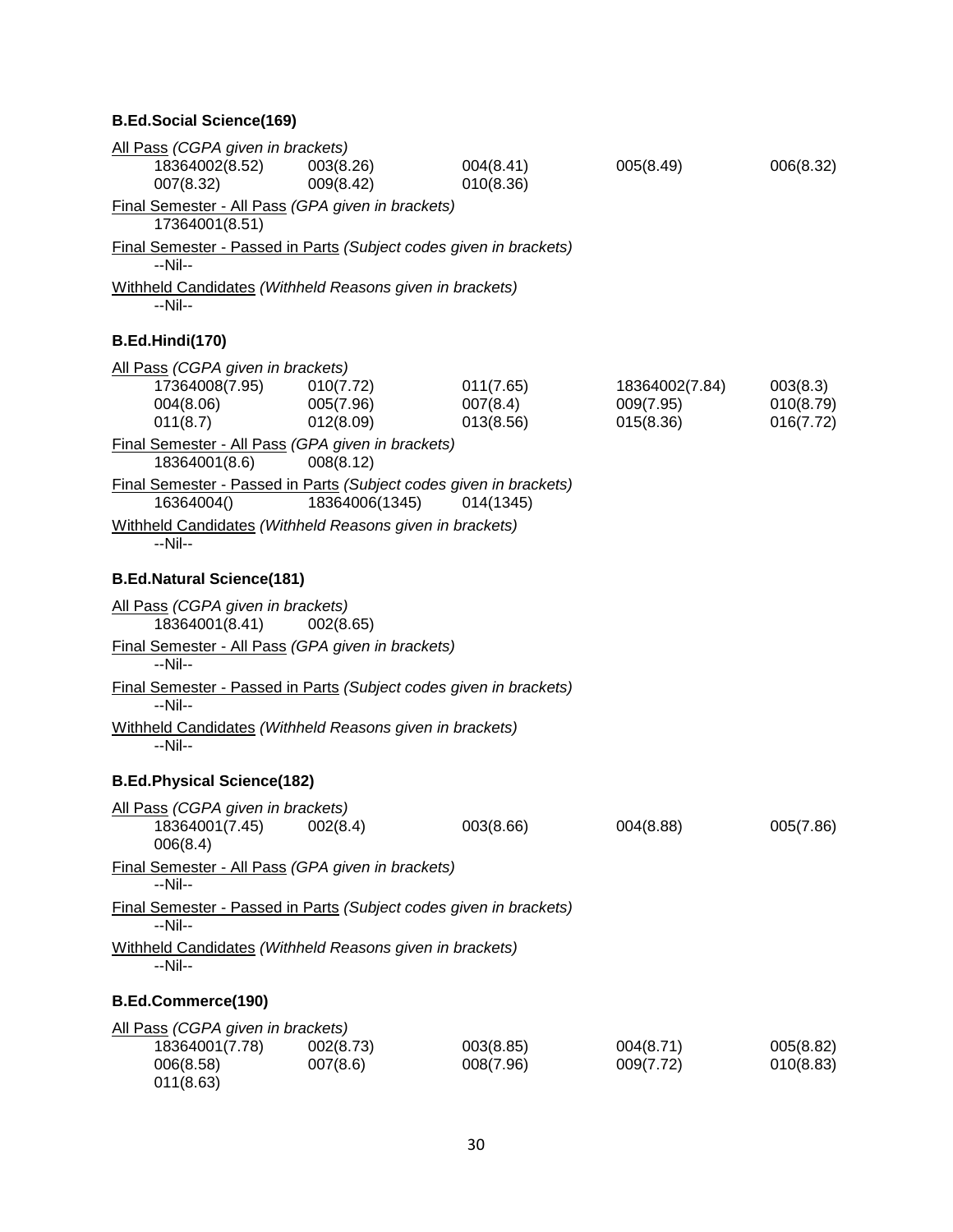Final Semester - All Pass *(GPA given in brackets)*

--Nil--

Final Semester - Passed in Parts *(Subject codes given in brackets)* --Nil--

Withheld Candidates *(Withheld Reasons given in brackets)* --Nil--

#### **College Code : 366**

## **Iqbal Training College, Peringammala**

| All Pass (CGPA given in brackets)                                                    |                             |                        |                        |                        |
|--------------------------------------------------------------------------------------|-----------------------------|------------------------|------------------------|------------------------|
| 15366002(8.02)<br>005(8.57)                                                          | 18366001(8.38)<br>006(8.35) | 002(8.49)<br>007(8.25) | 003(8.18)<br>008(7.74) | 004(8.35)<br>009(8.34) |
| Final Semester - All Pass (GPA given in brackets)<br>$-Nil-$                         |                             |                        |                        |                        |
| Final Semester - Passed in Parts (Subject codes given in brackets)<br>$-Nil-$        |                             |                        |                        |                        |
| Withheld Candidates (Withheld Reasons given in brackets)<br>$-Nil-$                  |                             |                        |                        |                        |
| <b>B.Ed.Social Science(169)</b>                                                      |                             |                        |                        |                        |
| All Pass (CGPA given in brackets)<br>18366001(7.76)<br>006(8.51)                     | 002(8.58)<br>007(8.22)      | 003(8.38)<br>008(8.3)  | 004(7.98)<br>011(8.35) | 005(8)                 |
| Final Semester - All Pass (GPA given in brackets)<br>--Nil--                         |                             |                        |                        |                        |
| Final Semester - Passed in Parts (Subject codes given in brackets)<br>18366009(2345) |                             |                        |                        |                        |
| Withheld Candidates (Withheld Reasons given in brackets)<br>--Nil--                  |                             |                        |                        |                        |
| <b>B.Ed.Mathematics(180)</b>                                                         |                             |                        |                        |                        |
| All Pass (CGPA given in brackets)<br>18366001(8.05)                                  | 002(8.16)                   | 003(8.21)              | 004(8.71)              |                        |
| Final Semester - All Pass (GPA given in brackets)<br>--Nil--                         |                             |                        |                        |                        |
| Final Semester - Passed in Parts (Subject codes given in brackets)<br>$-Nil-$        |                             |                        |                        |                        |
| Withheld Candidates (Withheld Reasons given in brackets)<br>--Nil--                  |                             |                        |                        |                        |
| <b>B.Ed.Natural Science(181)</b>                                                     |                             |                        |                        |                        |
| All Pass (CGPA given in brackets)<br>18366001(8.53)<br>006(8.62)                     | 002(8.86)<br>007(8.09)      | 003(7.96)              | 004(8.77)              | 005(8.49)              |
| Final Semester - All Pass (GPA given in brackets)<br>--Nil--                         |                             |                        |                        |                        |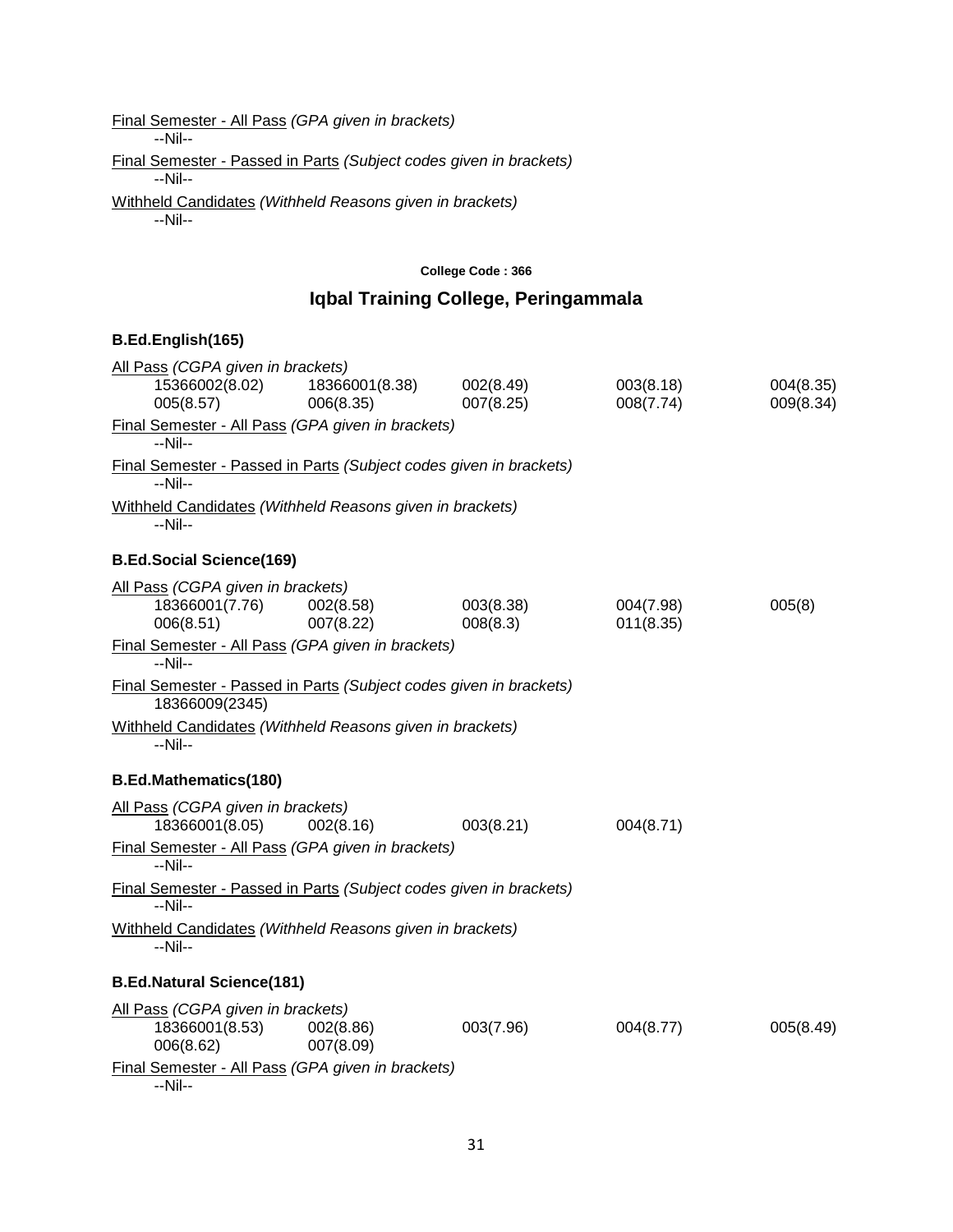Final Semester - Passed in Parts *(Subject codes given in brackets)* --Nil-- Withheld Candidates *(Withheld Reasons given in brackets)* --Nil--

#### **B.Ed.Physical Science(182)**

All Pass *(CGPA given in brackets)* 18366001(8.7) 002(8.27) Final Semester - All Pass *(GPA given in brackets)* --Nil-- Final Semester - Passed in Parts *(Subject codes given in brackets)* --Nil-- Withheld Candidates *(Withheld Reasons given in brackets)* --Nil--

#### **College Code : 367**

## **Jameela Beevi Memorial Centre for Teacher Education, Kayamkulam**

#### **B.Ed.English(165)**

| All Pass (CGPA given in brackets)                                             |                |           |           |           |
|-------------------------------------------------------------------------------|----------------|-----------|-----------|-----------|
| 17367001(7.71)                                                                | 18367002(8.36) | 003(8.69) | 004(8.75) | 005(7.65) |
| 006(7.78)                                                                     | 007(8.21)      | 008(8.01) | 010(8.22) | 011(7.85) |
| 012(8.11)                                                                     | 013(8.07)      | 014(7.54) | 015(7.75) | 016(8.23) |
| 017(7.79)                                                                     | 018(8.1)       | 019(7.8)  | 020(8.38) |           |
| Final Semester - All Pass (GPA given in brackets)<br>18367001(8.18)           |                |           |           |           |
| Final Semester - Passed in Parts (Subject codes given in brackets)<br>$-Nil-$ |                |           |           |           |
| Withheld Candidates (Withheld Reasons given in brackets)<br>--Nil--           |                |           |           |           |
| <b>B.Ed.Social Science(169)</b>                                               |                |           |           |           |
| All Pass (CGPA given in brackets)                                             |                |           |           |           |
| 16367001(7.56)                                                                | 18367001(7.72) | 002(7.81) | 003(7.83) | 004(7.41) |
| Final Semester - All Pass (GPA given in brackets)<br>--Nil--                  |                |           |           |           |
| Final Semester - Passed in Parts (Subject codes given in brackets)<br>$-Nil-$ |                |           |           |           |
| Withheld Candidates (Withheld Reasons given in brackets)<br>$-Nil-$           |                |           |           |           |
| <b>B.Ed.Mathematics(180)</b>                                                  |                |           |           |           |
| All Pass (CGPA given in brackets)                                             |                |           |           |           |
| 17367001(7.67)                                                                | 18367001(7.84) | 002(8.35) | 003(7.74) | 004(7.4)  |
| 005(8.02)                                                                     | 006(7.66)      | 007(8.32) | 008(7.42) | 009(7.65) |
| 010(7.72)                                                                     | 011(8.35)      | 012(7.14) |           |           |
| Final Semester - All Pass (GPA given in brackets)                             |                |           |           |           |

--Nil--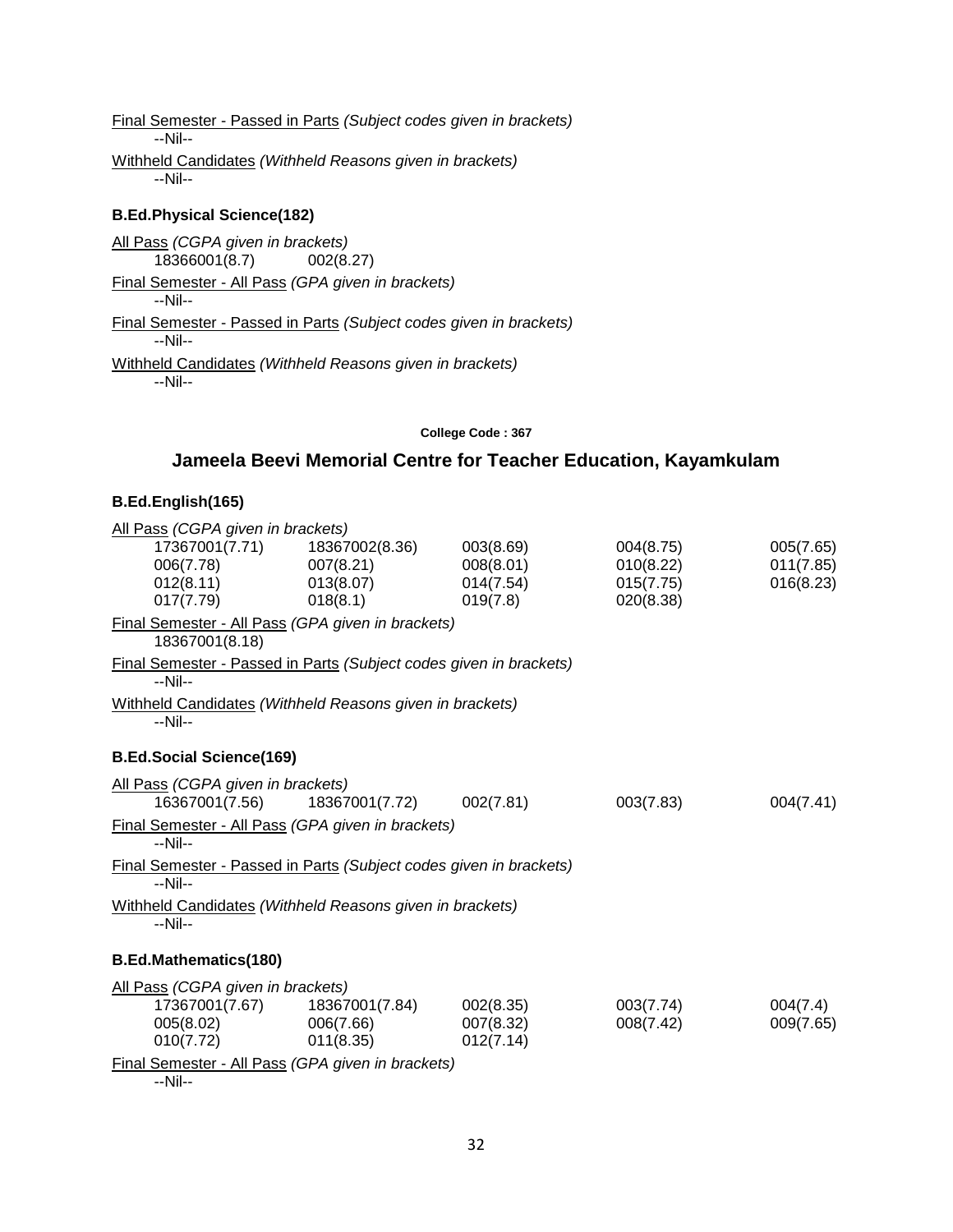| Final Semester - Passed in Parts (Subject codes given in brackets)<br>$-Nil-$              |                          |           |           |
|--------------------------------------------------------------------------------------------|--------------------------|-----------|-----------|
| Withheld Candidates (Withheld Reasons given in brackets)                                   |                          |           |           |
| $-Nil-$                                                                                    |                          |           |           |
| <b>B.Ed.Natural Science(181)</b>                                                           |                          |           |           |
| All Pass (CGPA given in brackets)<br>18367001(7.69)<br>002(8.19)<br>006(8.04)<br>007(7.44) | 003(7.89)                | 004(8.33) | 005(8.16) |
| Final Semester - All Pass (GPA given in brackets)<br>$-Nil-$                               |                          |           |           |
| Final Semester - Passed in Parts (Subject codes given in brackets)<br>$-Nil-$              |                          |           |           |
| Withheld Candidates (Withheld Reasons given in brackets)<br>$-Nil-$                        |                          |           |           |
| <b>B.Ed.Physical Science(182)</b>                                                          |                          |           |           |
| All Pass (CGPA given in brackets)<br>18367001(7.71)<br>002(8.3)                            | 003(7.29)                |           |           |
| Final Semester - All Pass (GPA given in brackets)<br>17367001(6.47)                        |                          |           |           |
| Final Semester - Passed in Parts (Subject codes given in brackets)<br>$-Nil-$              |                          |           |           |
| Withheld Candidates (Withheld Reasons given in brackets)<br>$-Nil-$                        |                          |           |           |
| B.Ed.Commerce(190)                                                                         |                          |           |           |
| All Pass (CGPA given in brackets)<br>18367001(8.39)<br>002(8.18)                           | 003(7.43)                | 004(7.83) |           |
| Final Semester - All Pass (GPA given in brackets)<br>$-Nil-$                               |                          |           |           |
| Final Semester - Passed in Parts (Subject codes given in brackets)<br>$-Nil-$              |                          |           |           |
| Withheld Candidates (Withheld Reasons given in brackets)<br>--Nil--                        |                          |           |           |
|                                                                                            | <b>College Code: 368</b> |           |           |
| Kaviyattu College of Education, Pirappancode                                               |                          |           |           |
| B.Ed.English(165)                                                                          |                          |           |           |
| All Pass (CGPA given in brackets)<br>17368004(8.07)<br>18368001(8.38)                      | 002(8.31)                | 003(8.13) | 004(8.28) |
| Final Semester - All Pass (GPA given in brackets)<br>$-Nil-$                               |                          |           |           |
| Final Semester - Passed in Parts (Subject codes given in brackets)<br>--Nil--              |                          |           |           |
|                                                                                            |                          |           |           |

Withheld Candidates *(Withheld Reasons given in brackets)* --Nil--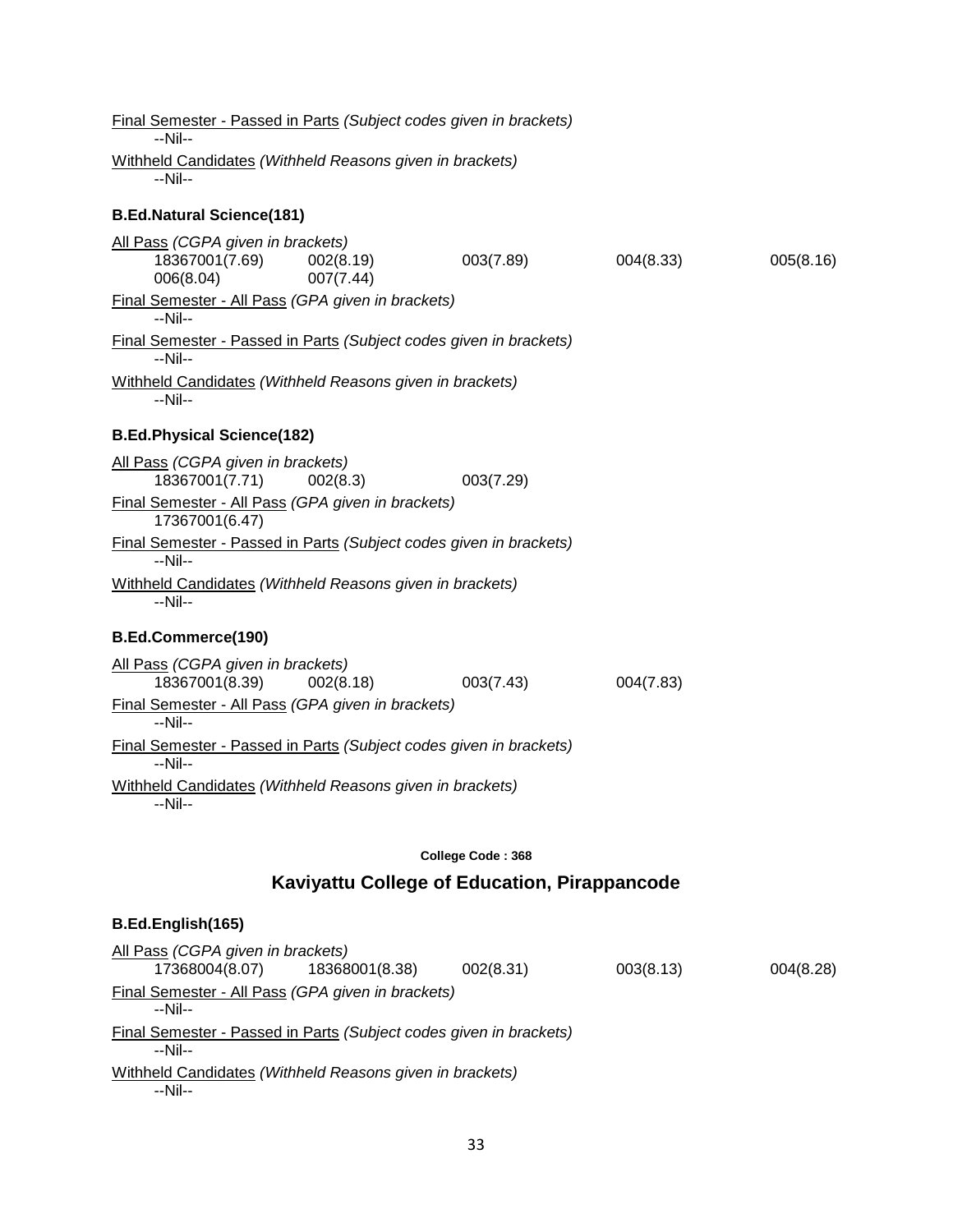### **B.Ed.Social Science(169)**

| All Pass (CGPA given in brackets)                                             |                        |           |           |           |
|-------------------------------------------------------------------------------|------------------------|-----------|-----------|-----------|
| 18368001(8.25)                                                                | 002(8.37)              | 003(7.03) | 004(7.48) | 005(8.11) |
| 006(8.12)                                                                     | 007(7.61)              | 008(7.54) | 010(7.6)  | 011(8.42) |
| 012(8.15)                                                                     | 013(7.94)              |           |           |           |
| Final Semester - All Pass (GPA given in brackets)                             |                        |           |           |           |
| $-Nil-$                                                                       |                        |           |           |           |
| Final Semester - Passed in Parts (Subject codes given in brackets)            |                        |           |           |           |
| --Nil--                                                                       |                        |           |           |           |
| Withheld Candidates (Withheld Reasons given in brackets)                      |                        |           |           |           |
| $-Nil-$                                                                       |                        |           |           |           |
| <b>B.Ed.Mathematics(180)</b>                                                  |                        |           |           |           |
| All Pass (CGPA given in brackets)                                             |                        |           |           |           |
| 18368001(8.53)<br>007(8.79)                                                   | 002(8.38)              | 003(8)    | 004(8.12) | 006(8.08) |
| Final Semester - All Pass (GPA given in brackets)<br>18368005(8.22)           |                        |           |           |           |
| Final Semester - Passed in Parts (Subject codes given in brackets)<br>$-Nil-$ |                        |           |           |           |
| Withheld Candidates (Withheld Reasons given in brackets)<br>--Nil--           |                        |           |           |           |
| <b>B.Ed.Natural Science(181)</b>                                              |                        |           |           |           |
| All Pass (CGPA given in brackets)                                             |                        |           |           |           |
| 18368001(8.64)                                                                | 003(8.5)               |           |           |           |
| Final Semester - All Pass (GPA given in brackets)<br>18368002(8.33)           |                        |           |           |           |
| Final Semester - Passed in Parts (Subject codes given in brackets)<br>$-Nil-$ |                        |           |           |           |
| Withheld Candidates (Withheld Reasons given in brackets)<br>--Nil--           |                        |           |           |           |
| <b>B.Ed.Physical Science(182)</b>                                             |                        |           |           |           |
| All Pass (CGPA given in brackets)<br>17368004(8.07)                           | 18368001(8.6)          | 002(8.74) | 003(8.06) | 004(8.51) |
| Final Semester - All Pass (GPA given in brackets)<br>$-Nil-$                  |                        |           |           |           |
| Final Semester - Passed in Parts (Subject codes given in brackets)<br>--Nil-- |                        |           |           |           |
| Withheld Candidates (Withheld Reasons given in brackets)<br>--Nil--           |                        |           |           |           |
| <b>B.Ed.Commerce(190)</b>                                                     |                        |           |           |           |
| All Pass (CGPA given in brackets)                                             |                        |           |           |           |
| 18368002(8.52)<br>007(8.31)                                                   | 003(7.35)<br>008(8.11) | 004(8.78) | 005(8.38) | 006(8.57) |
| Final Semester - All Pass (GPA given in brackets)<br>--Nil--                  |                        |           |           |           |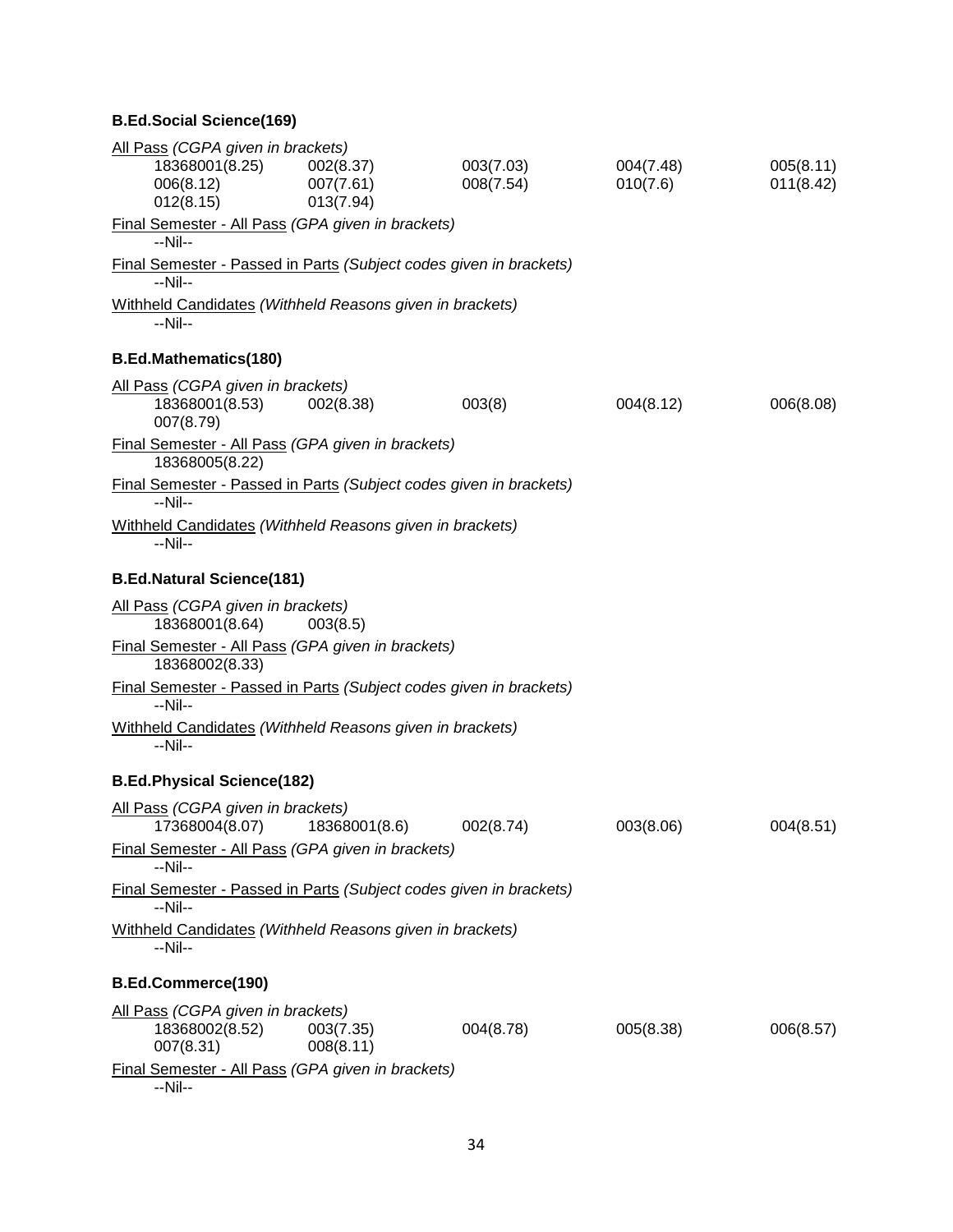Final Semester - Passed in Parts *(Subject codes given in brackets)* --Nil-- Withheld Candidates *(Withheld Reasons given in brackets)* --Nil--

#### **College Code : 369**

## **KTCT College of Teacher Education, Kaduvayil**

| All Pass (CGPA given in brackets)                                                   |                                     |                                     |                       |                        |
|-------------------------------------------------------------------------------------|-------------------------------------|-------------------------------------|-----------------------|------------------------|
| 18369001(8.75)<br>006(8.88)<br>014(9.33)                                            | 002(7.06)<br>008(8.72)<br>015(8.53) | 003(9.05)<br>009(8.68)<br>016(8.94) | 004(8.8)<br>010(8.63) | 005(8.47)<br>012(8.21) |
| Final Semester - All Pass (GPA given in brackets)<br>$-Nil-$                        |                                     |                                     |                       |                        |
| Final Semester - Passed in Parts (Subject codes given in brackets)<br>--Nil--       |                                     |                                     |                       |                        |
| Withheld Candidates (Withheld Reasons given in brackets)<br>--Nil--                 |                                     |                                     |                       |                        |
| B.Ed.Malayalam(168)                                                                 |                                     |                                     |                       |                        |
| All Pass (CGPA given in brackets)<br>17369003(6.89)                                 | 005(8.01)                           | 18369001(8.31)                      |                       |                        |
| Final Semester - All Pass (GPA given in brackets)<br>--Nil--                        |                                     |                                     |                       |                        |
| Final Semester - Passed in Parts (Subject codes given in brackets)<br>$-Nil-$       |                                     |                                     |                       |                        |
| Withheld Candidates (Withheld Reasons given in brackets)<br>$-Nil-$                 |                                     |                                     |                       |                        |
| <b>B.Ed.Social Science(169)</b>                                                     |                                     |                                     |                       |                        |
| All Pass (CGPA given in brackets)<br>18369002(8.79)<br>009(6.87)                    | 003(8.32)<br>010(8.65)              | 004(8.54)                           | 005(8.49)             | 006(8.1)               |
| Final Semester - All Pass (GPA given in brackets)<br>$-Nil-$                        |                                     |                                     |                       |                        |
| Final Semester - Passed in Parts (Subject codes given in brackets)<br>18369008(345) |                                     |                                     |                       |                        |
| Withheld Candidates (Withheld Reasons given in brackets)<br>$-Nil-$                 |                                     |                                     |                       |                        |
| <b>B.Ed.Mathematics(180)</b>                                                        |                                     |                                     |                       |                        |
| All Pass (CGPA given in brackets)<br>18369001(8.87)<br>006(8.77)                    | 002(8.84)                           | 003(8.75)                           | 004(8.69)             | 005(8.97)              |
| Final Semester - All Pass (GPA given in brackets)<br>$-Nil-$                        |                                     |                                     |                       |                        |
| Final Semester - Passed in Parts (Subject codes given in brackets)<br>--Nil--       |                                     |                                     |                       |                        |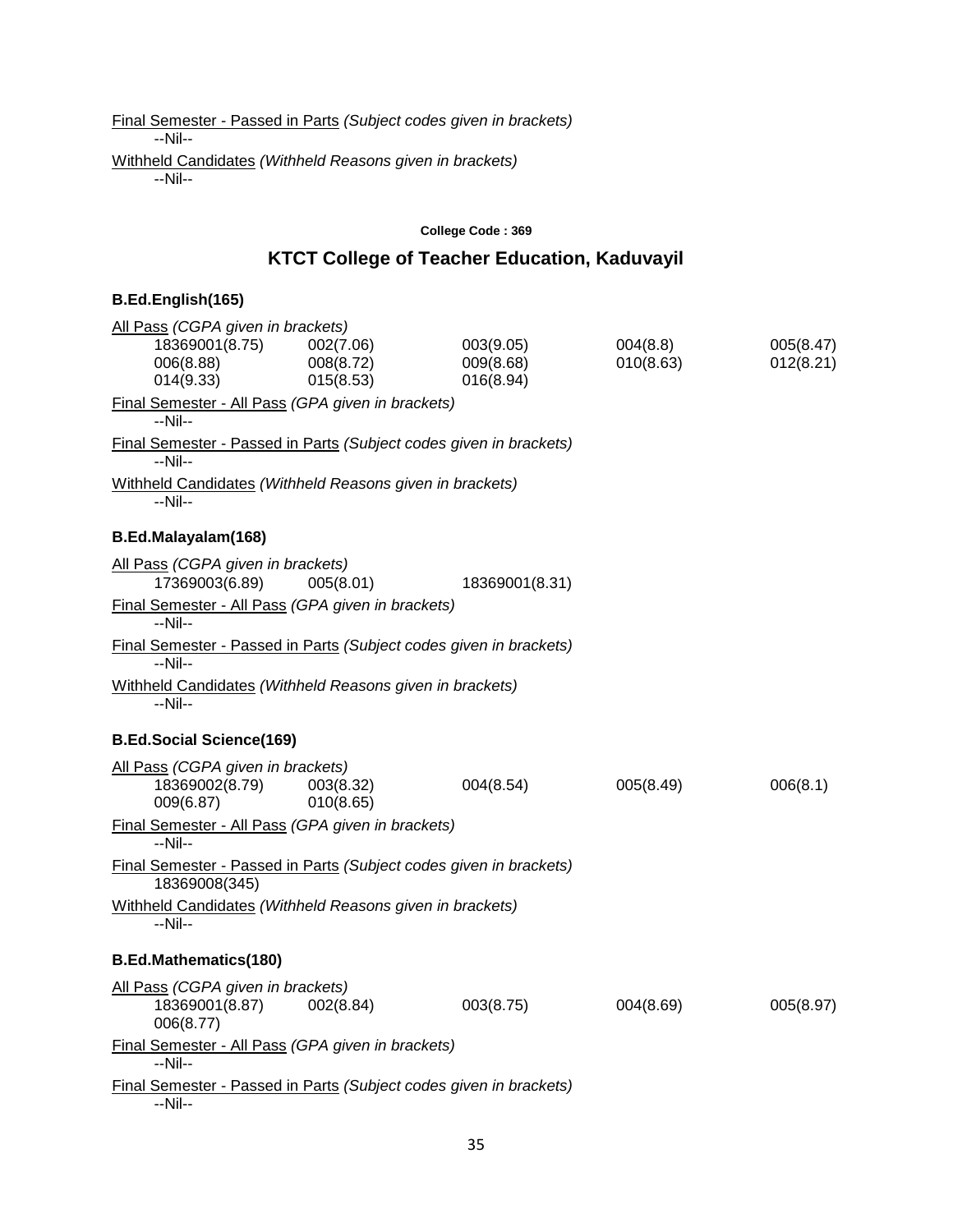| 005(9.16) |
|-----------|
|           |
|           |
|           |
|           |
| 005(8.65) |
|           |
|           |
|           |
|           |

Withheld Candidates *(Withheld Reasons given in brackets)*

#### **College Code : 372**

## **Manjappara Educational & Charitable Trust B.Ed. College, Ayoor**

| All Pass (CGPA given in brackets)                                               |           |           |           |
|---------------------------------------------------------------------------------|-----------|-----------|-----------|
| 18372001(6.78) 002(7.72)                                                        | 004(7.78) | 005(8.22) | 008(8.19) |
| $009(6.89)$ 011(7.55)                                                           | 012(7.81) | 013(8.18) |           |
| Final Semester - All Pass (GPA given in brackets)<br>$-Nil-$                    |           |           |           |
| Final Semester - Passed in Parts (Subject codes given in brackets)<br>--Nil--   |           |           |           |
| Withheld Candidates (Withheld Reasons given in brackets)                        |           |           |           |
| 17372012(23) 18372003(23)                                                       | 006(23)   | 007(23)   | 010(23)   |
| B.Ed.Malayalam(168)                                                             |           |           |           |
| All Pass (CGPA given in brackets)                                               |           |           |           |
| 18372001(7.72) 002(6.93)                                                        | 003(7.53) | 004(7.06) |           |
| Final Semester - All Pass (GPA given in brackets)<br>--Nil--                    |           |           |           |
| Final Semester - Passed in Parts (Subject codes given in brackets)<br>$-N$ il-- |           |           |           |
| Withheld Candidates (Withheld Reasons given in brackets)<br>17372004(23)        |           |           |           |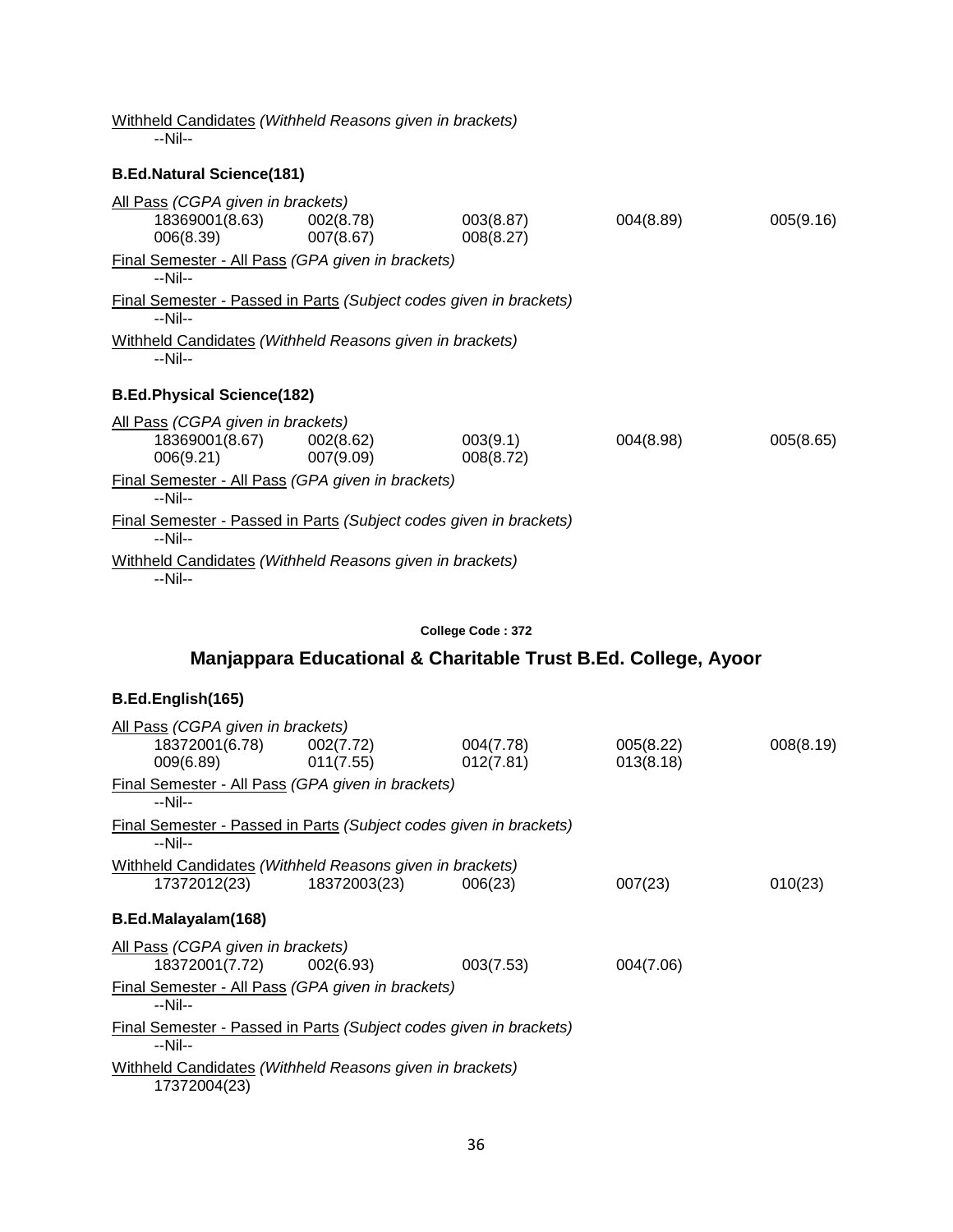# **B.Ed.Social Science(169)**

| All Pass (CGPA given in brackets)<br>17372009(6.38)                           | 18372001(8)            | 002(6.85)              | 004(6.76)              | 006(8.07) |
|-------------------------------------------------------------------------------|------------------------|------------------------|------------------------|-----------|
| Final Semester - All Pass (GPA given in brackets)<br>$-Nil-$                  |                        |                        |                        |           |
|                                                                               |                        |                        |                        |           |
| Final Semester - Passed in Parts (Subject codes given in brackets)<br>--Nil-- |                        |                        |                        |           |
| Withheld Candidates (Withheld Reasons given in brackets)<br>18372003(23)      |                        |                        |                        |           |
| <b>B.Ed.Natural Science(181)</b>                                              |                        |                        |                        |           |
| All Pass (CGPA given in brackets)<br>18372002(7.91)                           | 003(6.99)              |                        |                        |           |
| Final Semester - All Pass (GPA given in brackets)<br>$-Nil-$                  |                        |                        |                        |           |
| Final Semester - Passed in Parts (Subject codes given in brackets)<br>$-Nil-$ |                        |                        |                        |           |
| Withheld Candidates (Withheld Reasons given in brackets)<br>--Nil--           |                        |                        |                        |           |
| <b>B.Ed.Physical Science(182)</b>                                             |                        |                        |                        |           |
| All Pass (CGPA given in brackets)                                             |                        |                        |                        |           |
| 18372003(7.54) 004(7.84)<br>008(8.19)                                         | 009(7.24)              | 005(7.01)              | 006(7.13)              | 007(7.05) |
| Final Semester - All Pass (GPA given in brackets)<br>18372001(8.54)           |                        |                        |                        |           |
| Final Semester - Passed in Parts (Subject codes given in brackets)<br>$-Nil-$ |                        |                        |                        |           |
| Withheld Candidates (Withheld Reasons given in brackets)<br>18372002(23)      | 010(23)                |                        |                        |           |
| B.Ed.Commerce(190)                                                            |                        |                        |                        |           |
| All Pass (CGPA given in brackets)                                             |                        |                        |                        |           |
| 18372001(7.35)<br>007(7.06)                                                   | 002(8.24)<br>010(6.68) | 003(7.63)<br>011(7.33) | 005(6.64)<br>012(7.41) | 006(7.21) |
| Final Semester - All Pass (GPA given in brackets)<br>18372004(8.32)           |                        |                        |                        |           |
| Final Semester - Passed in Parts (Subject codes given in brackets)<br>--Nil-- |                        |                        |                        |           |
| Withheld Candidates (Withheld Reasons given in brackets)                      |                        |                        |                        |           |
| 18372008(23)                                                                  | 009(23)                | 013(23)                |                        |           |
|                                                                               |                        | College Code: 373      |                        |           |

# **Mannam Foundation Centre for Education Technology, Edakkad**

| B.Ed.English(165)                 |           |           |           |          |
|-----------------------------------|-----------|-----------|-----------|----------|
| All Pass (CGPA given in brackets) |           |           |           |          |
| 18373001(8.1)                     | 002(8.31) | 003(7.75) | 004(8.11) | 005(8.3) |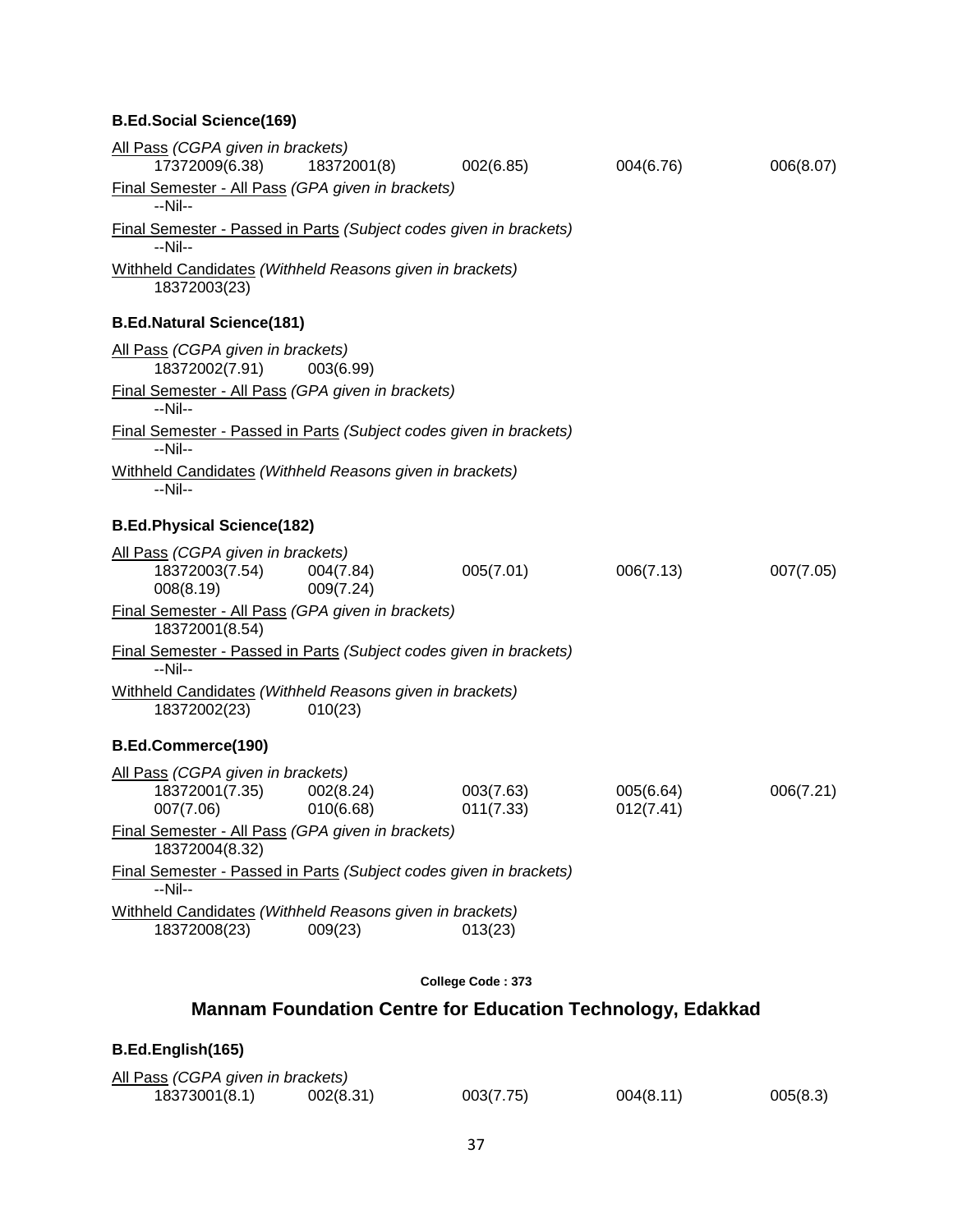| 006(8.43)<br>011(8.76)                                                                     | 007(8.22)<br>012(7.66)                           | 008(8.48)<br>013(7.87)              | 009(8.27)<br>014(8.46)              | 010(8.3)<br>015(7.96)               |
|--------------------------------------------------------------------------------------------|--------------------------------------------------|-------------------------------------|-------------------------------------|-------------------------------------|
| Final Semester - All Pass (GPA given in brackets)<br>--Nil--                               |                                                  |                                     |                                     |                                     |
| Final Semester - Passed in Parts (Subject codes given in brackets)<br>--Nil--              |                                                  |                                     |                                     |                                     |
| Withheld Candidates (Withheld Reasons given in brackets)<br>--Nil--                        |                                                  |                                     |                                     |                                     |
| <b>B.Ed.Social Science(169)</b>                                                            |                                                  |                                     |                                     |                                     |
| All Pass (CGPA given in brackets)<br>18373001(8.03)                                        | 002(8.22)                                        | 003(7.9)                            | 004(8.31)                           | 005(7.95)                           |
| Final Semester - All Pass (GPA given in brackets)<br>$-Nil-$                               |                                                  |                                     |                                     |                                     |
| Final Semester - Passed in Parts (Subject codes given in brackets)<br>--Nil--              |                                                  |                                     |                                     |                                     |
| Withheld Candidates (Withheld Reasons given in brackets)<br>--Nil--                        |                                                  |                                     |                                     |                                     |
| <b>B.Ed.Mathematics(180)</b>                                                               |                                                  |                                     |                                     |                                     |
| All Pass (CGPA given in brackets)<br>18373001(7.43)<br>007(8.27)<br>012(8.29)<br>017(8.34) | 002(7.98)<br>008(7.83)<br>013(7.43)<br>018(7.85) | 003(8.06)<br>009(8.34)<br>014(8.16) | 005(8.19)<br>010(7.79)<br>015(7.99) | 006(8.16)<br>011(7.95)<br>016(8.07) |
| Final Semester - All Pass (GPA given in brackets)<br>$-Nil-$                               |                                                  |                                     |                                     |                                     |
| Final Semester - Passed in Parts (Subject codes given in brackets)<br>$-Nil-$              |                                                  |                                     |                                     |                                     |
| Withheld Candidates (Withheld Reasons given in brackets)<br>--Nil--                        |                                                  |                                     |                                     |                                     |
| <b>B.Ed.Natural Science(181)</b>                                                           |                                                  |                                     |                                     |                                     |
| All Pass (CGPA given in brackets)<br>18373001(7.83)<br>006(7.79)                           | 002(8.03)                                        | 003(8.08)                           | 004(7.71)                           | 005(8.1)                            |
| Final Semester - All Pass (GPA given in brackets)<br>--Nil--                               |                                                  |                                     |                                     |                                     |
| Final Semester - Passed in Parts (Subject codes given in brackets)<br>--Nil--              |                                                  |                                     |                                     |                                     |
| Withheld Candidates (Withheld Reasons given in brackets)<br>--Nil--                        |                                                  |                                     |                                     |                                     |
| <b>B.Ed.Physical Science(182)</b>                                                          |                                                  |                                     |                                     |                                     |
| All Pass (CGPA given in brackets)<br>18373001(8.26)                                        | 002(8.25)                                        | 003(8.4)                            | 005(8.38)                           | 006(8.14)                           |
| Final Semester - All Pass (GPA given in brackets)<br>$-Nil-$                               |                                                  |                                     |                                     |                                     |
| Final Semester - Passed in Parts (Subject codes given in brackets)<br>--Nil--              |                                                  |                                     |                                     |                                     |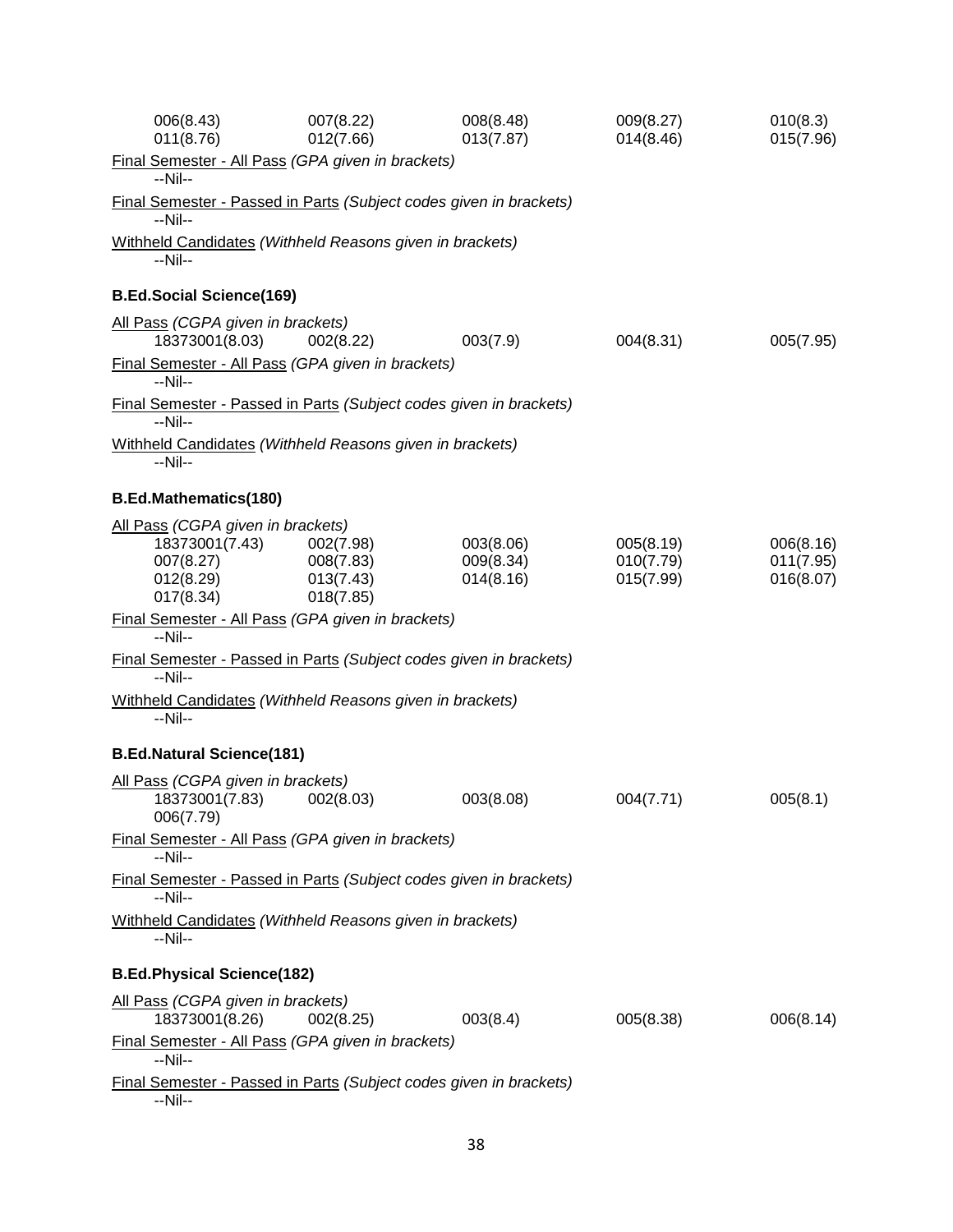--Nil--

#### **College Code : 375**

# **Millath College of Teacher Education, Sooranad**

| All Pass (CGPA given in brackets)<br>17375012(7.39)<br>005(7.93)<br>010(8.31)                                                      | 18375001(7.73)<br>006(7.99)             | 002(8.61)<br>007(7.41)              | 003(7.8)<br>008(8.01)               | 004(7.98)<br>009(8.65) |
|------------------------------------------------------------------------------------------------------------------------------------|-----------------------------------------|-------------------------------------|-------------------------------------|------------------------|
| Final Semester - All Pass (GPA given in brackets)<br>--Nil--                                                                       |                                         |                                     |                                     |                        |
| Final Semester - Passed in Parts (Subject codes given in brackets)<br>--Nil--                                                      |                                         |                                     |                                     |                        |
| Withheld Candidates (Withheld Reasons given in brackets)<br>$-Nil-$                                                                |                                         |                                     |                                     |                        |
| <b>B.Ed.Social Science(169)</b>                                                                                                    |                                         |                                     |                                     |                        |
| All Pass (CGPA given in brackets)<br>18375001(8.03)                                                                                | 002(8.23)                               | 003(7.85)                           | 004(7.79)                           | 005(7.9)               |
| Final Semester - All Pass (GPA given in brackets)<br>--Nil--                                                                       |                                         |                                     |                                     |                        |
| Final Semester - Passed in Parts (Subject codes given in brackets)<br>$-Nil-$                                                      |                                         |                                     |                                     |                        |
| Withheld Candidates (Withheld Reasons given in brackets)<br>--Nil--                                                                |                                         |                                     |                                     |                        |
| <b>B.Ed.Mathematics(180)</b>                                                                                                       |                                         |                                     |                                     |                        |
| All Pass (CGPA given in brackets)<br>17375001(8.43)<br>005(7.99)<br>010(7.93)<br>Final Semester - All Pass (GPA given in brackets) | 18375001(8.18)<br>006(8.2)<br>011(7.65) | 002(8.65)<br>007(8.43)<br>012(8.75) | 003(8.54)<br>008(7.93)<br>013(7.87) | 004(7.43)<br>009(8.41) |
| --Nil--                                                                                                                            |                                         |                                     |                                     |                        |
| Final Semester - Passed in Parts (Subject codes given in brackets)<br>--Nil--                                                      |                                         |                                     |                                     |                        |
| Withheld Candidates (Withheld Reasons given in brackets)<br>--Nil--                                                                |                                         |                                     |                                     |                        |
| <b>B.Ed.Natural Science(181)</b>                                                                                                   |                                         |                                     |                                     |                        |
| All Pass (CGPA given in brackets)<br>18375001(8.2)                                                                                 | 002(8.23)                               | 003(8.63)                           | 004(8.15)                           |                        |
| Final Semester - All Pass (GPA given in brackets)<br>--Nil--                                                                       |                                         |                                     |                                     |                        |
| Final Semester - Passed in Parts (Subject codes given in brackets)<br>--Nil--                                                      |                                         |                                     |                                     |                        |
| Withheld Candidates (Withheld Reasons given in brackets)<br>--Nil--                                                                |                                         |                                     |                                     |                        |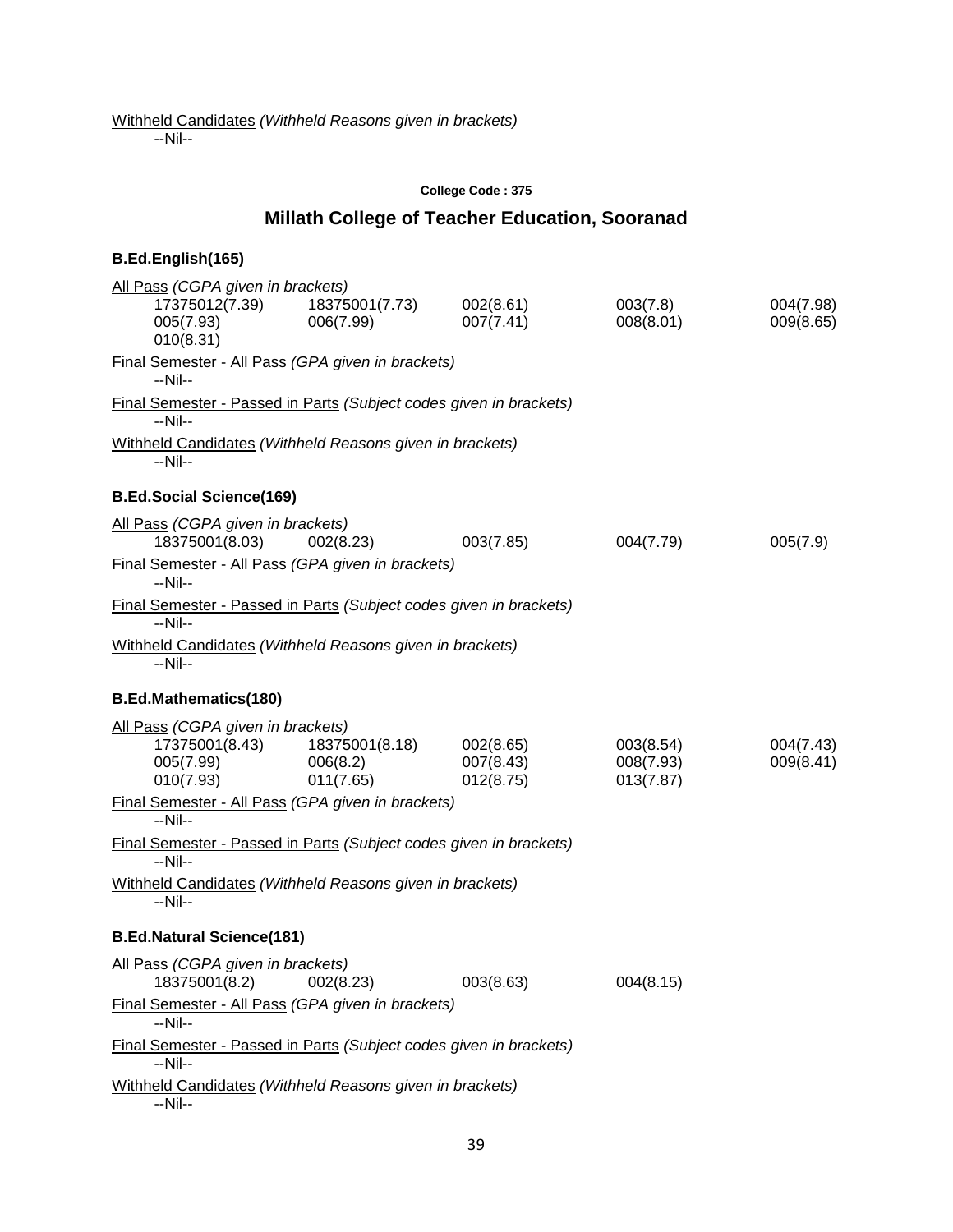# **B.Ed.Physical Science(182)**

| All Pass (CGPA given in brackets)                                               |                                                          |           |           |           |
|---------------------------------------------------------------------------------|----------------------------------------------------------|-----------|-----------|-----------|
| 18375001(8.06) 002(8.77)                                                        |                                                          | 003(8.21) | 004(8.39) | 005(7.83) |
| 006(8.44)                                                                       | 007(8.19)                                                | 008(8.66) | 009(8.02) | 010(8.03) |
| 011(8.5)                                                                        | 012(7.7)                                                 |           |           |           |
| Final Semester - All Pass (GPA given in brackets)<br>--Nil--                    |                                                          |           |           |           |
| Final Semester - Passed in Parts (Subject codes given in brackets)<br>$-N$ il-- |                                                          |           |           |           |
| Withheld Candidates (Withheld Reasons given in brackets)<br>$-Nil-$             |                                                          |           |           |           |
| B.Ed.Commerce(190)                                                              |                                                          |           |           |           |
| All Pass (CGPA given in brackets)                                               |                                                          |           |           |           |
| 18375001(7.84)<br>006(7.74)                                                     | 002(8.6)                                                 | 003(8.32) | 004(8.06) | 005(8.47) |
| Final Semester - All Pass (GPA given in brackets)<br>$-Nil-$                    |                                                          |           |           |           |
| Final Semester - Passed in Parts (Subject codes given in brackets)<br>$-Nil-$   |                                                          |           |           |           |
|                                                                                 | Withheld Candidates (Withheld Reasons given in brackets) |           |           |           |

#### **College Code : 376**

# **New B.Ed. College, Nellimoodu**

# **B.Ed.English(165)**

| All Pass (CGPA given in brackets)                                                                                                                                                                                                     |                                |           |           |           |
|---------------------------------------------------------------------------------------------------------------------------------------------------------------------------------------------------------------------------------------|--------------------------------|-----------|-----------|-----------|
| 17376025(7.24)  18376001(8.8)                                                                                                                                                                                                         |                                | 002(8.45) | 003(7.98) | 005(7.8)  |
| 006(8.11)                                                                                                                                                                                                                             | 007(8.18)                      | 008(8.09) | 009(8.06) | 010(8.11) |
| 012(8.19)                                                                                                                                                                                                                             | 013(8.24)                      | 014(8.06) | 015(7.61) | 016(7.88) |
| 017(8.4)                                                                                                                                                                                                                              | 018(8.62)                      | 019(7.62) | 020(7.93) |           |
| Final Semester - All Pass (GPA given in brackets)                                                                                                                                                                                     |                                |           |           |           |
| $-Nil-$                                                                                                                                                                                                                               |                                |           |           |           |
| Final Semester - Passed in Parts (Subject codes given in brackets)                                                                                                                                                                    |                                |           |           |           |
| 18376004(1345)                                                                                                                                                                                                                        | 011(1345)                      | 021(345)  |           |           |
| Withheld Candidates (Withheld Reasons given in brackets)<br>$-Nil-$                                                                                                                                                                   |                                |           |           |           |
| B.Ed.Malayalam(168)                                                                                                                                                                                                                   |                                |           |           |           |
| All Pass (CGPA given in brackets)                                                                                                                                                                                                     |                                |           |           |           |
|                                                                                                                                                                                                                                       | 17376001(7.77)  18376001(8.55) | 002(7.77) | 003(7.53) | 004(8.02) |
| 005(7.59)                                                                                                                                                                                                                             | 006(7.49)                      | 007(7.61) | 008(7.61) | 009(7.91) |
| Final Semester - All Pass (GPA given in brackets)                                                                                                                                                                                     |                                |           |           |           |
| $-Nil-$                                                                                                                                                                                                                               |                                |           |           |           |
| $\blacksquare$ . In the second contract of the second contract of the second second second second second second second second second second second second second second second second second second second second second second secon |                                |           |           |           |

Final Semester - Passed in Parts *(Subject codes given in brackets)* --Nil--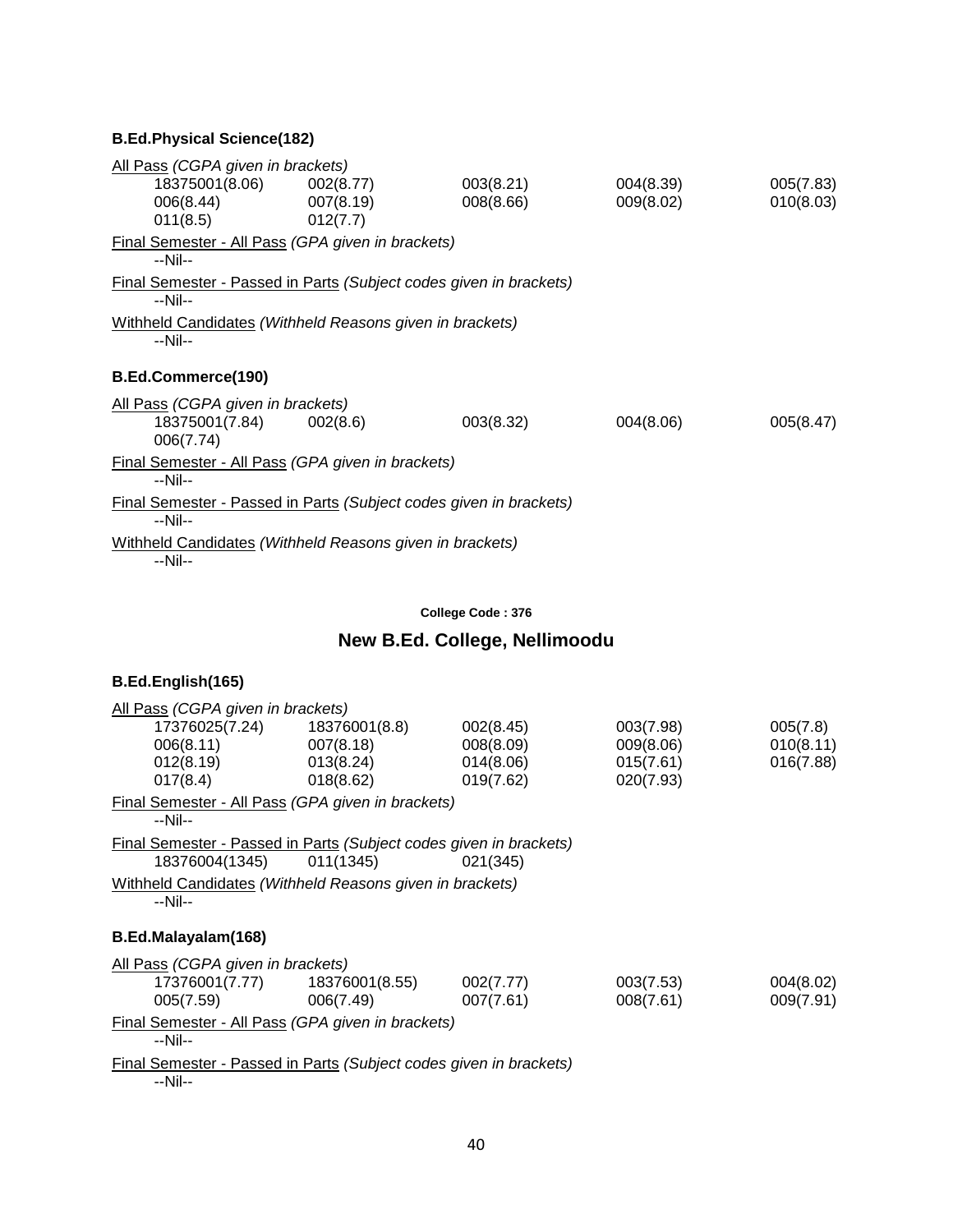| Withheld Candidates (Withheld Reasons given in brackets)<br>--Nil--              |                        |                                                                  |           |           |
|----------------------------------------------------------------------------------|------------------------|------------------------------------------------------------------|-----------|-----------|
| <b>B.Ed.Social Science(169)</b>                                                  |                        |                                                                  |           |           |
| All Pass (CGPA given in brackets)<br>18376001(8.03)<br>006(8.39)                 | 002(8.21)              | 003(8.63)                                                        | 004(8.02) | 005(8.07) |
| Final Semester - All Pass (GPA given in brackets)<br>--Nil--                     |                        |                                                                  |           |           |
| Final Semester - Passed in Parts (Subject codes given in brackets)<br>--Nil--    |                        |                                                                  |           |           |
| Withheld Candidates (Withheld Reasons given in brackets)<br>--Nil--              |                        |                                                                  |           |           |
| <b>B.Ed.Mathematics(180)</b>                                                     |                        |                                                                  |           |           |
| All Pass (CGPA given in brackets)<br>18376001(8.08)<br>006(8.47)                 | 002(8.15)<br>007(8.11) | 003(8.84)                                                        | 004(7.71) | 005(8.7)  |
| Final Semester - All Pass (GPA given in brackets)<br>--Nil--                     |                        |                                                                  |           |           |
| Final Semester - Passed in Parts (Subject codes given in brackets)<br>--Nil--    |                        |                                                                  |           |           |
| Withheld Candidates (Withheld Reasons given in brackets)<br>--Nil--              |                        |                                                                  |           |           |
| <b>B.Ed.Natural Science(181)</b>                                                 |                        |                                                                  |           |           |
| All Pass (CGPA given in brackets)<br>18376001(8.32)<br>006(8.5)                  | 002(8.41)<br>007(8.61) | 003(7.96)                                                        | 004(8.51) | 005(7.88) |
| Final Semester - All Pass (GPA given in brackets)<br>$-Nil-$                     |                        |                                                                  |           |           |
| Final Semester - Passed in Parts (Subject codes given in brackets)<br>15376004() |                        |                                                                  |           |           |
| Withheld Candidates (Withheld Reasons given in brackets)<br>--Nil--              |                        |                                                                  |           |           |
|                                                                                  |                        | College Code: 377                                                |           |           |
|                                                                                  |                        | Pattom Thanupillai Memorial College of Education, Maruthoorkonam |           |           |
| B.Ed.English(165)                                                                |                        |                                                                  |           |           |
| All Pass (CGPA given in brackets)<br>18377001(8.2)                               | 002(7.51)              | 003(8.48)                                                        | 004(7.96) | 005(8.18) |

006(8.01) 007(8.15) 008(7.75) 009(8.42) Final Semester - All Pass *(GPA given in brackets)* --Nil-- Final Semester - Passed in Parts *(Subject codes given in brackets)* 18377010(1345) Withheld Candidates *(Withheld Reasons given in brackets)* --Nil--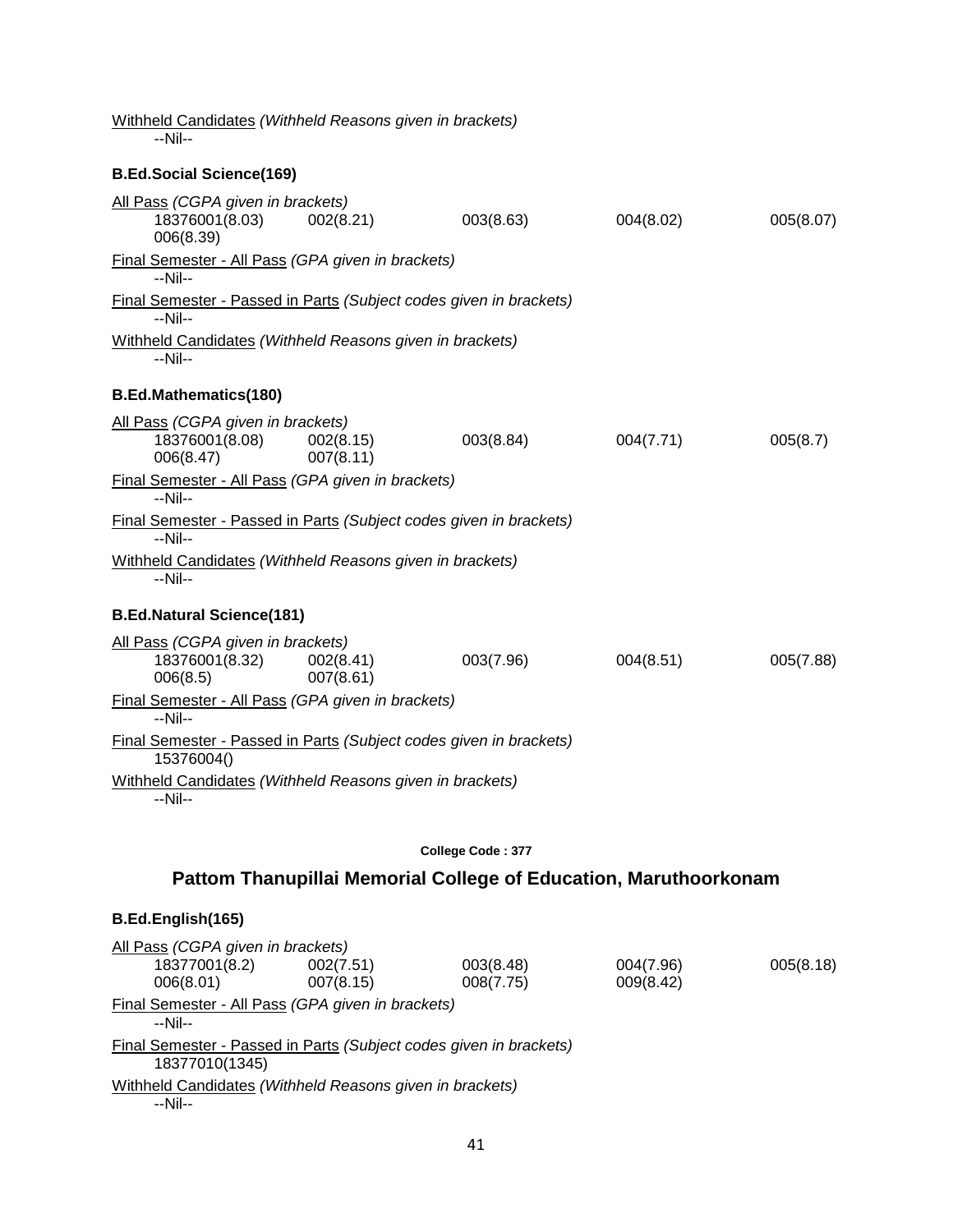# **B.Ed.Malayalam(168)**

| All Pass (CGPA given in brackets)                                        |                        |                                                                    |                        |                        |
|--------------------------------------------------------------------------|------------------------|--------------------------------------------------------------------|------------------------|------------------------|
| 18377001(7.79)<br>006(7.93)<br>013(8.1)                                  | 002(7.99)<br>008(8.02) | 003(8.22)<br>009(7.98)                                             | 004(7.42)<br>011(8.32) | 005(8.06)<br>012(7.89) |
| Final Semester - All Pass (GPA given in brackets)<br>18377007(7.8)       |                        |                                                                    |                        |                        |
|                                                                          |                        | Final Semester - Passed in Parts (Subject codes given in brackets) |                        |                        |
| $-Nil-$                                                                  |                        |                                                                    |                        |                        |
| Withheld Candidates (Withheld Reasons given in brackets)<br>18377010(23) |                        |                                                                    |                        |                        |
| <b>B.Ed.Social Science(169)</b>                                          |                        |                                                                    |                        |                        |
| All Pass (CGPA given in brackets)                                        |                        |                                                                    |                        |                        |
| 18377001(7.95)<br>006(7.99)                                              | 002(8.56)<br>007(7.68) | 003(7.88)<br>008(7.94)                                             | 004(7.84)<br>009(8.57) | 005(8.07)<br>010(8.5)  |
| Final Semester - All Pass (GPA given in brackets)<br>--Nil--             |                        |                                                                    |                        |                        |
| 18377011(2345)                                                           |                        | Final Semester - Passed in Parts (Subject codes given in brackets) |                        |                        |
| Withheld Candidates (Withheld Reasons given in brackets)<br>--Nil--      |                        |                                                                    |                        |                        |
| <b>B.Ed.Mathematics(180)</b>                                             |                        |                                                                    |                        |                        |
| All Pass (CGPA given in brackets)<br>18377001(7.72)                      | 002(7.98)              | 003(8.5)                                                           |                        |                        |
| Final Semester - All Pass (GPA given in brackets)<br>$-Nil-$             |                        |                                                                    |                        |                        |
| $-Nil-$                                                                  |                        | Final Semester - Passed in Parts (Subject codes given in brackets) |                        |                        |
| Withheld Candidates (Withheld Reasons given in brackets)<br>--Nil--      |                        |                                                                    |                        |                        |
| <b>B.Ed.Natural Science(181)</b>                                         |                        |                                                                    |                        |                        |
| All Pass (CGPA given in brackets)<br>18377001(8.14)                      | 002(8.37)              | 003(8.29)                                                          |                        |                        |
| Final Semester - All Pass (GPA given in brackets)<br>$-Nil-$             |                        |                                                                    |                        |                        |
| $-Nil-$                                                                  |                        | Final Semester - Passed in Parts (Subject codes given in brackets) |                        |                        |
| Withheld Candidates (Withheld Reasons given in brackets)<br>--Nil--      |                        |                                                                    |                        |                        |
| <b>B.Ed.Physical Science(182)</b>                                        |                        |                                                                    |                        |                        |
| All Pass (CGPA given in brackets)<br>18377001(8.26)                      | 002(8.43)              | 003(8.2)                                                           | 004(8.02)              | 005(7.82)              |
| Final Semester - All Pass (GPA given in brackets)<br>--Nil--             |                        |                                                                    |                        |                        |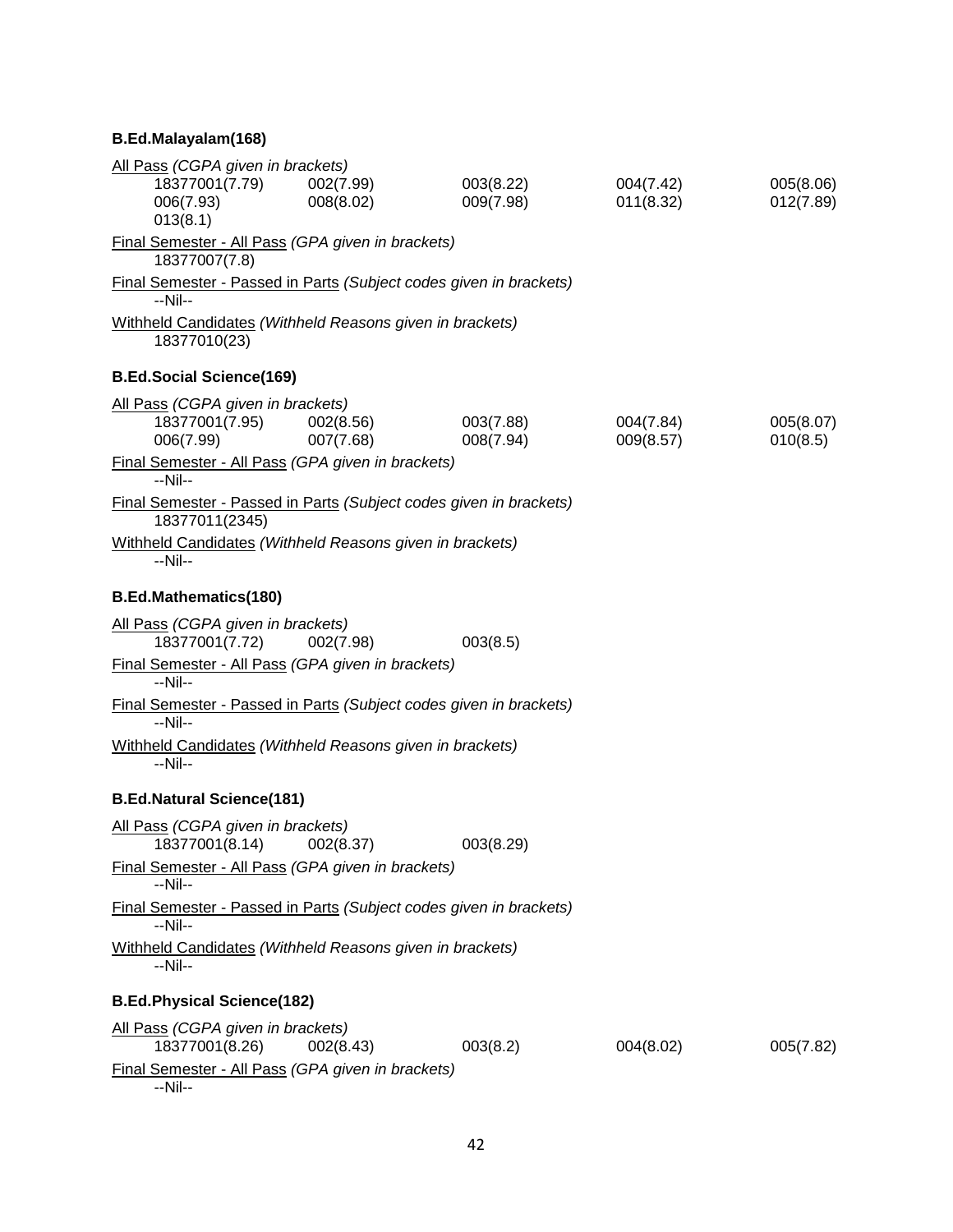Final Semester - Passed in Parts *(Subject codes given in brackets)* --Nil-- Withheld Candidates *(Withheld Reasons given in brackets)* --Nil--

### **B.Ed.Commerce(190)**

All Pass *(CGPA given in brackets)* 18377001(8.24) 002(8.29) 003(6.49) Final Semester - All Pass *(GPA given in brackets)* --Nil-- Final Semester - Passed in Parts *(Subject codes given in brackets)* --Nil-- Withheld Candidates *(Withheld Reasons given in brackets)* --Nil--

#### **College Code : 379**

# **Sabarigiri College of Teacher Education, Anchal**

#### **B.Ed.English(165)**

| All Pass (CGPA given in brackets)                                             |                |           |                |           |
|-------------------------------------------------------------------------------|----------------|-----------|----------------|-----------|
| 17379008(8.21)                                                                | 18379001(7.94) | 002(8.21) | 003(8.19)      | 004(8.34) |
| 005(8.35)                                                                     | 006(8.19)      | 007(8.38) | 008(8.15)      | 009(7.86) |
| 010(8.01)                                                                     | 011(8.7)       | 012(7.84) | 014(8.48)      | 015(8.76) |
| Final Semester - All Pass (GPA given in brackets)<br>18379013(8.07)           |                |           |                |           |
| Final Semester - Passed in Parts (Subject codes given in brackets)<br>$-Nil-$ |                |           |                |           |
| Withheld Candidates (Withheld Reasons given in brackets)<br>--Nil--           |                |           |                |           |
| <b>B.Ed.Social Science(169)</b>                                               |                |           |                |           |
| All Pass (CGPA given in brackets)                                             |                |           |                |           |
| 15379008(7.38)                                                                | 17379001(7.9)  | 007(7.8)  | 18379001(8.26) | 002(8.45) |
| 005(7.98)                                                                     | 007(7.76)      | 008(8.21) |                |           |
| Final Semester - All Pass (GPA given in brackets)<br>--Nil--                  |                |           |                |           |
| Final Semester - Passed in Parts (Subject codes given in brackets)<br>--Nil-- |                |           |                |           |
| Withheld Candidates (Withheld Reasons given in brackets)<br>--Nil--           |                |           |                |           |
| <b>B.Ed.Mathematics(180)</b>                                                  |                |           |                |           |
| All Pass (CGPA given in brackets)                                             |                |           |                |           |
| 18379001(8.6)                                                                 | 002(8.25)      | 003(8.15) | 004(8.86)      | 005(8.24) |
| 006(7.77)                                                                     | 007(7.87)      | 008(8.39) | 009(8.1)       | 010(8.8)  |
| 011(8.86)                                                                     | 012(8.22)      | 013(8.54) |                |           |
| Final Semester - All Pass (GPA given in brackets)                             |                |           |                |           |

--Nil--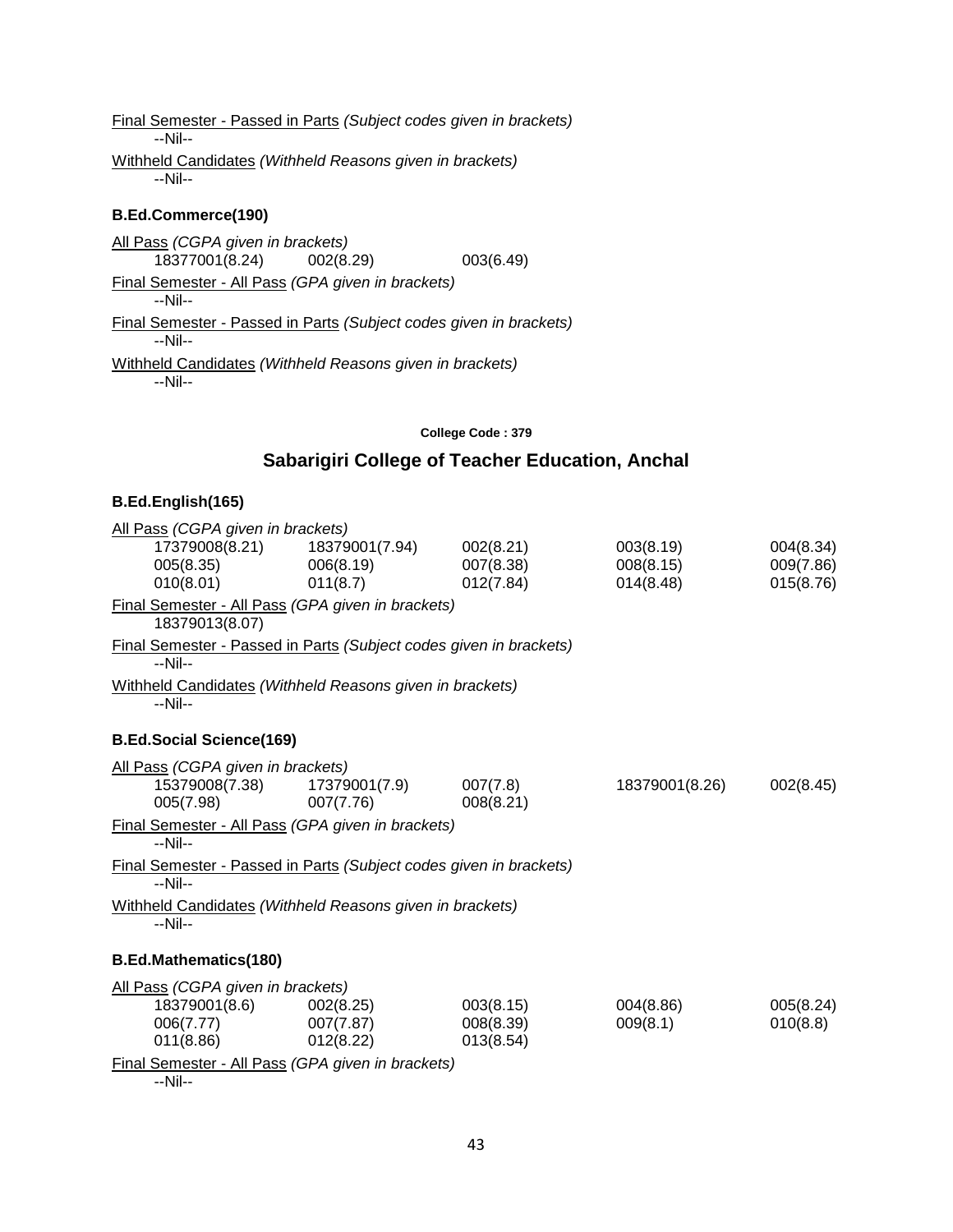Final Semester - Passed in Parts *(Subject codes given in brackets)* --Nil-- Withheld Candidates *(Withheld Reasons given in brackets)* --Nil--

# **B.Ed.Natural Science(181)**

| All Pass (CGPA given in brackets)                                               |           |                |           |           |
|---------------------------------------------------------------------------------|-----------|----------------|-----------|-----------|
|                                                                                 |           | 18379001(8.53) | 002(7.63) | 003(8.68) |
| 004(8.17)                                                                       | 005(8.32) | 006(7.68)      | 007(8.36) | 008(8.47) |
| 009(8.48)                                                                       |           |                |           |           |
| Final Semester - All Pass (GPA given in brackets)<br>$-Nil-$                    |           |                |           |           |
| Final Semester - Passed in Parts (Subject codes given in brackets)<br>$-N$ il-- |           |                |           |           |
| Withheld Candidates (Withheld Reasons given in brackets)                        |           |                |           |           |
| $-Nil-$                                                                         |           |                |           |           |
|                                                                                 |           |                |           |           |
| <b>B.Ed.Physical Science(182)</b>                                               |           |                |           |           |
| All Pass (CGPA given in brackets)                                               |           |                |           |           |
| 17379001(7.64)                                                                  | 004(7.65) | 18379001(8.06) | 002(8.6)  | 003(8.64) |
| 004(7.89)                                                                       |           |                |           |           |
| Final Semester - All Pass (GPA given in brackets)                               |           |                |           |           |
| $-Nil-$                                                                         |           |                |           |           |
| Final Semester - Passed in Parts (Subject codes given in brackets)              |           |                |           |           |
| $-Nil-$                                                                         |           |                |           |           |
| Withheld Candidates (Withheld Reasons given in brackets)                        |           |                |           |           |
|                                                                                 |           |                |           |           |

**College Code : 381**

# **Sobha College of Teacher Education, Mararikulam**

| All Pass (CGPA given in brackets)                                  |           |           |           |           |
|--------------------------------------------------------------------|-----------|-----------|-----------|-----------|
| 17381002(8.17)                                                     | 007(8.24) | 013(8.33) | 018(8.09) |           |
| 18381001(8.69)                                                     |           |           |           |           |
| 002(8.61)                                                          | 003(8.39) | 004(8.53) | 005(8.58) | 006(8.36) |
| 007(8.61)                                                          | 008(8.25) | 009(8.23) | 010(8.58) | 011(8.34) |
| 012(7.87)                                                          | 013(8.34) | 014(8.49) | 015(8.51) | 016(8.6)  |
| 017(8.43)                                                          |           |           |           |           |
| Final Semester - All Pass (GPA given in brackets)                  |           |           |           |           |
| $-Nil-$                                                            |           |           |           |           |
| Final Semester - Passed in Parts (Subject codes given in brackets) |           |           |           |           |
| --Nil--                                                            |           |           |           |           |
| Withheld Candidates (Withheld Reasons given in brackets)           |           |           |           |           |
| $-Nil-$                                                            |           |           |           |           |
|                                                                    |           |           |           |           |
| <b>B.Ed.Social Science(169)</b>                                    |           |           |           |           |
| All Pass (CGPA given in brackets)                                  |           |           |           |           |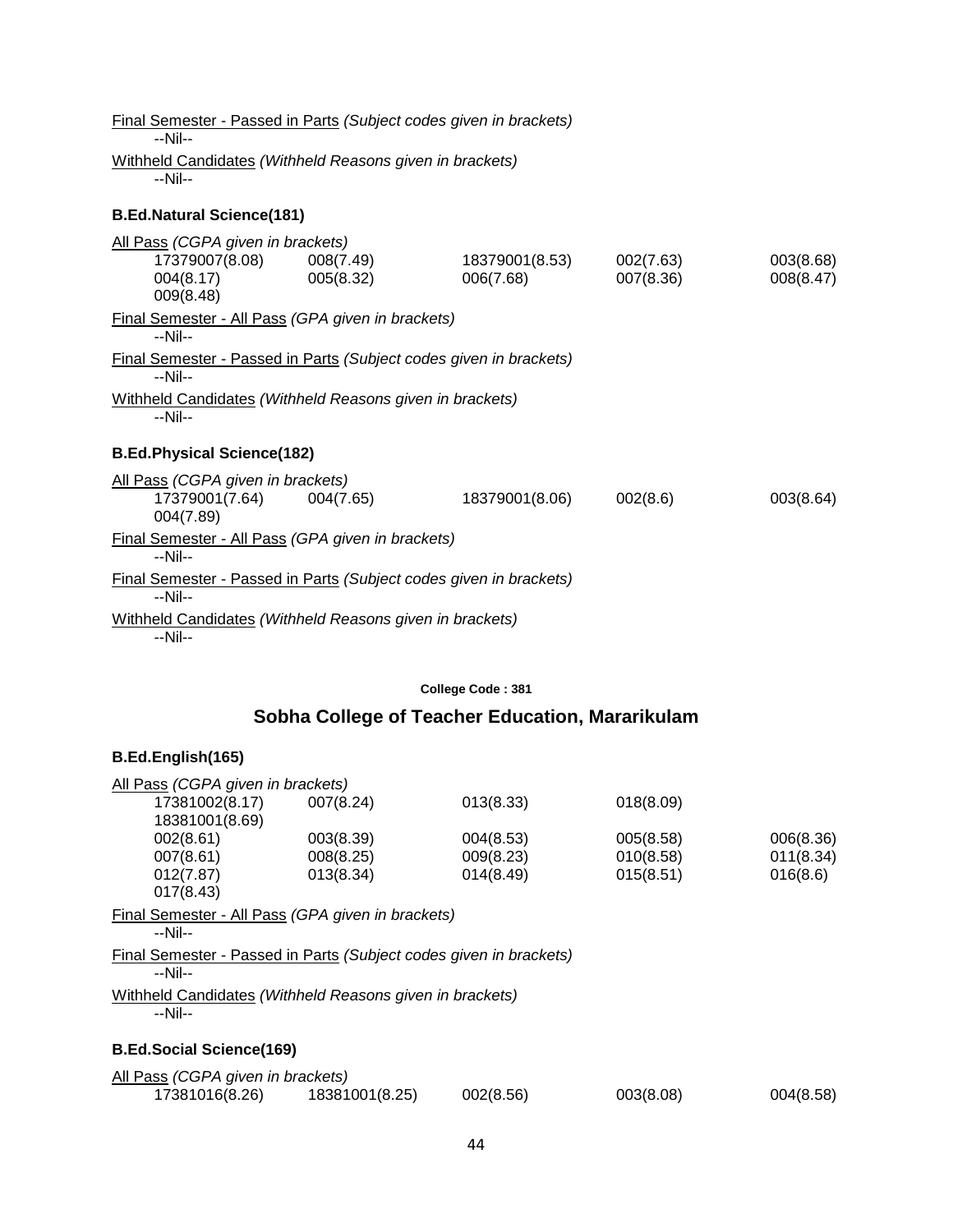| 005(8.6)<br>010(8.34)                                                         | 006(8.23)<br>011(8.47)                                             | 007(8.23)<br>012(8.54) | 008(8.28)<br>013(8.93) | 009(8.71)             |
|-------------------------------------------------------------------------------|--------------------------------------------------------------------|------------------------|------------------------|-----------------------|
| $-Nil-$                                                                       | Final Semester - All Pass (GPA given in brackets)                  |                        |                        |                       |
| --Nil--                                                                       | Final Semester - Passed in Parts (Subject codes given in brackets) |                        |                        |                       |
| --Nil--                                                                       | Withheld Candidates (Withheld Reasons given in brackets)           |                        |                        |                       |
| <b>B.Ed.Mathematics(180)</b>                                                  |                                                                    |                        |                        |                       |
| All Pass (CGPA given in brackets)<br>18381001(8.46)                           | 002(8.82)                                                          |                        |                        |                       |
| --Nil--                                                                       | Final Semester - All Pass (GPA given in brackets)                  |                        |                        |                       |
| --Nil--                                                                       | Final Semester - Passed in Parts (Subject codes given in brackets) |                        |                        |                       |
| --Nil--                                                                       | Withheld Candidates (Withheld Reasons given in brackets)           |                        |                        |                       |
| <b>B.Ed.Natural Science(181)</b>                                              |                                                                    |                        |                        |                       |
| All Pass (CGPA given in brackets)<br>18381001(8.86)<br>006(9.02)              | 002(8.58)                                                          | 003(7.99)              | 004(8.28)              | 005(8.52)             |
| --Nil--                                                                       | Final Semester - All Pass (GPA given in brackets)                  |                        |                        |                       |
| $-Nil-$                                                                       | Final Semester - Passed in Parts (Subject codes given in brackets) |                        |                        |                       |
| --Nil--                                                                       | Withheld Candidates (Withheld Reasons given in brackets)           |                        |                        |                       |
| <b>B.Ed.Physical Science(182)</b>                                             |                                                                    |                        |                        |                       |
| All Pass (CGPA given in brackets)<br>18381001(8.49)<br>006(8.65)<br>011(8.39) | 002(8.53)<br>007(8.5)<br>012(8.77)                                 | 003(8.46)<br>008(8.65) | 004(8.22)<br>009(8.41) | 005(8.6)<br>010(8.09) |
|                                                                               | Final Semester - All Pass (GPA given in brackets)                  |                        |                        |                       |
| --Nil--                                                                       | Final Semester - Passed in Parts (Subject codes given in brackets) |                        |                        |                       |
| --Nil--                                                                       |                                                                    |                        |                        |                       |
| --Nil--                                                                       | Withheld Candidates (Withheld Reasons given in brackets)           |                        |                        |                       |
|                                                                               |                                                                    |                        |                        |                       |
|                                                                               |                                                                    | College Code: 382      |                        |                       |

# **Sree Narayana Gurukripa B.Ed College, Pothencode**

| All Pass (CGPA given in brackets) |           |           |           |           |  |  |
|-----------------------------------|-----------|-----------|-----------|-----------|--|--|
| 18382001(8.04)                    | 002(8.27) | 003(7.65) | 004(8.2)  | 005(8.21) |  |  |
| 007(8.46)                         | 008(7.68) | 009(7.97) | 010(7.91) | 011(8.1)  |  |  |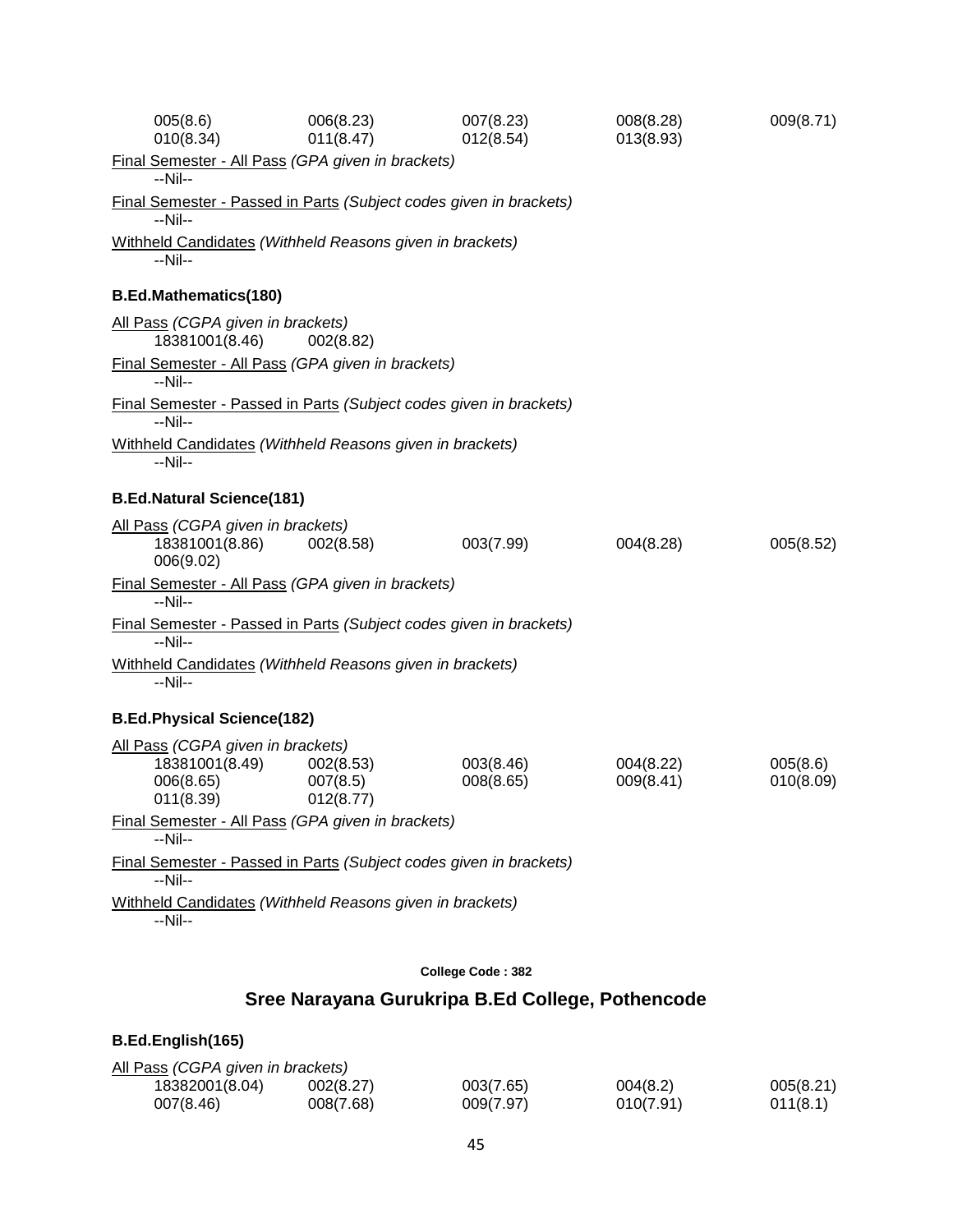| Final Semester - All Pass (GPA given in brackets)<br>--Nil--                                                          |                        |                             |                        |           |
|-----------------------------------------------------------------------------------------------------------------------|------------------------|-----------------------------|------------------------|-----------|
| Final Semester - Passed in Parts (Subject codes given in brackets)<br>--Nil--                                         |                        |                             |                        |           |
| Withheld Candidates (Withheld Reasons given in brackets)<br>18382006(23)                                              |                        |                             |                        |           |
| <b>B.Ed.Social Science(169)</b>                                                                                       |                        |                             |                        |           |
| All Pass (CGPA given in brackets)<br>18382001(8.55)<br>006(8.23)                                                      | 002(8.04)<br>007(7.95) | 003(8.15)<br>008(8.02)      | 004(7.94)              | 005(8.03) |
| Final Semester - All Pass (GPA given in brackets)<br>$-Nil-$                                                          |                        |                             |                        |           |
| Final Semester - Passed in Parts (Subject codes given in brackets)<br>--Nil--                                         |                        |                             |                        |           |
| Withheld Candidates (Withheld Reasons given in brackets)<br>--Nil--                                                   |                        |                             |                        |           |
| <b>B.Ed.Mathematics(180)</b>                                                                                          |                        |                             |                        |           |
| All Pass (CGPA given in brackets)<br>18382001(8.35)<br>006(8.38)<br>Final Semester - All Pass (GPA given in brackets) | 002(8.19)<br>007(8.11) | 003(8.59)<br>008(8.09)      | 004(8.48)<br>009(8.14) | 005(8.29) |
| $-Nil-$                                                                                                               |                        |                             |                        |           |
| <b>Final Semester - Passed in Parts (Subject codes given in brackets)</b><br>$-Nil-$                                  |                        |                             |                        |           |
| Withheld Candidates (Withheld Reasons given in brackets)<br>--Nil--                                                   |                        |                             |                        |           |
| <b>B.Ed.Natural Science(181)</b>                                                                                      |                        |                             |                        |           |
| All Pass (CGPA given in brackets)<br>18382001(8.37) 002(8.37)<br>007(8.69)                                            |                        | 003(8.17)                   | 005(8.46)              | 006(8.07) |
| Final Semester - All Pass (GPA given in brackets)<br>$-Nil-$                                                          |                        |                             |                        |           |
| Final Semester - Passed in Parts (Subject codes given in brackets)<br>--Nil--                                         |                        |                             |                        |           |
| Withheld Candidates (Withheld Reasons given in brackets)<br>--Nil--                                                   |                        |                             |                        |           |
| <b>B.Ed.Physical Science(182)</b>                                                                                     |                        |                             |                        |           |
| All Pass (CGPA given in brackets)<br>17382004(7.62)<br>004(8.11)                                                      | 005(7.79)<br>005(8.39) | 18382001(8.58)<br>006(8.44) | 002(8.06)              | 003(8.24) |
| Final Semester - All Pass (GPA given in brackets)<br>--Nil--                                                          |                        |                             |                        |           |
| <b>Final Semester - Passed in Parts (Subject codes given in brackets)</b><br>$-Nil-$                                  |                        |                             |                        |           |
| Withheld Candidates (Withheld Reasons given in brackets)<br>--Nil--                                                   |                        |                             |                        |           |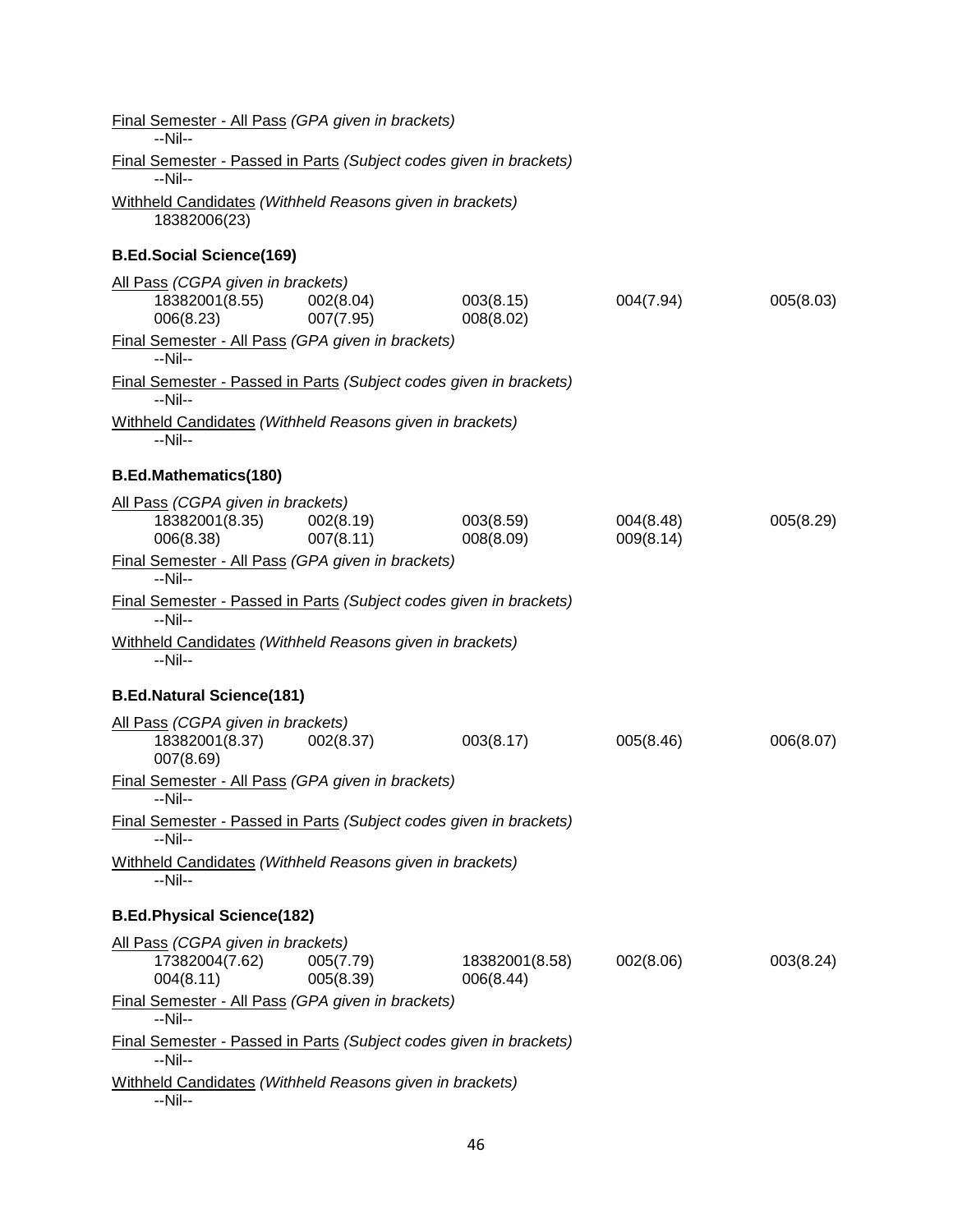#### **B.Ed.Commerce(190)**

All Pass *(CGPA given in brackets)* 18382001(8.32) 004(8.03) Final Semester - All Pass *(GPA given in brackets)* 18382005(8.7) Final Semester - Passed in Parts *(Subject codes given in brackets)* 18382003(1345) Withheld Candidates *(Withheld Reasons given in brackets)* --Nil--

#### **College Code : 383**

# **Sree Narayana Training College, Poochakkal**

| All Pass (CGPA given in brackets)                                                    |           |                |           |           |
|--------------------------------------------------------------------------------------|-----------|----------------|-----------|-----------|
| 17383003(7.78)                                                                       | 004(7.57) | 18383001(7.85) | 002(7.99) | 003(8.02) |
| 004(8.83)                                                                            | 005(7.68) | 006(8.43)      | 008(7.86) | 009(7.66) |
| 010(7.56)                                                                            | 011(8.82) | 012(9)         | 013(8.58) | 014(8.38) |
| 015(8.07)                                                                            |           |                |           |           |
| Final Semester - All Pass (GPA given in brackets)<br>$-Nil-$                         |           |                |           |           |
| Final Semester - Passed in Parts (Subject codes given in brackets)<br>18383007(1345) |           |                |           |           |
| Withheld Candidates (Withheld Reasons given in brackets)<br>$-Nil-$                  |           |                |           |           |
| B.Ed.Malayalam(168)                                                                  |           |                |           |           |
| All Pass (CGPA given in brackets)                                                    |           |                |           |           |
| 18383001(8.08)                                                                       | 003(7.97) | 004(8.15)      | 005(7.58) | 006(8.1)  |
| Final Semester - All Pass (GPA given in brackets)<br>$-Nil-$                         |           |                |           |           |
| Final Semester - Passed in Parts (Subject codes given in brackets)<br>$-Nil-$        |           |                |           |           |
| Withheld Candidates (Withheld Reasons given in brackets)<br>--Nil--                  |           |                |           |           |
| <b>B.Ed.Social Science(169)</b>                                                      |           |                |           |           |
| All Pass (CGPA given in brackets)                                                    |           |                |           |           |
| 17383009(7.93)                                                                       | 015(8.31) | 18383001(7.71) | 002(7.94) | 004(7.71) |
| 005(8.07)                                                                            | 006(7.84) | 007(7.88)      | 008(7.91) |           |
| Final Semester - All Pass (GPA given in brackets)<br>$-Nil-$                         |           |                |           |           |
| Final Semester - Passed in Parts (Subject codes given in brackets)<br>$-Nil-$        |           |                |           |           |
| Withheld Candidates (Withheld Reasons given in brackets)<br>--Nil--                  |           |                |           |           |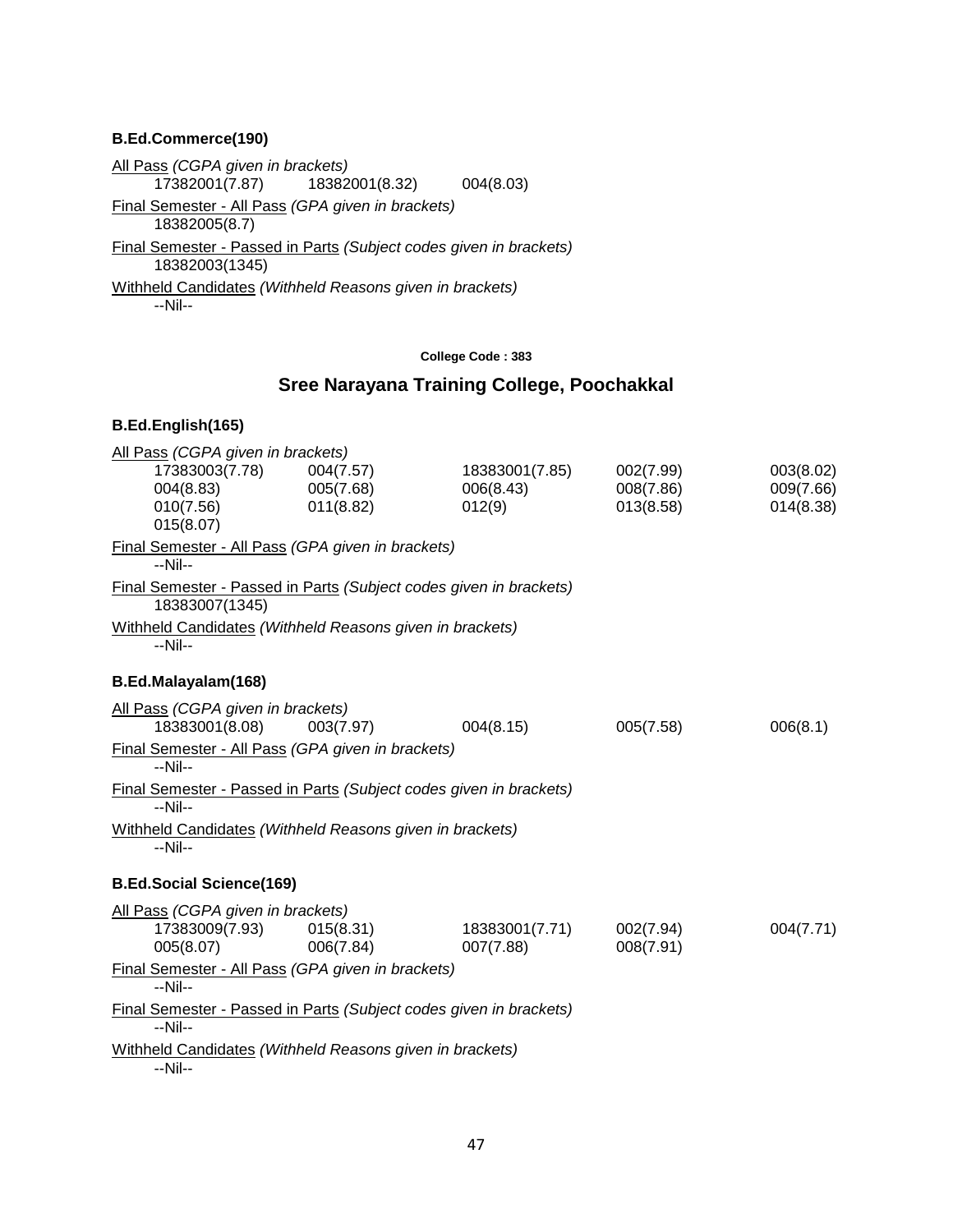#### **B.Ed.Mathematics(180)**

| All Pass (CGPA given in brackets)                                                    |                        |                        |                        |                        |
|--------------------------------------------------------------------------------------|------------------------|------------------------|------------------------|------------------------|
| 18383001(8.37)                                                                       | 002(8.38)              |                        |                        |                        |
| Final Semester - All Pass (GPA given in brackets)<br>$-Nil-$                         |                        |                        |                        |                        |
| Final Semester - Passed in Parts (Subject codes given in brackets)<br>--Nil--        |                        |                        |                        |                        |
| Withheld Candidates (Withheld Reasons given in brackets)<br>--Nil--                  |                        |                        |                        |                        |
| <b>B.Ed.Natural Science(181)</b>                                                     |                        |                        |                        |                        |
| All Pass (CGPA given in brackets)<br>18383001(8.4)<br>008(7.91)                      | 002(8.98)              | 003(8.21)              | 006(8.19)              | 007(8.64)              |
| Final Semester - All Pass (GPA given in brackets)<br>--Nil--                         |                        |                        |                        |                        |
| Final Semester - Passed in Parts (Subject codes given in brackets)<br>18383004(2345) |                        |                        |                        |                        |
| Withheld Candidates (Withheld Reasons given in brackets)<br>$-Nil-$                  |                        |                        |                        |                        |
| <b>B.Ed.Physical Science(182)</b>                                                    |                        |                        |                        |                        |
| All Pass (CGPA given in brackets)<br>18383001(8.16)<br>006(8.52)<br>011(8.6)         | 002(8.51)<br>007(8.87) | 003(8.11)<br>008(7.94) | 004(8.18)<br>009(8.47) | 005(8.55)<br>010(8.16) |
| Final Semester - All Pass (GPA given in brackets)<br>$-Nil-$                         |                        |                        |                        |                        |
| Final Semester - Passed in Parts (Subject codes given in brackets)<br>--Nil--        |                        |                        |                        |                        |
| Withheld Candidates (Withheld Reasons given in brackets)<br>--Nil--                  |                        |                        |                        |                        |

#### **College Code : 384**

# **Sri Vidyadhiraja Model College of Teacher Education, Vendar**

#### **B.Ed.English(165)**

| 002(8.27) | 003(8.15)                         | 004(8.5)  | 005(8.17) |
|-----------|-----------------------------------|-----------|-----------|
| 007(8.34) | 008(7.89)                         | 009(8.04) | 010(8.4)  |
| 013(7.87) | 014(7.21)                         | 015(8.58) | 016(8.36) |
| 018(8.21) | 019(8.11)                         | 020(7.95) |           |
|           | All Pass (CGPA given in brackets) |           |           |

Final Semester - All Pass *(GPA given in brackets)*

--Nil--

Final Semester - Passed in Parts *(Subject codes given in brackets)* --Nil--

Withheld Candidates *(Withheld Reasons given in brackets)*

--Nil--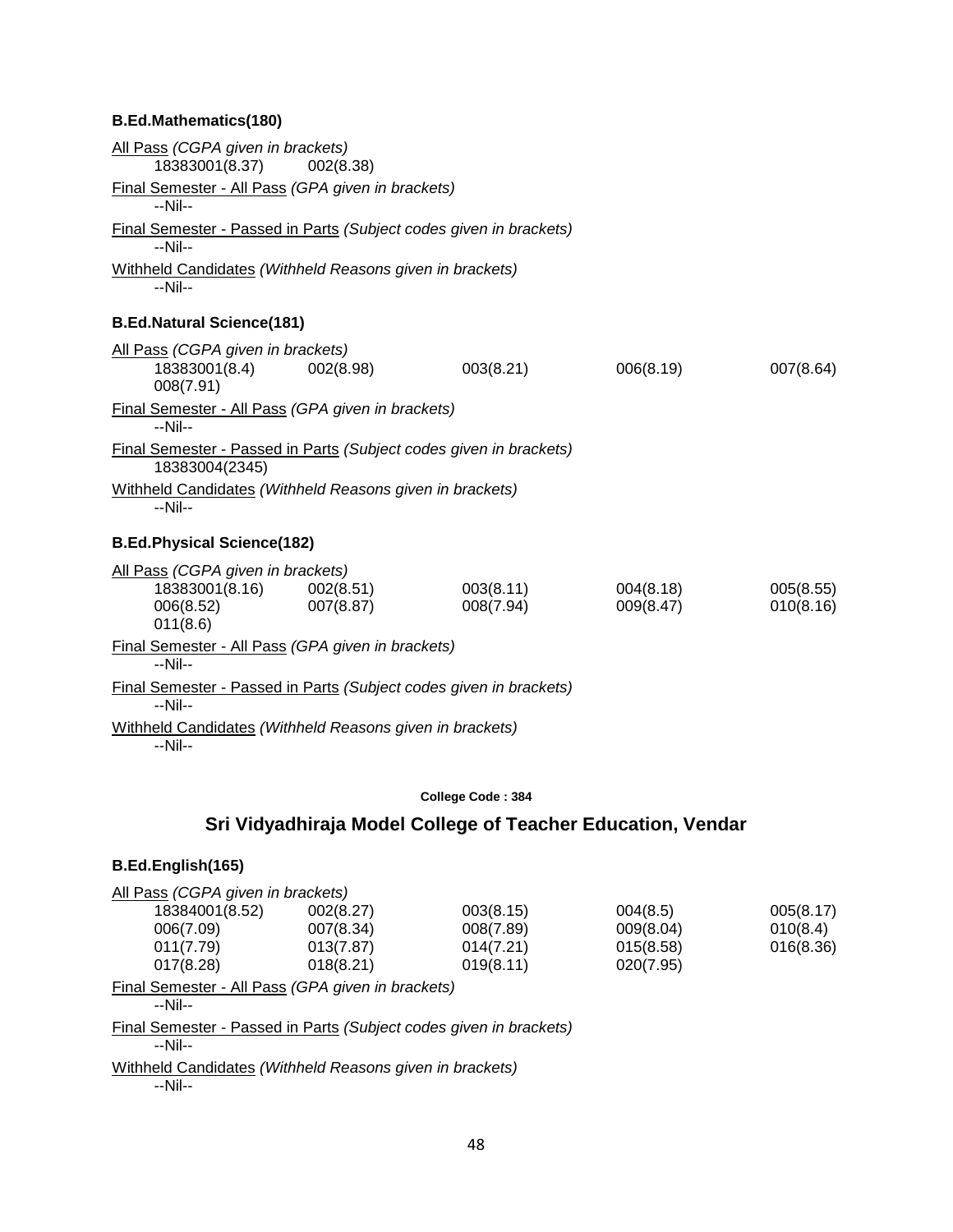# **B.Ed.Social Science(169)**

| All Pass (CGPA given in brackets)<br>18384002(7.86)                                  | 003(6.95)                | 004(7.36) | 005(8.13) |           |
|--------------------------------------------------------------------------------------|--------------------------|-----------|-----------|-----------|
| Final Semester - All Pass (GPA given in brackets)<br>$-Nil-$                         |                          |           |           |           |
| <b>Final Semester - Passed in Parts (Subject codes given in brackets)</b><br>$-Nil-$ |                          |           |           |           |
| Withheld Candidates (Withheld Reasons given in brackets)<br>--Nil--                  |                          |           |           |           |
| <b>B.Ed.Mathematics(180)</b>                                                         |                          |           |           |           |
| All Pass (CGPA given in brackets)<br>18384002(8.29)                                  | 004(7.98)                | 005(7.73) |           |           |
| Final Semester - All Pass (GPA given in brackets)<br>--Nil--                         |                          |           |           |           |
| Final Semester - Passed in Parts (Subject codes given in brackets)<br>$-Nil-$        |                          |           |           |           |
| Withheld Candidates (Withheld Reasons given in brackets)<br>--Nil--                  |                          |           |           |           |
| <b>B.Ed.Natural Science(181)</b>                                                     |                          |           |           |           |
| All Pass (CGPA given in brackets)<br>18384001(8.25)<br>006(8.44)                     | 002(8.2)                 | 003(7.83) | 004(8.21) | 005(8.9)  |
| Final Semester - All Pass (GPA given in brackets)<br>$-Nil-$                         |                          |           |           |           |
| Final Semester - Passed in Parts (Subject codes given in brackets)<br>--Nil--        |                          |           |           |           |
| Withheld Candidates (Withheld Reasons given in brackets)<br>$-Nil-$                  |                          |           |           |           |
| <b>B.Ed.Physical Science(182)</b>                                                    |                          |           |           |           |
| All Pass (CGPA given in brackets)<br>16384002(7.8)<br>006(8.7)                       | 18384001(7.15) 002(7.13) |           | 004(8.55) | 005(8.4)  |
| Final Semester - All Pass (GPA given in brackets)<br>$-Nil-$                         |                          |           |           |           |
| Final Semester - Passed in Parts (Subject codes given in brackets)<br>--Nil--        |                          |           |           |           |
| Withheld Candidates (Withheld Reasons given in brackets)<br>--Nil--                  |                          |           |           |           |
| <b>B.Ed.Commerce(190)</b>                                                            |                          |           |           |           |
| All Pass (CGPA given in brackets)<br>18384001(8.31)                                  | 002(7.5)                 | 003(8.53) | 004(8.71) | 005(8.38) |
| Final Semester - All Pass (GPA given in brackets)<br>$-Nil-$                         |                          |           |           |           |
| Final Semester - Passed in Parts (Subject codes given in brackets)<br>$-Nil-$        |                          |           |           |           |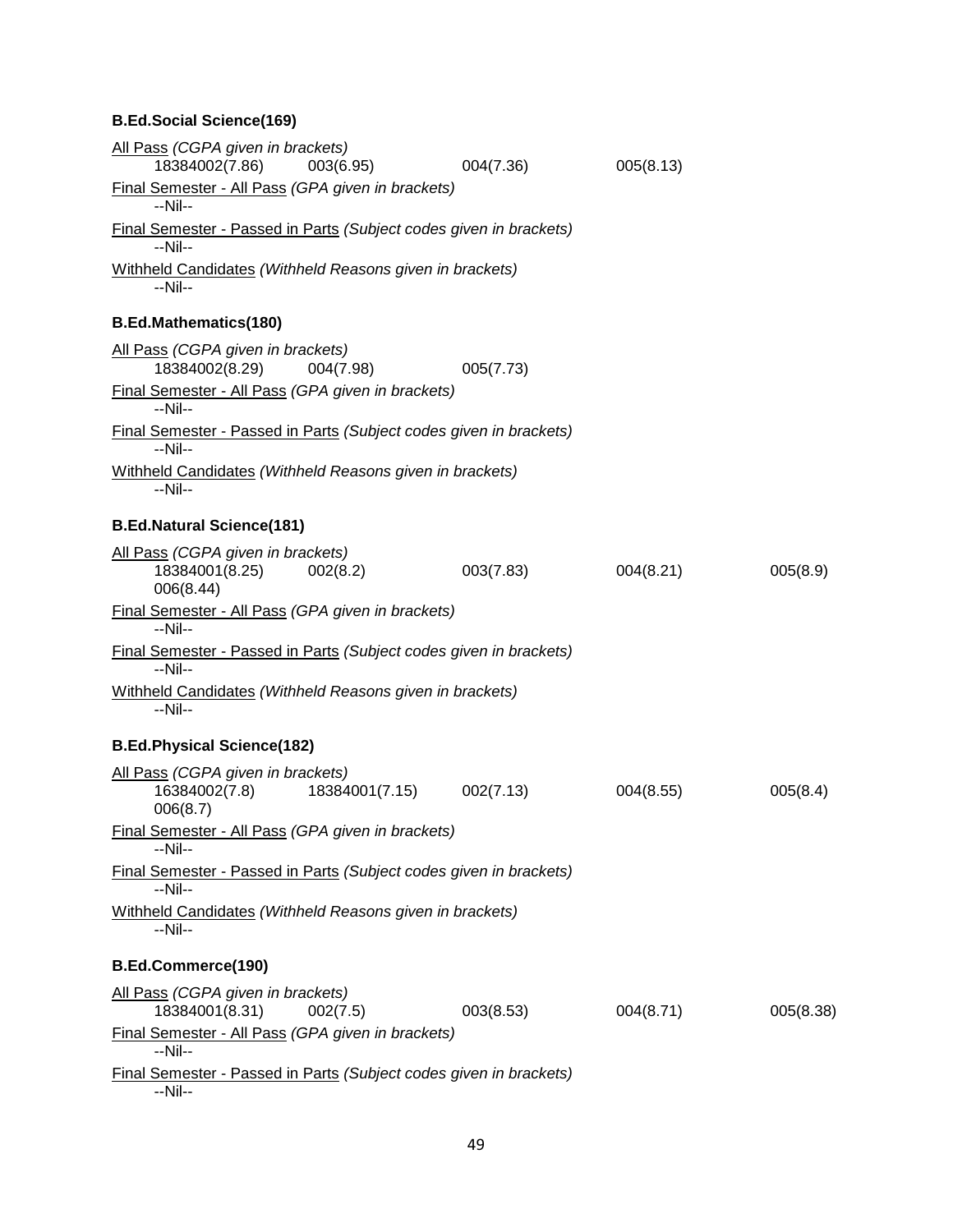--Nil--

#### **College Code : 385**

#### **St. Jacob's Training College, Menamkulam**

# **B.Ed.English(165)** All Pass *(CGPA given in brackets)* 18385001(8.54) 002(8.06) 005(7.67) 006(7.97) 007(8.31) 008(8.43) 009(8.56) 010(8.42) 011(8.79) 014(8.49) 015(8.24) 016(7.89) Final Semester - All Pass *(GPA given in brackets)* 18385013(7.52) Final Semester - Passed in Parts *(Subject codes given in brackets)* 18385012(345) Withheld Candidates *(Withheld Reasons given in brackets)* --Nil-- **B.Ed.Malayalam(168)** All Pass *(CGPA given in brackets)* 18385001(8.17) 002(8.11) 003(7.74) 004(8.59) Final Semester - All Pass *(GPA given in brackets)* 18385005(8.38) Final Semester - Passed in Parts *(Subject codes given in brackets)* --Nil-- Withheld Candidates *(Withheld Reasons given in brackets)* --Nil-- **B.Ed.Social Science(169)** All Pass *(CGPA given in brackets)* 17385010(7.73) 18385001(7.86) 002(7.79) 003(8.07) 004(8.51) 005(7.94) 006(8.05) Final Semester - All Pass *(GPA given in brackets)* --Nil-- Final Semester - Passed in Parts *(Subject codes given in brackets)* 18385007(2345) Withheld Candidates *(Withheld Reasons given in brackets)* 17385006(23) **B.Ed.Natural Science(181)** All Pass *(CGPA given in brackets)* 18385001(8.75) 002(8.46) 003(8.36) 004(8.22) 005(7.99) 006(9) Final Semester - All Pass *(GPA given in brackets)* --Nil-- Final Semester - Passed in Parts *(Subject codes given in brackets)* --Nil-- Withheld Candidates *(Withheld Reasons given in brackets)* --Nil--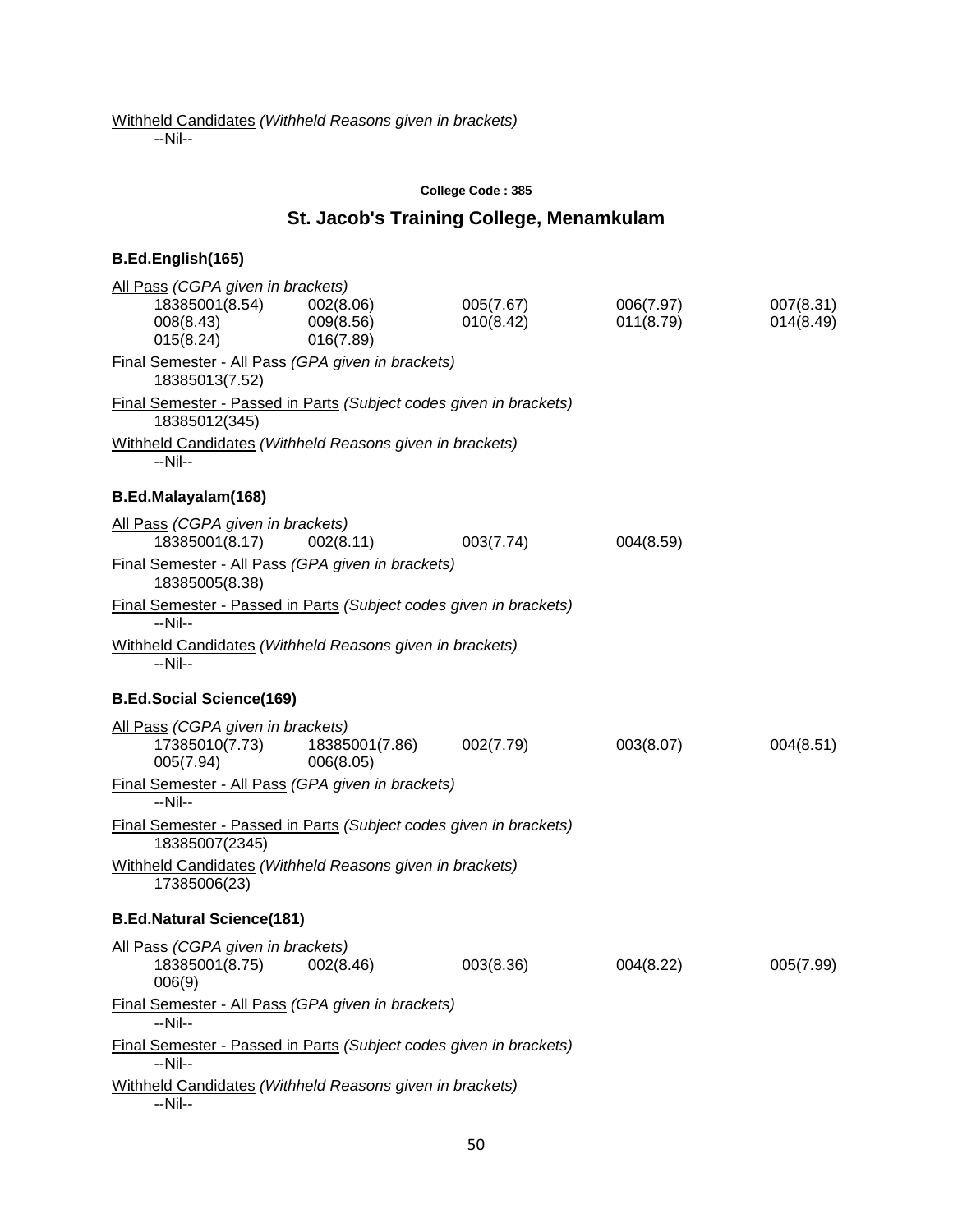# **B.Ed.Physical Science(182)**

| All Pass (CGPA given in brackets)                                               |           |           |           |           |
|---------------------------------------------------------------------------------|-----------|-----------|-----------|-----------|
| 18385001(8.1)                                                                   | 002(8.6)  | 003(8.31) | 004(8.22) | 005(8.95) |
| 006(8.48)                                                                       | 007(8.47) | 008(7.71) | 009(7.88) | 010(8.39) |
| 011(7.82)                                                                       | 012(7.48) | 013(8.26) | 014(8.49) | 015(8.65) |
| 016(8.31)                                                                       |           |           |           |           |
| Final Semester - All Pass (GPA given in brackets)<br>$-Nil-$                    |           |           |           |           |
| Final Semester - Passed in Parts (Subject codes given in brackets)<br>$-N$ il-- |           |           |           |           |
| Withheld Candidates (Withheld Reasons given in brackets)<br>$-Nil-$             |           |           |           |           |
|                                                                                 |           |           |           |           |

### **College Code : 386**

# **St.Thomas Training College, Mukkolakkal**

| All Pass (CGPA given in brackets)                                                                                     |                        |                        |                        |                        |
|-----------------------------------------------------------------------------------------------------------------------|------------------------|------------------------|------------------------|------------------------|
| 18386001(8.42)<br>006(7.93)<br>011(8.64)                                                                              | 002(9.04)<br>007(7.4)  | 003(8.44)<br>008(8.55) | 004(8.09)<br>009(8.46) | 005(8.15)<br>010(8.35) |
| Final Semester - All Pass (GPA given in brackets)<br>$-Nil-$                                                          |                        |                        |                        |                        |
| Final Semester - Passed in Parts (Subject codes given in brackets)<br>$-Nil-$                                         |                        |                        |                        |                        |
| Withheld Candidates (Withheld Reasons given in brackets)<br>18386012(23)                                              |                        |                        |                        |                        |
| <b>B.Ed.Social Science(169)</b>                                                                                       |                        |                        |                        |                        |
| All Pass (CGPA given in brackets)<br>18386001(8.82)<br>Final Semester - All Pass (GPA given in brackets)<br>$-Nil-$   | 003(7.5)               | 004(8.66)              | 005(8.18)              | 006(8.66)              |
| Final Semester - Passed in Parts (Subject codes given in brackets)<br>--Nil--                                         |                        |                        |                        |                        |
| Withheld Candidates (Withheld Reasons given in brackets)<br>$-Nil-$                                                   |                        |                        |                        |                        |
| <b>B.Ed.Mathematics(180)</b>                                                                                          |                        |                        |                        |                        |
| All Pass (CGPA given in brackets)<br>18386001(8.75)<br>008(8.88)<br>Final Semester - All Pass (GPA given in brackets) | 002(8.27)<br>009(8.86) | 003(8.81)<br>010(8.41) | 006(8.6)<br>011(8.62)  | 007(8.43)              |
| --Nil--                                                                                                               |                        |                        |                        |                        |
| Final Semester - Passed in Parts (Subject codes given in brackets)<br>$-Nil-$                                         |                        |                        |                        |                        |
| Withheld Candidates (Withheld Reasons given in brackets)<br>--Nil--                                                   |                        |                        |                        |                        |
|                                                                                                                       |                        |                        |                        |                        |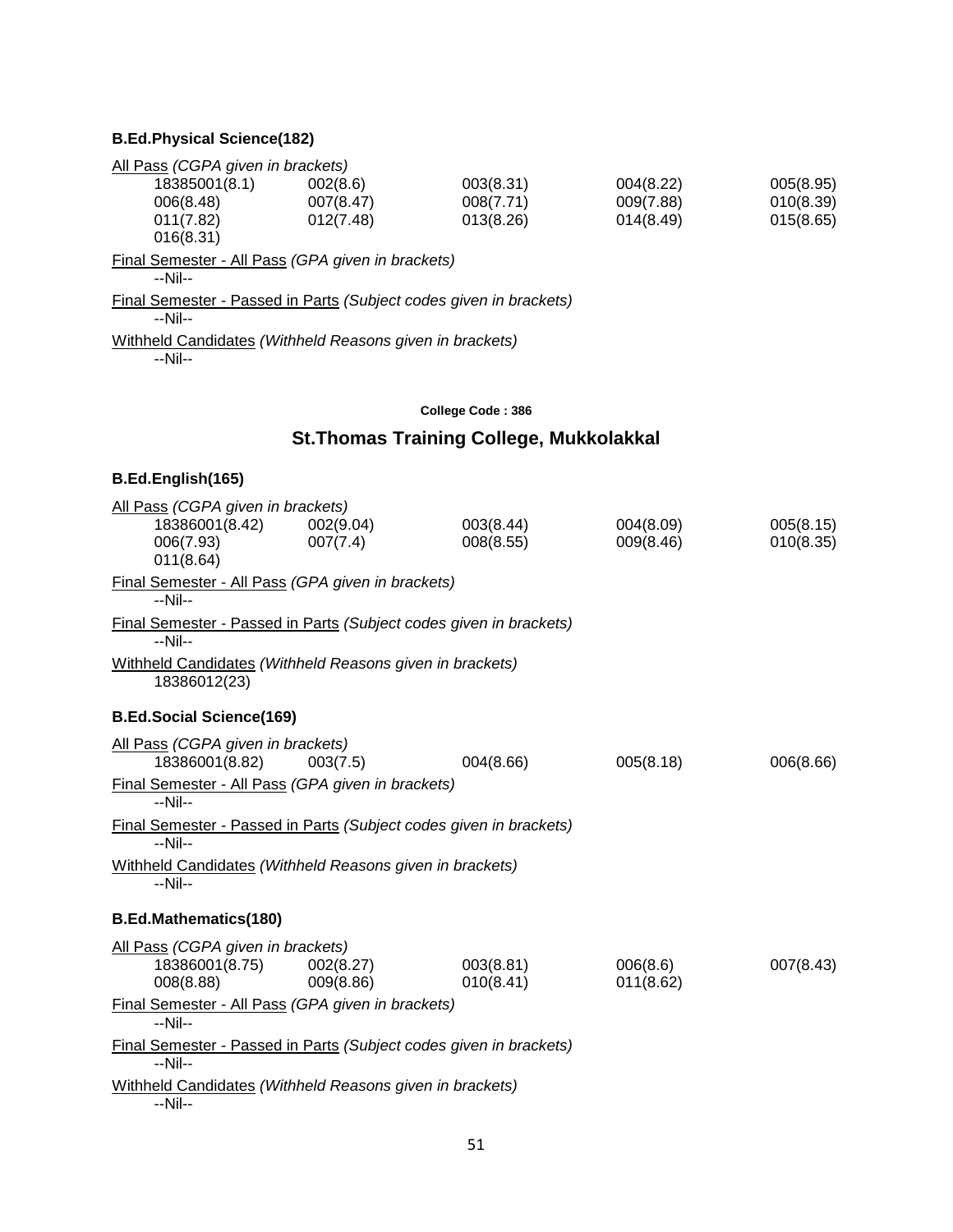| All Pass (CGPA given in brackets) |                                                          |                                                                           |           |           |
|-----------------------------------|----------------------------------------------------------|---------------------------------------------------------------------------|-----------|-----------|
|                                   | 18386001(8.34) 002(8.93)                                 | 003(8.56)                                                                 | 004(8.89) | 005(8.79) |
|                                   | 006(8.94) 007(8.79)                                      | 008(8.88)                                                                 | 010(8.26) |           |
| $-Nil-$                           | <b>Final Semester - All Pass (GPA given in brackets)</b> |                                                                           |           |           |
| $-N$ il--                         |                                                          | <b>Final Semester - Passed in Parts (Subject codes given in brackets)</b> |           |           |
| $-Nil-$                           | Withheld Candidates (Withheld Reasons given in brackets) |                                                                           |           |           |
| <b>B.Ed.Physical Science(182)</b> |                                                          |                                                                           |           |           |
| All Pass (CGPA given in brackets) |                                                          |                                                                           |           |           |
|                                   | 18386001(8.49) 002(8.66)                                 | 003(8.3)                                                                  | 004(8.3)  | 005(8.9)  |
| 006(8.39)                         | 007(8.38)                                                | 008(8.28)                                                                 | 009(8.61) |           |
| $-Nil-$                           | Final Semester - All Pass (GPA given in brackets)        |                                                                           |           |           |
| $-N$ il--                         |                                                          | <b>Final Semester - Passed in Parts (Subject codes given in brackets)</b> |           |           |
| $-Nil-$                           | Withheld Candidates (Withheld Reasons given in brackets) |                                                                           |           |           |

### **College Code : 387**

# **Valiyam Memorial College of Teacher Education, Chavara**

|         | All Pass (CGPA given in brackets)                 |                                                                    |                |           |           |  |  |
|---------|---------------------------------------------------|--------------------------------------------------------------------|----------------|-----------|-----------|--|--|
|         |                                                   |                                                                    | 002(8.27)      | 003(8.27) | 004(8.59) |  |  |
|         | 005(8.49)                                         | 006(8.54)                                                          | 007(8.24)      | 008(7.95) | 009(8.25) |  |  |
|         | 010(8.54)                                         | 011(8.63)                                                          | 012(8.11)      | 013(8.39) | 014(8.75) |  |  |
|         | 015(8.17)                                         | 016(8.37)                                                          | 017(8.59)      | 018(8)    |           |  |  |
| --Nil-- |                                                   | Final Semester - All Pass (GPA given in brackets)                  |                |           |           |  |  |
| --Nil-- |                                                   | Final Semester - Passed in Parts (Subject codes given in brackets) |                |           |           |  |  |
|         |                                                   | Withheld Candidates (Withheld Reasons given in brackets)           |                |           |           |  |  |
| $-Nil-$ |                                                   |                                                                    |                |           |           |  |  |
|         |                                                   |                                                                    |                |           |           |  |  |
|         | <b>B.Ed.Social Science(169)</b>                   |                                                                    |                |           |           |  |  |
|         | All Pass (CGPA given in brackets)                 |                                                                    |                |           |           |  |  |
|         | 17387001(8.24) 005(8.52)                          |                                                                    | 18387001(8.24) | 002(8.1)  | 003(8.15) |  |  |
|         | 004(8.11)                                         | 005(8.28)                                                          | 006(8.53)      | 007(7.7)  | 008(8.33) |  |  |
|         | 009(8.35)                                         |                                                                    |                |           |           |  |  |
|         | Final Semester - All Pass (GPA given in brackets) |                                                                    |                |           |           |  |  |
|         | --Nil--                                           |                                                                    |                |           |           |  |  |
| $-Nil-$ |                                                   | Final Semester - Passed in Parts (Subject codes given in brackets) |                |           |           |  |  |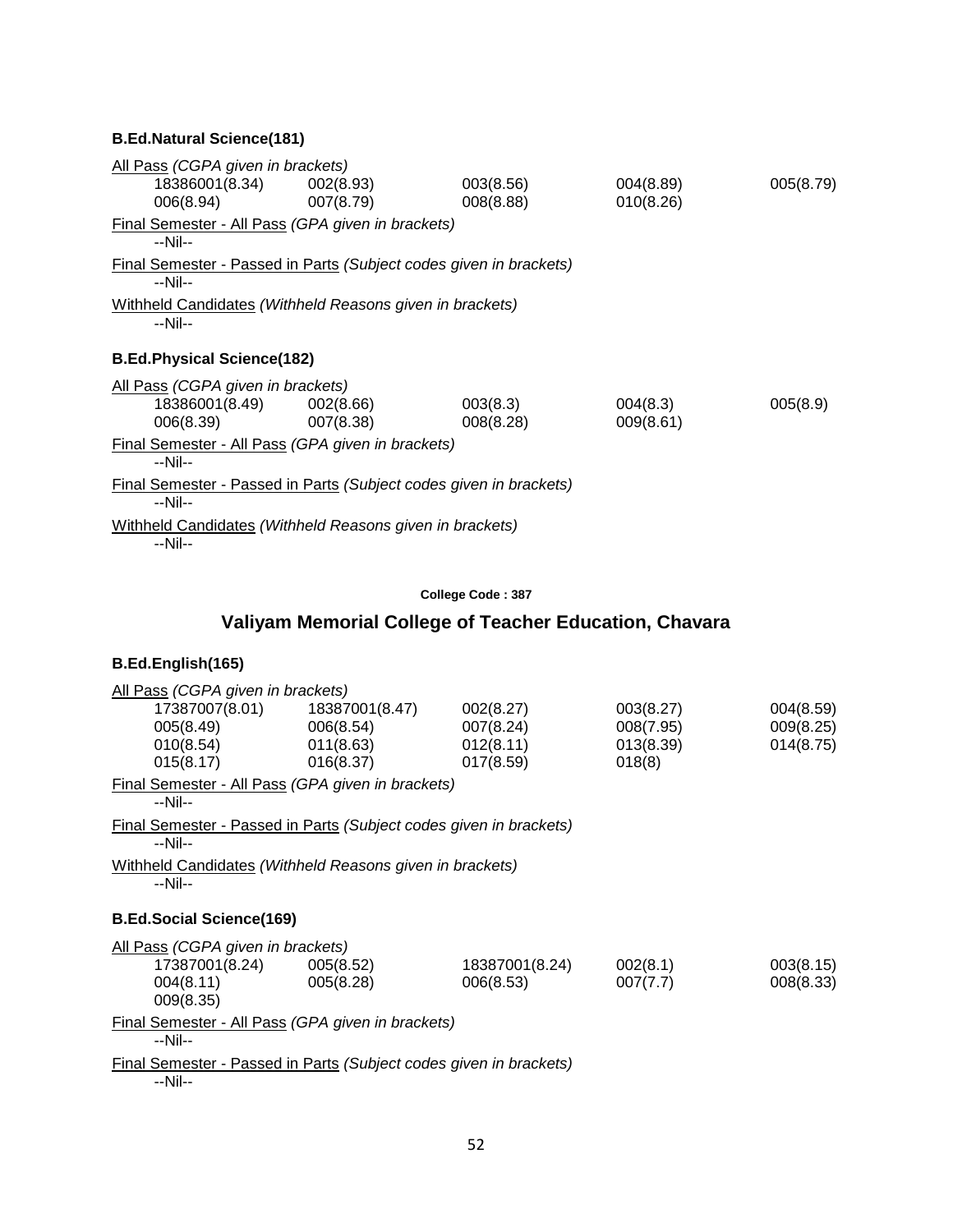Withheld Candidates *(Withheld Reasons given in brackets)*

--Nil--

### **B.Ed.Natural Science(181)**

| All Pass (CGPA given in brackets)<br>17387007(8.1)<br>005(8.57)                                                | 18387001(8.73)<br>006(8.63) | 002(7.98)                           | 003(8.41)                           | 004(8.48)                           |
|----------------------------------------------------------------------------------------------------------------|-----------------------------|-------------------------------------|-------------------------------------|-------------------------------------|
| Final Semester - All Pass (GPA given in brackets)<br>$-Nil-$                                                   |                             |                                     |                                     |                                     |
| Final Semester - Passed in Parts (Subject codes given in brackets)<br>$-Nil-$                                  |                             |                                     |                                     |                                     |
| Withheld Candidates (Withheld Reasons given in brackets)<br>$-Nil-$                                            |                             |                                     |                                     |                                     |
| <b>B.Ed.Physical Science(182)</b>                                                                              |                             |                                     |                                     |                                     |
| All Pass (CGPA given in brackets)<br>18387001(8.34) 002(8.54)<br>007(8.27) 008(8.32)<br>012(7.97)<br>017(8.67) | 013(8.59)                   | 003(8.23)<br>009(8.54)<br>014(8.61) | 005(8.33)<br>010(7.87)<br>015(8.29) | 006(8.61)<br>011(8.32)<br>016(8.57) |
| Final Semester - All Pass (GPA given in brackets)<br>--Nil--                                                   |                             |                                     |                                     |                                     |
| Final Semester - Passed in Parts (Subject codes given in brackets)<br>$-Nil-$                                  |                             |                                     |                                     |                                     |
| Withheld Candidates (Withheld Reasons given in brackets)<br>--Nil--                                            |                             |                                     |                                     |                                     |

#### **College Code : 388**

# **Victory College of Teacher Education, Olathanni**

### **B.Ed.Malayalam(168)**

| All Pass (CGPA given in brackets)                 |                                                                    |           |           |           |  |  |  |
|---------------------------------------------------|--------------------------------------------------------------------|-----------|-----------|-----------|--|--|--|
| 18388001(7.96)                                    | 002(8.37)                                                          | 003(7.93) | 004(8.39) | 005(7.84) |  |  |  |
| 006(7.26)                                         | 007(8.09)                                                          | 008(7.57) | 009(7.55) | 010(8.06) |  |  |  |
| 011(8.02)                                         | 012(7.93)                                                          | 013(8.16) |           |           |  |  |  |
| --Nil--                                           | Final Semester - All Pass (GPA given in brackets)                  |           |           |           |  |  |  |
| --Nil--                                           | Final Semester - Passed in Parts (Subject codes given in brackets) |           |           |           |  |  |  |
| $-Nil-$                                           | Withheld Candidates (Withheld Reasons given in brackets)           |           |           |           |  |  |  |
| <b>B.Ed.Social Science(169)</b>                   |                                                                    |           |           |           |  |  |  |
| All Pass (CGPA given in brackets)                 |                                                                    |           |           |           |  |  |  |
| 18388001(7.26)                                    | 002(8.11)                                                          | 004(6.96) | 005(8.18) | 006(7.94) |  |  |  |
| 007(7.88)                                         | 008(7.65)                                                          |           |           |           |  |  |  |
| Final Semester - All Pass (GPA given in brackets) |                                                                    |           |           |           |  |  |  |
| 17388006(6.44)                                    | 18388003(7.64)                                                     |           |           |           |  |  |  |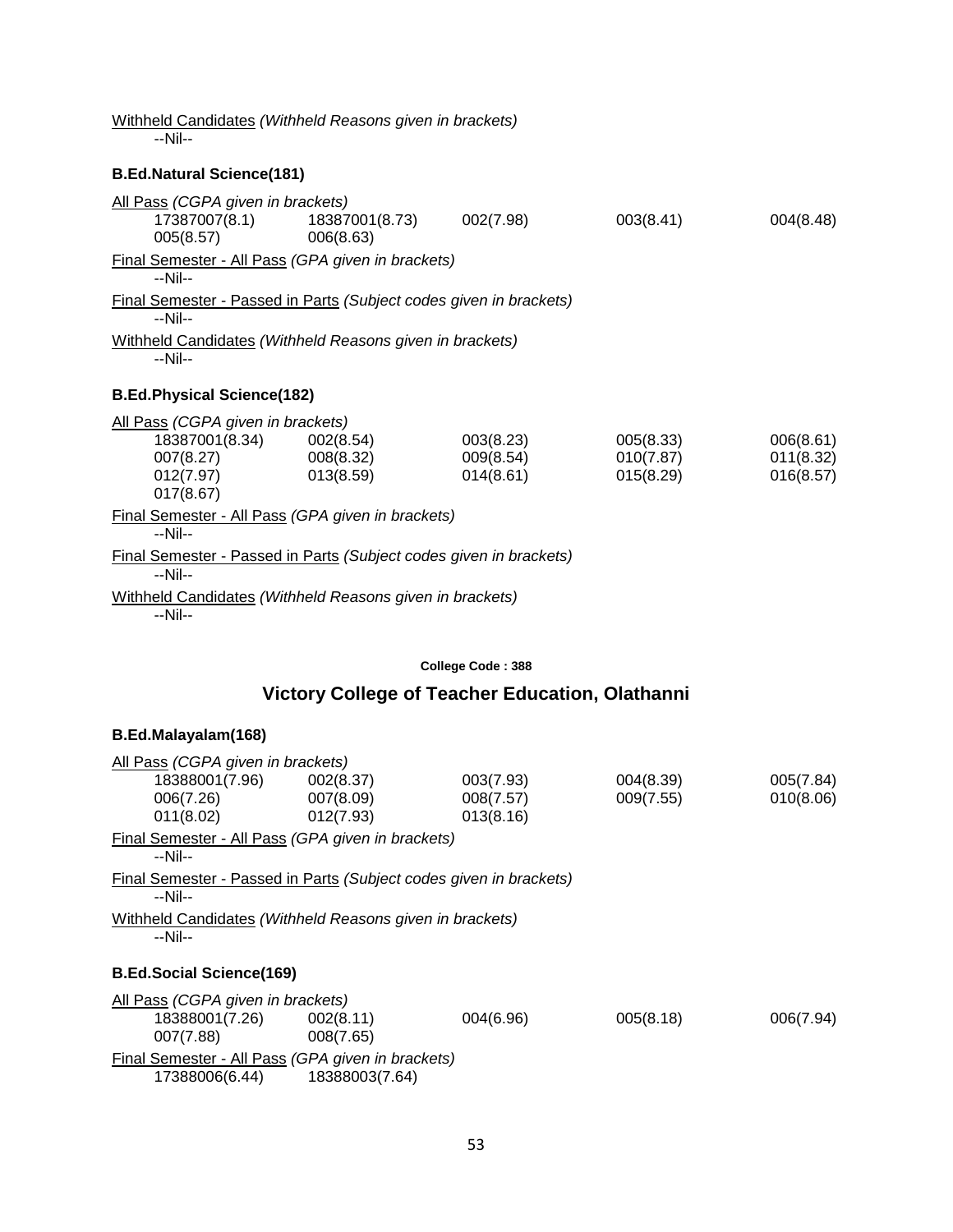| Final Semester - Passed in Parts (Subject codes given in brackets)<br>--Nil--                                         |                                                       |                                     |                                     |                                     |
|-----------------------------------------------------------------------------------------------------------------------|-------------------------------------------------------|-------------------------------------|-------------------------------------|-------------------------------------|
| Withheld Candidates (Withheld Reasons given in brackets)<br>--Nil--                                                   |                                                       |                                     |                                     |                                     |
| <b>B.Ed.Mathematics(180)</b>                                                                                          |                                                       |                                     |                                     |                                     |
| All Pass (CGPA given in brackets)<br>18388001(8.68)<br>Final Semester - All Pass (GPA given in brackets)<br>$-Nil-$   | 002(8.67)                                             | 003(7.35)                           |                                     |                                     |
| Final Semester - Passed in Parts (Subject codes given in brackets)<br>--Nil--                                         |                                                       |                                     |                                     |                                     |
| Withheld Candidates (Withheld Reasons given in brackets)<br>--Nil--                                                   |                                                       |                                     |                                     |                                     |
| <b>B.Ed.Natural Science(181)</b>                                                                                      |                                                       |                                     |                                     |                                     |
| All Pass (CGPA given in brackets)<br>18388001(8.09)<br>006(8.86)<br>Final Semester - All Pass (GPA given in brackets) | 002(7.6)<br>007(8.32)                                 | 003(7.14)<br>008(8.45)              | 004(7.93)                           | 005(8.76)                           |
| $-Nil-$<br>Final Semester - Passed in Parts (Subject codes given in brackets)                                         |                                                       |                                     |                                     |                                     |
| $-Nil-$                                                                                                               |                                                       |                                     |                                     |                                     |
| Withheld Candidates (Withheld Reasons given in brackets)<br>$-Nil-$                                                   |                                                       |                                     |                                     |                                     |
| <b>B.Ed.Physical Science(182)</b>                                                                                     |                                                       |                                     |                                     |                                     |
| All Pass (CGPA given in brackets)<br>17388004(7.29)<br>005(7.91)<br>010(7.11)<br>016(8.23)                            | 18388001(7.22)<br>006(7.71)<br>011(7.97)<br>017(8.28) | 002(7.64)<br>007(7.28)<br>012(8.38) | 003(7.98)<br>008(8.22)<br>013(7.61) | 004(7.76)<br>009(7.21)<br>015(7.83) |
| Final Semester - All Pass (GPA given in brackets)<br>$-Nil-$                                                          |                                                       |                                     |                                     |                                     |
| Final Semester - Passed in Parts (Subject codes given in brackets)<br>--Nil--                                         |                                                       |                                     |                                     |                                     |
| Withheld Candidates (Withheld Reasons given in brackets)<br>--Nil--                                                   |                                                       |                                     |                                     |                                     |
|                                                                                                                       |                                                       | College Code: 389                   |                                     |                                     |

# **M.E.T.C.A Institute of Teacher Education, Chavarcode**

| All Pass (CGPA given in brackets)                 |           |           |           |           |
|---------------------------------------------------|-----------|-----------|-----------|-----------|
| 18389001(8.57)                                    | 002(8.25) | 003(8.22) | 004(7.6)  | 005(8.29) |
| 006(8.18)<br>011(7.67)                            | 007(7.4)  | 008(8.55) | 009(8.27) | 010(8.67) |
| Final Semester - All Pass (GPA given in brackets) |           |           |           |           |
| --Nil--                                           |           |           |           |           |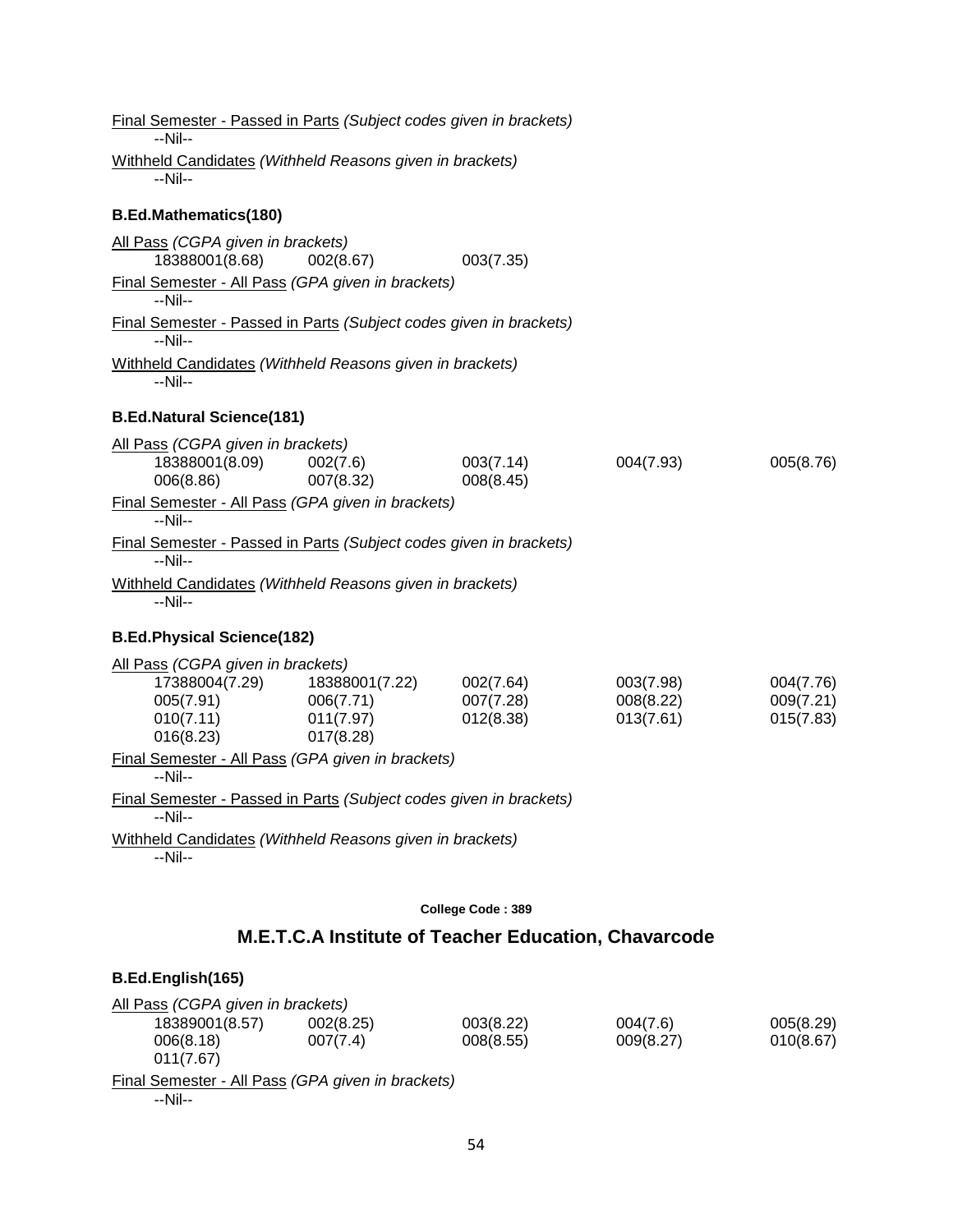| Final Semester - Passed in Parts (Subject codes given in brackets)<br>$-Nil-$        |                                     |                                     |                                     |                        |
|--------------------------------------------------------------------------------------|-------------------------------------|-------------------------------------|-------------------------------------|------------------------|
| Withheld Candidates (Withheld Reasons given in brackets)                             |                                     |                                     |                                     |                        |
| --Nil--                                                                              |                                     |                                     |                                     |                        |
| <b>B.Ed.Social Science(169)</b>                                                      |                                     |                                     |                                     |                        |
| All Pass (CGPA given in brackets)<br>18389001(7.94)<br>006(8.51)                     | 002(7.9)<br>007(8)                  | 003(8.21)<br>008(8.14)              | 004(7.9)<br>009(8.67)               | 005(8.43)<br>010(7.87) |
| Final Semester - All Pass (GPA given in brackets)<br>$-Nil-$                         |                                     |                                     |                                     |                        |
| Final Semester - Passed in Parts (Subject codes given in brackets)<br>$-Nil-$        |                                     |                                     |                                     |                        |
| Withheld Candidates (Withheld Reasons given in brackets)<br>$-Nil-$                  |                                     |                                     |                                     |                        |
| <b>B.Ed.Mathematics(180)</b>                                                         |                                     |                                     |                                     |                        |
| All Pass (CGPA given in brackets)<br>18389001(8.52)                                  | 002(8.6)                            |                                     |                                     |                        |
| Final Semester - All Pass (GPA given in brackets)<br>$-Nil-$                         |                                     |                                     |                                     |                        |
| Final Semester - Passed in Parts (Subject codes given in brackets)<br>$-Nil-$        |                                     |                                     |                                     |                        |
| Withheld Candidates (Withheld Reasons given in brackets)<br>$-Nil-$                  |                                     |                                     |                                     |                        |
| <b>B.Ed.Natural Science(181)</b>                                                     |                                     |                                     |                                     |                        |
| All Pass (CGPA given in brackets)<br>18389001(8.66)<br>006(8.98)<br>011(7.8)         | 002(8.15)<br>007(8.46)<br>012(8.27) | 003(8.77)<br>008(8.59)<br>013(8.49) | 004(8.67)<br>009(9.04)<br>014(8.43) | 005(8.65)<br>010(8.48) |
| Final Semester - All Pass (GPA given in brackets)<br>$-Nil-$                         |                                     |                                     |                                     |                        |
| <b>Final Semester - Passed in Parts (Subject codes given in brackets)</b><br>$-Nil-$ |                                     |                                     |                                     |                        |
| Withheld Candidates (Withheld Reasons given in brackets)<br>--Nil--                  |                                     |                                     |                                     |                        |
| <b>B.Ed.Physical Science(182)</b>                                                    |                                     |                                     |                                     |                        |
| All Pass (CGPA given in brackets)<br>18389001(7.82)<br>007(8.75)<br>012(8.1)         | 002(7.89)<br>008(8.44)              | 003(8.16)<br>009(8.64)              | 005(8.44)<br>010(7.91)              | 006(8.39)<br>011(8.38) |
| Final Semester - All Pass (GPA given in brackets)<br>--Nil--                         |                                     |                                     |                                     |                        |
| Final Semester - Passed in Parts (Subject codes given in brackets)<br>--Nil--        |                                     |                                     |                                     |                        |
| Withheld Candidates (Withheld Reasons given in brackets)<br>--Nil--                  |                                     |                                     |                                     |                        |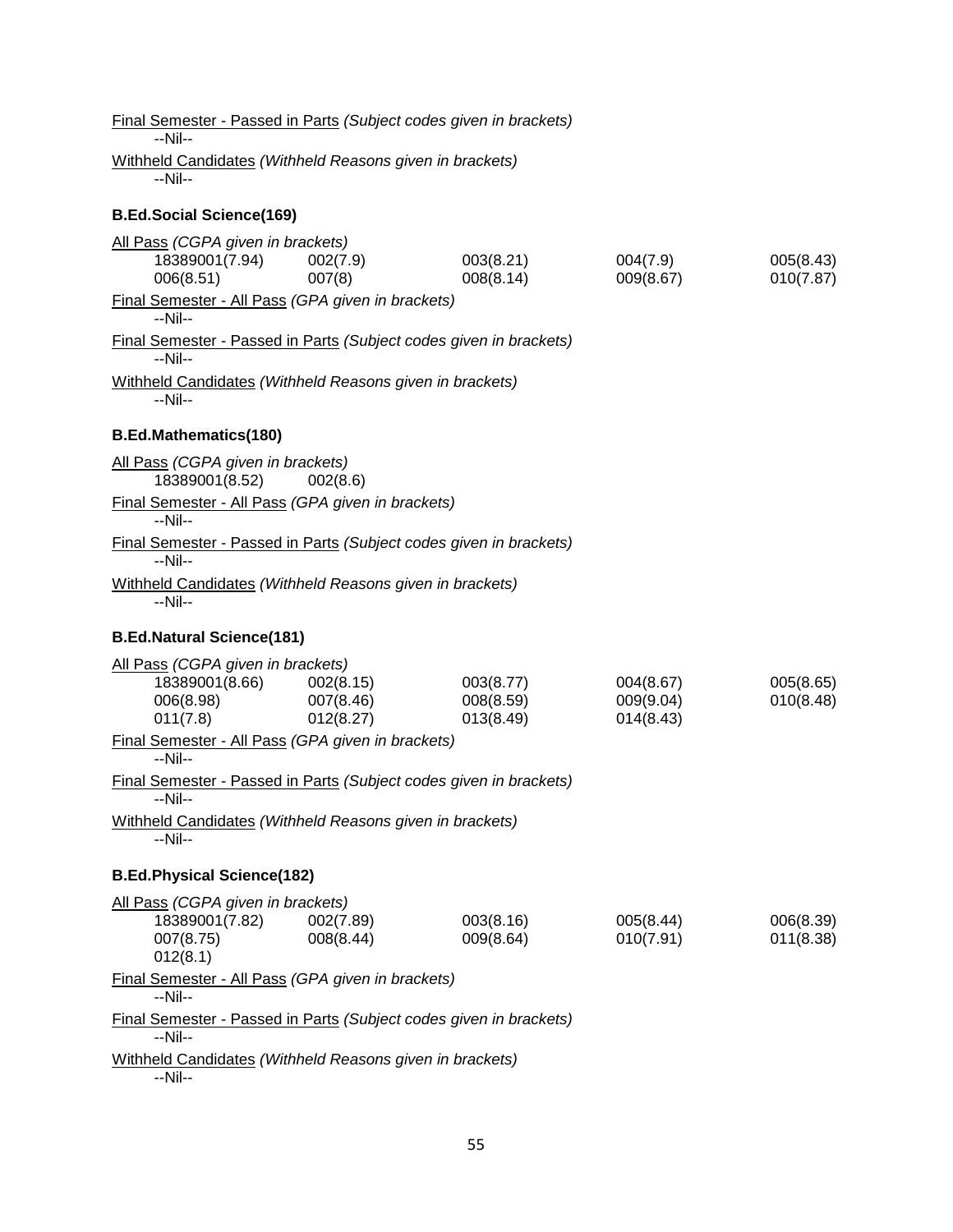### **College Code : 391**

# **Jamia Training College , Chithara**

| All Pass (CGPA given in brackets)<br>18391001(8.34)<br>006(8.28)<br>011(7.91)           | 002(8.71)<br>007(8.37)<br>012(7.36) | 003(8.48)<br>008(8.43)<br>013(8.23) | 004(8.51)<br>009(8.46)<br>014(8.2) | 005(8.02)<br>010(7.51)<br>015(8.33) |
|-----------------------------------------------------------------------------------------|-------------------------------------|-------------------------------------|------------------------------------|-------------------------------------|
| Final Semester - All Pass (GPA given in brackets)<br>--Nil--                            |                                     |                                     |                                    |                                     |
| Final Semester - Passed in Parts (Subject codes given in brackets)<br>--Nil--           |                                     |                                     |                                    |                                     |
| Withheld Candidates (Withheld Reasons given in brackets)<br>--Nil--                     |                                     |                                     |                                    |                                     |
| B.Ed.Malayalam(168)                                                                     |                                     |                                     |                                    |                                     |
| All Pass (CGPA given in brackets)<br>17391002(8.25)                                     | 18391001(7.81)                      | 002(8.11)                           | 003(7.9)                           |                                     |
| Final Semester - All Pass (GPA given in brackets)<br>$-Nil-$                            |                                     |                                     |                                    |                                     |
| Final Semester - Passed in Parts (Subject codes given in brackets)<br>--Nil--           |                                     |                                     |                                    |                                     |
| Withheld Candidates (Withheld Reasons given in brackets)<br>--Nil--                     |                                     |                                     |                                    |                                     |
| <b>B.Ed.Social Science(169)</b>                                                         |                                     |                                     |                                    |                                     |
| All Pass (CGPA given in brackets)<br>17391007(7.67)<br>006(8.76)                        | 18391001(7.93)<br>007(8.54)         | 003(8.31)<br>009(7.96)              | 004(8.12)                          | 005(8.28)                           |
| Final Semester - All Pass (GPA given in brackets)<br>18391008(8.35)                     |                                     |                                     |                                    |                                     |
| Final Semester - Passed in Parts (Subject codes given in brackets)<br>16391002()        |                                     |                                     |                                    |                                     |
| Withheld Candidates (Withheld Reasons given in brackets)<br>--Nil--                     |                                     |                                     |                                    |                                     |
| <b>B.Ed.Mathematics(180)</b>                                                            |                                     |                                     |                                    |                                     |
| All Pass (CGPA given in brackets)<br>18391001(7.11) 002(8.75)<br>006(8.87)<br>011(8.61) | 007(8.72)<br>012(7.87)              | 003(8.64)<br>008(6.95)              | 004(8.34)<br>009(8.13)             | 005(8.69)<br>010(8.47)              |
| Final Semester - All Pass (GPA given in brackets)<br>$-Nil-$                            |                                     |                                     |                                    |                                     |
| Final Semester - Passed in Parts (Subject codes given in brackets)<br>$-Nil-$           |                                     |                                     |                                    |                                     |
| Withheld Candidates (Withheld Reasons given in brackets)<br>--Nil--                     |                                     |                                     |                                    |                                     |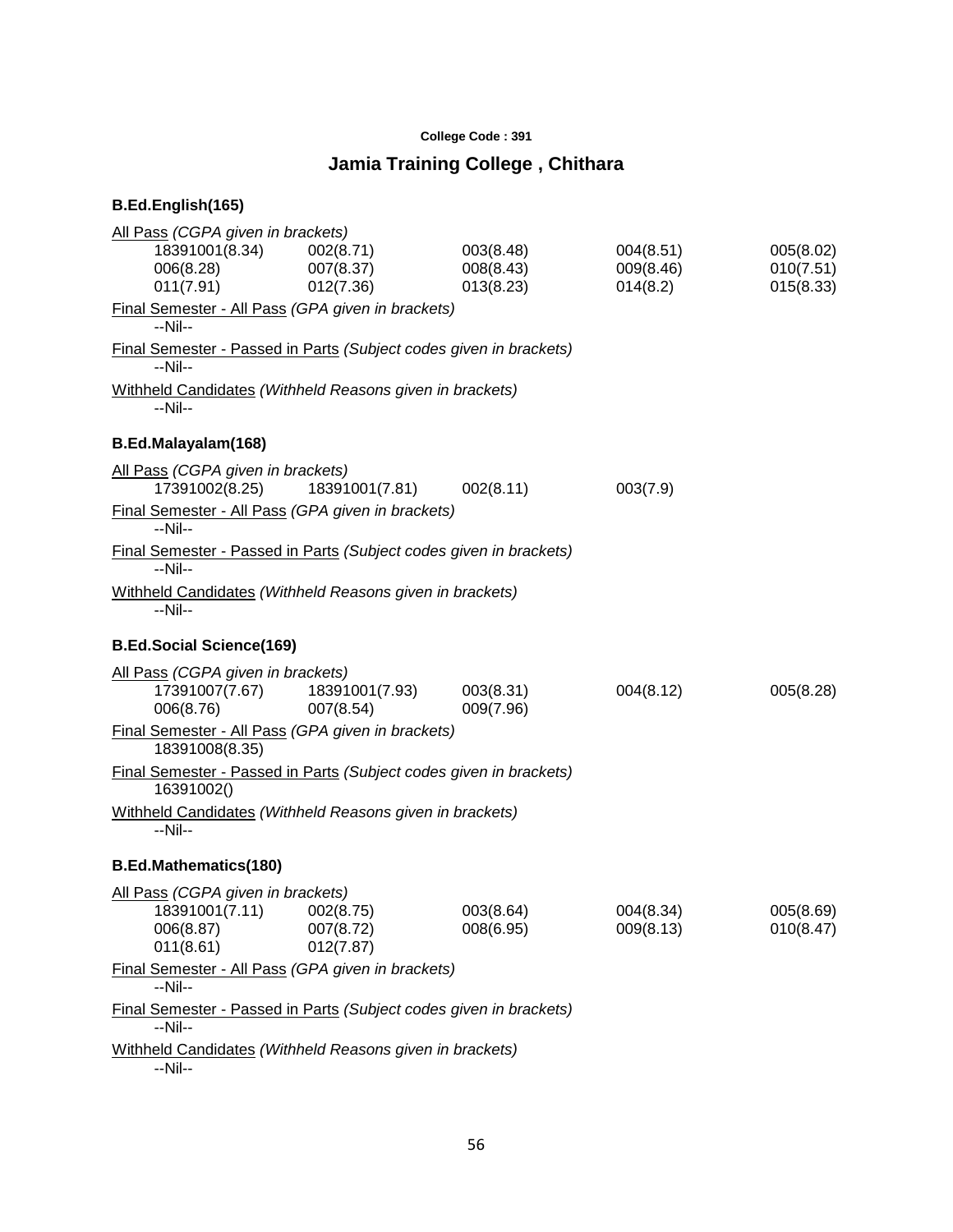| All Pass (CGPA given in brackets)                                     |                                                                    |           |           |
|-----------------------------------------------------------------------|--------------------------------------------------------------------|-----------|-----------|
| 18391001(8.71) 002(8.97)                                              | 003(8.53)                                                          | 004(8.15) | 005(8.66) |
| Final Semester - All Pass (GPA given in brackets)<br>--Nil--          |                                                                    |           |           |
| $-N$ il--                                                             | Final Semester - Passed in Parts (Subject codes given in brackets) |           |           |
| Withheld Candidates (Withheld Reasons given in brackets)<br>$-N$ il-- |                                                                    |           |           |
| <b>B.Ed.Physical Science(182)</b>                                     |                                                                    |           |           |
| All Pass (CGPA given in brackets)                                     |                                                                    |           |           |
| 18391001(8.36) 002(8.35)                                              | 003(8.16)                                                          | 004(7.64) | 005(7.44) |
| Final Semester - All Pass (GPA given in brackets)<br>$-Nil-$          |                                                                    |           |           |
| --Nil--                                                               | Final Semester - Passed in Parts (Subject codes given in brackets) |           |           |
| Withheld Candidates (Withheld Reasons given in brackets)<br>$-Nil-$   |                                                                    |           |           |

**College Code : 392**

# **Badhiriya B.Ed. Training College, Velichikkala**

| All Pass (CGPA given in brackets) |                                                                    |           |           |           |
|-----------------------------------|--------------------------------------------------------------------|-----------|-----------|-----------|
|                                   | 18392001(8.39) 002(8.04)                                           | 003(7.81) | 004(8.07) | 005(8.28) |
| 006(7.81) 007(8.17)               |                                                                    | 008(6.61) | 009(6.5)  | 011(7.78) |
| $012(7.73)$ 013(8.58)             |                                                                    |           |           |           |
| 18392010(7.6)                     | Final Semester - All Pass (GPA given in brackets)                  |           |           |           |
| --Nil--                           | Final Semester - Passed in Parts (Subject codes given in brackets) |           |           |           |
| --Nil--                           | Withheld Candidates (Withheld Reasons given in brackets)           |           |           |           |
| <b>B.Ed.Social Science(169)</b>   |                                                                    |           |           |           |
| All Pass (CGPA given in brackets) |                                                                    |           |           |           |
|                                   |                                                                    | 004(7.71) | 005(8.12) | 006(7.42) |
| 007(8.77)                         | 008(8.37)                                                          | 009(8.58) |           |           |
| --Nil--                           | Final Semester - All Pass (GPA given in brackets)                  |           |           |           |
| $-Nil-$                           | Final Semester - Passed in Parts (Subject codes given in brackets) |           |           |           |
| 18392002(23)                      | Withheld Candidates (Withheld Reasons given in brackets)           |           |           |           |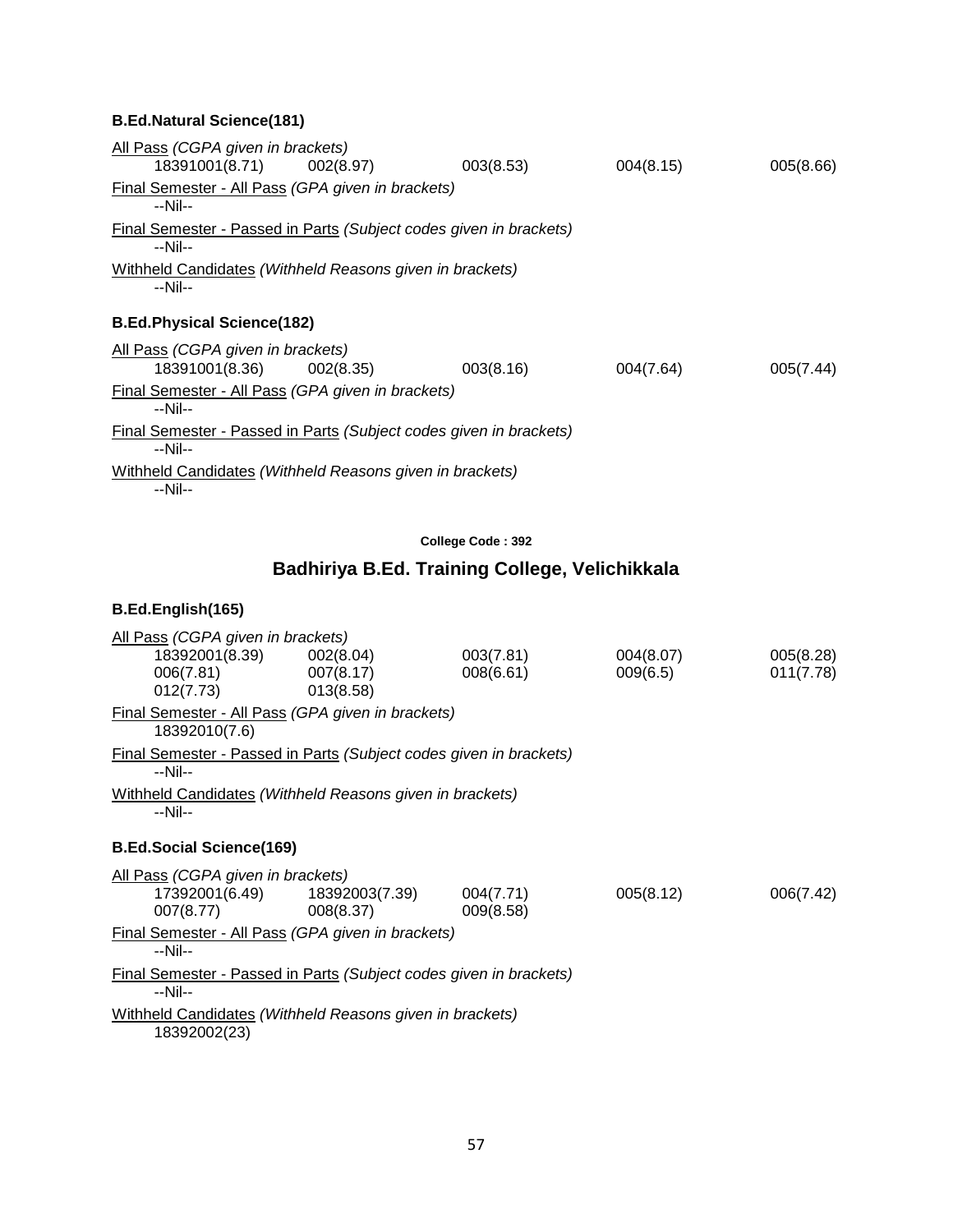### **B.Ed.Mathematics(180)**

| All Pass (CGPA given in brackets)<br>18392001(8.09)<br>006(8.18)                    | 002(8.29)                   | 003(9.03)              | 004(8.4)                   | 005(7.71)              |
|-------------------------------------------------------------------------------------|-----------------------------|------------------------|----------------------------|------------------------|
| Final Semester - All Pass (GPA given in brackets)<br>$-Nil-$                        |                             |                        |                            |                        |
| Final Semester - Passed in Parts (Subject codes given in brackets)<br>$-Nil-$       |                             |                        |                            |                        |
| Withheld Candidates (Withheld Reasons given in brackets)<br>--Nil--                 |                             |                        |                            |                        |
| <b>B.Ed.Natural Science(181)</b>                                                    |                             |                        |                            |                        |
| All Pass (CGPA given in brackets)<br>17392004(7.42)                                 | 18392001(8.47)              | 002(8.3)               |                            |                        |
| Final Semester - All Pass (GPA given in brackets)<br>$-Nil-$                        |                             |                        |                            |                        |
| Final Semester - Passed in Parts (Subject codes given in brackets)<br>--Nil--       |                             |                        |                            |                        |
| Withheld Candidates (Withheld Reasons given in brackets)<br>$-Nil-$                 |                             |                        |                            |                        |
| <b>B.Ed.Physical Science(182)</b>                                                   |                             |                        |                            |                        |
| All Pass (CGPA given in brackets)<br>18392001(7.59)<br>008(7.88)                    | 002(7.39)<br>009(7.76)      | 003(8.24)<br>010(8.08) | 006(8.31)                  | 007(7.6)               |
| Final Semester - All Pass (GPA given in brackets)<br>18392005(8.36)                 |                             |                        |                            |                        |
| Final Semester - Passed in Parts (Subject codes given in brackets)<br>$-Nil-$       |                             |                        |                            |                        |
| Withheld Candidates (Withheld Reasons given in brackets)<br>18392004(23)            |                             |                        |                            |                        |
| B.Ed.Commerce(190)                                                                  |                             |                        |                            |                        |
| All Pass (CGPA given in brackets)<br>15392001(7.72)<br>004(7.5)<br>009(8.61)        | 17392005(7.09)<br>005(6.94) | 008(7.53)<br>006(8.44) | 18392001(7.97)<br>007(7.3) | 003(7.39)<br>008(8.45) |
| Final Semester - All Pass (GPA given in brackets)<br>$-Nil-$                        |                             |                        |                            |                        |
| Final Semester - Passed in Parts (Subject codes given in brackets)<br>102020002/245 |                             |                        |                            |                        |

18392002(345)

Withheld Candidates *(Withheld Reasons given in brackets)* --Nil--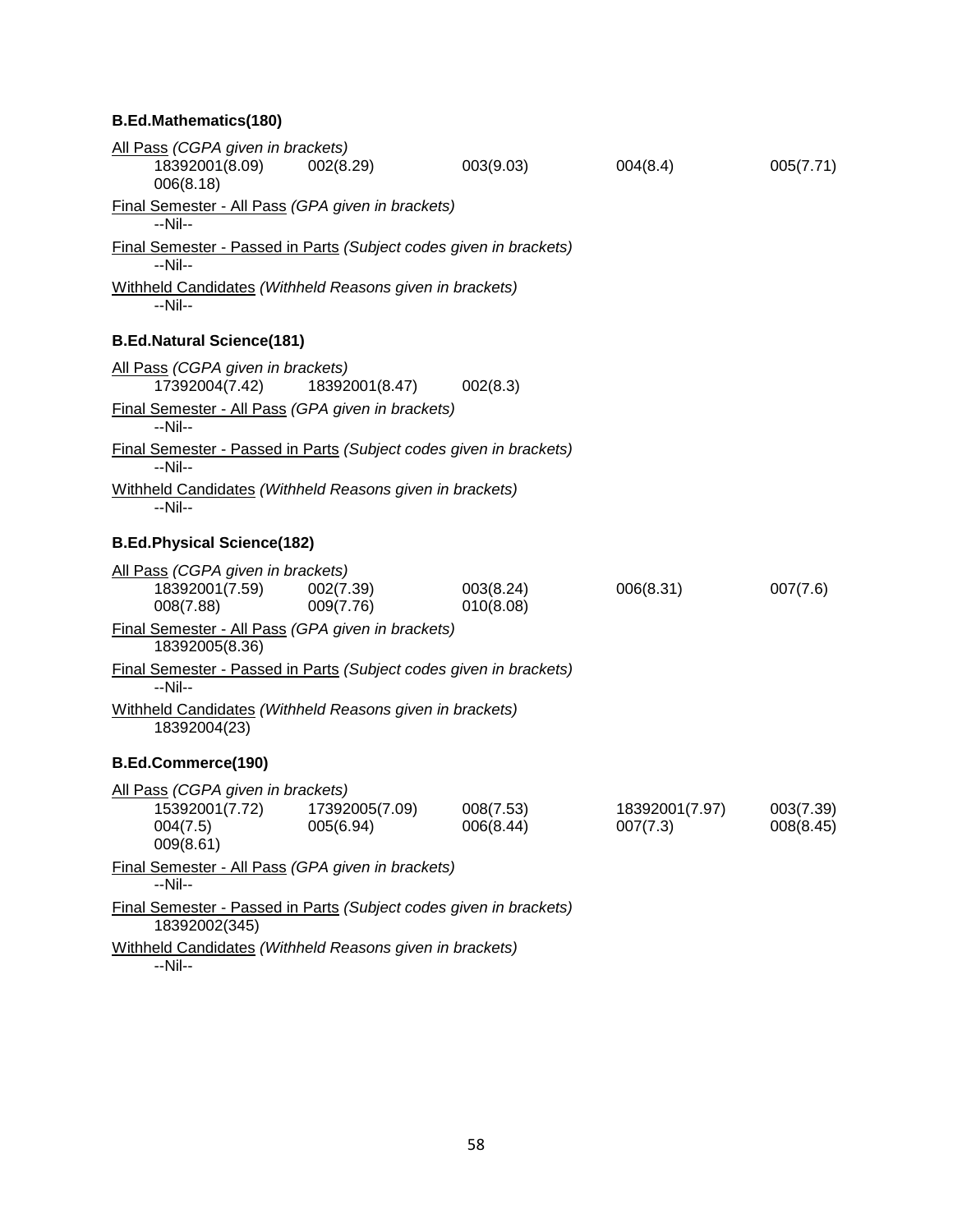### **College Code : 397**

# **K.P.M. B.Ed. Training College, Oyoor**

| All Pass (CGPA given in brackets)<br>18397002(7.95)                                            | 008(6.8)                      | 009(7.51)                     | 010(8.73)          |                    |
|------------------------------------------------------------------------------------------------|-------------------------------|-------------------------------|--------------------|--------------------|
| Final Semester - All Pass (GPA given in brackets)<br>--Nil--                                   |                               |                               |                    |                    |
| Final Semester - Passed in Parts (Subject codes given in brackets)<br>--Nil--                  |                               |                               |                    |                    |
| Withheld Candidates (Withheld Reasons given in brackets)<br>18397001(23)<br>007(23)<br>015(23) | 003(23)<br>011(23)<br>016(23) | 004(23)<br>012(23)<br>017(23) | 005(23)<br>013(23) | 006(23)<br>014(23) |
| B.Ed.Malayalam(168)                                                                            |                               |                               |                    |                    |
| All Pass (CGPA given in brackets)<br>17397001(8.21)<br>005(8.47)                               | 18397001(7.9)                 | 002(7.79)                     | 003(8.01)          | 004(8.11)          |
| Final Semester - All Pass (GPA given in brackets)<br>$-Nil-$                                   |                               |                               |                    |                    |
| Final Semester - Passed in Parts (Subject codes given in brackets)<br>--Nil--                  |                               |                               |                    |                    |
| Withheld Candidates (Withheld Reasons given in brackets)<br>--Nil--                            |                               |                               |                    |                    |
| B.Ed.Hindi(170)                                                                                |                               |                               |                    |                    |
| All Pass (CGPA given in brackets)<br>18397001(7.84)                                            | 002(7.74)                     |                               |                    |                    |
| Final Semester - All Pass (GPA given in brackets)<br>$-Nil-$                                   |                               |                               |                    |                    |
| Final Semester - Passed in Parts (Subject codes given in brackets)<br>18397004(1345)           |                               |                               |                    |                    |
| Withheld Candidates (Withheld Reasons given in brackets)<br>--Nil--                            |                               |                               |                    |                    |
| <b>B.Ed.Natural Science(181)</b>                                                               |                               |                               |                    |                    |
| All Pass (CGPA given in brackets)<br>18397001(8.3)                                             | 003(8.69)                     | 004(7.81)                     | 006(7.91)          |                    |
| Final Semester - All Pass (GPA given in brackets)<br>--Nil--                                   |                               |                               |                    |                    |
| Final Semester - Passed in Parts (Subject codes given in brackets)<br>--Nil--                  |                               |                               |                    |                    |
| Withheld Candidates (Withheld Reasons given in brackets)<br>18397002(23)                       | 005(23)                       |                               |                    |                    |
| <b>B.Ed.Physical Science(182)</b>                                                              |                               |                               |                    |                    |
| All Pass (CGPA given in brackets)<br>18397001(7.27)                                            | 003(7.95)                     | 005(7.07)                     | 006(8.06)          | 007(8.28)          |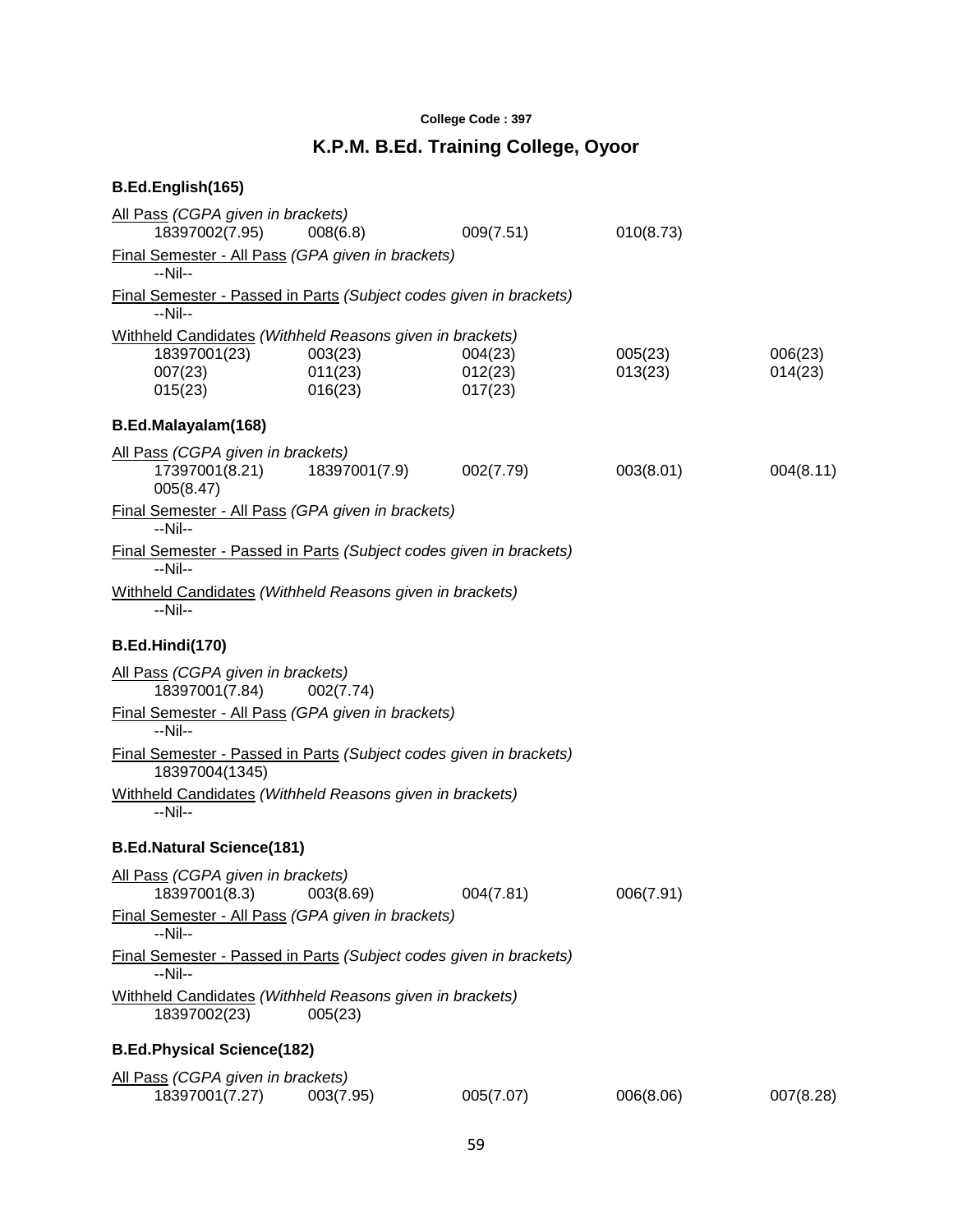| 008(8.05)<br>015(7.94)                                                                                                                               | 010(7.64)<br>016(7.92)                                   | 012(7.23)             | 013(7.77)              | 014(8.24)              |  |
|------------------------------------------------------------------------------------------------------------------------------------------------------|----------------------------------------------------------|-----------------------|------------------------|------------------------|--|
| Final Semester - All Pass (GPA given in brackets)<br>18397002(8.44)<br>Final Semester - Passed in Parts (Subject codes given in brackets)<br>--Nil-- | 004(7.76)                                                | 017(7.99)             | 018(7.8)               |                        |  |
| Withheld Candidates (Withheld Reasons given in brackets)<br>18397009(23)                                                                             | 011(23)                                                  |                       |                        |                        |  |
|                                                                                                                                                      |                                                          | College Code: 398     |                        |                        |  |
|                                                                                                                                                      | Kunjukrishnan Nadar Memorial B.Ed.College, Kanjiramkulam |                       |                        |                        |  |
| B.Ed.English(165)                                                                                                                                    |                                                          |                       |                        |                        |  |
| All Pass (CGPA given in brackets)                                                                                                                    |                                                          |                       |                        |                        |  |
| 18398001(7.7)<br>007(7.24)                                                                                                                           | 002(6.98)<br>008(8.14)                                   | 004(7.6)<br>009(7.56) | 005(7.65)<br>010(7.35) | 006(7.22)<br>011(7.36) |  |
| 012(7.81)                                                                                                                                            | 013(8.09)                                                | 014(7.86)             | 015(7.83)              | 016(7.85)              |  |
| 017(7.74)                                                                                                                                            | 018(8.12)                                                | 019(8.2)              | 020(7.75)              | 021(7.86)              |  |
| Final Semester - All Pass (GPA given in brackets)<br>$-Nil-$                                                                                         |                                                          |                       |                        |                        |  |
| Final Semester - Passed in Parts (Subject codes given in brackets)<br>$-Nil-$                                                                        |                                                          |                       |                        |                        |  |
| Withheld Candidates (Withheld Reasons given in brackets)<br>$-Nil-$                                                                                  |                                                          |                       |                        |                        |  |
| <b>B.Ed.Social Science(169)</b>                                                                                                                      |                                                          |                       |                        |                        |  |
| All Pass (CGPA given in brackets)                                                                                                                    |                                                          |                       |                        |                        |  |
| 18398001(7)                                                                                                                                          | 002(7.61)                                                | 003(7.03)             | 004(6.65)              | 005(6.56)              |  |
| 006(6.79)                                                                                                                                            | 007(6.66)                                                | 008(7.07)             | 009(7.05)              | 010(6.67)              |  |
| 014(7.26)<br>011(6.51)<br>012(8.11)<br>015(7.48)<br>Final Semester - All Pass (GPA given in brackets)<br>15398010(7.1)                               |                                                          |                       |                        |                        |  |
| Final Semester - Passed in Parts (Subject codes given in brackets)                                                                                   |                                                          |                       |                        |                        |  |
| 17398003()                                                                                                                                           | 18398013(345)                                            |                       |                        |                        |  |
| Withheld Candidates (Withheld Reasons given in brackets)                                                                                             |                                                          |                       |                        |                        |  |

--Nil--

# **B.Ed.Mathematics(180)**

| All Pass (CGPA given in brackets)                                  |           |           |
|--------------------------------------------------------------------|-----------|-----------|
| 18398001(7.71)                                                     | 002(7.47) | 003(7.53) |
| Final Semester - All Pass (GPA given in brackets)                  |           |           |
| $-Nil-$                                                            |           |           |
| Final Semester - Passed in Parts (Subject codes given in brackets) |           |           |
| $-Nil-$                                                            |           |           |
| Withheld Candidates (Withheld Reasons given in brackets)           |           |           |

--Nil--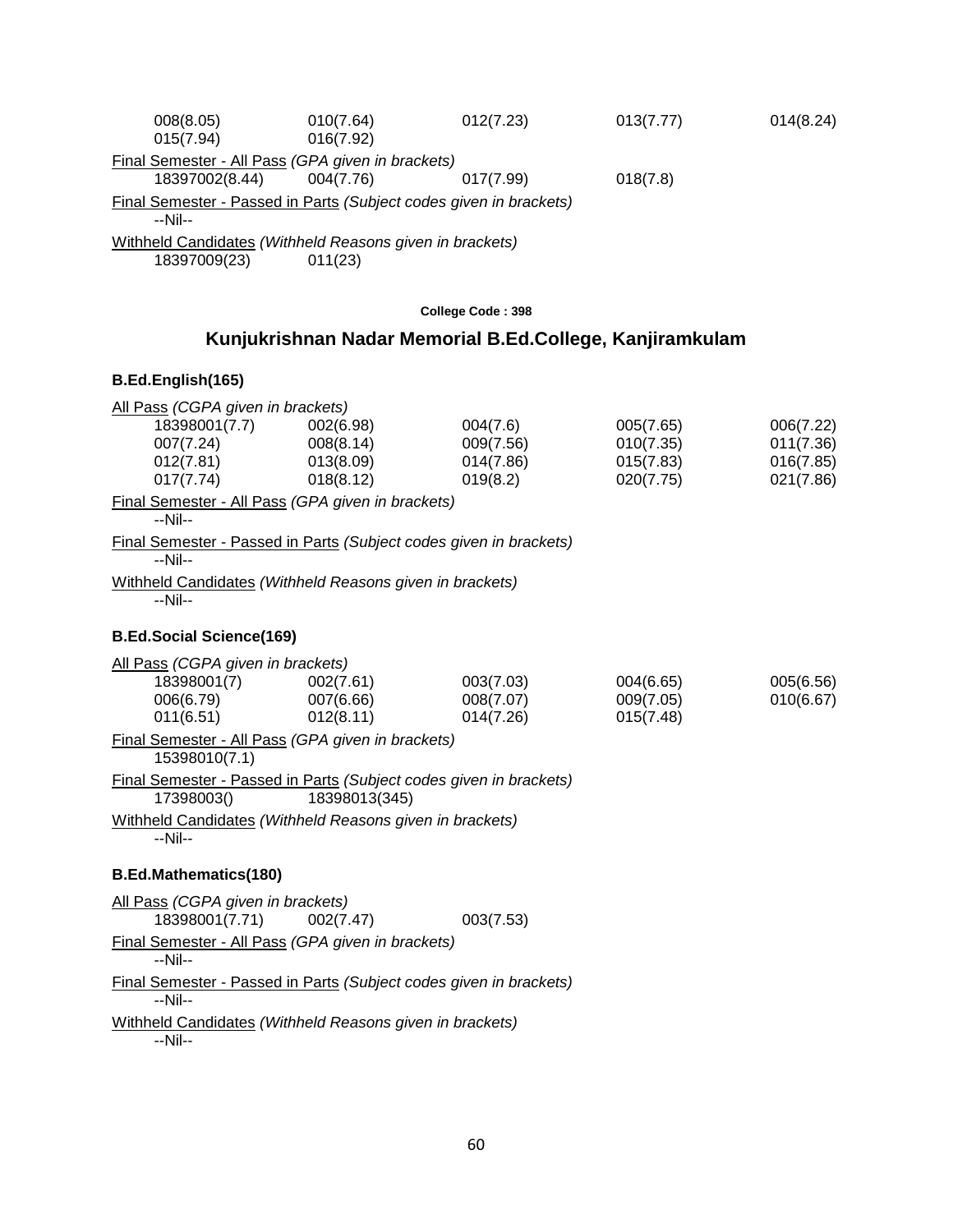| All Pass (CGPA given in brackets)                                             |          |           |           |           |
|-------------------------------------------------------------------------------|----------|-----------|-----------|-----------|
| 18398001(7.56) 002(7.88)                                                      |          | 003(8.05) | 004(8.27) | 005(8.06) |
| 006(7.86)                                                                     | 007(7.8) | 008(7.56) |           |           |
| Final Semester - All Pass (GPA given in brackets)<br>--Nil--                  |          |           |           |           |
| Final Semester - Passed in Parts (Subject codes given in brackets)<br>--Nil-- |          |           |           |           |
| Withheld Candidates (Withheld Reasons given in brackets)<br>--Nil--           |          |           |           |           |
| <b>B.Ed.Physical Science(182)</b>                                             |          |           |           |           |
| All Pass (CGPA given in brackets)                                             |          |           |           |           |
|                                                                               |          | 002(6.78) | 003(7.5)  |           |
| Final Semester - All Pass (GPA given in brackets)<br>--Nil--                  |          |           |           |           |
| Final Semester - Passed in Parts (Subject codes given in brackets)<br>--Nil-- |          |           |           |           |
| Withheld Candidates (Withheld Reasons given in brackets)<br>__NIil__          |          |           |           |           |

--Nil--

### **College Code : 971**

# **KUCTE, Kumarapuram**

# **B.Ed.Malayalam(168)**

| All Pass (CGPA given in brackets)                                             |           |           |           |           |
|-------------------------------------------------------------------------------|-----------|-----------|-----------|-----------|
|                                                                               |           | 002(8.73) | 003(8.07) | 004(8)    |
| 005(8.33)                                                                     | 006(8.03) | 007(8.43) | 008(8.11) | 009(7.46) |
| 010(8.22)                                                                     |           |           |           |           |
| <b>Final Semester - All Pass (GPA given in brackets)</b><br>--Nil--           |           |           |           |           |
| Final Semester - Passed in Parts (Subject codes given in brackets)<br>$-Nil-$ |           |           |           |           |
| Withheld Candidates (Withheld Reasons given in brackets)<br>$-Nil-$           |           |           |           |           |
| <b>B.Ed.Mathematics(180)</b>                                                  |           |           |           |           |
| All Pass (CGPA given in brackets)                                             |           |           |           |           |
| 18971001(8.58) 002(8.42)<br>006(9.01)                                         |           | 003(9.1)  | 004(8.9)  | 005(8.6)  |
| Final Semester - All Pass (GPA given in brackets)<br>--Nil--                  |           |           |           |           |
| Final Semester - Passed in Parts (Subject codes given in brackets)<br>--Nil-- |           |           |           |           |
| Withheld Candidates (Withheld Reasons given in brackets)<br>--Nil--           |           |           |           |           |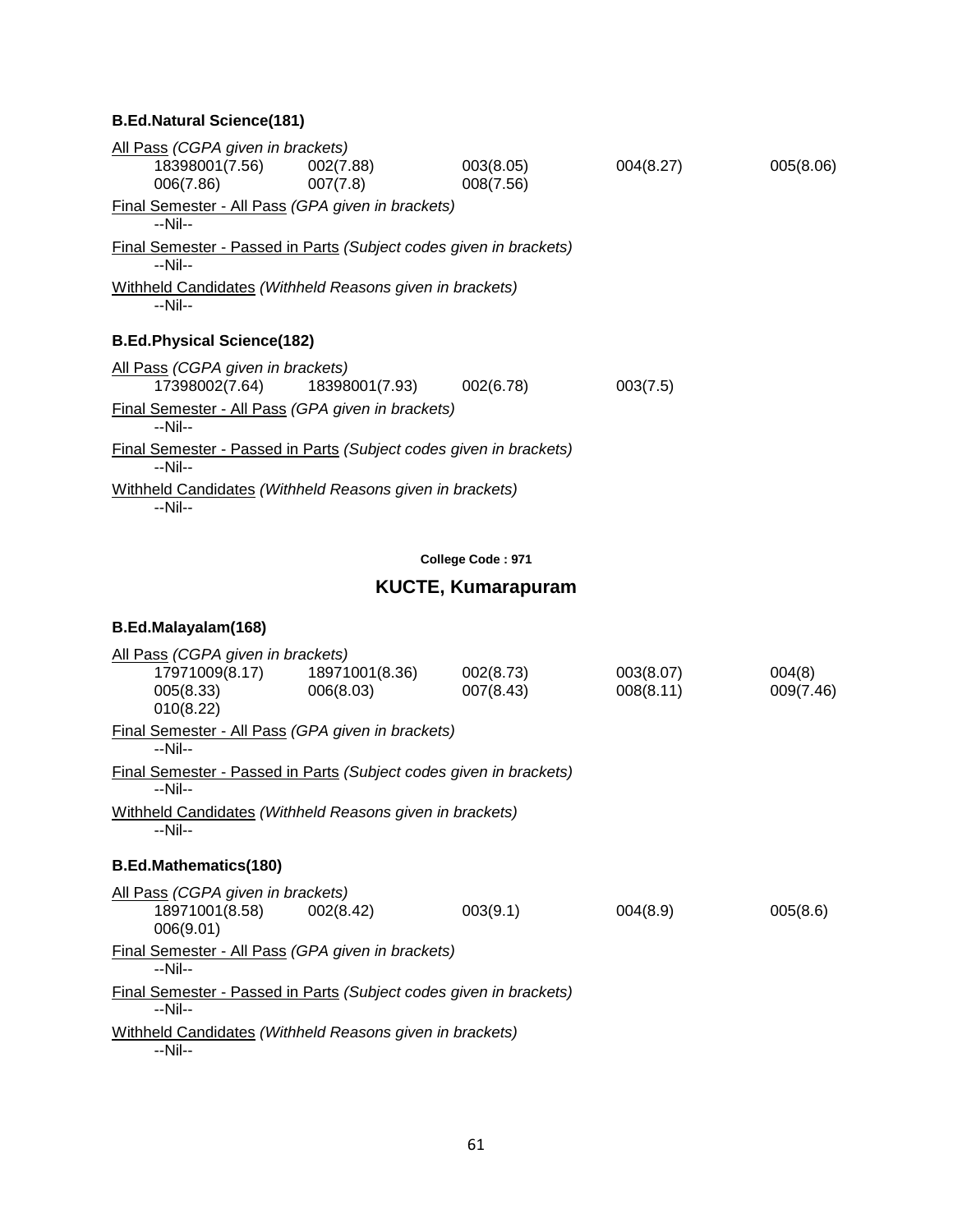| All Pass (CGPA given in brackets)<br>18971001(9.02)                           | 002(8.25)              | 004(8.38)                 | 005(8.66)      | 006(8.68) |
|-------------------------------------------------------------------------------|------------------------|---------------------------|----------------|-----------|
| 007(8.35)                                                                     | 008(8.09)              | 009(8.87)                 |                |           |
| Final Semester - All Pass (GPA given in brackets)<br>--Nil--                  |                        |                           |                |           |
| Final Semester - Passed in Parts (Subject codes given in brackets)<br>$-Nil-$ |                        |                           |                |           |
| Withheld Candidates (Withheld Reasons given in brackets)<br>--Nil--           |                        |                           |                |           |
| <b>B.Ed.Physical Science(182)</b>                                             |                        |                           |                |           |
| All Pass (CGPA given in brackets)                                             |                        |                           |                |           |
| 18971001(8.92)                                                                | 002(8.86)              | 003(8.91)                 | 004(8.95)      | 005(8.54) |
| 006(8.7)<br>012(8.45)                                                         | 007(8.57)              | 009(8.45)                 | 010(8.79)      | 011(8.72) |
| Final Semester - All Pass (GPA given in brackets)                             |                        |                           |                |           |
| $-Nil-$                                                                       |                        |                           |                |           |
| Final Semester - Passed in Parts (Subject codes given in brackets)<br>--Nil-- |                        |                           |                |           |
| Withheld Candidates (Withheld Reasons given in brackets)<br>--Nil--           |                        |                           |                |           |
| B.Ed.Sanskrit(193)                                                            |                        |                           |                |           |
| All Pass (CGPA given in brackets)                                             |                        |                           |                |           |
| 18971001(8.39)                                                                | 002(7.72)              | 003(8.69)                 | 004(7.94)      | 005(7.87) |
| 006(8.53)<br>012(8.66)                                                        | 007(7.89)<br>013(8.51) | 008(8.37)                 | 010(8.08)      | 011(8.96) |
| Final Semester - All Pass (GPA given in brackets)<br>18971009(8.34)           |                        |                           |                |           |
| Final Semester - Passed in Parts (Subject codes given in brackets)            |                        |                           |                |           |
| --Nil--                                                                       |                        |                           |                |           |
| Withheld Candidates (Withheld Reasons given in brackets)<br>--Nil--           |                        |                           |                |           |
|                                                                               |                        | College Code: 972         |                |           |
|                                                                               |                        | <b>KUCTE, Kariavattom</b> |                |           |
| B.Ed.Malayalam(168)                                                           |                        |                           |                |           |
| All Pass (CGPA given in brackets)                                             |                        |                           |                |           |
| 17972006(8.49)                                                                | 007(7.44)              | 008(7.48)                 | 18972001(8.31) | 003(8.49) |
| 004(8.67)                                                                     | 005(8.67)              | 006(8.03)                 | 007(8.01)      |           |
| Final Semester - All Pass (GPA given in brackets)<br>--Nil--                  |                        |                           |                |           |
| Final Semester - Passed in Parts (Subject codes given in brackets)            |                        |                           |                |           |

17972003()

Withheld Candidates *(Withheld Reasons given in brackets)* --Nil--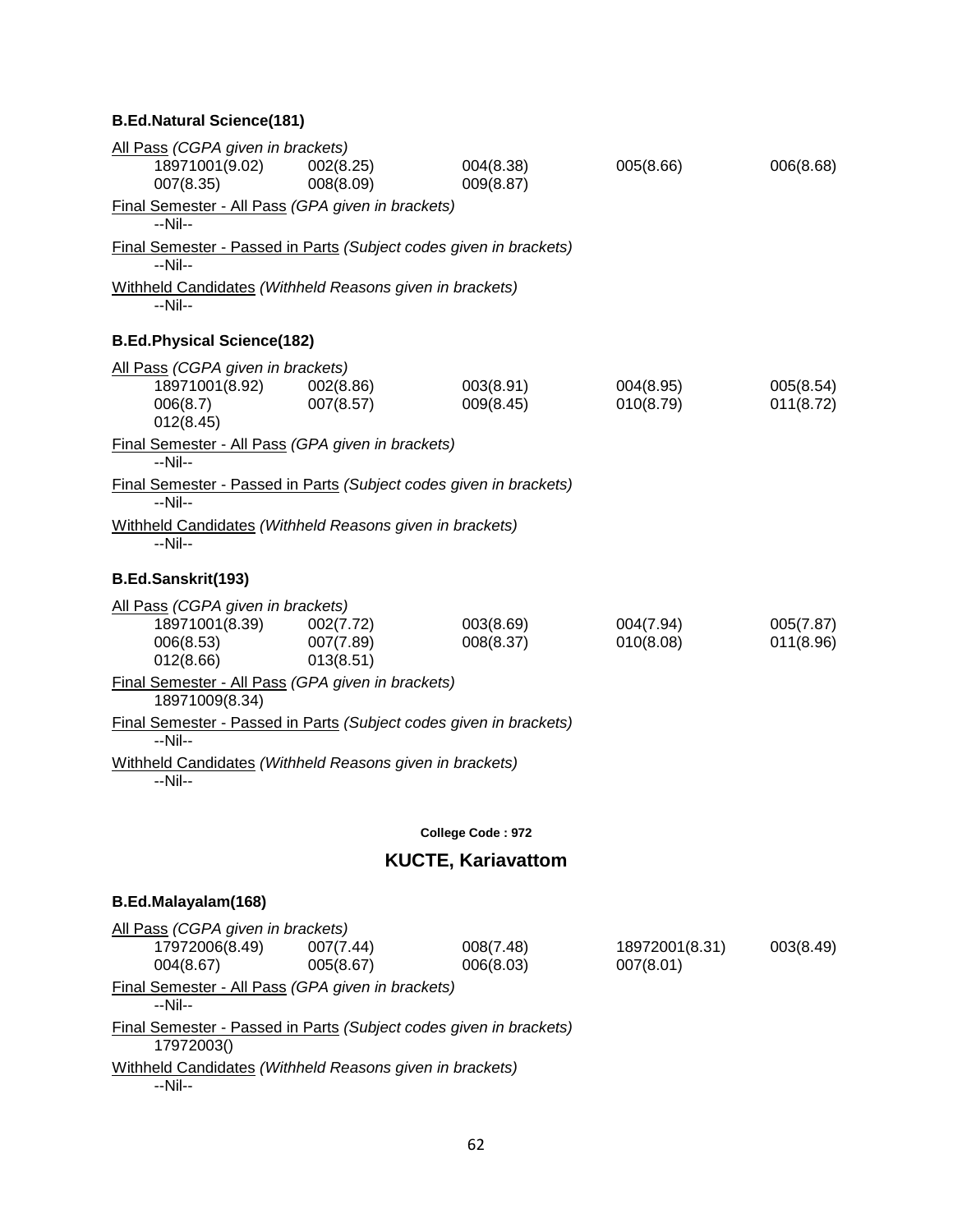# **B.Ed.Social Science(169)**

| All Pass (CGPA given in brackets)                                                       |                             |                                     |                        |                        |
|-----------------------------------------------------------------------------------------|-----------------------------|-------------------------------------|------------------------|------------------------|
| 17972007(7.5)<br>006(8.25)                                                              | 18972001(6.64)<br>007(7.85) | 002(8.28)<br>009(8.44)              | 003(8.27)<br>010(8.36) | 005(7.88)              |
| Final Semester - All Pass (GPA given in brackets)<br>18972004(7.86)                     | 008(7.28)                   |                                     |                        |                        |
| Final Semester - Passed in Parts (Subject codes given in brackets)<br>--Nil--           |                             |                                     |                        |                        |
| Withheld Candidates (Withheld Reasons given in brackets)<br>$-Nil-$                     |                             |                                     |                        |                        |
| <b>B.Ed.Mathematics(180)</b>                                                            |                             |                                     |                        |                        |
| All Pass (CGPA given in brackets)<br>18972001(9.29)<br>007(7.75)                        | 002(8.53)<br>008(8.85)      | 003(8.11)<br>009(8.43)              | 004(9.02)<br>010(8.23) | 005(8.45)              |
| Final Semester - All Pass (GPA given in brackets)<br>$-Nil-$                            |                             |                                     |                        |                        |
| Final Semester - Passed in Parts (Subject codes given in brackets)<br>$-Nil-$           |                             |                                     |                        |                        |
| Withheld Candidates (Withheld Reasons given in brackets)<br>$-Nil-$                     |                             |                                     |                        |                        |
| <b>B.Ed.Natural Science(181)</b>                                                        |                             |                                     |                        |                        |
| All Pass (CGPA given in brackets)<br>18972001(8.75) 002(8.78)<br>006(8.08)<br>011(8.36) | 007(8.89)<br>012(8.76)      | 003(8.75)<br>008(8.34)<br>013(8.71) | 004(8.45)<br>009(8.38) | 005(8.49)<br>010(7.84) |
| Final Semester - All Pass (GPA given in brackets)<br>$-Nil-$                            |                             |                                     |                        |                        |
| Final Semester - Passed in Parts (Subject codes given in brackets)<br>$-Nil-$           |                             |                                     |                        |                        |
| Withheld Candidates (Withheld Reasons given in brackets)<br>--Nil--                     |                             |                                     |                        |                        |
| <b>B.Ed.Physical Science(182)</b>                                                       |                             |                                     |                        |                        |
| All Pass (CGPA given in brackets)<br>17972009(8.09)<br>005(8.73)<br>010(8.7)            | 18972001(8.81)<br>006(8.19) | 002(8.11)<br>007(8.56)              | 003(8.75)<br>008(8.48) | 004(7.68)<br>009(9.01) |
| Final Semester - All Pass (GPA given in brackets)<br>$-Nil-$                            |                             |                                     |                        |                        |
| Final Semester - Passed in Parts (Subject codes given in brackets)<br>$-Nil-$           |                             |                                     |                        |                        |
| Withheld Candidates (Withheld Reasons given in brackets)<br>--Nil--                     |                             |                                     |                        |                        |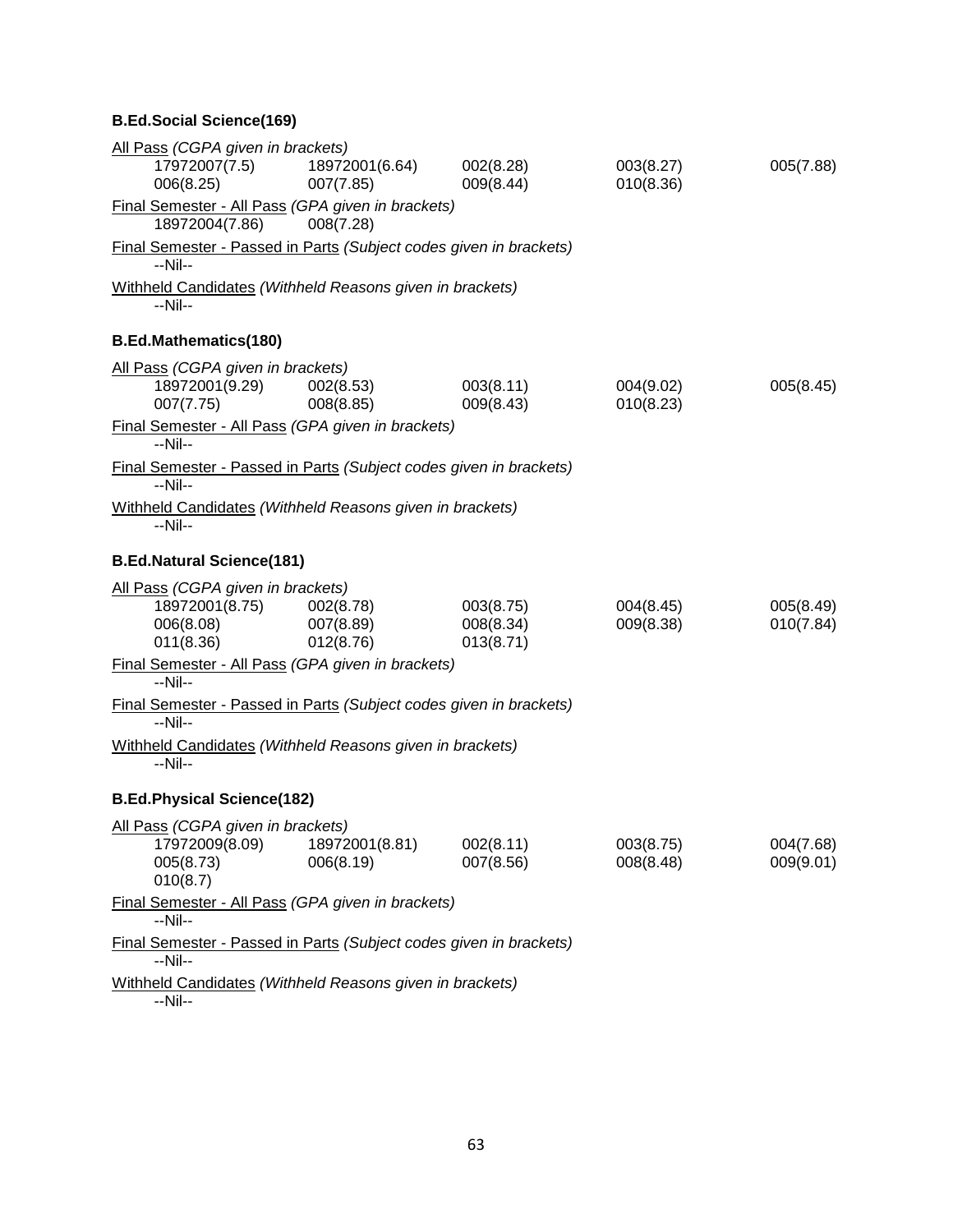### **College Code : 973**

# **KUCTE, Kollam**

| All Pass (CGPA given in brackets)                                             |                        |                        |                        |                        |
|-------------------------------------------------------------------------------|------------------------|------------------------|------------------------|------------------------|
| 18973001(7.56)<br>006(8.2)<br>011(8.07)                                       | 002(8.72)<br>007(7.8)  | 003(8.94)<br>008(8.36) | 004(9.01)<br>009(8.72) | 005(8.47)<br>010(7.76) |
| Final Semester - All Pass (GPA given in brackets)<br>$-Nil-$                  |                        |                        |                        |                        |
| Final Semester - Passed in Parts (Subject codes given in brackets)<br>$-Nil-$ |                        |                        |                        |                        |
| Withheld Candidates (Withheld Reasons given in brackets)<br>$-Nil-$           |                        |                        |                        |                        |
| B.Ed.Hindi(170)                                                               |                        |                        |                        |                        |
| All Pass (CGPA given in brackets)<br>18973001(8.41)<br>006(8.69)              | 002(8.19)<br>007(8.57) | 003(8.28)<br>008(8.61) | 004(8.68)<br>009(8.43) | 005(8.41)              |
| Final Semester - All Pass (GPA given in brackets)<br>$-Nil-$                  |                        |                        |                        |                        |
| Final Semester - Passed in Parts (Subject codes given in brackets)<br>$-Nil-$ |                        |                        |                        |                        |
| Withheld Candidates (Withheld Reasons given in brackets)<br>$-Nil-$           |                        |                        |                        |                        |
| <b>B.Ed.Mathematics(180)</b>                                                  |                        |                        |                        |                        |
| All Pass (CGPA given in brackets)<br>18973001(8.6)<br>006(8.69)               | 002(8.8)<br>007(8.12)  | 003(8.55)<br>008(8.51) | 004(8.7)<br>009(8.45)  | 005(8.16)              |
| Final Semester - All Pass (GPA given in brackets)<br>$-Nil-$                  |                        |                        |                        |                        |
| Final Semester - Passed in Parts (Subject codes given in brackets)<br>$-Nil-$ |                        |                        |                        |                        |
| Withheld Candidates (Withheld Reasons given in brackets)<br>--Nil--           |                        |                        |                        |                        |
| <b>B.Ed.Natural Science(181)</b>                                              |                        |                        |                        |                        |
| All Pass (CGPA given in brackets)<br>18973001(8.98)<br>006(8.57)              | 002(8.57)<br>007(8.58) | 003(8.49)<br>008(8.98) | 004(8.16)<br>009(8.73) | 005(8.61)<br>010(8.57) |
| Final Semester - All Pass (GPA given in brackets)<br>$-Nil-$                  |                        |                        |                        |                        |
| Final Semester - Passed in Parts (Subject codes given in brackets)<br>--Nil-- |                        |                        |                        |                        |
| Withheld Candidates (Withheld Reasons given in brackets)<br>--Nil--           |                        |                        |                        |                        |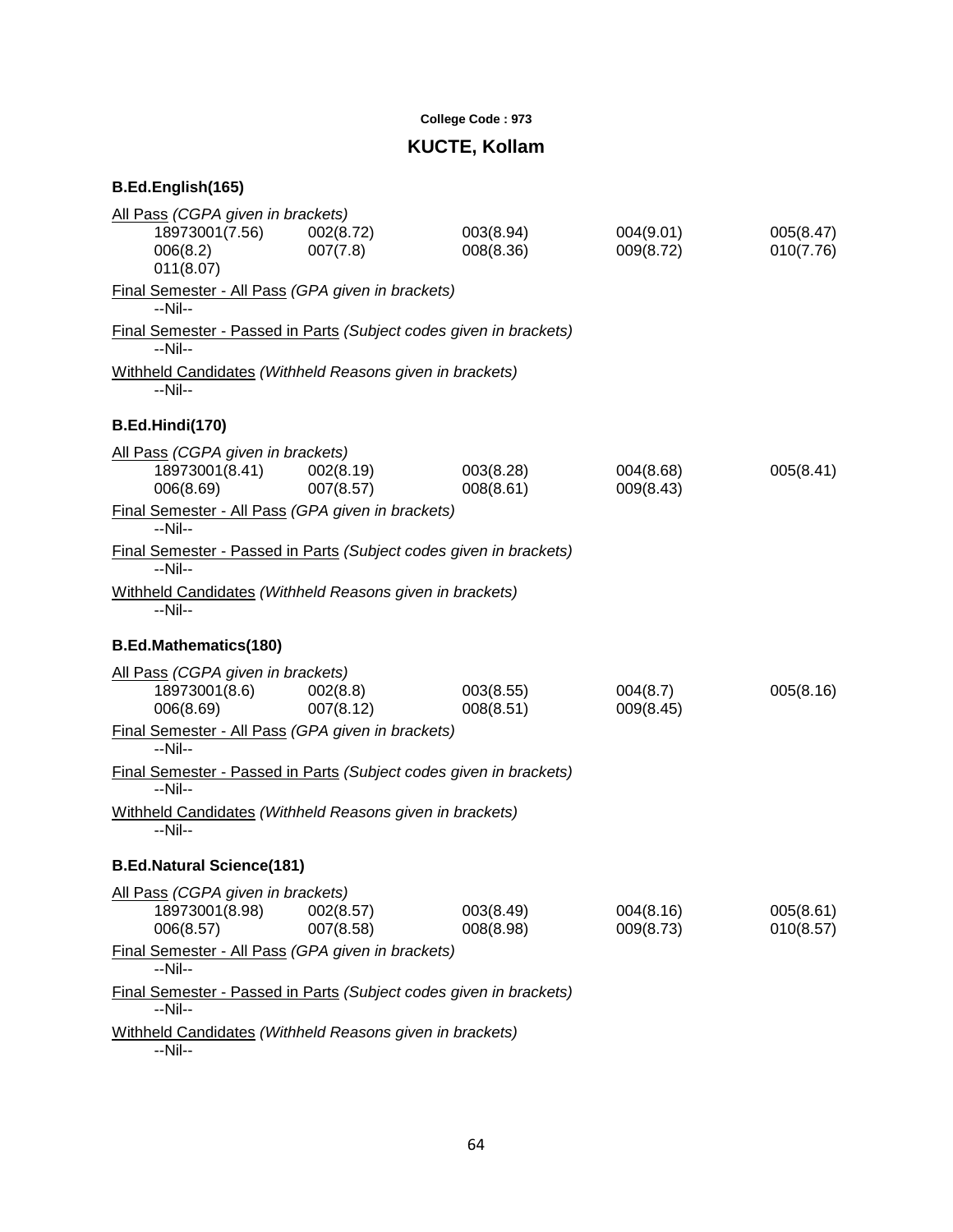# **B.Ed.Physical Science(182)**

| All Pass (CGPA given in brackets)                                             |                             |                        |                            |                        |
|-------------------------------------------------------------------------------|-----------------------------|------------------------|----------------------------|------------------------|
| 18973001(8.31)<br>007(8.74)                                                   | 002(8.54)<br>008(8.31)      | 004(8.28)<br>009(8.21) | 005(8.63)<br>010(8.77)     | 006(8.61)<br>011(8.62) |
| Final Semester - All Pass (GPA given in brackets)<br>18973003(7.65)           |                             |                        |                            |                        |
| Final Semester - Passed in Parts (Subject codes given in brackets)<br>--Nil-- |                             |                        |                            |                        |
| Withheld Candidates (Withheld Reasons given in brackets)<br>--Nil--           |                             |                        |                            |                        |
|                                                                               |                             | College Code: 975      |                            |                        |
|                                                                               |                             | <b>KUCTE, Anchal</b>   |                            |                        |
| B.Ed.English(165)                                                             |                             |                        |                            |                        |
| All Pass (CGPA given in brackets)<br>18975002(8.6)<br>008(8.76)               | 003(8.72)<br>009(8.4)       | 004(8.73)              | 006(8.72)                  | 007(8.65)              |
| Final Semester - All Pass (GPA given in brackets)<br>--Nil--                  |                             |                        |                            |                        |
| Final Semester - Passed in Parts (Subject codes given in brackets)<br>$-Nil-$ |                             |                        |                            |                        |
| Withheld Candidates (Withheld Reasons given in brackets)<br>$-Nil-$           |                             |                        |                            |                        |
| B.Ed.Malayalam(168)                                                           |                             |                        |                            |                        |
| All Pass (CGPA given in brackets)<br>16975004(8.22)<br>003(8.66)<br>008(8.05) | 17975001(7.81)<br>004(8.66) | 002(8.31)<br>005(8.73) | 18975001(8.1)<br>006(8.12) | 002(7.57)<br>007(8.05) |
| Final Semester - All Pass (GPA given in brackets)<br>$-Nil-$                  |                             |                        |                            |                        |
| Final Semester - Passed in Parts (Subject codes given in brackets)<br>$-Nil-$ |                             |                        |                            |                        |
| Withheld Candidates (Withheld Reasons given in brackets)<br>--Nil--           |                             |                        |                            |                        |
| <b>B.Ed.Social Science(169)</b>                                               |                             |                        |                            |                        |
| All Pass (CGPA given in brackets)<br>18975001(8.33)<br>007(8.63)              | 002(7.88)<br>008(8.39)      | 004(8.11)<br>009(8.46) | 005(8.59)                  | 006(8.45)              |
| Final Semester - All Pass (GPA given in brackets)<br>$-Nil-$                  |                             |                        |                            |                        |
| Final Semester - Passed in Parts (Subject codes given in brackets)<br>--Nil-- |                             |                        |                            |                        |
| Withheld Candidates (Withheld Reasons given in brackets)<br>--Nil--           |                             |                        |                            |                        |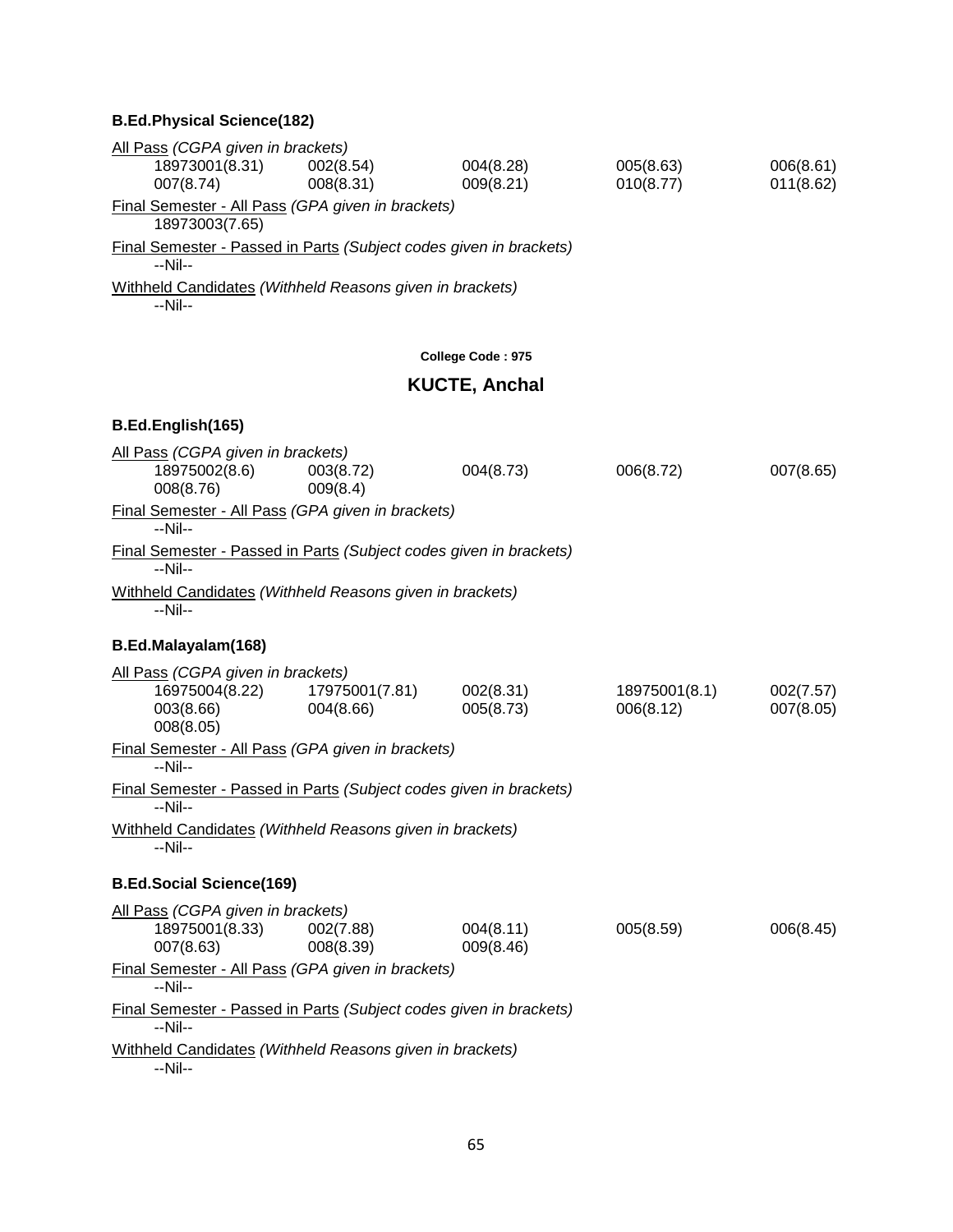| All Pass (CGPA given in brackets)<br>18975001(8.76) 002(8.36)<br>008(8.41)             |                        | 003(8.14)                          | 004(8.29)                           | 005(8.84)              |
|----------------------------------------------------------------------------------------|------------------------|------------------------------------|-------------------------------------|------------------------|
| Final Semester - All Pass (GPA given in brackets)<br>18975006(8.12)                    |                        |                                    |                                     |                        |
| Final Semester - Passed in Parts (Subject codes given in brackets)<br>--Nil--          |                        |                                    |                                     |                        |
| Withheld Candidates (Withheld Reasons given in brackets)<br>$-Nil-$                    |                        |                                    |                                     |                        |
| <b>B.Ed.Physical Science(182)</b>                                                      |                        |                                    |                                     |                        |
| All Pass (CGPA given in brackets)<br>18975001(8.55) 002(8.84)<br>006(8.6)<br>011(8.86) | 007(8.57)<br>012(8.52) | 003(8.6)<br>008(8.45)<br>013(8.66) | 004(8.66)<br>009(8.48)<br>014(8.59) | 005(8.27)<br>010(8.65) |
| Final Semester - All Pass (GPA given in brackets)<br>--Nil--                           |                        |                                    |                                     |                        |
| <b>Final Semester - Passed in Parts (Subject codes given in brackets)</b><br>$-Nil-$   |                        |                                    |                                     |                        |
| Withheld Candidates (Withheld Reasons given in brackets)<br>--Nil--                    |                        |                                    |                                     |                        |

# **College Code : 978**

# **KUCTE, Kayamkulam**

# **B.Ed.Social Science(169)**

| All Pass (CGPA given in brackets)                                             |           |          |           |           |
|-------------------------------------------------------------------------------|-----------|----------|-----------|-----------|
| 18978001(8.33) 002(8.88)                                                      |           | 003(8.6) | 004(8.66) | 005(8.11) |
| 006(7.97)                                                                     | 007(7.95) |          |           |           |
| Final Semester - All Pass (GPA given in brackets)<br>--Nil--                  |           |          |           |           |
| Final Semester - Passed in Parts (Subject codes given in brackets)<br>$-Nil-$ |           |          |           |           |
| Withheld Candidates (Withheld Reasons given in brackets)<br>$-N$ il--         |           |          |           |           |
| B.Ed.Hindi(170)                                                               |           |          |           |           |
| All Pass (CGPA given in brackets)                                             |           |          |           |           |
| 18978001(8.43) 002(8.55)<br>006(8.38)                                         |           | 003(7.9) | 004(7.66) | 005(7.94) |
| Final Semester - All Pass (GPA given in brackets)                             |           |          |           |           |
| $-N$ il--                                                                     |           |          |           |           |
| Final Semester - Passed in Parts (Subject codes given in brackets)<br>$-Nil-$ |           |          |           |           |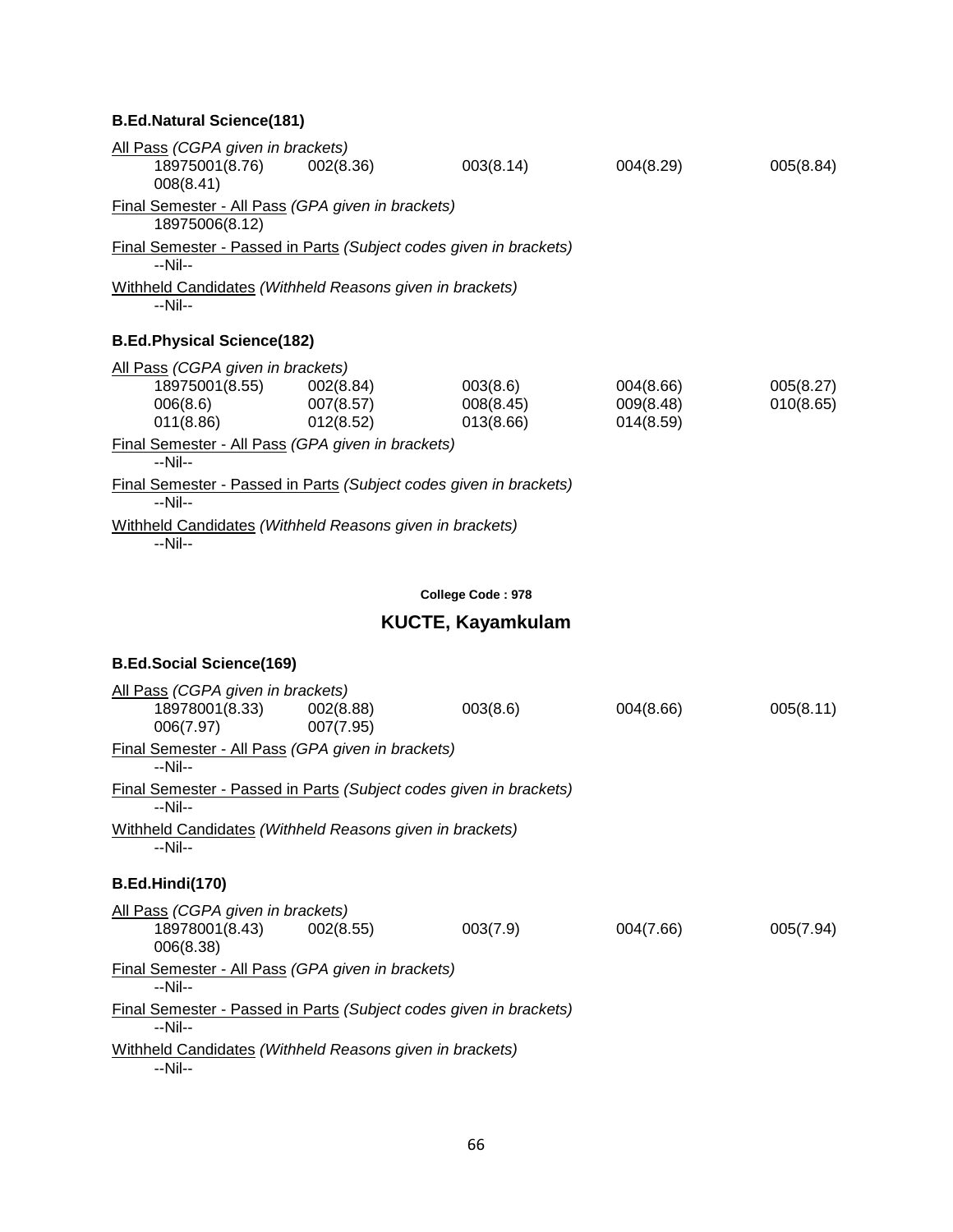# **B.Ed.Arabic(171)**

| All Pass (CGPA given in brackets)<br>17978001(7.78)                           | 18978001(7.74)       | 002(7.96)              | 003(8.17) | 004(8.68) |
|-------------------------------------------------------------------------------|----------------------|------------------------|-----------|-----------|
| 006(8.13)                                                                     |                      |                        |           |           |
| Final Semester - All Pass (GPA given in brackets)<br>--Nil--                  |                      |                        |           |           |
| Final Semester - Passed in Parts (Subject codes given in brackets)            |                      |                        |           |           |
| --Nil--                                                                       |                      |                        |           |           |
| Withheld Candidates (Withheld Reasons given in brackets)<br>--Nil--           |                      |                        |           |           |
| <b>B.Ed.Natural Science(181)</b>                                              |                      |                        |           |           |
| All Pass (CGPA given in brackets)                                             |                      |                        |           |           |
| 18978001(8.58)                                                                | 002(8.72)            | 003(8.63)              | 004(8.34) | 005(8.29) |
| 006(8.6)                                                                      | 007(8.63)            | 008(8.97)              | 009(8.72) | 010(8.3)  |
| 011(8.52)                                                                     | 012(8.71)            | 013(8.64)              | 014(8.56) |           |
| Final Semester - All Pass (GPA given in brackets)<br>$-Nil-$                  |                      |                        |           |           |
| Final Semester - Passed in Parts (Subject codes given in brackets)<br>--Nil-- |                      |                        |           |           |
| Withheld Candidates (Withheld Reasons given in brackets)<br>--Nil--           |                      |                        |           |           |
| <b>B.Ed.Physical Science(182)</b>                                             |                      |                        |           |           |
| All Pass (CGPA given in brackets)                                             |                      |                        |           |           |
| 18978001(8.5)                                                                 | 002(8.39)            | 003(8.6)               | 004(8.15) | 005(8.23) |
| 006(8.22)                                                                     | 007(8.1)             | 008(8.02)              | 009(8.45) | 010(8.37) |
| 011(8.6)<br>016(8.2)                                                          | 012(8.89)            | 013(8.76)              | 014(8.72) | 015(8.38) |
| Final Semester - All Pass (GPA given in brackets)<br>$-Nil-$                  |                      |                        |           |           |
| <b>Final Semester - Passed in Parts (Subject codes given in brackets)</b>     |                      |                        |           |           |
| --Nil--                                                                       |                      |                        |           |           |
| Withheld Candidates (Withheld Reasons given in brackets)<br>--Nil--           |                      |                        |           |           |
|                                                                               |                      | College Code: 979      |           |           |
|                                                                               |                      | <b>KUCTE, Adoor</b>    |           |           |
|                                                                               |                      |                        |           |           |
| B.Ed.English(165)                                                             |                      |                        |           |           |
| All Pass (CGPA given in brackets)                                             |                      |                        |           |           |
| 18979001(8.12)                                                                | 003(7.99)            | 004(8.37)              | 005(8.71) | 006(8.91) |
| 007(8.41)<br>012(8.96)                                                        | 008(8.5)<br>013(8.7) | 009(8.47)<br>014(8.26) | 010(8.54) | 011(8.23) |
| Final Semester - All Pass (GPA given in brackets)                             |                      |                        |           |           |
| $-Nil-$                                                                       |                      |                        |           |           |
| Final Semester - Passed in Parts (Subject codes given in brackets)            |                      |                        |           |           |
| --Nil--                                                                       |                      |                        |           |           |
| Withheld Candidates (Withheld Reasons given in brackets)                      |                      |                        |           |           |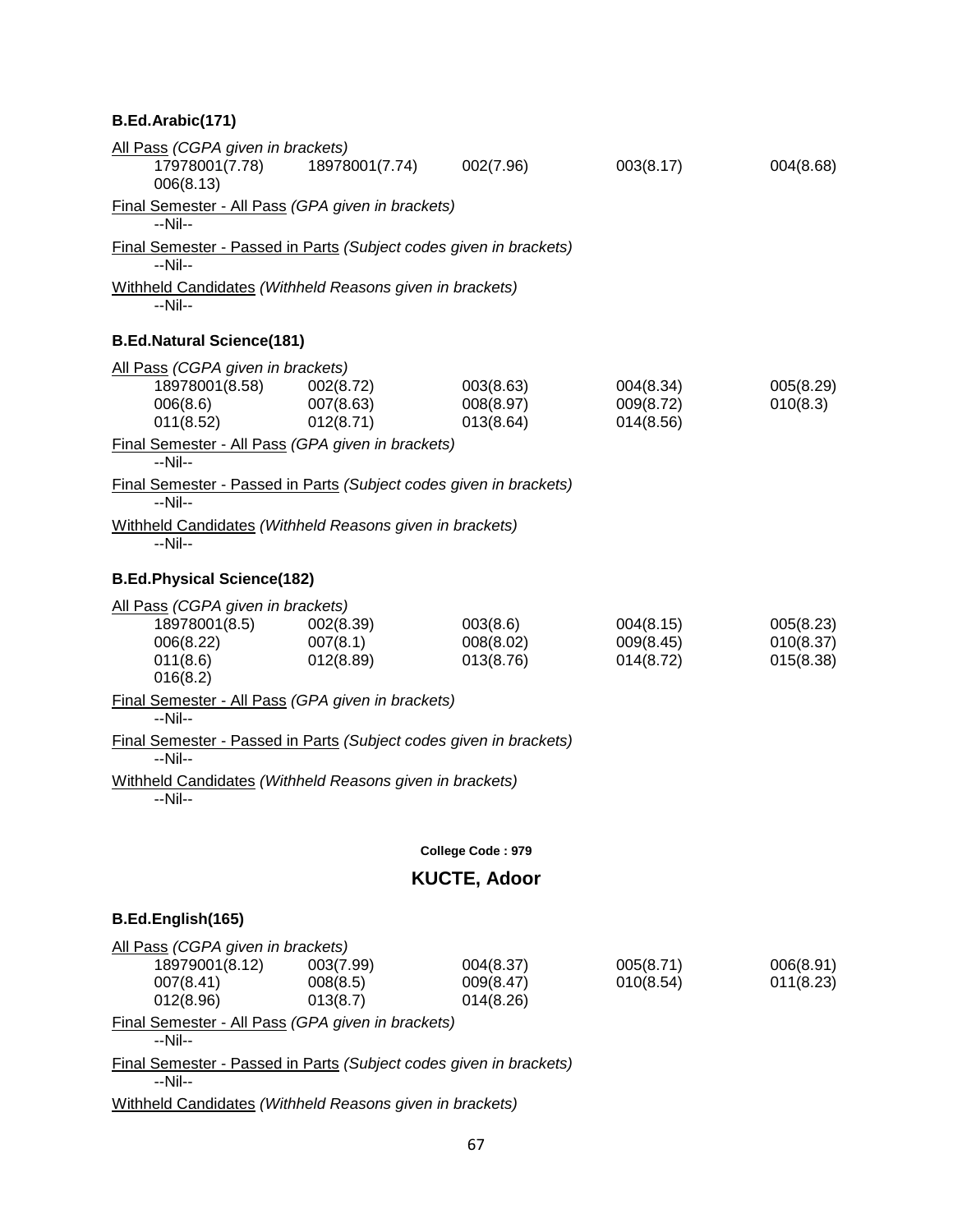--Nil--

# **B.Ed.Malayalam(168)**

| 18979001(8.02)<br>006(8.62)<br>011(7.88)                    | 002(8.11)<br>007(8.34)<br>012(8.3) | 003(8.29)<br>008(8.34)                                                                                                                                                                                                                                                                                                                                                                                                                                           | 004(8.58)<br>009(8)                                                                                                                                                                                                                                                                         |
|-------------------------------------------------------------|------------------------------------|------------------------------------------------------------------------------------------------------------------------------------------------------------------------------------------------------------------------------------------------------------------------------------------------------------------------------------------------------------------------------------------------------------------------------------------------------------------|---------------------------------------------------------------------------------------------------------------------------------------------------------------------------------------------------------------------------------------------------------------------------------------------|
|                                                             |                                    |                                                                                                                                                                                                                                                                                                                                                                                                                                                                  |                                                                                                                                                                                                                                                                                             |
|                                                             |                                    |                                                                                                                                                                                                                                                                                                                                                                                                                                                                  |                                                                                                                                                                                                                                                                                             |
|                                                             |                                    |                                                                                                                                                                                                                                                                                                                                                                                                                                                                  |                                                                                                                                                                                                                                                                                             |
|                                                             |                                    |                                                                                                                                                                                                                                                                                                                                                                                                                                                                  |                                                                                                                                                                                                                                                                                             |
| All Pass (CGPA given in brackets)<br>002(7.85)              | 003(7.97)                          | 004(8.32)                                                                                                                                                                                                                                                                                                                                                                                                                                                        | 005(8.23)                                                                                                                                                                                                                                                                                   |
|                                                             |                                    |                                                                                                                                                                                                                                                                                                                                                                                                                                                                  |                                                                                                                                                                                                                                                                                             |
|                                                             |                                    |                                                                                                                                                                                                                                                                                                                                                                                                                                                                  |                                                                                                                                                                                                                                                                                             |
|                                                             |                                    |                                                                                                                                                                                                                                                                                                                                                                                                                                                                  |                                                                                                                                                                                                                                                                                             |
|                                                             |                                    |                                                                                                                                                                                                                                                                                                                                                                                                                                                                  |                                                                                                                                                                                                                                                                                             |
| All Pass (CGPA given in brackets)<br>002(8.94)<br>007(8.61) | 003(8.27)<br>008(8.96)             | 004(8.85)                                                                                                                                                                                                                                                                                                                                                                                                                                                        | 005(8.33)                                                                                                                                                                                                                                                                                   |
|                                                             |                                    |                                                                                                                                                                                                                                                                                                                                                                                                                                                                  |                                                                                                                                                                                                                                                                                             |
|                                                             |                                    |                                                                                                                                                                                                                                                                                                                                                                                                                                                                  |                                                                                                                                                                                                                                                                                             |
|                                                             |                                    |                                                                                                                                                                                                                                                                                                                                                                                                                                                                  |                                                                                                                                                                                                                                                                                             |
| <b>B.Ed.Natural Science(181)</b>                            |                                    |                                                                                                                                                                                                                                                                                                                                                                                                                                                                  |                                                                                                                                                                                                                                                                                             |
| All Pass (CGPA given in brackets)<br>002(8.1)<br>008(8.47)  | 003(8.7)<br>009(7.91)              | 004(8.6)<br>010(8.63)                                                                                                                                                                                                                                                                                                                                                                                                                                            | 005(8.27)                                                                                                                                                                                                                                                                                   |
|                                                             |                                    |                                                                                                                                                                                                                                                                                                                                                                                                                                                                  |                                                                                                                                                                                                                                                                                             |
|                                                             |                                    |                                                                                                                                                                                                                                                                                                                                                                                                                                                                  |                                                                                                                                                                                                                                                                                             |
|                                                             |                                    |                                                                                                                                                                                                                                                                                                                                                                                                                                                                  |                                                                                                                                                                                                                                                                                             |
|                                                             | All Pass (CGPA given in brackets)  | Final Semester - All Pass (GPA given in brackets)<br>Withheld Candidates (Withheld Reasons given in brackets)<br>Final Semester - All Pass (GPA given in brackets)<br>Withheld Candidates (Withheld Reasons given in brackets)<br>Final Semester - All Pass (GPA given in brackets)<br>Withheld Candidates (Withheld Reasons given in brackets)<br>Final Semester - All Pass (GPA given in brackets)<br>Withheld Candidates (Withheld Reasons given in brackets) | Final Semester - Passed in Parts (Subject codes given in brackets)<br>Final Semester - Passed in Parts (Subject codes given in brackets)<br><b>Final Semester - Passed in Parts (Subject codes given in brackets)</b><br>Final Semester - Passed in Parts (Subject codes given in brackets) |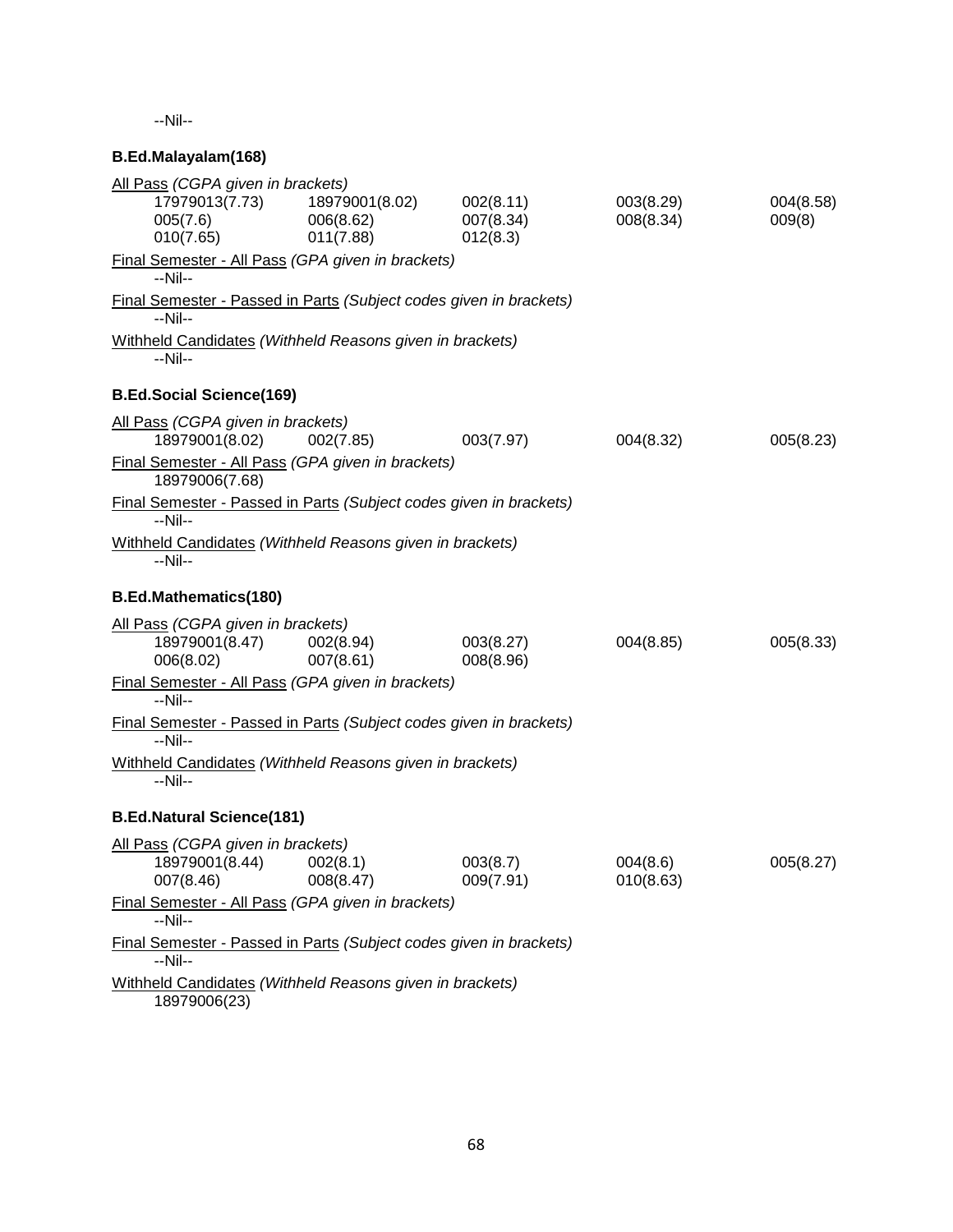# **College Code : 980**

# **KUCTE, Kunnam**

# **B.Ed.Social Science(169)**

| All Pass (CGPA given in brackets)                                                      |                             |                                     |                        |                        |
|----------------------------------------------------------------------------------------|-----------------------------|-------------------------------------|------------------------|------------------------|
| 17980008(7.16)<br>006(8.4)                                                             | 18980002(8.03)<br>007(8.33) | 003(7.56)                           | 004(7.74)              | 005(7.91)              |
| Final Semester - All Pass (GPA given in brackets)<br>18980001(7.84)                    |                             |                                     |                        |                        |
| Final Semester - Passed in Parts (Subject codes given in brackets)<br>--Nil--          |                             |                                     |                        |                        |
| Withheld Candidates (Withheld Reasons given in brackets)<br>$-Nil-$                    |                             |                                     |                        |                        |
| B.Ed.Hindi(170)                                                                        |                             |                                     |                        |                        |
| All Pass (CGPA given in brackets)<br>18980001(7.95)                                    | 002(8.27)                   | 003(8.05)                           | 004(8.23)              |                        |
| Final Semester - All Pass (GPA given in brackets)<br>--Nil--                           |                             |                                     |                        |                        |
| Final Semester - Passed in Parts (Subject codes given in brackets)<br>17980002(1)      |                             |                                     |                        |                        |
| Withheld Candidates (Withheld Reasons given in brackets)<br>--Nil--                    |                             |                                     |                        |                        |
| <b>B.Ed.Mathematics(180)</b>                                                           |                             |                                     |                        |                        |
| All Pass (CGPA given in brackets)<br>18980001(8.64) 002(7.9)<br>006(7.89)<br>011(8.69) | 007(7.89)<br>012(8.72)      | 003(8.01)<br>008(8.34)<br>013(7.81) | 004(7.98)<br>009(8.3)  | 005(8.03)<br>010(7.84) |
| Final Semester - All Pass (GPA given in brackets)<br>$-Nil-$                           |                             |                                     |                        |                        |
| <b>Final Semester - Passed in Parts (Subject codes given in brackets)</b><br>$-Nil-$   |                             |                                     |                        |                        |
| Withheld Candidates (Withheld Reasons given in brackets)<br>$-Nil-$                    |                             |                                     |                        |                        |
| <b>B.Ed.Natural Science(181)</b>                                                       |                             |                                     |                        |                        |
| All Pass (CGPA given in brackets)<br>18980001(8.09)<br>006(8.6)<br>012(8.16)           | 002(7.98)<br>008(7.65)      | 003(8.29)<br>009(8.47)              | 004(8.01)<br>010(8.13) | 005(8)<br>011(8.77)    |
| Final Semester - All Pass (GPA given in brackets)<br>--Nil--                           |                             |                                     |                        |                        |
| Final Semester - Passed in Parts (Subject codes given in brackets)<br>--Nil--          |                             |                                     |                        |                        |
| Withheld Candidates (Withheld Reasons given in brackets)<br>$-Nil-$                    |                             |                                     |                        |                        |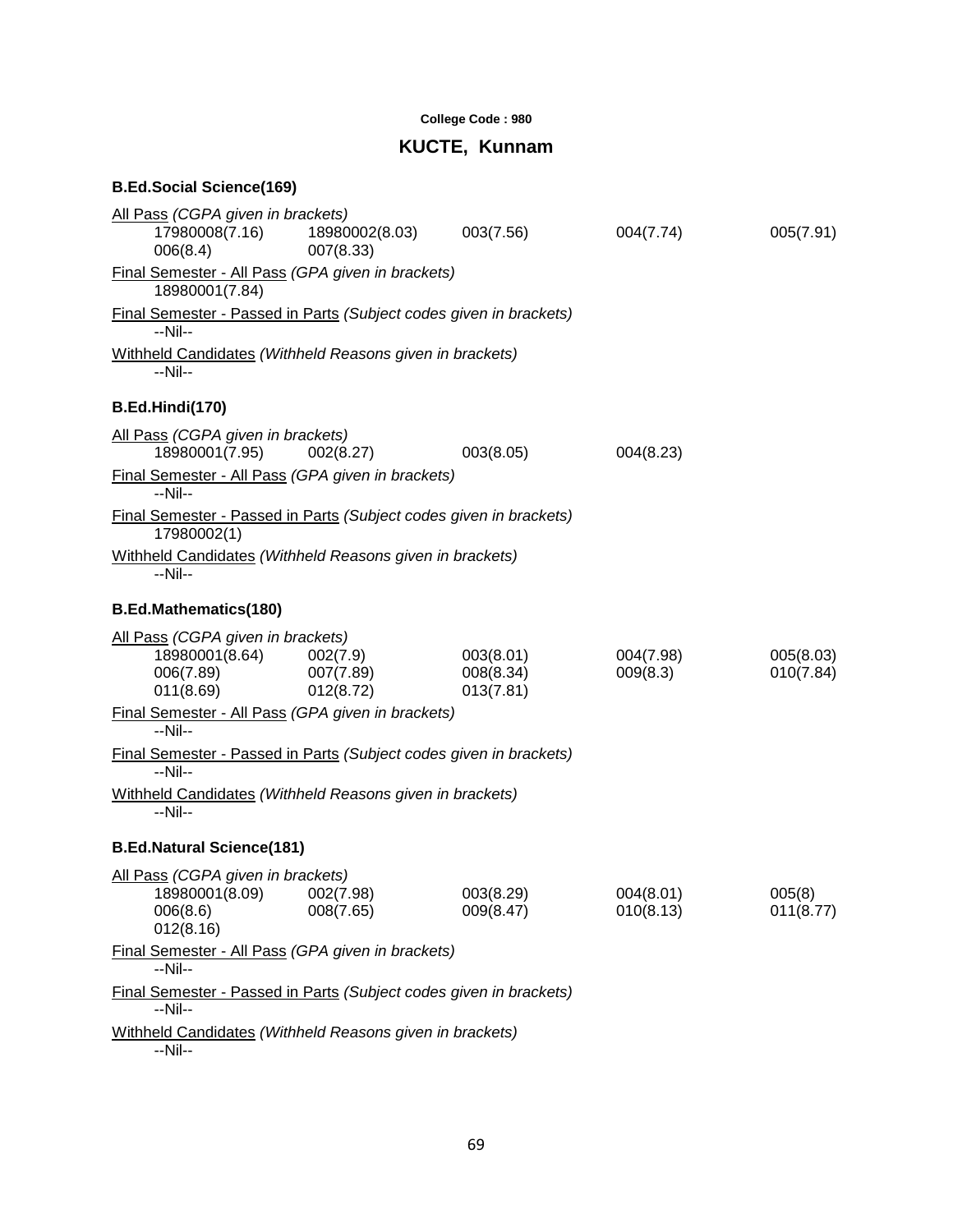### **B.Ed.Physical Science(182)**

| All Pass (CGPA given in brackets)                                             |                        |                             |                       |                        |
|-------------------------------------------------------------------------------|------------------------|-----------------------------|-----------------------|------------------------|
| 18980001(8.53)<br>006(8.64)                                                   | 002(8.83)<br>007(8.39) | 003(8.43)<br>008(7.82)      | 004(8.65)<br>009(8.7) | 005(8.95)<br>010(8.16) |
| 011(8.39)                                                                     | 012(8.6)               | 013(8.43)                   |                       |                        |
| Final Semester - All Pass (GPA given in brackets)                             |                        |                             |                       |                        |
| --Nil--                                                                       |                        |                             |                       |                        |
| Final Semester - Passed in Parts (Subject codes given in brackets)<br>--Nil-- |                        |                             |                       |                        |
| Withheld Candidates (Withheld Reasons given in brackets)                      |                        |                             |                       |                        |
| --Nil--                                                                       |                        |                             |                       |                        |
|                                                                               |                        | College Code: 981           |                       |                        |
|                                                                               |                        | <b>KUCTE, Aryad</b>         |                       |                        |
| B.Ed.Malayalam(168)                                                           |                        |                             |                       |                        |
| All Pass (CGPA given in brackets)                                             |                        |                             |                       |                        |
| 17981003(7.33)                                                                | 004(7.45)              | 18981001(8.29)<br>006(7.95) | 002(7.97)             | 003(7.99)              |
| 004(8.44)<br>009(7.84)                                                        | 005(7.93)              |                             | 007(7.2)              | 008(7.46)              |
| Final Semester - All Pass (GPA given in brackets)                             |                        |                             |                       |                        |
| --Nil--                                                                       |                        |                             |                       |                        |
| Final Semester - Passed in Parts (Subject codes given in brackets)<br>$-Nil-$ |                        |                             |                       |                        |
| Withheld Candidates (Withheld Reasons given in brackets)                      |                        |                             |                       |                        |
| --Nil--                                                                       |                        |                             |                       |                        |
| <b>B.Ed.Hindi(170)</b>                                                        |                        |                             |                       |                        |
| All Pass (CGPA given in brackets)                                             |                        |                             |                       |                        |
| 18981001(7.9)                                                                 | 002(7.61)              | 003(7.8)                    | 004(7.88)             | 005(8.13)              |
| 006(6.99)<br>012(7.99)                                                        | 007(7.88)              | 008(7.54)                   | 010(8.03)             | 011(8.16)              |
| Final Semester - All Pass (GPA given in brackets)                             |                        |                             |                       |                        |
| --Nil--                                                                       |                        |                             |                       |                        |
| Final Semester - Passed in Parts (Subject codes given in brackets)<br>--Nil-- |                        |                             |                       |                        |
| Withheld Candidates (Withheld Reasons given in brackets)                      |                        |                             |                       |                        |
| --Nil--                                                                       |                        |                             |                       |                        |
| <b>B.Ed.Mathematics(180)</b>                                                  |                        |                             |                       |                        |
| All Pass (CGPA given in brackets)                                             |                        |                             |                       |                        |
| 18981001(8.14)<br>006(8.15)                                                   | 002(8.15)<br>007(8.2)  | 003(8)<br>008(8.36)         | 004(7.98)             | 005(8.7)               |
| Final Semester - All Pass (GPA given in brackets)                             |                        |                             |                       |                        |
| --Nil--                                                                       |                        |                             |                       |                        |
| Final Semester - Passed in Parts (Subject codes given in brackets)            |                        |                             |                       |                        |
| --Nil--<br>Withheld Candidates (Withheld Reasons given in brackets)           |                        |                             |                       |                        |
|                                                                               |                        |                             |                       |                        |

--Nil--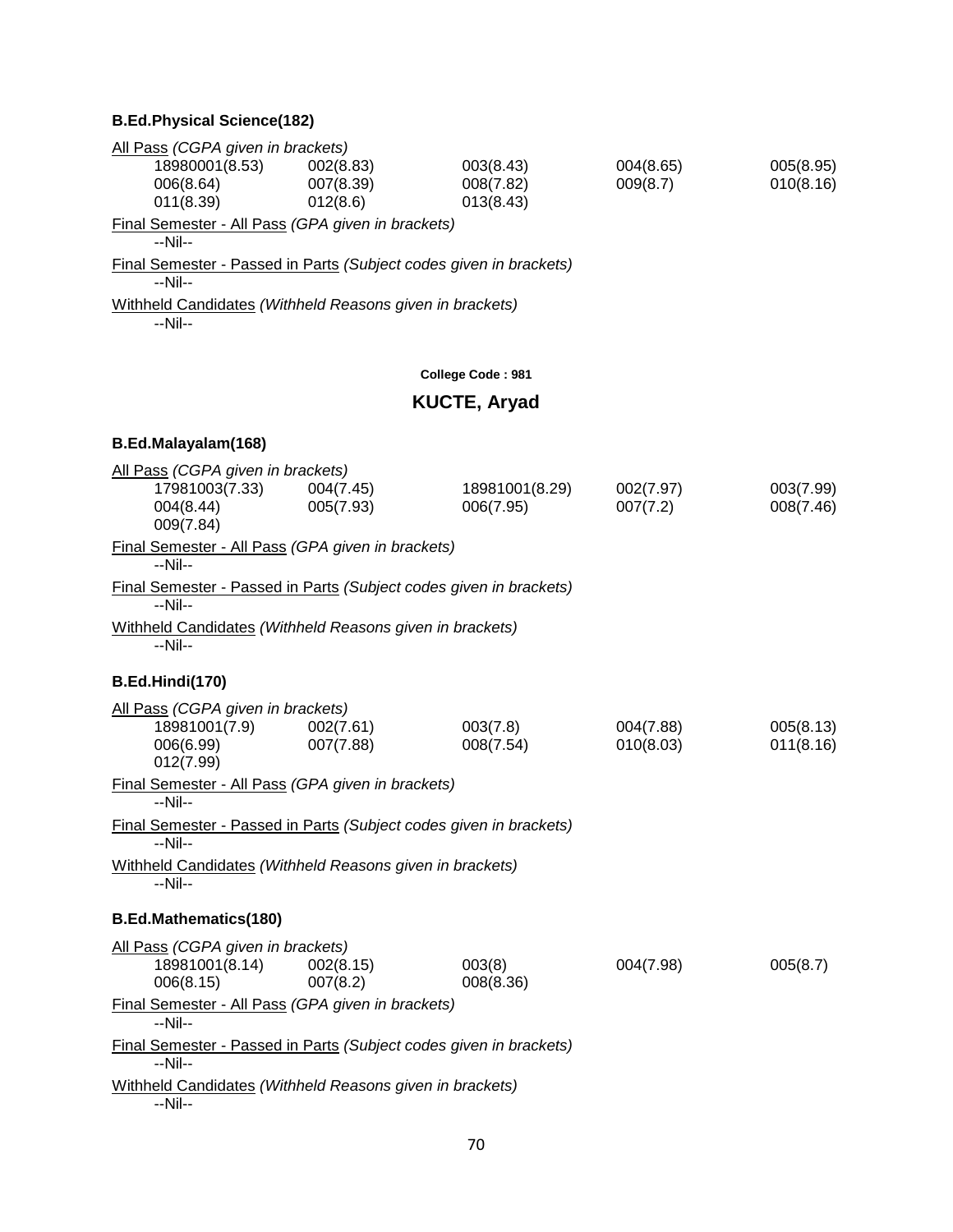|          | All Pass (CGPA given in brackets) |                                                                    |                         |           |           |
|----------|-----------------------------------|--------------------------------------------------------------------|-------------------------|-----------|-----------|
|          | 18981001(7.8)                     | 002(8.16)                                                          | 003(8.72)               | 004(8.11) | 005(8.05) |
| 006(8.2) |                                   | 007(8.61)                                                          | 008(8.06)               |           |           |
| --Nil--  |                                   | Final Semester - All Pass (GPA given in brackets)                  |                         |           |           |
| --Nil--  |                                   | Final Semester - Passed in Parts (Subject codes given in brackets) |                         |           |           |
| --Nil--  |                                   | Withheld Candidates (Withheld Reasons given in brackets)           |                         |           |           |
|          | <b>B.Ed.Physical Science(182)</b> |                                                                    |                         |           |           |
|          | All Pass (CGPA given in brackets) |                                                                    |                         |           |           |
|          | 18981001(8.12) 002(8.02)          |                                                                    | 004(8.22)               | 005(8.28) | 006(8.23) |
|          | 007(8.79) 008(8.18)<br>012(8.12)  | 013(8.87)                                                          | 009(8.18)               | 010(8.46) | 011(8.61) |
| $-Nil-$  |                                   | Final Semester - All Pass (GPA given in brackets)                  |                         |           |           |
| $-Nil-$  |                                   | Final Semester - Passed in Parts (Subject codes given in brackets) |                         |           |           |
| --Nil--  |                                   | Withheld Candidates (Withheld Reasons given in brackets)           |                         |           |           |
|          |                                   |                                                                    |                         |           |           |
|          |                                   |                                                                    | College Code: 982       |           |           |
|          |                                   |                                                                    | <b>KUCTE, Kulakkada</b> |           |           |
|          |                                   |                                                                    |                         |           |           |

#### **B.Ed.Social Science(169)**

| All Pass (CGPA given in brackets)                                                      |           |           |           |           |  |
|----------------------------------------------------------------------------------------|-----------|-----------|-----------|-----------|--|
| 17982010(8.02)  18982001(8.6)<br>005(8.75)                                             | 006(8.04) | 002(8.09) | 003(8.16) | 004(7.13) |  |
| Final Semester - All Pass (GPA given in brackets)<br>--Nil--                           |           |           |           |           |  |
| Final Semester - Passed in Parts (Subject codes given in brackets)<br>$-N$ il--        |           |           |           |           |  |
| Withheld Candidates (Withheld Reasons given in brackets)<br>--Nil--                    |           |           |           |           |  |
| B.Ed.Hindi(170)                                                                        |           |           |           |           |  |
| All Pass (CGPA given in brackets)                                                      |           |           |           |           |  |
| 18982001(8.33) 002(7.93)<br>006(7.84)                                                  | 007(7.63) | 003(8.53) | 004(8.29) | 005(6.51) |  |
| Final Semester - All Pass (GPA given in brackets)<br>$-N$ il--                         |           |           |           |           |  |
| <b>Final Semester - Passed in Parts (Subject codes given in brackets)</b><br>$-N$ il-- |           |           |           |           |  |
| Withheld Candidates (Withheld Reasons given in brackets)<br>$-Nil-$                    |           |           |           |           |  |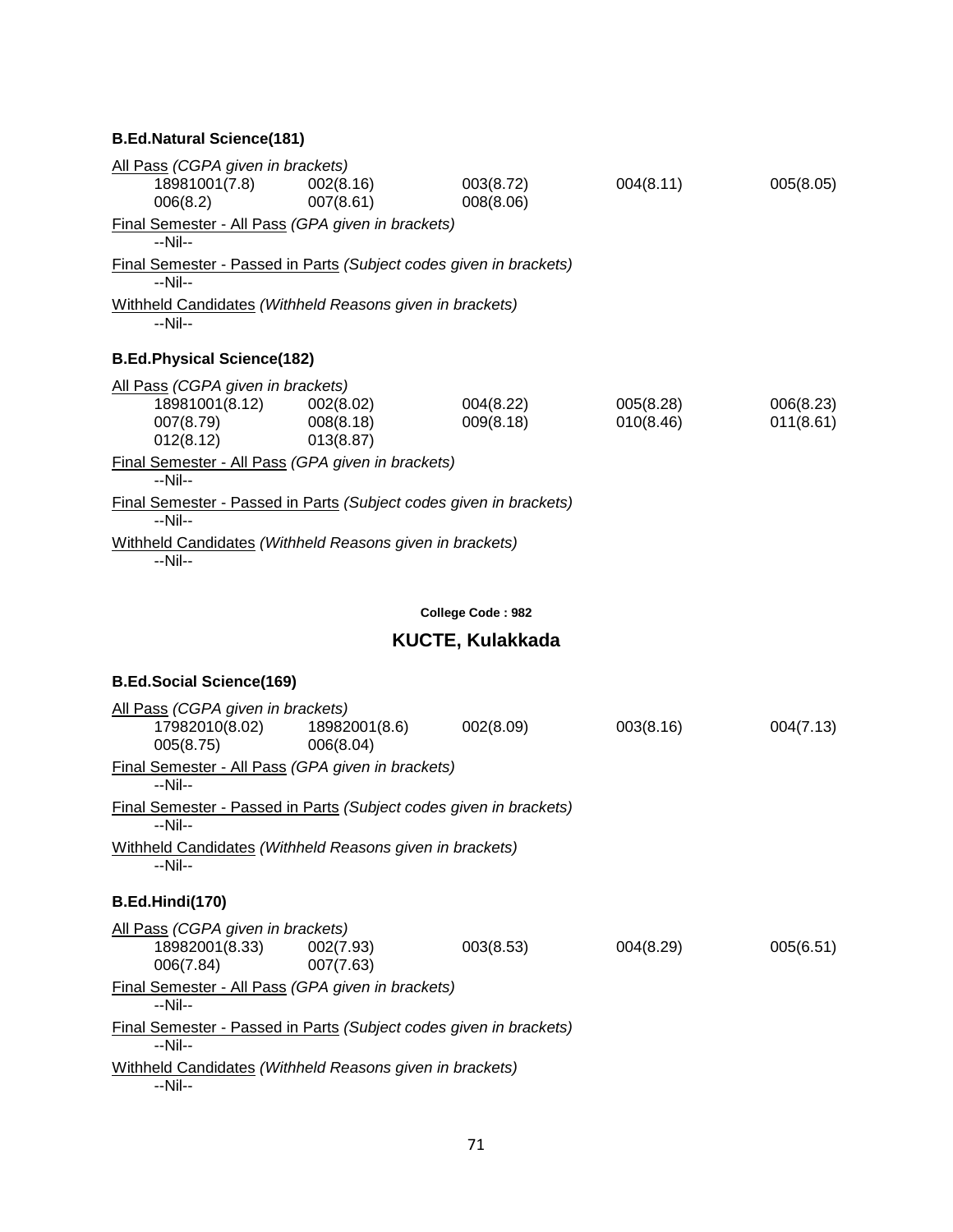| All Pass (CGPA given in brackets)                                                          |                                                 |                                     |                                     |                                     |
|--------------------------------------------------------------------------------------------|-------------------------------------------------|-------------------------------------|-------------------------------------|-------------------------------------|
| 17982005(6.91)<br>006(8.07)<br>011(8.11)                                                   | 18982001(7.7)<br>007(6.77)<br>012(7.33)         | 003(7.96)<br>008(8.21)              | 004(8.07)<br>009(8.37)              | 005(8.19)<br>010(8.57)              |
| Final Semester - All Pass (GPA given in brackets)<br>$-Nil-$                               |                                                 |                                     |                                     |                                     |
| <b>Final Semester - Passed in Parts (Subject codes given in brackets)</b><br>--Nil--       |                                                 |                                     |                                     |                                     |
| Withheld Candidates (Withheld Reasons given in brackets)<br>--Nil--                        |                                                 |                                     |                                     |                                     |
| <b>B.Ed.Physical Science(182)</b>                                                          |                                                 |                                     |                                     |                                     |
| All Pass (CGPA given in brackets)<br>18982001(8.36)<br>006(7.63)<br>011(7.64)<br>016(8.36) | 002(8.67)<br>007(8.12)<br>012(8.05)<br>017(8.3) | 003(8.68)<br>008(8.03)<br>013(8.28) | 004(8.27)<br>009(8.45)<br>014(8.72) | 005(8.21)<br>010(8.46)<br>015(8.67) |
| Final Semester - All Pass (GPA given in brackets)<br>$-Nil-$                               |                                                 |                                     |                                     |                                     |
| Final Semester - Passed in Parts (Subject codes given in brackets)<br>$-Nil-$              |                                                 |                                     |                                     |                                     |
| Withheld Candidates (Withheld Reasons given in brackets)<br>$-Nil-$                        |                                                 |                                     |                                     |                                     |
| B.Ed.Commerce(190)                                                                         |                                                 |                                     |                                     |                                     |
| All Pass (CGPA given in brackets)<br>17982002(8.45)<br>005(8.58)                           | 18982001(6.71)<br>006(8.67)                     | 002(8.53)<br>007(8.17)              | 003(7.62)<br>008(8.54)              | 004(8.4)                            |
| Final Semester - All Pass (GPA given in brackets)<br>$-Nil-$                               |                                                 |                                     |                                     |                                     |
| <b>Final Semester - Passed in Parts (Subject codes given in brackets)</b><br>$-Nil-$       |                                                 |                                     |                                     |                                     |
| Withheld Candidates (Withheld Reasons given in brackets)<br>--Nil--                        |                                                 |                                     |                                     |                                     |
|                                                                                            |                                                 | College Code: 983                   |                                     |                                     |
|                                                                                            |                                                 | <b>KUCTE, Nedumangadu</b>           |                                     |                                     |
| B.Ed.English(165)                                                                          |                                                 |                                     |                                     |                                     |
| All Pass (CGPA given in brackets)                                                          |                                                 |                                     |                                     |                                     |
| 18983001(8.51)<br>007(7.95)                                                                | 002(7.38)<br>008(8.28)                          | 003(8.4)<br>009(8.45)               | 004(8.49)<br>010(8.06)              | 005(8.35)<br>011(8.3)               |
| Final Semester - All Pass (GPA given in brackets)<br>18983006(8.5)                         |                                                 |                                     |                                     |                                     |
| Final Semester - Passed in Parts (Subject codes given in brackets)<br>$-Nil-$              |                                                 |                                     |                                     |                                     |
| Withheld Candidates (Withheld Reasons given in brackets)                                   |                                                 |                                     |                                     |                                     |

--Nil--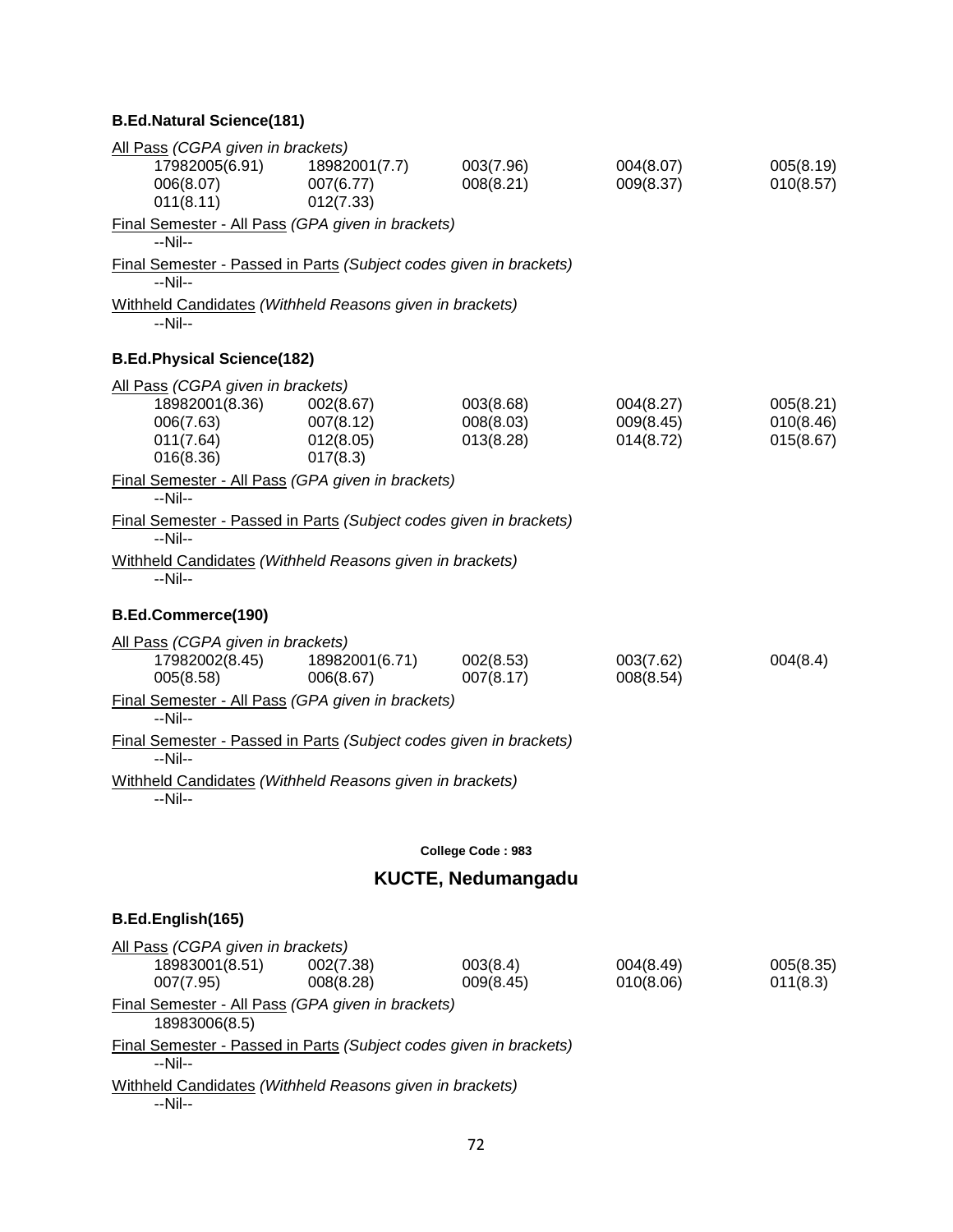## **B.Ed.Social Science(169)**

| All Pass (CGPA given in brackets)                                                 |                                    |                        |                        |                        |
|-----------------------------------------------------------------------------------|------------------------------------|------------------------|------------------------|------------------------|
| 18983001(8.17)<br>008(8.16)<br>013(8.33)                                          | 004(8.01)<br>009(7.87)<br>014(8.3) | 005(8.35)<br>010(8.14) | 006(8.17)<br>011(8.4)  | 007(8.09)<br>012(8.64) |
| Final Semester - All Pass (GPA given in brackets)<br>18983002(8.84)               | 003(7.84)                          |                        |                        |                        |
| Final Semester - Passed in Parts (Subject codes given in brackets)<br>--Nil--     |                                    |                        |                        |                        |
| Withheld Candidates (Withheld Reasons given in brackets)<br>--Nil--               |                                    |                        |                        |                        |
| B.Ed.Hindi(170)                                                                   |                                    |                        |                        |                        |
| All Pass (CGPA given in brackets)<br>17983010(7.57)<br>005(8.29)                  | 18983001(8.28)<br>006(7.89)        | 002(8.58)<br>008(7.77) | 003(7.64)<br>009(8.83) | 004(8.56)<br>010(7.96) |
| Final Semester - All Pass (GPA given in brackets)<br>18983007(7.42)               |                                    |                        |                        |                        |
| Final Semester - Passed in Parts (Subject codes given in brackets)<br>17983003(2) |                                    |                        |                        |                        |
| Withheld Candidates (Withheld Reasons given in brackets)<br>--Nil--               |                                    |                        |                        |                        |
| <b>B.Ed.Natural Science(181)</b>                                                  |                                    |                        |                        |                        |
| All Pass (CGPA given in brackets)<br>18983001(7.79)<br>006(8.71)                  | 002(8.41)<br>007(7.82)             | 003(8.44)              | 004(8.3)               | 005(8.45)              |
| Final Semester - All Pass (GPA given in brackets)<br>$-Nil-$                      |                                    |                        |                        |                        |
| Final Semester - Passed in Parts (Subject codes given in brackets)<br>$-Nil-$     |                                    |                        |                        |                        |
| Withheld Candidates (Withheld Reasons given in brackets)<br>--Nil--               |                                    |                        |                        |                        |
| <b>B.Ed.Physical Science(182)</b>                                                 |                                    |                        |                        |                        |
| All Pass (CGPA given in brackets)<br>18983001(7.44)<br>006(8.46)                  | 002(8.58)<br>007(8.81)             | 003(8.35)<br>008(8.7)  | 004(8.59)              | 005(8.44)              |
| Final Semester - All Pass (GPA given in brackets)<br>--Nil--                      |                                    |                        |                        |                        |
| Final Semester - Passed in Parts (Subject codes given in brackets)<br>--Nil--     |                                    |                        |                        |                        |
| Withheld Candidates (Withheld Reasons given in brackets)<br>--Nil--               |                                    |                        |                        |                        |